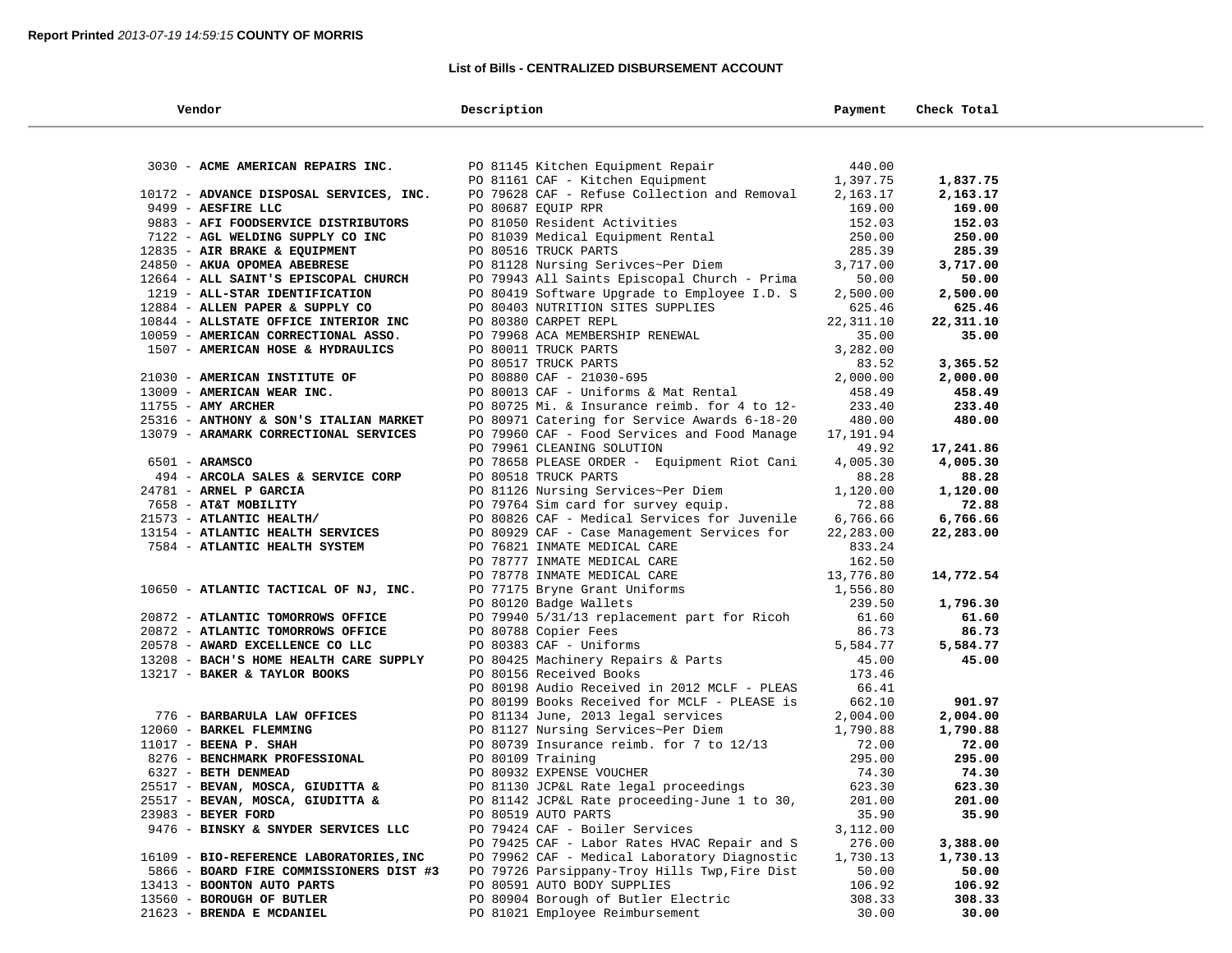|                                     |                                                                                                                                                                                                                                                             |           | 671.61     |
|-------------------------------------|-------------------------------------------------------------------------------------------------------------------------------------------------------------------------------------------------------------------------------------------------------------|-----------|------------|
|                                     |                                                                                                                                                                                                                                                             |           | 135.00     |
|                                     |                                                                                                                                                                                                                                                             |           | 404.51     |
|                                     |                                                                                                                                                                                                                                                             |           | 171.74     |
|                                     |                                                                                                                                                                                                                                                             |           | 171.78     |
|                                     |                                                                                                                                                                                                                                                             |           | 47.35      |
|                                     |                                                                                                                                                                                                                                                             |           | 30.00      |
|                                     |                                                                                                                                                                                                                                                             |           | 3,248.00   |
|                                     |                                                                                                                                                                                                                                                             |           |            |
|                                     |                                                                                                                                                                                                                                                             |           | 7,123.00   |
|                                     |                                                                                                                                                                                                                                                             |           | 6,020.00   |
|                                     |                                                                                                                                                                                                                                                             |           | 2,074.00   |
|                                     |                                                                                                                                                                                                                                                             |           | 145.61     |
|                                     |                                                                                                                                                                                                                                                             |           |            |
|                                     |                                                                                                                                                                                                                                                             |           | 118.80     |
|                                     |                                                                                                                                                                                                                                                             |           |            |
|                                     | 3145 - BRISTING COMPANY PO 81521 TRUCK PARTS 671.61<br>12626 - BRUSHSTROKES (1978)<br>12626 - BRUSHSTROKES (1978)<br>13856 - CABLEVISION PO 81055 Resident Activities (1978)<br>13596 - CABLEVISION PO 81039 Chiline Service<br>13194 -                     |           | 4,085.50   |
|                                     |                                                                                                                                                                                                                                                             |           | 118.06     |
|                                     |                                                                                                                                                                                                                                                             |           | 1,680.00   |
|                                     |                                                                                                                                                                                                                                                             |           | 1,040.00   |
|                                     |                                                                                                                                                                                                                                                             |           |            |
|                                     |                                                                                                                                                                                                                                                             |           | 1,949.25   |
|                                     |                                                                                                                                                                                                                                                             |           | 95.95      |
|                                     |                                                                                                                                                                                                                                                             |           | 5,770.02   |
|                                     |                                                                                                                                                                                                                                                             |           | 2,699.26   |
|                                     |                                                                                                                                                                                                                                                             |           | 827.39     |
|                                     |                                                                                                                                                                                                                                                             |           | 394.98     |
|                                     | PO 80545 SHREDDING SERVICES JUNE 1-30, 2013<br>2008 - <b>CLASSIC HAIR CARE</b><br>2008 - <b>CLASSIC HAIR CARE</b><br>200810339 BOOK ABUSE & NEGLECT<br>20081039 BOOK ABUSE & NEGLECT<br>20099 Services<br>20081147 <b>CLASSIC MAIR CARE</b><br>20099 SEVICE |           | 1,209.00   |
|                                     |                                                                                                                                                                                                                                                             |           | 12,820.00  |
|                                     |                                                                                                                                                                                                                                                             |           | 14.66      |
|                                     |                                                                                                                                                                                                                                                             |           | 73,133.37  |
| $13969$ - CONROY'S                  | PO 80673 Floral Arrangement for 80th BPC Gra                                                                                                                                                                                                                | 85.99     | 85.99      |
| 21326 - COOL THREADS SCREEN PRINTNG |                                                                                                                                                                                                                                                             |           | 1,897.00   |
| 14644 - CORNERSTONE FAMILY PROGRAMS | PO 79438 service award gifts 1,897.00<br>PO 79438 service award gifts 1,897.00<br>PO 80947 CAF - Adult Day Care Center 17,202.75<br>PO 80950 CAF - PEER Grouping System 36,465.00<br>PO 80952 CAF - PEER Grouping System 9,040.00<br>PO                     |           |            |
|                                     |                                                                                                                                                                                                                                                             |           |            |
|                                     |                                                                                                                                                                                                                                                             |           |            |
|                                     |                                                                                                                                                                                                                                                             |           |            |
|                                     | PO 80953 CAF - 2013 funding through the Olde $6,051.00$                                                                                                                                                                                                     |           |            |
|                                     | PO 80954 CAF - 2013 funding through the Olde $4,968.00$                                                                                                                                                                                                     |           |            |
|                                     | PO 80955 No Caf#                                                                                                                                                                                                                                            | 3,589.00  |            |
|                                     | PO 80956 CA F - 2013 funding through the Old                                                                                                                                                                                                                |           | 102,621.75 |
|                                     | PO 80957 CAF - 2013 funding through the Olde 17,349.00                                                                                                                                                                                                      | 12,133.00 |            |
| 14644 - CORNERSTONE FAMILY PROGRAMS |                                                                                                                                                                                                                                                             |           |            |
|                                     | PO 80958 CAF - 2013 funding through the Olde 6,500.00                                                                                                                                                                                                       |           |            |
|                                     | PO 80959 CAF - Grant in Aid Funding 2013                                                                                                                                                                                                                    | 16,380.00 |            |
| $20590$ - CORTEX EDI                | PO 80960 CAF - Grant in Aid Funding 2013 1,783.00                                                                                                                                                                                                           |           | 42,012.00  |
|                                     | PO 80402 MEDICAID BILLING                                                                                                                                                                                                                                   | 375.00    | 375.00     |
|                                     | 14027 - COUNTY COLLEGE OF MORRIS PO 80823 Expenditures in connection with maj 21,169.04                                                                                                                                                                     |           | 21,169.04  |
|                                     |                                                                                                                                                                                                                                                             |           | 398,409.91 |
|                                     |                                                                                                                                                                                                                                                             |           | 250.02     |
|                                     | 14022 - COUNTY COLLEGE OF MORRIS<br>14031 - COUNTY CONCRETE CORP.<br>14031 - COUNTY CONCRETE CORP.<br>14031 - COUNTY CONCRETE CORP.<br>14031 - COUNTY OF MORRIS<br>13 - COUNTY OF MORRIS<br>273.00<br>13 - COUNTY OF MORRIS<br>273.00<br>273.00             |           | 273.00     |
| 13 - COUNTY OF MORRIS               | PO 80586 OT Reimbursement for CEHA HazMat 2,372.64                                                                                                                                                                                                          |           | 2,372.64   |
| 13 - COUNTY OF MORRIS               | PO 80611 Salary Reimbursement of CEHA Activi                                                                                                                                                                                                                | 13,858.90 | 13,858.90  |
| 13 - COUNTY OF MORRIS               | PO 81167 METERED MAIL 1ST 1/2 JULY 2013                                                                                                                                                                                                                     | 30.09     |            |
|                                     | PO 81167 METERED MAIL 1ST 1/2 JULY 2013                                                                                                                                                                                                                     | 515.39    | 545.48     |
| 13 - COUNTY OF MORRIS               | PO 81230 METERED MAIL 1ST 1/2 7/13                                                                                                                                                                                                                          | 9,900.56  | 9,900.56   |
| 13 - COUNTY OF MORRIS               | PO 81349 RMB CURRENT FOR COMPENSATED ABSENCE                                                                                                                                                                                                                | 41,314.38 | 41,314.38  |
| 14041 - COUNTY WELDING SUPPLY CO    | PO 79154 welding materials                                                                                                                                                                                                                                  | 176.99    |            |
|                                     | PO 79598 welding material                                                                                                                                                                                                                                   | 35.40     |            |
|                                     | PO 79826 oxygen compress, acetylene                                                                                                                                                                                                                         | 40.67     | 253.06     |
| 24993 - CRAFCO, INC.                | PO 80071 Sealant & Hardening Agent                                                                                                                                                                                                                          | 16,967.22 | 16,967.22  |
| $19233 - \text{CULLIGAN}$           | PO 80098 SOLAR SALT                                                                                                                                                                                                                                         | 1,260.00  | 1,260.00   |
| 24867 - CUTTING EDGE ACADEMY        | PO 80863 CAF - 24867-375                                                                                                                                                                                                                                    | 300.38    | 300.38     |
| 12523 - D&B AUTO SUPPLY             | PO 80412 AUTO PARTS                                                                                                                                                                                                                                         | 1,256.93  |            |
|                                     | PO 80594 AUTO PARTS                                                                                                                                                                                                                                         | 1,561.65  | 2,818.58   |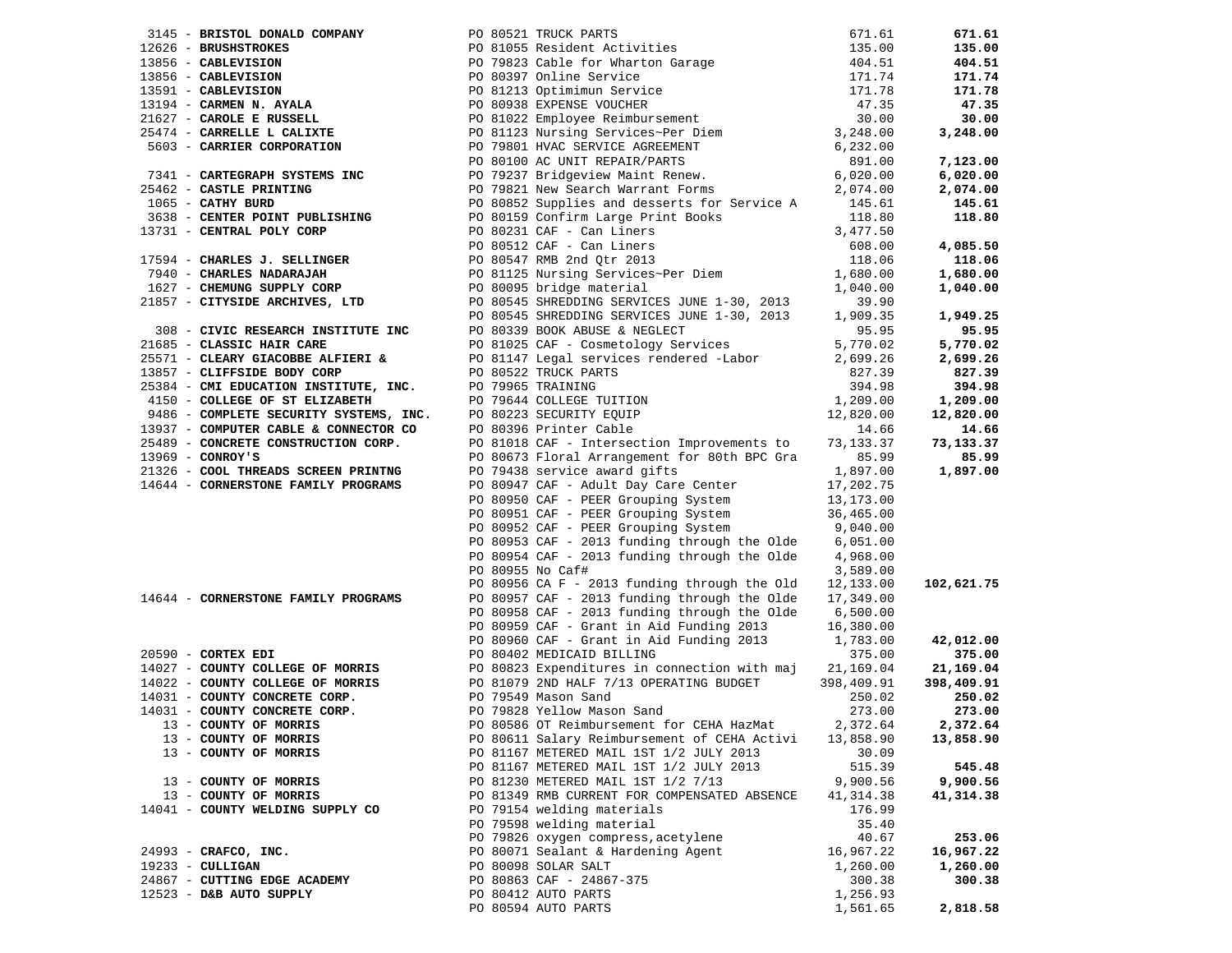|                 | 11783 - D.R. JOHNSON & ASSOCIATES, LLC                                                                                                                          |  | PO 80797 CAF - Reviewing of Land Development                                                                                                                                                                                               | 4,086.50  | 4,086.50  |
|-----------------|-----------------------------------------------------------------------------------------------------------------------------------------------------------------|--|--------------------------------------------------------------------------------------------------------------------------------------------------------------------------------------------------------------------------------------------|-----------|-----------|
|                 |                                                                                                                                                                 |  |                                                                                                                                                                                                                                            |           | 197.24    |
|                 |                                                                                                                                                                 |  | 17783 - D.R. JOHNSON & ASSOCIATES, LLCC PO 80797 CAF - Reviewing of Land Development 4.086.50<br>178123 - DAILY RECORD DO 80562 ADVERTISENIRY<br>178123 - DAILY RECORD DO 80761 Legal Notices Orthomos for 6/26/1<br>179125 - DAILY        |           | 322.94    |
|                 |                                                                                                                                                                 |  |                                                                                                                                                                                                                                            |           | 155.18    |
|                 |                                                                                                                                                                 |  |                                                                                                                                                                                                                                            |           | 1,117.20  |
|                 |                                                                                                                                                                 |  |                                                                                                                                                                                                                                            |           | 2,352.00  |
|                 |                                                                                                                                                                 |  |                                                                                                                                                                                                                                            |           | 2,076.30  |
|                 |                                                                                                                                                                 |  |                                                                                                                                                                                                                                            |           | 10.06     |
|                 |                                                                                                                                                                 |  |                                                                                                                                                                                                                                            |           | 16.72     |
|                 |                                                                                                                                                                 |  |                                                                                                                                                                                                                                            |           | 17.63     |
|                 |                                                                                                                                                                 |  |                                                                                                                                                                                                                                            |           |           |
|                 |                                                                                                                                                                 |  |                                                                                                                                                                                                                                            |           | 16.13     |
|                 |                                                                                                                                                                 |  |                                                                                                                                                                                                                                            |           | 11.20     |
|                 |                                                                                                                                                                 |  |                                                                                                                                                                                                                                            |           | 26.58     |
|                 |                                                                                                                                                                 |  |                                                                                                                                                                                                                                            |           | 204.82    |
|                 |                                                                                                                                                                 |  |                                                                                                                                                                                                                                            |           | 33.44     |
|                 |                                                                                                                                                                 |  |                                                                                                                                                                                                                                            |           | 206.89    |
|                 |                                                                                                                                                                 |  |                                                                                                                                                                                                                                            |           | 14.04     |
|                 |                                                                                                                                                                 |  |                                                                                                                                                                                                                                            |           | 349.99    |
|                 |                                                                                                                                                                 |  |                                                                                                                                                                                                                                            |           | 300.00    |
|                 |                                                                                                                                                                 |  |                                                                                                                                                                                                                                            |           |           |
|                 |                                                                                                                                                                 |  |                                                                                                                                                                                                                                            |           | 5,162.00  |
|                 |                                                                                                                                                                 |  |                                                                                                                                                                                                                                            |           | 960.00    |
|                 |                                                                                                                                                                 |  |                                                                                                                                                                                                                                            |           |           |
|                 |                                                                                                                                                                 |  |                                                                                                                                                                                                                                            |           | 750.00    |
|                 |                                                                                                                                                                 |  |                                                                                                                                                                                                                                            |           | 71.50     |
|                 |                                                                                                                                                                 |  |                                                                                                                                                                                                                                            |           | 872.60    |
|                 |                                                                                                                                                                 |  |                                                                                                                                                                                                                                            |           | 743.65    |
|                 |                                                                                                                                                                 |  |                                                                                                                                                                                                                                            |           | 9,111.11  |
|                 | 11374 - DUBLIN MAINTENANCE CONTRACTORS INC. PO 80381 JANITORIAL                                                                                                 |  |                                                                                                                                                                                                                                            | 1,217.80  | 1,217.80  |
|                 | 20350 - E. M. KUTZ INC                                                                                                                                          |  |                                                                                                                                                                                                                                            | 317.00    | 317.00    |
|                 | 12467 - EDITHA MARQUEZ                                                                                                                                          |  | PO 79829 RC 70 BUIK Rate<br>PO 81353 BOND COUNSEL SERVICES<br>PO 80381 JANITORIAL<br>PO 80525 TRUCK PARTS<br>PO 81102 Nursing Services~Per Diem                                                                                            | 1,260.00  | 1,260.00  |
|                 | 336 - ELECTION GRAPHICS, INC.                                                                                                                                   |  | NCE CONIRACTORS<br>PO 80525 TRUCK FENSE PER Diem<br>PO 80253 CAF - Election Ballot Deisgn & Prin<br>PO 80253 CAF - Election Ballot Design & Prin<br>PO 79564 CAF - Election Ballot Design & Prin<br>PO 79564 CAF - Election Ballot Desig   | 27,350.00 |           |
|                 |                                                                                                                                                                 |  |                                                                                                                                                                                                                                            | 42,728.00 | 70,078.00 |
|                 | 23996 - ELECTRONIC OFFICE SYSTEMS                                                                                                                               |  | PO 79773 cost per copy billed quarterly                                                                                                                                                                                                    | 249.57    | 249.57    |
|                 | 23996 - ELECTRONIC OFFICE SYSTEMS                                                                                                                               |  | PO 80312 color copies                                                                                                                                                                                                                      | 195.93    | 195.93    |
|                 | 23996 - ELECTRONIC OFFICE SYSTEMS                                                                                                                               |  | PO 80371 Color copies                                                                                                                                                                                                                      | 101.71    | 101.71    |
|                 |                                                                                                                                                                 |  |                                                                                                                                                                                                                                            | 3,067.72  | 3,067.72  |
|                 |                                                                                                                                                                 |  |                                                                                                                                                                                                                                            | 6,960.00  | 6,960.00  |
|                 |                                                                                                                                                                 |  | 23996 - ELECTRONIC OFFICE SYSTEMS<br>21996 - ELECTRONIC OFFICE SYSTEMS<br>21999 - EMPIRE AMBULANCE LLC<br>2047 - EMPLOYMENT HORIZONS, INC.<br>2047 - EMPLOYMENT HORIZONS, INC.<br>2047 - EMPLOYMENT HORIZONS, INC.<br>2047 - EMPLOYMENT HO | 165.00    | 165.00    |
|                 |                                                                                                                                                                 |  |                                                                                                                                                                                                                                            |           |           |
|                 |                                                                                                                                                                 |  |                                                                                                                                                                                                                                            | 37,529.00 | 37,529.00 |
|                 | 8651 - EMSAR NJ                                                                                                                                                 |  | PO 78286 handheld scanner                                                                                                                                                                                                                  | 4,498.74  | 4,498.74  |
|                 |                                                                                                                                                                 |  | PO 81019 CAF - Construction Management Sercv                                                                                                                                                                                               | 21,037.00 | 21,037.00 |
|                 |                                                                                                                                                                 |  | PO 81124 Nursing Services~Per Diem 1,898.75                                                                                                                                                                                                |           | 1,898.75  |
|                 | 2093 - EPIC MANAGEMENT INC.<br>2098 - EPIC MANAGEMENT INC.<br>2878 - FAIRLEIGH DICKINSON UNIVERSITY<br>20423 - FASTER URGENT CARE<br>20423 - FASTER URGENT CARE |  | PO 80881 CAF - 2878-796                                                                                                                                                                                                                    | 488.73    | 488.73    |
|                 |                                                                                                                                                                 |  | PO 80767 CAF - Comprehensive Medical Service                                                                                                                                                                                               | 24,129.42 | 24,129.42 |
|                 |                                                                                                                                                                 |  | PO 81352 CAF - Comprehensive Medical Service 3,466.00                                                                                                                                                                                      |           | 3,466.00  |
| $14668$ - FEDEX |                                                                                                                                                                 |  | PO 80387 Express Mail                                                                                                                                                                                                                      | 169.73    | 169.73    |
|                 | 14668 - FEDEX<br>14702 - FIRE FIGHTERS EQUIPMENT CO INC                                                                                                         |  | PO 75384 Decon Unit Maintenance                                                                                                                                                                                                            | 1,229.12  |           |
|                 |                                                                                                                                                                 |  | PO 79635 FIRE SAFETY EQUIPMENT MAINTENANCE                                                                                                                                                                                                 | 597.06    | 1,826.18  |
|                 | 9388 - FIREFIGHTER ONE LLC                                                                                                                                      |  | PO 80329 strion LED flashlights<br>DO 80596 AUTO DAPTS                                                                                                                                                                                     | 701.26    | 701.26    |
|                 | 12151 - FLEMINGTON BUICK CHEVROLET                                                                                                                              |  | PO 80596 AUTO PARTS                                                                                                                                                                                                                        | 384.18    | 384.18    |
|                 | 14749 - FOLEY, INC.                                                                                                                                             |  | PO 78280 Repair Work to Emergency Generator                                                                                                                                                                                                | 7,286.70  | 7,286.70  |
|                 | 745 - FRANK JANKOWSKI                                                                                                                                           |  | PO 80718 Mileage reimbursement for Jan - Jun                                                                                                                                                                                               | 36.40     | 36.40     |
| $14839 - GALE$  |                                                                                                                                                                 |  | PO 80160 Received Books                                                                                                                                                                                                                    | 919.54    | 919.54    |
|                 | 14841 - GALETON GLOVES                                                                                                                                          |  | PO 80192 Safety Vest                                                                                                                                                                                                                       | 244.42    | 244.42    |
|                 |                                                                                                                                                                 |  |                                                                                                                                                                                                                                            |           |           |
|                 | 14852 - GANN LAW BOOKS                                                                                                                                          |  | PO 78386 Confirm Order of 2013-2014 NJ Arres                                                                                                                                                                                               | 111.00    | 111.00    |
|                 | 19083 - GAYLORD BROS., INC.                                                                                                                                     |  | PO 79165 Received Processing Materials                                                                                                                                                                                                     | 1,212.90  | 1,212.90  |
|                 | 1635 - GE CAPITAL                                                                                                                                               |  | PO 79404 COPY MACHINE RENT FOR SURROGATE'S C                                                                                                                                                                                               | 1,259.46  | 1,259.46  |
|                 | 10824 - GEORGE COPPOLA                                                                                                                                          |  | PO 80923 Reimbursement of Miscellaneous ite                                                                                                                                                                                                | 34.34     | 34.34     |
|                 | 8269 - GEORGINA GRAY-HORSLEY                                                                                                                                    |  | PO 81103 Nursing Services~Per Diem                                                                                                                                                                                                         | 1,120.00  | 1,120.00  |
|                 | 17386 - GERALD ROHSLER                                                                                                                                          |  | PO 80593 Expenses for TransAction Conf NJTPA                                                                                                                                                                                               | 299.95    | 299.95    |
| $1023 - GFOA$   |                                                                                                                                                                 |  | PO 79088 Renewal of Treasury Mgmt. Newslette                                                                                                                                                                                               | 85.00     | 85.00     |
|                 | 14935 - GLOBAL EQUIPMENT COMPANY                                                                                                                                |  | PO 78861 Purchase of filing cabinets                                                                                                                                                                                                       | 3,669.00  | 3,669.00  |
|                 | 14956 - GOODYEAR AUTO SERVICE                                                                                                                                   |  | PO 80526 TIRES                                                                                                                                                                                                                             | 716.88    |           |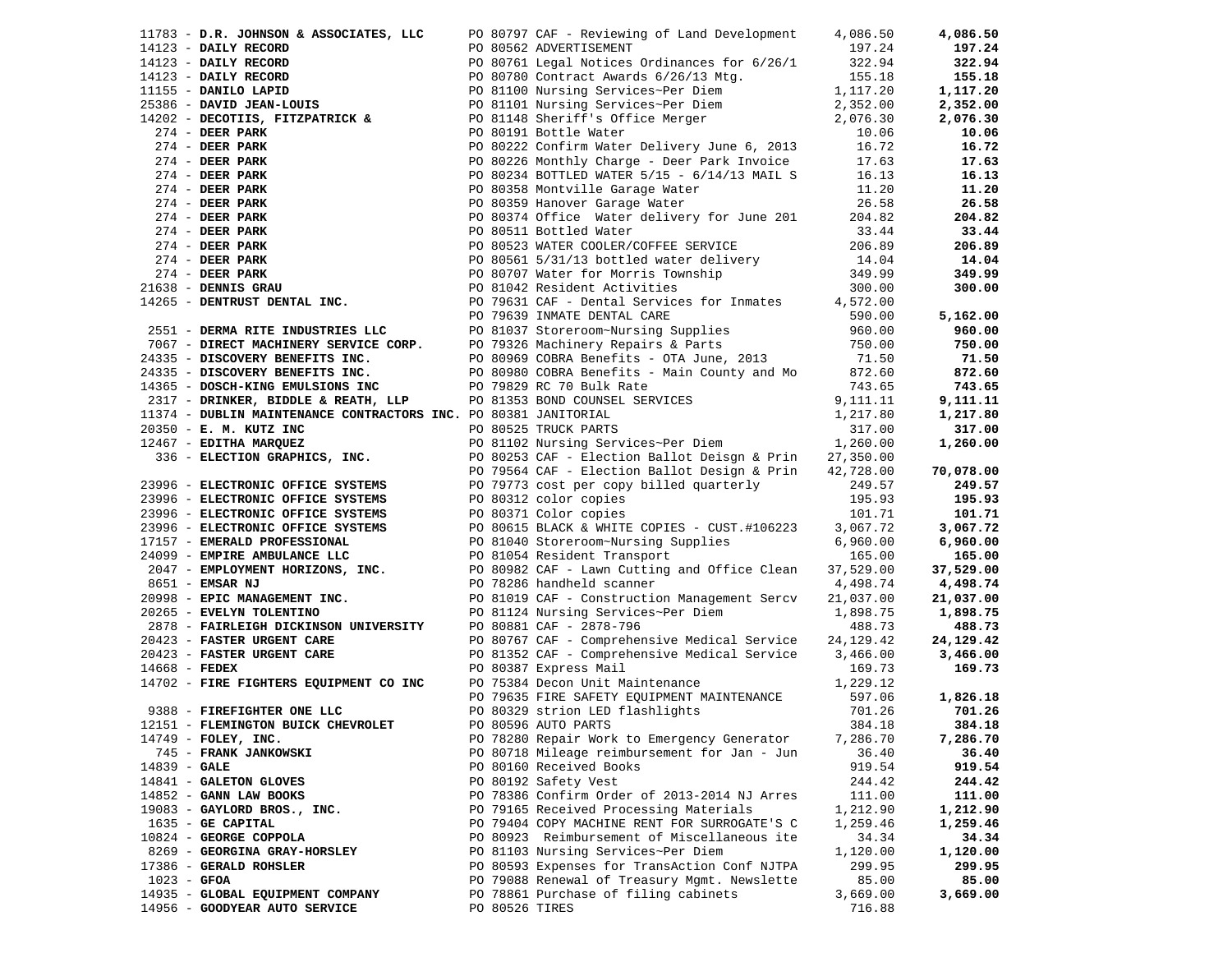|                                                                                                                                                            | PO 80597 TIRES |                                                                                                                                                                                                                                                                                                   | 1,363.23  | 2,080.11  |
|------------------------------------------------------------------------------------------------------------------------------------------------------------|----------------|---------------------------------------------------------------------------------------------------------------------------------------------------------------------------------------------------------------------------------------------------------------------------------------------------|-----------|-----------|
| 14984 - <b>GRAINGER</b><br>14983 - <b>GRAINGER</b>                                                                                                         |                | PO 80464 WO68944/ RE: SCHUYLER/ 05-14-13<br>14984 - GRAINGER<br>19984 - GRAINGER<br>19984 - GRAINGER<br>19984 - GRAINGER<br>19985 - GRAINGER<br>19985 - GRAINGER<br>19985 - GRAINGER<br>19985 - GRAINGER<br>19971 - GRAINGER<br>19971 - GRAINGER<br>19971 - GRAINGER<br>19971 - GRAINGER<br>19971 | 829.88    |           |
|                                                                                                                                                            |                |                                                                                                                                                                                                                                                                                                   |           |           |
|                                                                                                                                                            |                |                                                                                                                                                                                                                                                                                                   |           |           |
|                                                                                                                                                            |                |                                                                                                                                                                                                                                                                                                   |           |           |
|                                                                                                                                                            |                |                                                                                                                                                                                                                                                                                                   |           |           |
|                                                                                                                                                            |                |                                                                                                                                                                                                                                                                                                   |           |           |
|                                                                                                                                                            |                |                                                                                                                                                                                                                                                                                                   |           |           |
|                                                                                                                                                            |                |                                                                                                                                                                                                                                                                                                   |           |           |
|                                                                                                                                                            |                |                                                                                                                                                                                                                                                                                                   |           |           |
|                                                                                                                                                            |                |                                                                                                                                                                                                                                                                                                   |           |           |
|                                                                                                                                                            |                |                                                                                                                                                                                                                                                                                                   |           |           |
|                                                                                                                                                            |                |                                                                                                                                                                                                                                                                                                   |           |           |
|                                                                                                                                                            |                |                                                                                                                                                                                                                                                                                                   |           |           |
|                                                                                                                                                            |                |                                                                                                                                                                                                                                                                                                   |           |           |
|                                                                                                                                                            |                |                                                                                                                                                                                                                                                                                                   |           |           |
|                                                                                                                                                            |                |                                                                                                                                                                                                                                                                                                   |           |           |
|                                                                                                                                                            |                |                                                                                                                                                                                                                                                                                                   |           |           |
|                                                                                                                                                            |                |                                                                                                                                                                                                                                                                                                   |           |           |
|                                                                                                                                                            |                |                                                                                                                                                                                                                                                                                                   |           |           |
|                                                                                                                                                            |                |                                                                                                                                                                                                                                                                                                   |           |           |
|                                                                                                                                                            |                |                                                                                                                                                                                                                                                                                                   |           |           |
|                                                                                                                                                            |                |                                                                                                                                                                                                                                                                                                   |           |           |
| 1991 - INTAB INC<br>15373 - INTAB INC<br>15374 - INTEGRATED COMPUTER SOLUTIONS                                                                             |                |                                                                                                                                                                                                                                                                                                   |           |           |
|                                                                                                                                                            |                |                                                                                                                                                                                                                                                                                                   |           | 34.62     |
|                                                                                                                                                            |                |                                                                                                                                                                                                                                                                                                   |           | 250.00    |
|                                                                                                                                                            |                |                                                                                                                                                                                                                                                                                                   |           | 25.97     |
|                                                                                                                                                            |                |                                                                                                                                                                                                                                                                                                   |           | 613.32    |
| 15374 - INIENAILL CONFORMED CONSTRUER<br>17605 - J.A. SEXAUER<br>9361 - JAGDISH DANG<br>12197 - JAMES H WOLF<br>7417 - JASON DELTURCO<br>457 - JERRY THIEL |                | 90 80765 Received Books<br>PO 79725 intab Order #138349-Election Offici 34.62<br>PO 79996 Printer Repair - Capt. G. Elorette 250.00<br>PO 81122 MILEAGE REIMBURSEMENT 25.97<br>PO 81047 Machinery Repairs & Parts 613.32<br>PO 81030 CAF                                                          |           | 2,200.00  |
|                                                                                                                                                            |                |                                                                                                                                                                                                                                                                                                   |           | 770.00    |
|                                                                                                                                                            |                |                                                                                                                                                                                                                                                                                                   |           | 669.70    |
|                                                                                                                                                            |                | PO 80726 Mi. & Insurance reimb. for 6 to 12-<br>104.20                                                                                                                                                                                                                                            |           | 104.20    |
| 960 - JERSEY CENTRAL POWER & LIGHT                                                                                                                         | PO 80365 JCP&L |                                                                                                                                                                                                                                                                                                   | 50.70     | 50.70     |
| 960 - JERSEY CENTRAL POWER & LIGHT                                                                                                                         |                |                                                                                                                                                                                                                                                                                                   |           | 39.09     |
| 960 - JERSEY CENTRAL POWER & LIGHT                                                                                                                         |                |                                                                                                                                                                                                                                                                                                   |           | 78.04     |
| 960 - JERSEY CENTRAL POWER & LIGHT                                                                                                                         |                |                                                                                                                                                                                                                                                                                                   |           | 38.97     |
| 960 - JERSEY CENTRAL POWER & LIGHT                                                                                                                         |                |                                                                                                                                                                                                                                                                                                   |           | 627.82    |
| 960 - JERSEY CENTRAL POWER & LIGHT                                                                                                                         |                |                                                                                                                                                                                                                                                                                                   |           | 65,805.87 |
| 960 - JERSEY CENTRAL POWER & LIGHT                                                                                                                         |                |                                                                                                                                                                                                                                                                                                   |           | 5,849.08  |
| 960 - JERSEY CENTRAL POWER & LIGHT                                                                                                                         |                |                                                                                                                                                                                                                                                                                                   |           | 86,832.67 |
| 960 - JERSEY CENTRAL POWER & LIGHT                                                                                                                         |                | PO 80365 JCP&L<br>PO 80366 JCP&L<br>PO 80621 JCP&L<br>PO 80900 JCP&L<br>PO 80900 JCP&L<br>PO 80901 JCP&L<br>PO 80901 JCP&L<br>PO 81031 Electric<br>PO 81059 ELECTRIC - REMOTE - 0538<br>PO 81060 ELECTRIC - 0537<br>PO 81060 ELECTRIC - 0537<br>PO 8                                              |           | 71,027.07 |
|                                                                                                                                                            |                |                                                                                                                                                                                                                                                                                                   |           | 715.60    |
|                                                                                                                                                            |                |                                                                                                                                                                                                                                                                                                   |           | 20.15     |
|                                                                                                                                                            |                |                                                                                                                                                                                                                                                                                                   |           | 20.01     |
|                                                                                                                                                            |                | CONSERUSS AND TOWER A LIGHT<br>960 - <b>JERSEY CENTRAL POWER &amp; LIGHT</b><br>960 - <b>JERSEY CENTRAL POWER &amp; LIGHT</b><br>960 - <b>JERSEY CENTRAL POWER &amp; LIGHT</b><br>960 - <b>JERSEY CENTRAL POWER &amp; LIGHT</b><br>960 - <b>JERSEY CENTRAL POWER &amp; LIGHT</b><br>960           |           | 3,200.00  |
|                                                                                                                                                            |                |                                                                                                                                                                                                                                                                                                   |           | 210.00    |
|                                                                                                                                                            |                |                                                                                                                                                                                                                                                                                                   |           |           |
|                                                                                                                                                            |                |                                                                                                                                                                                                                                                                                                   |           | 11,295.51 |
|                                                                                                                                                            |                |                                                                                                                                                                                                                                                                                                   |           |           |
|                                                                                                                                                            |                | PO 81137 Berkshire Valley Road Easement                                                                                                                                                                                                                                                           | 131.89    |           |
|                                                                                                                                                            |                | PO 81138 Open Space Preservation Trust Fund-                                                                                                                                                                                                                                                      | 2,051.19  | 6,241.33  |
| 2998 - JOHNSTON COMMUNICATIONS                                                                                                                             |                | PO 80054 Labour charges                                                                                                                                                                                                                                                                           | 350.00    |           |
|                                                                                                                                                            |                | PO 80210 Norstar Telephone System Maintenanc                                                                                                                                                                                                                                                      | 2,316.00  | 2,666.00  |
| 8619 - JOSE MARTINEZ                                                                                                                                       |                | PO 80984 2013 WORK BOOTS                                                                                                                                                                                                                                                                          | 90.00     | 90.00     |
| 677 - JULIO PORRAO                                                                                                                                         |                | PO 80715 Insurance reimb. for July to Decemb                                                                                                                                                                                                                                                      | 72.00     | 72.00     |
| 21317 - KAREN HOGAN                                                                                                                                        |                | PO 81023 Resident Activities                                                                                                                                                                                                                                                                      | 31.24     | 31.24     |
| 703 - KAREN REMUS                                                                                                                                          |                | PO 80727 Mileage & Insurance reimb. for 5 to                                                                                                                                                                                                                                                      | 113.50    | 113.50    |
| 11239 - KAREN WEBSTER                                                                                                                                      |                | PO 80934 EXPENSE VOUCHER                                                                                                                                                                                                                                                                          | 31.60     | 31.60     |
| 15565 - KELLER & KIRKPATRICK                                                                                                                               |                | PO 80543 CAF - Construction Admin & Inspecti                                                                                                                                                                                                                                                      | 12,414.00 | 12,414.00 |
| 24869 - KELLY-ANN FREY                                                                                                                                     |                | PO 80399 EXPENSE VOUCHER                                                                                                                                                                                                                                                                          | 237.75    | 237.75    |
| 24869 - KELLY-ANN FREY                                                                                                                                     |                | PO 80931 EXPENSE VOUCHER                                                                                                                                                                                                                                                                          | 162.50    | 162.50    |
| 21412 - KENEXA TECHNOLOGY, INC.                                                                                                                            |                | PO 79158 Yearly Site License Renewal                                                                                                                                                                                                                                                              | 1,000.00  | 1,000.00  |
| 10108 - KENSEAL CONSTRUCTION PRODUCTS                                                                                                                      | PO 80683 MASON |                                                                                                                                                                                                                                                                                                   | 424.36    | 424.36    |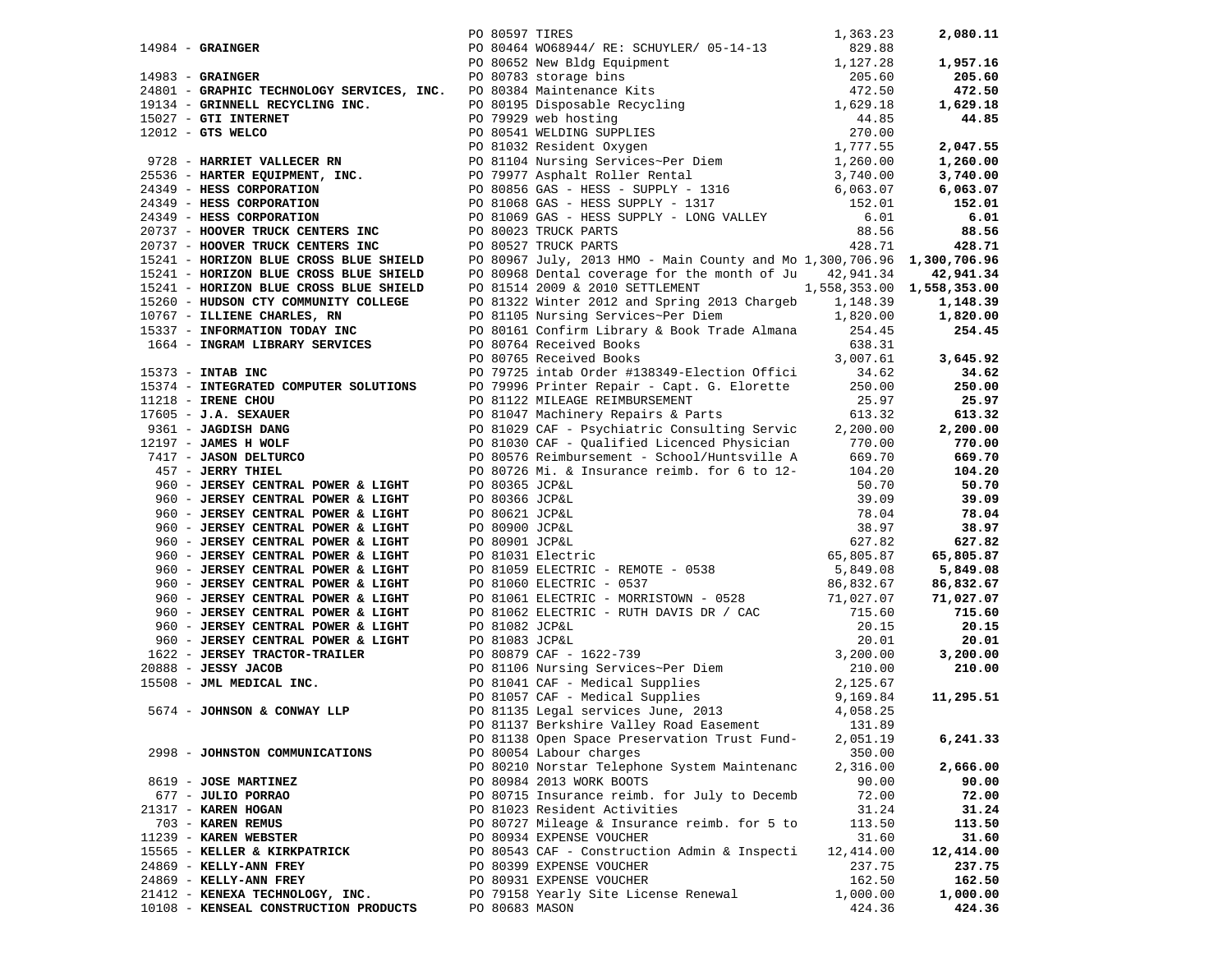| 15574 - KENVIL POWER EQUIPMENT, INC. PO 79156 spool insert                                                                                                                                                                                     |                |                                                                                                                                                                                                                                             | 19.11           |                               |
|------------------------------------------------------------------------------------------------------------------------------------------------------------------------------------------------------------------------------------------------|----------------|---------------------------------------------------------------------------------------------------------------------------------------------------------------------------------------------------------------------------------------------|-----------------|-------------------------------|
|                                                                                                                                                                                                                                                |                |                                                                                                                                                                                                                                             | 85.42           | 104.53                        |
| PO 80094 parts<br>12535 - KEY-TECH<br>12555 - KEY-TECH<br>15657 - KURT'S LOCKSMITH SERVICE, LLC<br>12650 - KYOCERA MITA AMERICA, INC.<br>12650 - KYOCERA MITA AMERICA, INC.<br>PO 80961 EXPENS<br>12650 - KYOCERA MITA AMERICA, INC.<br>PO 784 |                | PO 80796 CAF - Materials Testing of County - 1,200.00                                                                                                                                                                                       |                 | 1,200.00                      |
|                                                                                                                                                                                                                                                |                |                                                                                                                                                                                                                                             |                 | 61.35                         |
|                                                                                                                                                                                                                                                |                | PO 80961 EXPENSE VOUCHER 61.35<br>PO 81052 Lock and Key Maintenance 173.50<br>PO 78443 Copier Lease 1,090.68<br>PO 79824 Copier lease payment quartely 1,381.56                                                                             |                 | 173.50                        |
|                                                                                                                                                                                                                                                |                |                                                                                                                                                                                                                                             |                 | 1,090.68                      |
|                                                                                                                                                                                                                                                |                |                                                                                                                                                                                                                                             |                 | 1,381.56                      |
| 12650 - KYOCERA MITA AMERICA, INC.                                                                                                                                                                                                             |                |                                                                                                                                                                                                                                             |                 | 529.20                        |
| 25486 - LASZLO CSENGETO                                                                                                                                                                                                                        |                | PO 80106 Final Payment on Kyocera Mita Copie 529.20<br>PO 80731 Mileage & Insurance reimb. for 6 to 93.00                                                                                                                                   |                 | 93.00                         |
| 25383 - LAW OFFICE OF ROBERT J. GREENBAUM PO 81133 Legal services June, 2013                                                                                                                                                                   |                |                                                                                                                                                                                                                                             | 4,884.00        | 4,884.00                      |
| 14385 - LEGAL SERVICES OF NORTHWEST                                                                                                                                                                                                            |                | PO 80945 CAF - 2013 funding through the Olde 15,120.00                                                                                                                                                                                      |                 | 15,120.00                     |
| 5855 - LEXIS NEXIS                                                                                                                                                                                                                             |                | PO 80163 On-line Service for Billing Period                                                                                                                                                                                                 | 174.00          | 174.00                        |
| 15775 - LIFESAVERS INC                                                                                                                                                                                                                         |                | PO 79057 Training                                                                                                                                                                                                                           | 160.00          | 160.00                        |
|                                                                                                                                                                                                                                                |                |                                                                                                                                                                                                                                             |                 | 500.00                        |
|                                                                                                                                                                                                                                                |                |                                                                                                                                                                                                                                             |                 | 271.25                        |
|                                                                                                                                                                                                                                                |                |                                                                                                                                                                                                                                             |                 | 200.00                        |
|                                                                                                                                                                                                                                                |                |                                                                                                                                                                                                                                             |                 |                               |
|                                                                                                                                                                                                                                                |                |                                                                                                                                                                                                                                             |                 | 7,687.50                      |
|                                                                                                                                                                                                                                                |                |                                                                                                                                                                                                                                             |                 | 1,400.00                      |
|                                                                                                                                                                                                                                                |                |                                                                                                                                                                                                                                             |                 | 191.68                        |
|                                                                                                                                                                                                                                                |                |                                                                                                                                                                                                                                             |                 | 33.00                         |
|                                                                                                                                                                                                                                                |                |                                                                                                                                                                                                                                             |                 | 3,994.99                      |
|                                                                                                                                                                                                                                                |                |                                                                                                                                                                                                                                             |                 | 491.05                        |
|                                                                                                                                                                                                                                                |                |                                                                                                                                                                                                                                             |                 | 243.29                        |
|                                                                                                                                                                                                                                                |                |                                                                                                                                                                                                                                             |                 | 2,240.00                      |
|                                                                                                                                                                                                                                                |                |                                                                                                                                                                                                                                             |                 | 400.00                        |
|                                                                                                                                                                                                                                                |                |                                                                                                                                                                                                                                             |                 |                               |
|                                                                                                                                                                                                                                                |                |                                                                                                                                                                                                                                             |                 |                               |
|                                                                                                                                                                                                                                                |                |                                                                                                                                                                                                                                             |                 | 2,951.63                      |
|                                                                                                                                                                                                                                                |                |                                                                                                                                                                                                                                             |                 | 90.00                         |
|                                                                                                                                                                                                                                                |                |                                                                                                                                                                                                                                             |                 | 280.00                        |
|                                                                                                                                                                                                                                                |                |                                                                                                                                                                                                                                             |                 | 980.00                        |
|                                                                                                                                                                                                                                                |                |                                                                                                                                                                                                                                             |                 | 200.00                        |
|                                                                                                                                                                                                                                                |                |                                                                                                                                                                                                                                             |                 | 18.82                         |
|                                                                                                                                                                                                                                                |                |                                                                                                                                                                                                                                             |                 | 72.00                         |
|                                                                                                                                                                                                                                                |                |                                                                                                                                                                                                                                             |                 | 840.00                        |
|                                                                                                                                                                                                                                                |                |                                                                                                                                                                                                                                             |                 | 558.25                        |
|                                                                                                                                                                                                                                                |                |                                                                                                                                                                                                                                             |                 | 120.00                        |
|                                                                                                                                                                                                                                                |                |                                                                                                                                                                                                                                             |                 | 7,256.30                      |
|                                                                                                                                                                                                                                                |                |                                                                                                                                                                                                                                             |                 | 6,214.00                      |
|                                                                                                                                                                                                                                                |                |                                                                                                                                                                                                                                             |                 | 5,164.00                      |
|                                                                                                                                                                                                                                                |                |                                                                                                                                                                                                                                             |                 | 18.25                         |
|                                                                                                                                                                                                                                                |                |                                                                                                                                                                                                                                             |                 | 800.00                        |
|                                                                                                                                                                                                                                                |                |                                                                                                                                                                                                                                             |                 | 1,600.01                      |
|                                                                                                                                                                                                                                                |                |                                                                                                                                                                                                                                             |                 | 2,960.00                      |
|                                                                                                                                                                                                                                                |                | 1955 - LETERAVERES TOWAL 1975 - 1981-80<br>19775 - LETERAVERES INC (1981-810)<br>19775 - LETERAVERES INC (1981-911 and 1982) and 1982 - 1982 - 1982 - 1982 - 1982 - 1982<br>19775 - LORENS PARTIES ON CONNOC PELL (1992) 2003 Supe          |                 |                               |
|                                                                                                                                                                                                                                                |                |                                                                                                                                                                                                                                             |                 | 8,679.60                      |
|                                                                                                                                                                                                                                                |                | PO 80919 CAF - 24593-376<br>4783 - MEDICAL & DENTAL INSTITUTE<br>267 - METRO IMAGING SERVICES INC<br>267 - METRO IMAGING SERVICES INC<br>2651 - MICHELLE CAPILI<br>24951 - MICHELLE CAPILI<br>24951 - MICHELLE CAPILI<br>295 - MID-2WINTING |                 | 840.00                        |
| 295 - MID-ATLANTIC TRUCK CENTRE INC                                                                                                                                                                                                            |                | PO 81115 Nursing Services~Per Diem<br>PO 80528 TRUCK PARTS                                                                                                                                                                                  | 433.78          | 433.78                        |
| 11453 - MIDWEST TAPE LLC                                                                                                                                                                                                                       |                | PO 80165 Confirm CD's & DVD's                                                                                                                                                                                                               | 1,437.61        | 1,437.61                      |
| 25428 - MIRLENE ESTRIPLET                                                                                                                                                                                                                      |                | PO 81116 Nursing Services~Per Diem                                                                                                                                                                                                          | 3,500.00        | 3,500.00                      |
| 6953 - MOBILEX USA                                                                                                                                                                                                                             |                | PO 81053 Resident Testing                                                                                                                                                                                                                   | 1,560.19        | 1,560.19                      |
| 7913 - MOLNAR PHARMACY                                                                                                                                                                                                                         |                | PO 80708 Prescriptions                                                                                                                                                                                                                      | 1,217.10        |                               |
|                                                                                                                                                                                                                                                |                | PO 80733 Prescriptions                                                                                                                                                                                                                      | 769.30          | 1,986.40                      |
| 7313 - MONTAGE ENTERPRISES INC.                                                                                                                                                                                                                |                | PO 80529 TRUCK PARTS                                                                                                                                                                                                                        | 903.31          | 903.31                        |
| 16268 - MOODY'S INVESTORS SERVICE                                                                                                                                                                                                              |                | PO 81350 PROFESSIONAL FEES 2013 BONDS AND NO                                                                                                                                                                                                | 8,000.00        | 8,000.00                      |
| 16283 - MORRIS BRICK AND STONE CO.                                                                                                                                                                                                             | PO 80105 CAULK |                                                                                                                                                                                                                                             | 252.60          |                               |
|                                                                                                                                                                                                                                                | PO 80691 MASON |                                                                                                                                                                                                                                             | 143.47          | 396.07                        |
| 1800 - MORRIS COUNTY PARK COMMISSION                                                                                                                                                                                                           |                | PO 79575 Resident Activity                                                                                                                                                                                                                  | 135.50          | 135.50                        |
| 1800 - MORRIS COUNTY PARK COMMISSION                                                                                                                                                                                                           |                | PO 81253 Reimburse PP#14 Election Workers -                                                                                                                                                                                                 | 1,749.31        | 1,749.31                      |
| 1800 - MORRIS COUNTY PARK COMMISSION                                                                                                                                                                                                           |                | PO 81422 MCPC 2013 TAX SUPPORT REQUEST 6                                                                                                                                                                                                    |                 | 2, 279, 167.00 2, 279, 167.00 |
|                                                                                                                                                                                                                                                |                | PO 80925 CAF - Freeholders Special Projects                                                                                                                                                                                                 |                 |                               |
| 2738 - MORRIS COUNTY VISITORS CENTER                                                                                                                                                                                                           |                |                                                                                                                                                                                                                                             | 54,000.00       | 54,000.00                     |
| 16321 - MORRISTOWN LUMBER &                                                                                                                                                                                                                    |                | PO 80200 Wood, Adhesive, Garden Hose<br>PO 80530 SHOP SUPPLIES                                                                                                                                                                              | 119.71<br>15.98 |                               |
|                                                                                                                                                                                                                                                |                |                                                                                                                                                                                                                                             |                 |                               |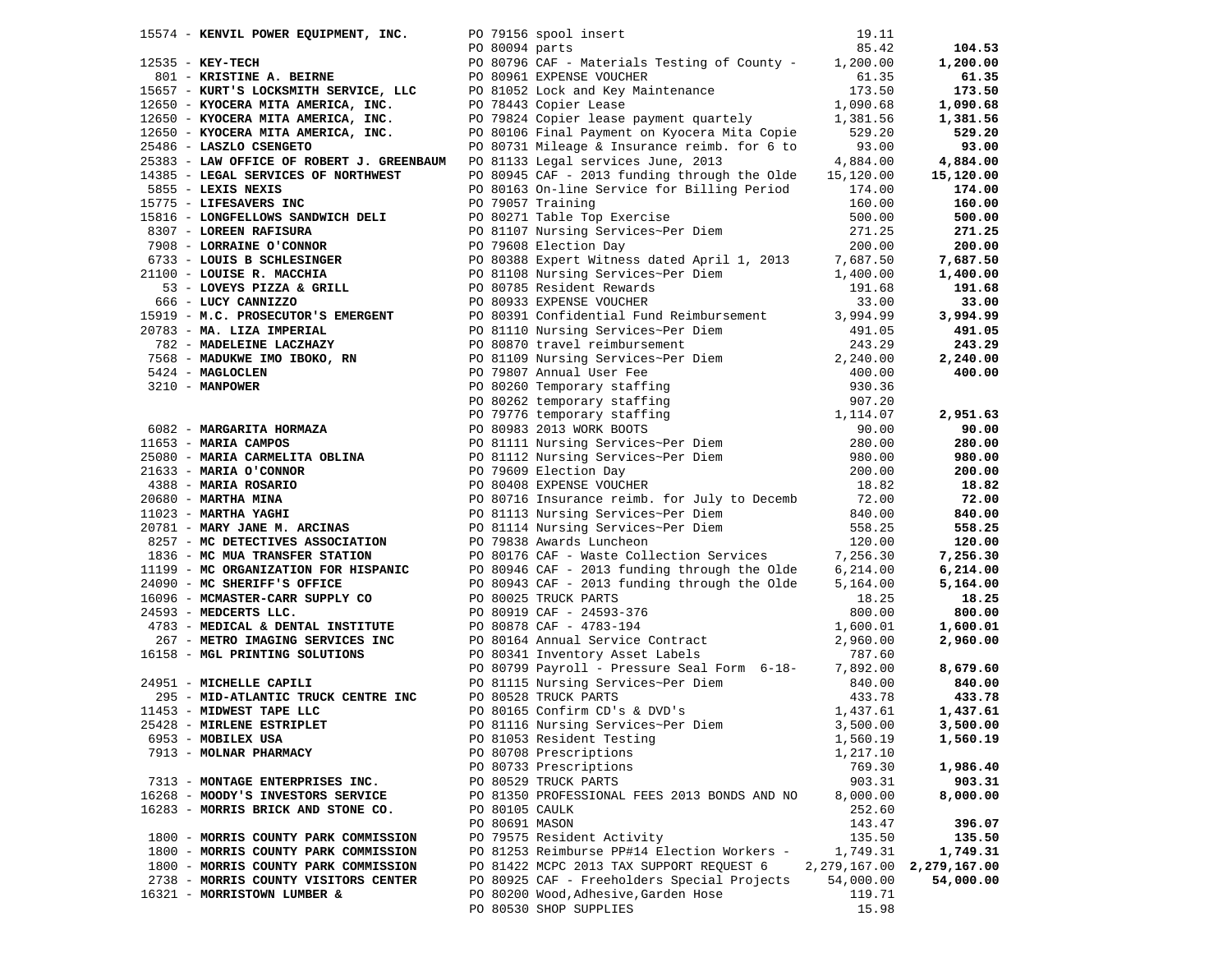|                  |                                          | PO 80667 Nuts and Screws for Fire Props 80.24<br>PO 80692 BLDG MAINT / HVAC 382.24<br>PO 80911 MISC HARDWARE 63.12                                                                                                                                                                 |          |                    |
|------------------|------------------------------------------|------------------------------------------------------------------------------------------------------------------------------------------------------------------------------------------------------------------------------------------------------------------------------------|----------|--------------------|
|                  |                                          |                                                                                                                                                                                                                                                                                    |          |                    |
|                  |                                          |                                                                                                                                                                                                                                                                                    |          | 661.29             |
|                  |                                          | 16340 - MORRISTOWN PARKING AUTHORITY PO 81058 ELECTRIC - SCHUYLER ANNEX PARKING 2,692.85                                                                                                                                                                                           |          | 2,692.85           |
|                  |                                          |                                                                                                                                                                                                                                                                                    |          |                    |
|                  |                                          | 19501 - MORRISTOWN PARKING AUTHORITY PUBLIC DEPENDENT COLLECTIVE CONTROLLED AND BELLETY GLASSES<br>21858 - MUNICIPAL CAPITAL CORP<br>21858 - MUNICIPAL CAPITAL CORP<br>21858 - MUNICIPAL CAPITAL CORP<br>21858 - MUNICIPAL CAPITAL COR                                             |          | 902.00             |
|                  |                                          |                                                                                                                                                                                                                                                                                    |          | 681.46             |
|                  |                                          |                                                                                                                                                                                                                                                                                    |          | 1,016.21           |
|                  |                                          |                                                                                                                                                                                                                                                                                    |          |                    |
|                  |                                          |                                                                                                                                                                                                                                                                                    |          |                    |
|                  |                                          | PO 81065 NATURAL GAS - WHARTON ROADS<br>PO 81066 NATURAL GAS - DOVER PROBATION 60.06                                                                                                                                                                                               |          |                    |
|                  |                                          | 4481 - NATIONAL CONFERENCE<br>20.06<br>20.06<br>20.06<br>20.06<br>20.06<br>20.06<br>20.06<br>20.06<br>20.005<br>20.005<br>20.005<br>20.005<br>20.005<br>20.005<br>20.005<br>20.005<br>20.005<br>20.005<br>20.005<br>20.005<br>20.005<br>20.005<br>20.0099<br>20.005<br>20.0099<br> |          |                    |
|                  |                                          |                                                                                                                                                                                                                                                                                    |          | 508.33             |
|                  |                                          |                                                                                                                                                                                                                                                                                    |          | 75.00              |
|                  |                                          |                                                                                                                                                                                                                                                                                    |          |                    |
|                  |                                          |                                                                                                                                                                                                                                                                                    |          | 69,765.28          |
|                  |                                          |                                                                                                                                                                                                                                                                                    |          | 90.00              |
|                  |                                          |                                                                                                                                                                                                                                                                                    |          |                    |
|                  |                                          |                                                                                                                                                                                                                                                                                    |          |                    |
|                  |                                          |                                                                                                                                                                                                                                                                                    |          |                    |
|                  |                                          |                                                                                                                                                                                                                                                                                    |          |                    |
|                  |                                          |                                                                                                                                                                                                                                                                                    |          |                    |
|                  |                                          |                                                                                                                                                                                                                                                                                    |          | 70,313.00          |
|                  | $23981$ - NIELSEN DODGE - C-J-R          | PO 80944 nj cgi 13-14-076 Period 4/1/13-8,039.00<br>PO 80948 CAF - Grant in Aid Funding 2013 3,595.00<br>PO 80949 CAF - Grant in Aid Funding 2013 3,595.00<br>PO 80949 CAF - Grant in Aid Funding 2013 1,548.00<br>PO 80532 AUTO PARTS                                             |          | 36.80              |
|                  | 20398 - NJ TAXI & BLACK CAR SERVICES LLC |                                                                                                                                                                                                                                                                                    |          |                    |
|                  |                                          |                                                                                                                                                                                                                                                                                    |          | 903.70             |
| $12496 - NJ TOA$ |                                          |                                                                                                                                                                                                                                                                                    |          | 300.00             |
|                  |                                          |                                                                                                                                                                                                                                                                                    |          | 25.00              |
|                  |                                          |                                                                                                                                                                                                                                                                                    |          | 1,915.04           |
|                  |                                          |                                                                                                                                                                                                                                                                                    |          | 2,176.27           |
|                  |                                          | 12496 - NJ TOA<br>12496 - NJ TOA<br>1259 - NORMAN GALE COLDSMOBILE CORP<br>1359 - NORMAN GALE COLDSMOBILE CORP<br>1359 - NORTHERN SAFETY CO. INC.<br>1915.04<br>1915.04<br>192.40<br>192.40<br>16767 - NUTRI-SYSTEMS CORPORATION<br>16767 - NUTRI                                  |          | 130.15             |
|                  |                                          |                                                                                                                                                                                                                                                                                    |          | 192.40             |
|                  |                                          |                                                                                                                                                                                                                                                                                    |          | 16,922.10          |
|                  |                                          |                                                                                                                                                                                                                                                                                    | 3,300.00 | 3,300.00           |
|                  |                                          |                                                                                                                                                                                                                                                                                    |          |                    |
|                  |                                          | 10846 - <b>OLD DOMINION BRUSH COMPANY</b> PO 79758 Temporary Employee - Aakriti Thakur 1,379.37<br>20846 - <b>OLGA MATOS</b><br>2080228 TRUCK PARTS<br>208023 TRUCK PARTS<br>2087 - <b>PARELIA V. CRUSE</b><br>2087- <b>PARELIA V. CRUSE</b><br>2087- <b>PARELIA </b>              |          | 2,600.45           |
|                  |                                          |                                                                                                                                                                                                                                                                                    |          |                    |
|                  |                                          |                                                                                                                                                                                                                                                                                    |          | 1,139.90           |
|                  |                                          |                                                                                                                                                                                                                                                                                    |          | 83.90              |
|                  |                                          |                                                                                                                                                                                                                                                                                    |          | 56.10              |
|                  |                                          |                                                                                                                                                                                                                                                                                    |          | 1,360.00           |
|                  |                                          |                                                                                                                                                                                                                                                                                    |          | 132.40             |
|                  |                                          |                                                                                                                                                                                                                                                                                    |          | 50.00              |
|                  |                                          |                                                                                                                                                                                                                                                                                    |          | 250.00             |
|                  |                                          |                                                                                                                                                                                                                                                                                    |          | 1,899.45<br>246.97 |
|                  |                                          |                                                                                                                                                                                                                                                                                    |          | 26,328.00          |
|                  |                                          |                                                                                                                                                                                                                                                                                    |          |                    |
|                  |                                          | PO 80885 CAF - Subgrant Agreement # PHILS-13                                                                                                                                                                                                                                       | 2,535.00 |                    |
|                  |                                          | PO 80886 CAF - Subgrant Agreement # PHILS-13 2,535.00                                                                                                                                                                                                                              |          |                    |
|                  |                                          | PO 80887 CAF - Subgrant Agreement # PHILS-13                                                                                                                                                                                                                                       | 2,746.00 |                    |
|                  |                                          | PO 80888 CAF - Subgrant Agreement # PHILS-13                                                                                                                                                                                                                                       | 2,535.00 |                    |
|                  |                                          | PO 80889 CAF - Subgrant Agreement # PHILS-13                                                                                                                                                                                                                                       | 2,535.00 |                    |
|                  |                                          | PO 80890 CAF - Subgrant Agreement # PHILS-13                                                                                                                                                                                                                                       | 1,901.00 |                    |
|                  |                                          | PO 80891 CAF - Subgrant Agreement # PHILS-13                                                                                                                                                                                                                                       | 2,746.00 | 20,279.00          |
|                  | 17019 - PHILLIPSBURG SCHOOL BASED        | PO 80892 CAF - Subgrant Agreement # PHILS-13                                                                                                                                                                                                                                       | 2,746.00 |                    |
|                  |                                          | PO 80893 CAF - Subgrant Agreement # PHILS-13                                                                                                                                                                                                                                       | 2,535.00 | 5,281.00           |
|                  | 19681 - PITNEY BOWES CREDIT CORP         | PO 79722 Pitney Bowes Quarterly Charge for M                                                                                                                                                                                                                                       | 618.00   |                    |
|                  |                                          | PO 80056 Rental charges for postage & direct                                                                                                                                                                                                                                       | 2,067.00 | 2,685.00           |
|                  | 17066 - PLAINSMAN AUTO SUPPLY            | PO 80411 AUTO PARTS                                                                                                                                                                                                                                                                | 1,557.72 |                    |
|                  |                                          | PO 80604 AUTO PARTS                                                                                                                                                                                                                                                                | 913.92   | 2,471.64           |
|                  | 12398 - POP-A-LOCK OF NORTHERN NJ        | PO 80228 SECURITY EQUIP                                                                                                                                                                                                                                                            | 720.00   | 720.00             |
|                  | 25535 - PRECIOUSGEMS MUSIC, LLC          | PO 81056 Resident Activities                                                                                                                                                                                                                                                       | 100.00   | 100.00             |
|                  |                                          |                                                                                                                                                                                                                                                                                    |          |                    |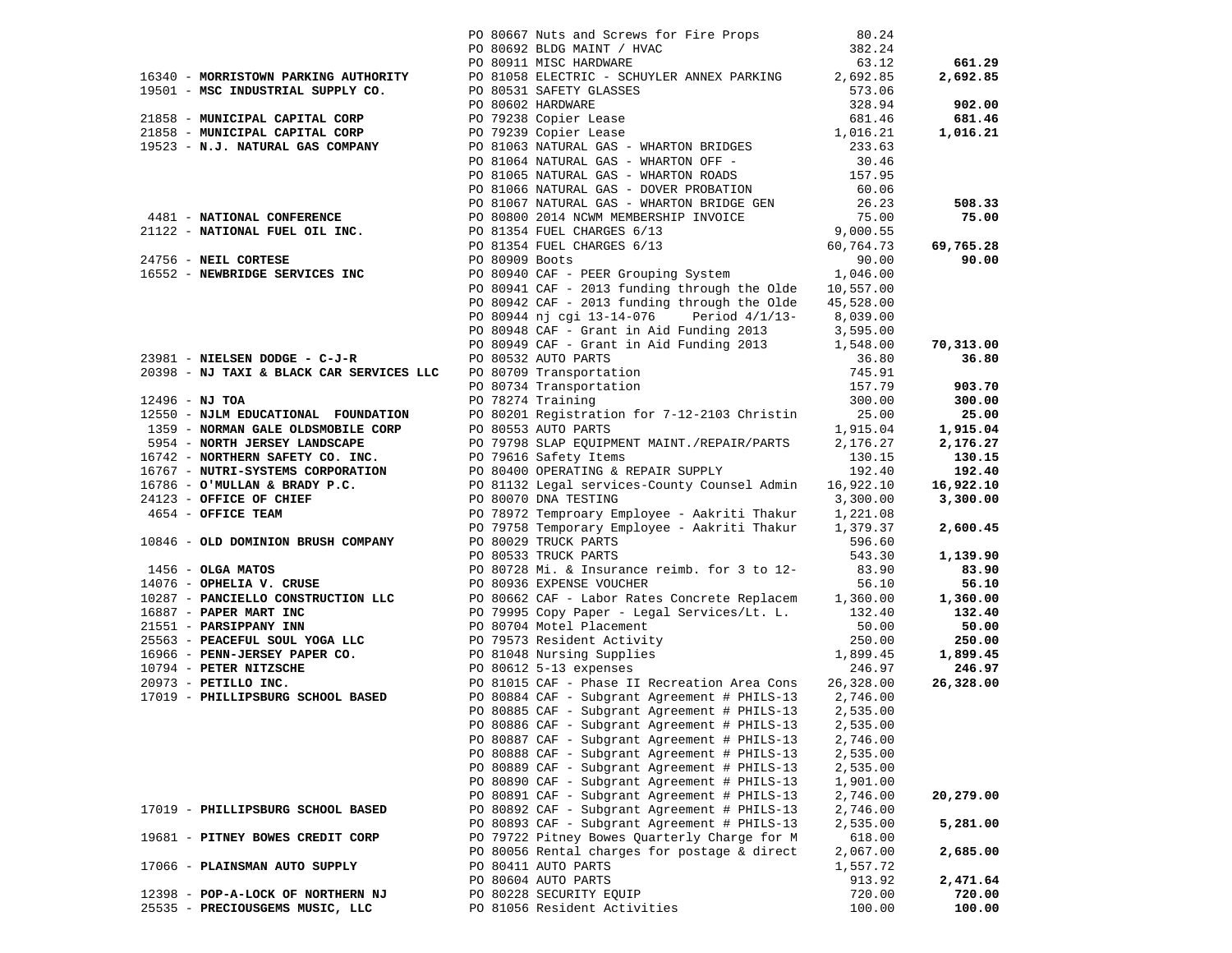|                                          |                | 6638 - PRESERVATION DESIGN PARTNERSHIP, LL PO 81165 CAF - C1018-1 - Consulting Services                                                                                                                                     | 585.00    | 585.00    |
|------------------------------------------|----------------|-----------------------------------------------------------------------------------------------------------------------------------------------------------------------------------------------------------------------------|-----------|-----------|
|                                          |                |                                                                                                                                                                                                                             |           |           |
|                                          |                |                                                                                                                                                                                                                             |           |           |
|                                          |                |                                                                                                                                                                                                                             |           |           |
|                                          |                |                                                                                                                                                                                                                             |           |           |
|                                          |                |                                                                                                                                                                                                                             |           |           |
|                                          |                |                                                                                                                                                                                                                             |           |           |
|                                          |                |                                                                                                                                                                                                                             |           |           |
|                                          |                |                                                                                                                                                                                                                             |           |           |
|                                          |                |                                                                                                                                                                                                                             |           |           |
|                                          |                |                                                                                                                                                                                                                             |           |           |
|                                          |                |                                                                                                                                                                                                                             |           |           |
|                                          |                |                                                                                                                                                                                                                             |           |           |
|                                          |                |                                                                                                                                                                                                                             |           |           |
|                                          |                |                                                                                                                                                                                                                             |           |           |
|                                          |                |                                                                                                                                                                                                                             |           |           |
|                                          |                |                                                                                                                                                                                                                             |           |           |
|                                          |                |                                                                                                                                                                                                                             |           |           |
|                                          |                |                                                                                                                                                                                                                             |           |           |
|                                          |                |                                                                                                                                                                                                                             |           |           |
|                                          |                |                                                                                                                                                                                                                             |           |           |
|                                          |                |                                                                                                                                                                                                                             |           |           |
|                                          |                |                                                                                                                                                                                                                             |           |           |
|                                          |                |                                                                                                                                                                                                                             |           |           |
|                                          |                |                                                                                                                                                                                                                             |           |           |
|                                          |                |                                                                                                                                                                                                                             |           |           |
|                                          |                |                                                                                                                                                                                                                             |           |           |
|                                          |                |                                                                                                                                                                                                                             |           |           |
|                                          |                |                                                                                                                                                                                                                             |           |           |
|                                          |                |                                                                                                                                                                                                                             |           |           |
|                                          |                |                                                                                                                                                                                                                             |           |           |
|                                          |                |                                                                                                                                                                                                                             |           |           |
|                                          |                |                                                                                                                                                                                                                             |           |           |
|                                          |                |                                                                                                                                                                                                                             |           |           |
|                                          |                |                                                                                                                                                                                                                             |           |           |
|                                          |                |                                                                                                                                                                                                                             |           |           |
|                                          |                |                                                                                                                                                                                                                             |           |           |
|                                          |                |                                                                                                                                                                                                                             |           |           |
|                                          |                |                                                                                                                                                                                                                             |           |           |
|                                          |                |                                                                                                                                                                                                                             |           |           |
|                                          |                |                                                                                                                                                                                                                             |           |           |
|                                          |                |                                                                                                                                                                                                                             |           |           |
|                                          |                |                                                                                                                                                                                                                             |           |           |
|                                          |                | 2019 - PRIAC BROOM HARM IN SURFACE IN A SURFACE IN CONTINUES IN CONTINUES IN A 1990 - PRIAC BROOM SETTING CONTINUES IN A 1990 - PRIAC BROOM SETTING CONTINUES IN A 1990 - PRIAC BROOM ON THE CONTINUES IN A 1990 - PRIAC BR |           |           |
|                                          |                |                                                                                                                                                                                                                             |           |           |
|                                          |                |                                                                                                                                                                                                                             |           |           |
|                                          |                |                                                                                                                                                                                                                             |           |           |
|                                          |                |                                                                                                                                                                                                                             |           |           |
|                                          |                |                                                                                                                                                                                                                             |           |           |
|                                          |                |                                                                                                                                                                                                                             |           |           |
| 17755 - SOUTHEAST MORRIS COUNTY          |                | PO 80857 WATER - HIGHVIEW                                                                                                                                                                                                   | 480.99    | 480.99    |
| 17755 - SOUTHEAST MORRIS COUNTY          |                | PO 80858 WATER - FIRE LINES & HYDRANTS                                                                                                                                                                                      | 5,916.32  | 5,916.32  |
| 17755 - SOUTHEAST MORRIS COUNTY          |                | PO 80981 WATER - HILL                                                                                                                                                                                                       | 3,877.49  | 3,877.49  |
| 17755 - SOUTHEAST MORRIS COUNTY          | PO 81036 Water |                                                                                                                                                                                                                             | 7,075.90  | 7,075.90  |
| 11160 - SPACE FARMS INC                  |                | PO 79983 Deer Carcass Removal                                                                                                                                                                                               | 2,016.00  | 2,016.00  |
| 20804 - SPECIALTY MEDICAL PRODUCTS INC.  |                | PO 81044 Nursing Supplies                                                                                                                                                                                                   | 956.00    | 956.00    |
| 25200 - SPECIALTY VEHICLE SOLUTION, LLC. |                | PO 80802 CAF - GSA #GS-30f-0011T                                                                                                                                                                                            | 28,441.00 | 28,441.00 |
| 5031 - SPRINT NEXTEL                     |                | PO 80119 Air Cards                                                                                                                                                                                                          | 161.97    | 161.97    |
| 4611 - STAPLES BUSINESS ADVANTAGE        |                | PO 79611 Supplies                                                                                                                                                                                                           | 438.90    | 438.90    |
| 4611 - STAPLES BUSINESS ADVANTAGE        |                | PO 80001 Office Supplies - A. Noboa                                                                                                                                                                                         | 47.93     | 47.93     |
| 4611 - STAPLES BUSINESS ADVANTAGE        |                | PO 80004 Supplies                                                                                                                                                                                                           | 855.36    | 855.36    |
| 4611 - STAPLES BUSINESS ADVANTAGE        |                | PO 80005 Office Supplies - K. Shively                                                                                                                                                                                       | 129.52    | 129.52    |
| 4611 - STAPLES BUSINESS ADVANTAGE        |                | PO 80045 Office Supplies                                                                                                                                                                                                    | 8,677.71  | 8,677.71  |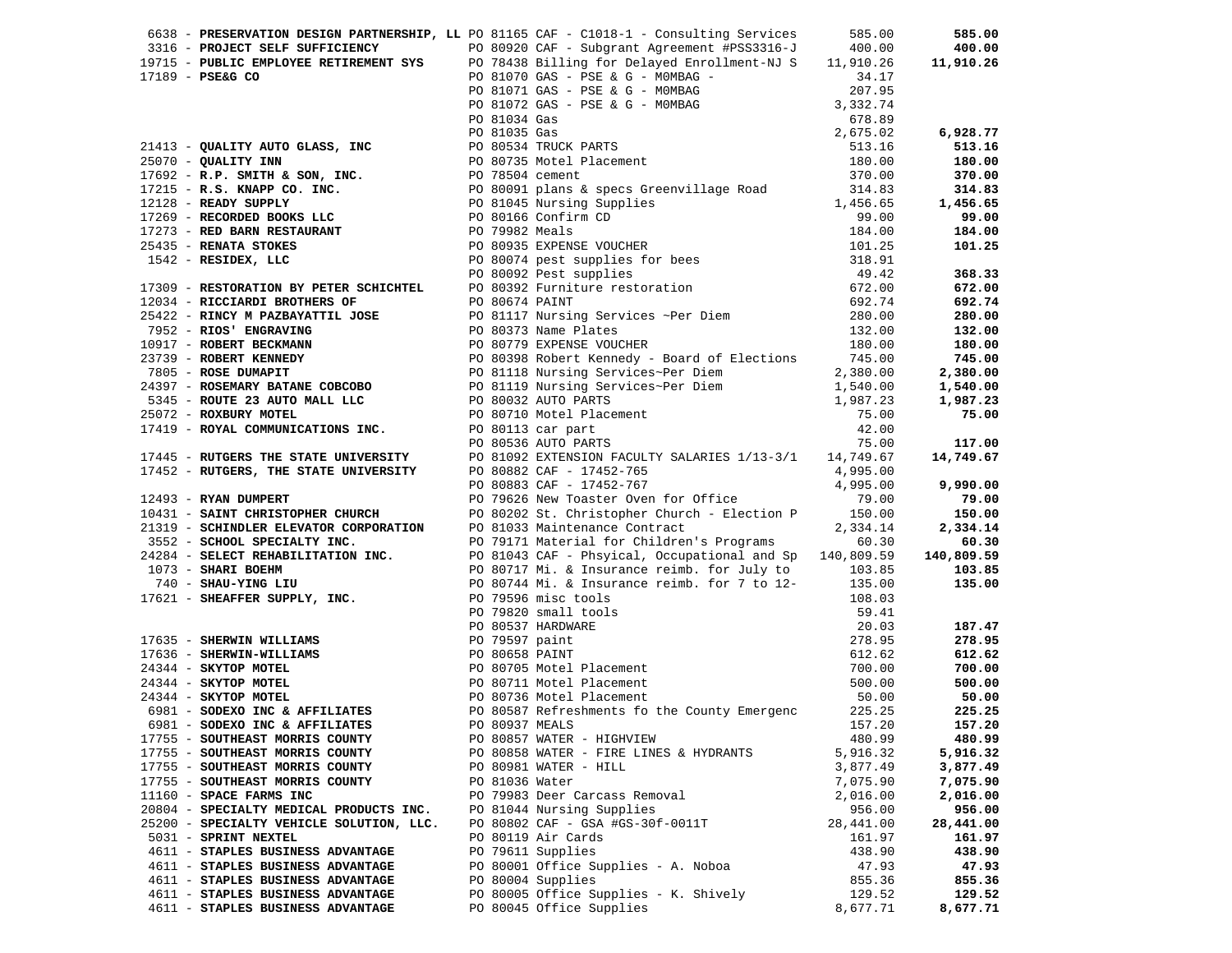|                                                             |                                                                                                                                                                                                                                                      | 201.92    | 201.92             |
|-------------------------------------------------------------|------------------------------------------------------------------------------------------------------------------------------------------------------------------------------------------------------------------------------------------------------|-----------|--------------------|
|                                                             |                                                                                                                                                                                                                                                      | 831.05    | 831.05             |
|                                                             | 4611 - STAPLES BUSINESS ADVANTAGE<br>4611 - STAPLES BUSINESS ADVANTAGE<br>4611 - STAPLES BUSINESS ADVANTAGE<br>4611 - STAPLES BUSINESS ADVANTAGE<br>4611 - STAPLES BUSINESS ADVANTAGE<br>4611 - STAPLES BUSINESS ADVANTAGE<br>4611 - STAPL           | 160.48    | 160.48             |
|                                                             |                                                                                                                                                                                                                                                      | 101.99    | 101.99             |
|                                                             |                                                                                                                                                                                                                                                      | 223.22    | 223.22             |
| 4611 - STAPLES BUSINESS ADVANTAGE                           | PO 80355 Supplies                                                                                                                                                                                                                                    | 241.19    | 241.19             |
| 4611 - STAPLES BUSINESS ADVANTAGE                           | PO 80389 Megan's Law Grant Purchase-Consumab                                                                                                                                                                                                         | 472.15    | 472.15             |
|                                                             |                                                                                                                                                                                                                                                      |           | 1,563.46           |
|                                                             |                                                                                                                                                                                                                                                      |           |                    |
|                                                             |                                                                                                                                                                                                                                                      |           | 622.54             |
|                                                             |                                                                                                                                                                                                                                                      |           | 646.00             |
|                                                             |                                                                                                                                                                                                                                                      |           | 102.29             |
|                                                             |                                                                                                                                                                                                                                                      |           |                    |
|                                                             |                                                                                                                                                                                                                                                      |           | 484.08             |
|                                                             |                                                                                                                                                                                                                                                      |           | 45.26              |
|                                                             |                                                                                                                                                                                                                                                      |           | 2,748.23           |
|                                                             |                                                                                                                                                                                                                                                      |           | 10.74              |
|                                                             |                                                                                                                                                                                                                                                      |           | 211.18             |
|                                                             |                                                                                                                                                                                                                                                      |           | 2,259.75           |
|                                                             |                                                                                                                                                                                                                                                      |           |                    |
|                                                             |                                                                                                                                                                                                                                                      |           |                    |
|                                                             |                                                                                                                                                                                                                                                      |           | 2,012.93           |
|                                                             |                                                                                                                                                                                                                                                      |           |                    |
|                                                             |                                                                                                                                                                                                                                                      |           | 4,877.60           |
|                                                             |                                                                                                                                                                                                                                                      |           | 495.00             |
|                                                             |                                                                                                                                                                                                                                                      |           | 2,415.00           |
|                                                             |                                                                                                                                                                                                                                                      |           | 72.00              |
|                                                             |                                                                                                                                                                                                                                                      |           | 605.64             |
|                                                             |                                                                                                                                                                                                                                                      | 520.64    | 520.64             |
|                                                             |                                                                                                                                                                                                                                                      | 1,318.15  | 1,318.15           |
|                                                             |                                                                                                                                                                                                                                                      | 660.00    | 660.00             |
|                                                             |                                                                                                                                                                                                                                                      | 988.05    | 988.05             |
|                                                             |                                                                                                                                                                                                                                                      | 298.34    |                    |
|                                                             | 24132 - STS TIRE & AUTO CENTERS<br>24132 - STS TIRE & AUTO CENTERS<br>24132 - STS TIRE & AUTO CENTERS<br>2621 - SUBURBAN PROPANE -2347<br>20 79587 Propane Delivery<br>20 79587 Propane Delivery<br>20 79587 Propane Delivery<br>20 79587 Pr         | 78.50     |                    |
|                                                             | 1459 - SUZANNE VOGLER<br>PO 80862 CAF - Subgrant agreement #SCVULE-13<br>PO 80862 CAF - Subgrant agreement #SCVULE-13<br>PO 80730 Mi. & Insurance reimb. for 2 to 12-<br>144.70<br>2.940.00<br>5611 - TBS CONTROLS LLC<br>PO 80348 Adjuster          |           |                    |
|                                                             |                                                                                                                                                                                                                                                      |           | 1,659.75<br>104.70 |
|                                                             |                                                                                                                                                                                                                                                      |           |                    |
|                                                             |                                                                                                                                                                                                                                                      |           | 2,940.00           |
|                                                             |                                                                                                                                                                                                                                                      |           | 2,679.17           |
|                                                             |                                                                                                                                                                                                                                                      |           |                    |
|                                                             |                                                                                                                                                                                                                                                      |           | 2,532.00           |
|                                                             |                                                                                                                                                                                                                                                      |           | 8,781.46           |
|                                                             |                                                                                                                                                                                                                                                      |           | 8,625.61           |
|                                                             |                                                                                                                                                                                                                                                      |           | 30,000.00          |
|                                                             |                                                                                                                                                                                                                                                      |           | 1,285.61           |
| 16964 - THE PENNSYLVANIA STATE UNIVERSITY PO 79632 TRAINING |                                                                                                                                                                                                                                                      | 390.00    | 390.00             |
|                                                             |                                                                                                                                                                                                                                                      |           | 8,702.23           |
|                                                             | 19739 - THE REA GROUP INC.<br>19739 - THE REA GROUP INC.<br>2497 - THE RONED GROUP CONDITION DO 809990 Old Refit CF09001500000<br>24933 - THOMAS POLLIO PO 80988 Tolls<br>262.43<br>262.43<br>262.43<br>262.43<br>262.43<br>262.43<br>262.43<br>262. |           | 132.00             |
|                                                             |                                                                                                                                                                                                                                                      |           | 361.40             |
|                                                             |                                                                                                                                                                                                                                                      |           | 262.43             |
|                                                             |                                                                                                                                                                                                                                                      |           | 77.75              |
|                                                             |                                                                                                                                                                                                                                                      |           |                    |
|                                                             | PO 79832 Bituminous Concrete                                                                                                                                                                                                                         | 11,838.58 |                    |
|                                                             | PO 79833 Bituminous Concrete                                                                                                                                                                                                                         | 2,686.33  |                    |
|                                                             | PO 79834 Stone                                                                                                                                                                                                                                       | 1,722.15  |                    |
|                                                             | PO 79979 Bituminous Concrete (Special Project                                                                                                                                                                                                        | 2,188.54  |                    |
|                                                             | PO 79980 Bituminous Concrete                                                                                                                                                                                                                         | 1,812.57  |                    |
|                                                             | PO 79981 Stone                                                                                                                                                                                                                                       | 177.06    | 21,324.07          |
| 281 - TOMAR INDUSTRIES INC                                  | PO 80038 JANITORIAL SUPPLIES                                                                                                                                                                                                                         | 167.60    | 167.60             |
| 12333 - TRIMBOLI & PRUSINOWSKI, LLC                         | PO 81139 JUNE, 2013 LEGAL SERVICES FOR MORRI                                                                                                                                                                                                         | 6,115.41  |                    |
|                                                             | PO 81144 Sheriff's Office legal services ren                                                                                                                                                                                                         | 484.50    | 6,599.91           |
| 24804 - TRITEC OFFICE EQUIPMENT INC                         | PO 81155 RENTAL AGREEMENT *RICOH*MPC4502A-R                                                                                                                                                                                                          | 153.58    | 153.58             |
| 12739 - TURTLE & HUGHES, INC.                               | PO 80656 CAF - Electrical Supplies/Equipment                                                                                                                                                                                                         | 839.50    |                    |
|                                                             | PO 80657 BULBS / SM TOOLS                                                                                                                                                                                                                            | 475.49    | 1,314.99           |
| 9285 - U.S. SECURITY ASSOCIATES, INC.                       | PO 78804 CAF - Unarmed Security Guardsf for                                                                                                                                                                                                          | 2,382.80  |                    |
|                                                             |                                                                                                                                                                                                                                                      |           |                    |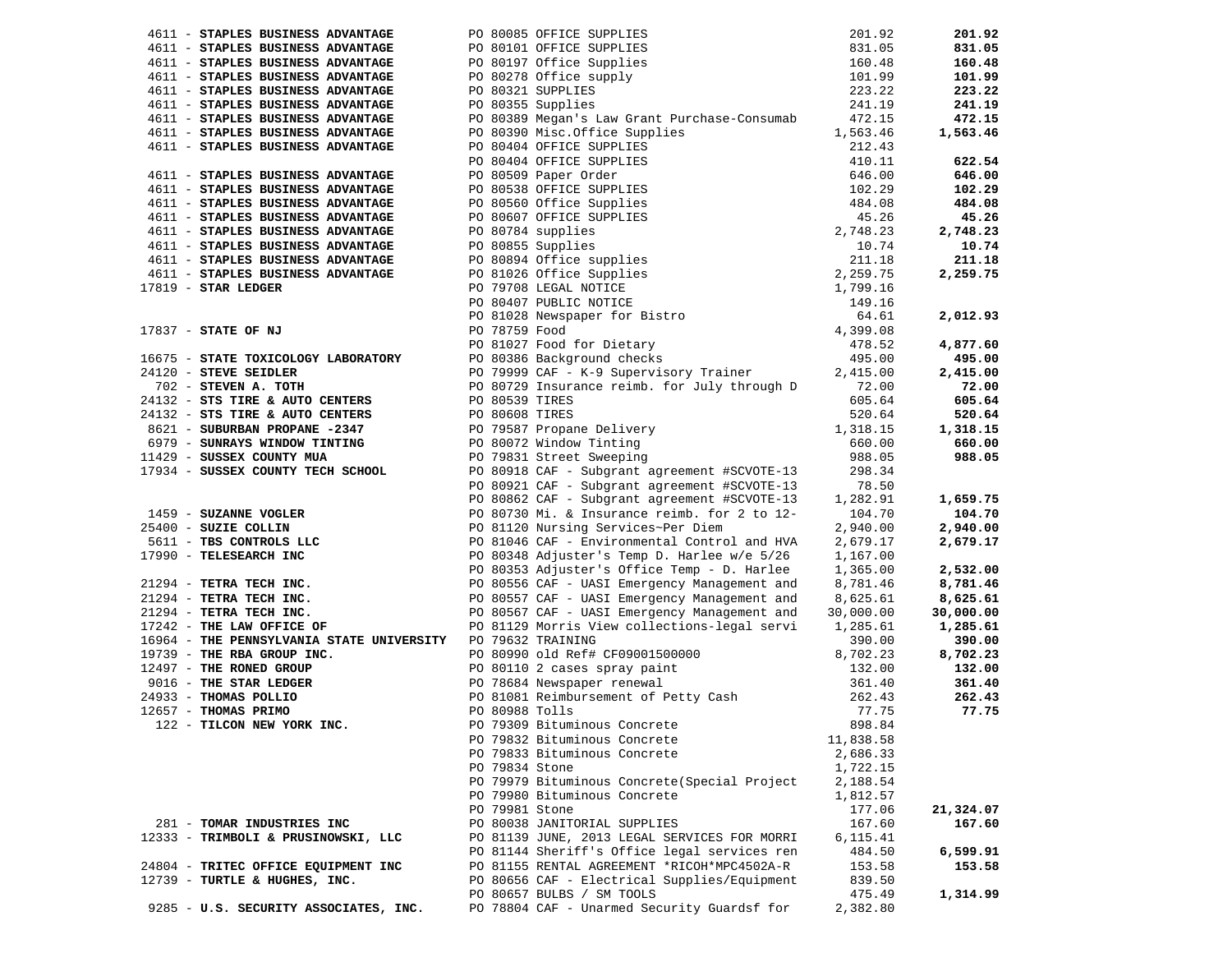|                                                   | PO 79131 CAF - Unarmed Security Guardsf for                                                                                                                        | 2,369.37            |                     |
|---------------------------------------------------|--------------------------------------------------------------------------------------------------------------------------------------------------------------------|---------------------|---------------------|
|                                                   | PO 80720 Security officcer                                                                                                                                         | 682.55              |                     |
|                                                   | PO 80732 Security Officer                                                                                                                                          | 594.95              |                     |
|                                                   | PO 81051 CAF - Unarmed Security Guardsf for                                                                                                                        | 10,721.24           | 16,750.91           |
| 18217 - UNION COUNTY COLLEGE                      | PO 81336 Spring 2013 Chargeback                                                                                                                                    | 9,127.54            | 9,127.54            |
| 18233 - UNITED PARCEL SERVICE                     | PO 80167 Confirm Postage for ILL Returns                                                                                                                           | 110.21              | 110.21              |
| 18232 - UNITED PARCEL SERVICE                     | PO 80827 Shipment fees for UPS package SR, G                                                                                                                       | 16.43               | 16.43               |
| 446 - UNITRONIX DATA SYSTEMS INC                  | PO 79530 CAF - Maintenance of Proprietary Co                                                                                                                       | 5,154.31            | 5,154.31            |
| 15732 - UNIVERSAL UNIFORM SALES CO INC            | PO 80097 CAF - Custom Fitted Uniforms                                                                                                                              | 525.00              | 525.00              |
| 20035 - UNIVERSAL UNIFORM SALES CO.INC            |                                                                                                                                                                    | 110.80              | 110.80              |
| 17234 - V E RALPH & SONS, INC.                    | PO 80676 2013 UNIFORMS<br>PO 80330 Clean Up System<br>PO 80976 EMS Supplies<br>PO 80712 Prescriptions<br>PO 81024 Employee Reimbursement<br>PO 79822 phone service | 209.00              |                     |
|                                                   |                                                                                                                                                                    | 13.60               | 222.60              |
| 20795 - VALLEY PHARMACY                           |                                                                                                                                                                    | 109.85              | 109.85              |
| 25784 - VANESSA N SAMUELS                         |                                                                                                                                                                    | 30.00               | 30.00               |
|                                                   |                                                                                                                                                                    |                     |                     |
|                                                   |                                                                                                                                                                    |                     | 1,121.96            |
|                                                   |                                                                                                                                                                    |                     | 64.87               |
|                                                   |                                                                                                                                                                    |                     | 232.08              |
|                                                   |                                                                                                                                                                    |                     | 411.09              |
|                                                   |                                                                                                                                                                    |                     | 10,305.75           |
|                                                   |                                                                                                                                                                    |                     | 29.50<br>246.46     |
|                                                   |                                                                                                                                                                    |                     | 30.27               |
|                                                   |                                                                                                                                                                    |                     | 1,719.35            |
|                                                   |                                                                                                                                                                    |                     | 1,843.97            |
|                                                   |                                                                                                                                                                    |                     | 55.26               |
|                                                   |                                                                                                                                                                    |                     | 27.50               |
|                                                   |                                                                                                                                                                    |                     | 1,549.53            |
| 10821 - VICTORINE FUNG                            |                                                                                                                                                                    |                     | 26.70               |
| 21185 - VIVIAN BLANDURA                           | PO 81038 Phone Bill 27.50<br>PO 79818 Telephone - Mgt Network 1,549.53<br>PO 80930 EXPENSE VOUCHER 26.70<br>PO 81121 Nursing Services~Per Diem 840.00              |                     | 840.00              |
| 6146 - W.B. MASON COMPANY INC                     | PO 80565 WB Mason Inv# I08276012 - Date 11-1                                                                                                                       | 350.93              |                     |
|                                                   | PO 80671 Office Supplies                                                                                                                                           | 244.45              |                     |
|                                                   | PO 80653 Office Supplies                                                                                                                                           | 324.85              |                     |
|                                                   | PO 80774 Office Supplies                                                                                                                                           | 1,187.55            |                     |
|                                                   | PO 80776 W.B. Mason Invoice#Il1888877 & Il18                                                                                                                       | 867.99              | 2,975.77            |
| $10107 - WAL-MART STORE$                          | PO 80829 Resident Supplies--Acct #6032 2020                                                                                                                        | 85.14               | 85.14               |
| 18388 - WARREN COUNTY COMMUNITY COLL.             |                                                                                                                                                                    | 1,325.00            |                     |
|                                                   |                                                                                                                                                                    | 1,325.00            |                     |
|                                                   | PO 80864 CAF - 18388-465<br>PO 80865 CAF - 18388-631<br>PO 80866 CAF - 18388-648<br>PO 80867 CAF - 18388-683<br>PO 79800 Fuel Agreement                            | 1,325.00            |                     |
|                                                   |                                                                                                                                                                    | 244.00              | 4,219.00            |
| 18395 - WASHINGTON TWP MUNICIPAL                  |                                                                                                                                                                    | 5,967.76            | 5,967.76            |
|                                                   | 24231 - WATERS, MCPHERSON, MCNEILL, P.C. PO 80859 Sussex Tpk. Improvement Project-leg 144.00                                                                       |                     | 144.00              |
|                                                   | 24231 - WATERS, MCPHERSON, MCNEILL, P.C. PO 80860 Legal services rendered Powerville                                                                               | 928.92              | 928.92              |
|                                                   | 24231 - WATERS, MCPHERSON, MCNEILL, P.C. PO 81140 Sussex Turnpike Improvement Project 7,117.16                                                                     |                     | 7,117.16            |
| 10809 - WEBGROUP MEDIA LLC                        | PO 78143 2nd Qtr 2013 olis.cerb6.com                                                                                                                               | 300.00              | 300.00              |
| 13512 - WELDON ASPHALT                            | PO 79615 Bituminous Concrete                                                                                                                                       | 689.85              | 689.85              |
| 10812 - WEST PAYMENT CENTER                       | PO 79845 Information charges: May 2013                                                                                                                             | 513.40              | 513.40              |
| 5455 - WEST PAYMENT CENTER                        | PO 80347 Subscription Product Charges NJ STA                                                                                                                       | 96.00               |                     |
|                                                   | PO 80168 On-Line Service for Billing Period                                                                                                                        | 682.35              |                     |
|                                                   | PO 80115 on line service                                                                                                                                           | 2,573.88            | 3,352.23            |
| 24307 - WHIPPANY LODGING LLC.                     | PO 80706 Motel Placement                                                                                                                                           | 550.00              | 550.00              |
| 24307 - WHIPPANY LODGING LLC.                     | PO 80737 Motel Placement                                                                                                                                           | 525.00              | 525.00              |
| 20102 - WHITE AND SHAUGER INC                     | PO 79325 Machinery Repairs & Parts                                                                                                                                 | 81.16               | 81.16               |
| 4677 - WHITEMARSH CORPORATION                     | PO 80542 FUEL PUMP SUPPLIES                                                                                                                                        | 1,282.75            | 1,282.75            |
| 10826 - WHITES HEALTHCARE                         | PO 80789 Resident Medication                                                                                                                                       | 993.89<br>481.25    | 993.89              |
| 453 - WHITES HEALTHCARE<br>3793 - WOODRUFF ENERGY | PO 80853 Resident Medications<br>PO 81049 Gas                                                                                                                      |                     | 481.25              |
| 20820 - Y-PERS INC                                | PO 80041 SHOP SUPPLIES                                                                                                                                             | 14,443.40<br>291.68 | 14,443.40<br>291.68 |
| 20132 - ZEE MEDICAL INC.                          | PO 79804 Medical Supplies                                                                                                                                          | 146.50              | 146.50              |
|                                                   |                                                                                                                                                                    |                     | ----------          |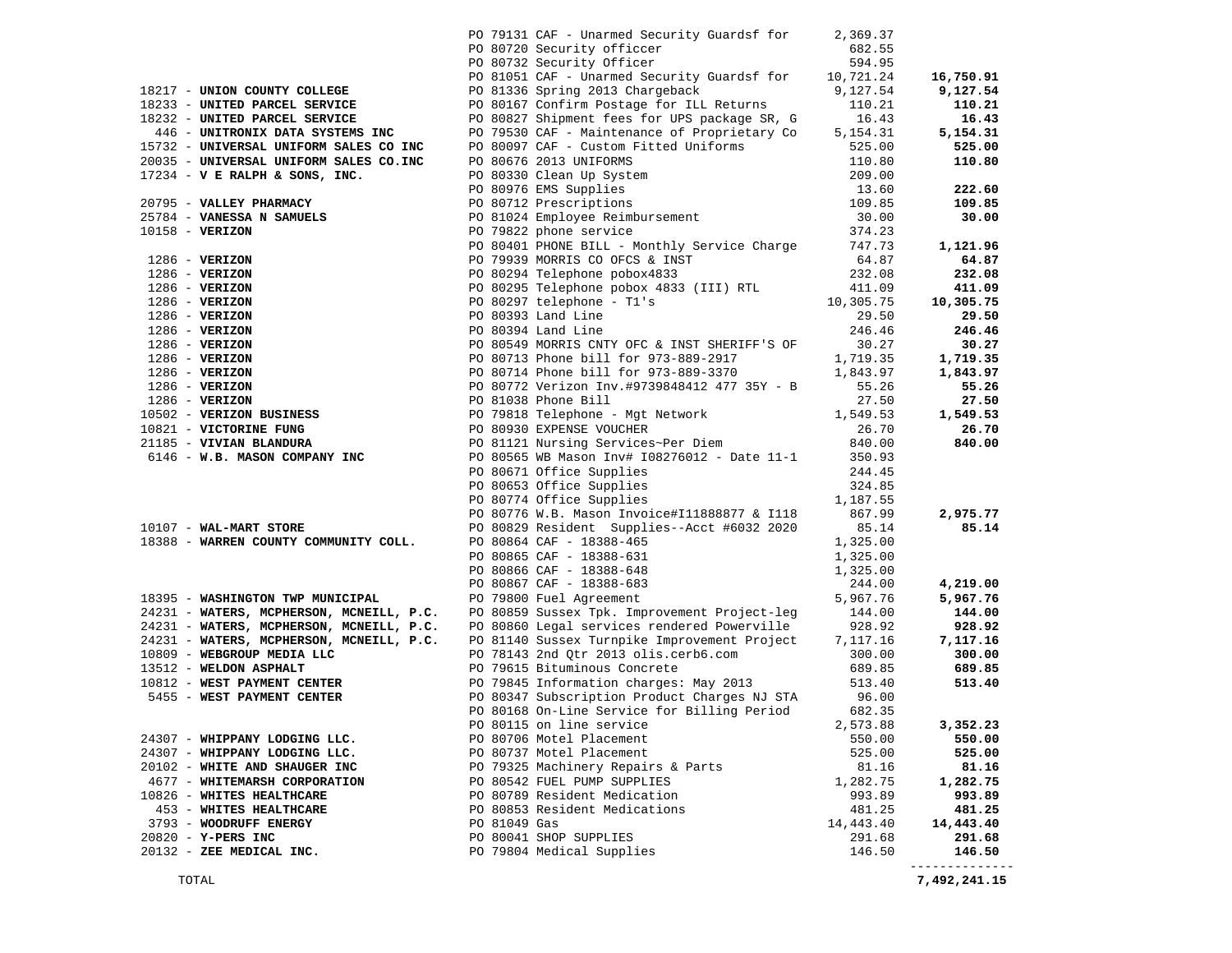|  |  |  |  | Total to be paid from Fund 01 Current Fund    | 6,990,605.60 |
|--|--|--|--|-----------------------------------------------|--------------|
|  |  |  |  | Total to be paid from Fund 02 Grant Fund      | 181, 311, 35 |
|  |  |  |  | Total to be paid from Fund 04 County Capital  | 257,541.64   |
|  |  |  |  | Total to be paid from Fund 13 Dedicated Trust | 62,782.56    |
|  |  |  |  |                                               |              |
|  |  |  |  |                                               | 7,492,241.15 |

# **Report Printed** *2013-07-19 14:59:22* **COUNTY OF MORRIS**

# **List of Bills (Department/Account Detail) - CENTRALIZED DISBURSEMENT ACCOUNT**

| Account                            | P0 #                | Vendor                               | Description                               | Payment     | Account Total               |
|------------------------------------|---------------------|--------------------------------------|-------------------------------------------|-------------|-----------------------------|
|                                    |                     |                                      | <b>Current Fund</b>                       |             |                             |
| <b>County Administrator</b>        |                     |                                      |                                           |             |                             |
|                                    |                     | 81230 COUNTY OF MORRIS               | 1ST 1/2 7/13 METERED MAIL                 | 25.66       |                             |
|                                    |                     | 81230 COUNTY OF MORRIS               | 1ST 1/2 7/13 METERED MAIL                 | 0.66        |                             |
| 01-201-20-100100-068               |                     | POSTAGE & METERED MAIL               | TOTAL FOR ACCOUNT                         |             | 26.32                       |
|                                    |                     | TOTAL for County Administrator       |                                           |             | <b>EEEEEEEEEEE</b><br>26.32 |
|                                    |                     |                                      |                                           |             |                             |
| <b>Personnel</b>                   |                     |                                      |                                           |             |                             |
|                                    |                     | 80852 CATHY BURD                     | Dollar Store                              | 5.37        |                             |
|                                    |                     | 80852 CATHY BURD                     | Bjs                                       | 89.00       |                             |
|                                    |                     | 80852 CATHY BURD                     | Shop rite                                 | 51.24       |                             |
|                                    |                     | 80971 ANTHONY & SON'S ITALIAN MARKET | Catering for Service Awards               | 480.00      |                             |
|                                    |                     | 79438 COOL THREADS SCREEN PRINTNG    | tote bag with embroidered seal            | 403.00      |                             |
|                                    |                     | 79438 COOL THREADS SCREEN PRINTNG    | duffle bag with embroidered seal          | 744.00      |                             |
|                                    |                     | 79438 COOL THREADS SCREEN PRINTNG    | blanket with embroidered seal             | 750.00      |                             |
| 01-201-20-105100-042               |                     | EMPLOYEE SERVICE AWARDS              | TOTAL FOR ACCOUNT                         |             | 2,522.61                    |
|                                    |                     | 81230 COUNTY OF MORRIS               | 1ST 1/2 7/13 METERED MAIL                 | 366.46      |                             |
| 01-201-20-105100-068               |                     | POSTAGE & METERED MAIL               | TOTAL FOR ACCOUNT                         |             | 366.46                      |
|                                    |                     | 78443 KYOCERA MITA AMERICA, INC.     | 7629689-027 Kyocera copier lease          | 1,090.68    |                             |
| 01-201-20-105100-164               |                     | OFFICE MACHINES - RENTAL             | TOTAL FOR ACCOUNT                         |             | 1,090.68                    |
|                                    |                     | 78438 PUBLIC EMPLOYEE RETIREMENT SYS | Billing for Delayed Enrollment-NJ Statut  | 11,910.26   |                             |
| 01-203-20-105100-089               |                     | (2012) N.J. DOP ADMINISTRATIVE SRVS  | TOTAL FOR ACCOUNT                         |             | 11,910.26                   |
|                                    |                     |                                      |                                           |             | ============                |
|                                    | TOTAL for Personnel |                                      |                                           |             | 15,890.01                   |
| <b>DEPARTMENT 105115</b>           |                     |                                      |                                           |             |                             |
|                                    |                     | 80767 FASTER URGENT CARE             | Medical Services/Fees (see attached) Inv  | 24, 129. 42 |                             |
|                                    |                     | 81352 FASTER URGENT CARE             | Diagnostic Testing-Lab Services (see atta | 128.00      |                             |
|                                    |                     | 81352 FASTER URGENT CARE             | Diagnostic Testing-Lab Services (see atta | 3,338.00    |                             |
| 01-201-20-105115-084               |                     | OTHER OUTSIDE SERVICES               | TOTAL FOR ACCOUNT                         |             | 27,595.42                   |
|                                    |                     |                                      |                                           |             | ============                |
|                                    |                     | TOTAL for DEPARTMENT 105115          |                                           |             | 27,595.42                   |
| <b>Board of Chosen Freeholders</b> |                     |                                      |                                           |             |                             |
|                                    |                     | 78684 THE STAR LEDGER                | 10100-0222901 Renewal Subscription for t  | 361.40      |                             |
| 01-201-20-110100-028               |                     | <b>BOOKS &amp; PERIODICALS</b>       | TOTAL FOR ACCOUNT                         |             | 361.40                      |
|                                    |                     | 81230 COUNTY OF MORRIS               | 1ST 1/2 7/13 METERED MAIL                 | 25.78       |                             |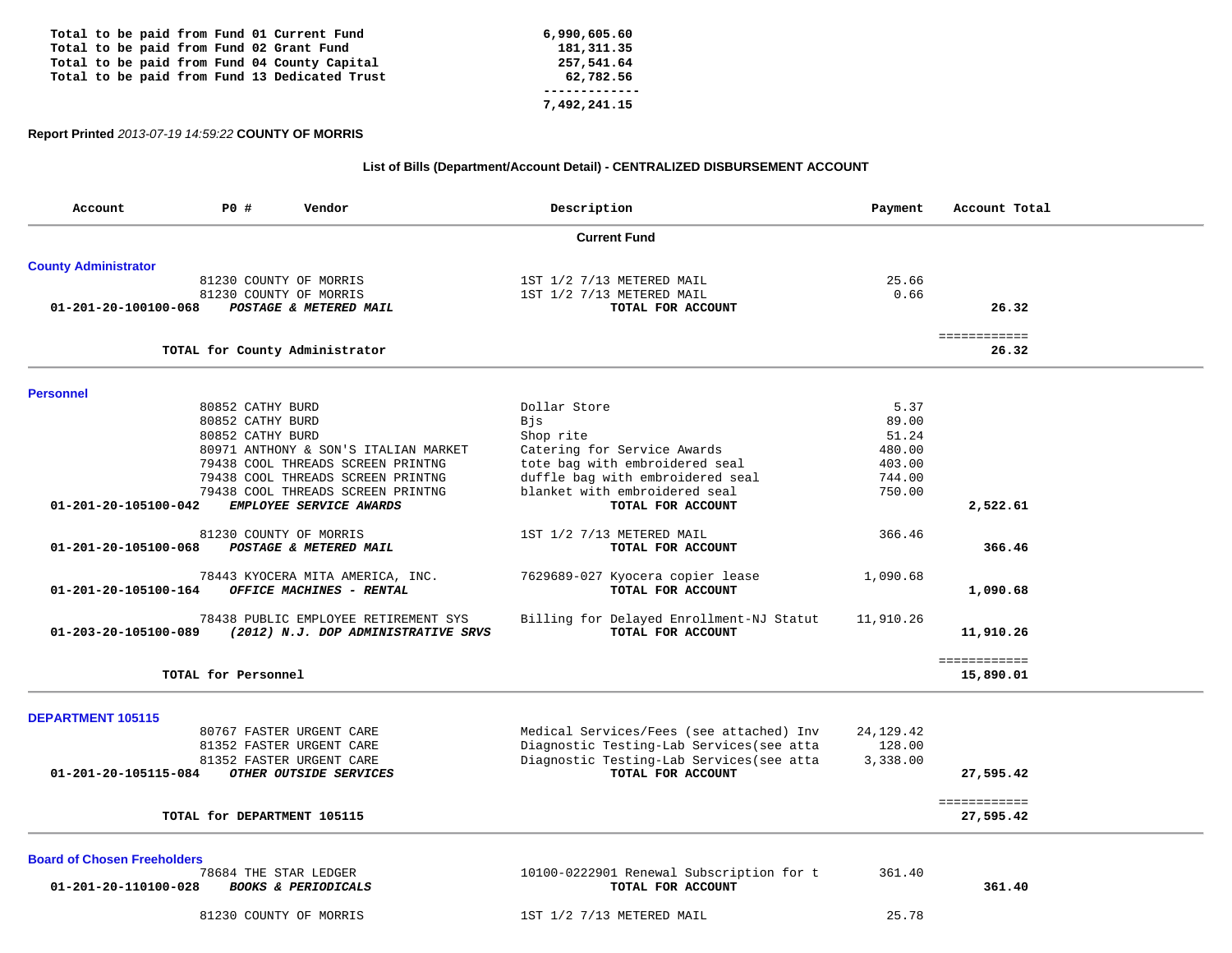| 01-201-20-110100-068             | 81230 COUNTY OF MORRIS<br>POSTAGE & METERED MAIL | 1ST 1/2 7/13 METERED MAIL<br>TOTAL FOR ACCOUNT | 105.80    | 131.58                    |  |
|----------------------------------|--------------------------------------------------|------------------------------------------------|-----------|---------------------------|--|
|                                  | 80925 MORRIS COUNTY VISITORS CENTER              | MC Tourism Bureau/Visitor's Center 3rd q       | 54,000.00 |                           |  |
|                                  | 80587 SODEXO INC & AFFILIATES                    | 3 Dozen Cupcakes                               | 27.00     |                           |  |
|                                  | 80587 SODEXO INC & AFFILIATES                    | 3 Dozen Rclairs                                | 38.25     |                           |  |
|                                  | 80587 SODEXO INC & AFFILIATES                    | 6 Dozen Cookies                                | 36.00     |                           |  |
|                                  | 80587 SODEXO INC & AFFILIATES                    | Waters                                         | 24.00     |                           |  |
|                                  | 80587 SODEXO INC & AFFILIATES                    | Diet and Regular Sodas                         | 32.00     |                           |  |
|                                  | 80587 SODEXO INC & AFFILIATES                    | Coffee                                         | 60.00     |                           |  |
|                                  | 80587 SODEXO INC & AFFILIATES                    | Delivery Charge                                | 8.00      |                           |  |
| 01-201-20-110100-079             | SPECIAL PROJECTS                                 | TOTAL FOR ACCOUNT                              |           | 54,225.25                 |  |
|                                  | TOTAL for Board of Chosen Freeholders            |                                                |           | ============<br>54,718.23 |  |
| <b>Clerk of the Board</b>        |                                                  |                                                |           |                           |  |
|                                  | 80562 DAILY RECORD                               | MILLING 4 PROJECTS 6/26/13                     | 197.24    |                           |  |
|                                  | 80761 DAILY RECORD                               | Capital Surplus \$31,000 for storage syst      | 53.98     |                           |  |
|                                  | 80761 DAILY RECORD                               | Capital Surplus \$58,600 Fire Extinguishe      | 55.02     |                           |  |
|                                  | 80761 DAILY RECORD                               | Capital Surplus \$25,000 Asphalt Hot patc      | 55.54     |                           |  |
|                                  | 80761 DAILY RECORD                               | 2 Bond Ord. \$305,000 replacement vehicle      | 91.42     |                           |  |
|                                  | 80761 DAILY RECORD                               | Bond Ord. \$1,414,800 design/construction      | 66.98     |                           |  |
|                                  | 80780 DAILY RECORD                               | Cornerstone Family programs (p/d 7/2)          | 50.86     |                           |  |
|                                  | 80780 DAILY RECORD                               | Christopher Statile (p/d 7/2)                  | 51.38     |                           |  |
|                                  | 80780 DAILY RECORD                               | T & M Associates $(p/d 7/2)$                   | 52.94     |                           |  |
|                                  | 79708 STAR LEDGER                                | 1056408 5/03-5/15                              | 727.32    |                           |  |
|                                  | 79708 STAR LEDGER                                | $1056408$ $5/10$ - $5/24$                      | 341.04    |                           |  |
|                                  | 79708 STAR LEDGER                                | $1056408$ $5/13$ - $5/29$                      | 730.80    |                           |  |
| 01-201-20-110105-022             | <b>ADVERTISING</b>                               | TOTAL FOR ACCOUNT                              |           | 2,474.52                  |  |
|                                  | TOTAL for Clerk of the Board                     |                                                |           | ============<br>2,474.52  |  |
| <b>County Clerk</b>              |                                                  |                                                |           |                           |  |
| 01-201-20-120100-068             | 81230 COUNTY OF MORRIS<br>POSTAGE & METERED MAIL | 1ST 1/2 7/13 METERED MAIL<br>TOTAL FOR ACCOUNT | 2,529.40  | 2,529.40                  |  |
|                                  |                                                  |                                                |           | ============              |  |
|                                  | TOTAL for County Clerk                           |                                                |           | 2,529.40                  |  |
| <b>County Board of Elections</b> |                                                  |                                                |           |                           |  |
|                                  | 80776 W.B. MASON COMPANY INC                     | Address labels 2-5/8x1, 3M - Item#AVE5160      | 111.20    |                           |  |
|                                  | 80776 W.B. MASON COMPANY INC                     | Address labels 2x4, 1M/BX Item #AVE5163        | 73.02     |                           |  |
|                                  | 80776 W.B. MASON COMPANY INC                     | Laser Business Cards - Item#AVE5371            | 97.68     |                           |  |
|                                  | 80776 W.B. MASON COMPANY INC                     | Envelope, Kraft 12x15.5 Item#QUA44067          | 394.35    |                           |  |
|                                  | 80776 W.B. MASON COMPANY INC                     | #10 Envelope Window White- Item#QUAC0170       | 99.50     |                           |  |
|                                  | 80776 W.B. MASON COMPANY INC                     | PEN, BPT, RET, Z-Grip, 1MM - Item#ZEB22210     | 34.30     |                           |  |
|                                  | 80776 W.B. MASON COMPANY INC                     | Legal Ruled Pads, 5x8 Item#TOP63020            | 41.76     |                           |  |
|                                  | 80776 W.B. MASON COMPANY INC                     | Marker, EXPO 2, Kit - Item #SAN80054           | 16.18     |                           |  |
| 01-201-20-121100-058             | OFFICE SUPPLIES & STATIONERY                     | TOTAL FOR ACCOUNT                              |           | 867.99                    |  |
|                                  | 80226 DEER PARK                                  | 0435067756 4/15/13 - 5/14/13 Current du        | 11.36     |                           |  |
|                                  | 80226 DEER PARK                                  | $0435067756$ $5/15/13 - 6/14/13$               | 6.27      |                           |  |
|                                  | 79725 INTAB INC                                  | Election Official- Self-Adhesive Name Ba       | 34.62     |                           |  |
|                                  | 80772 VERIZON                                    | 973 984-8412 477 35Y 6/22/13 - Board o         | 27.55     |                           |  |
|                                  | 80772 VERIZON                                    | 973 984-8412 477 35Y 5/22/13 - Board of        | 27.71     |                           |  |
| 01-201-20-121100-059             | OTHER GENERAL EXPENSES                           | TOTAL FOR ACCOUNT                              |           | 107.51                    |  |
|                                  | 79943 ALL SAINT'S EPISCOPAL CHURCH               | All Saints Episcopal Church - Primary El       | 50.00     |                           |  |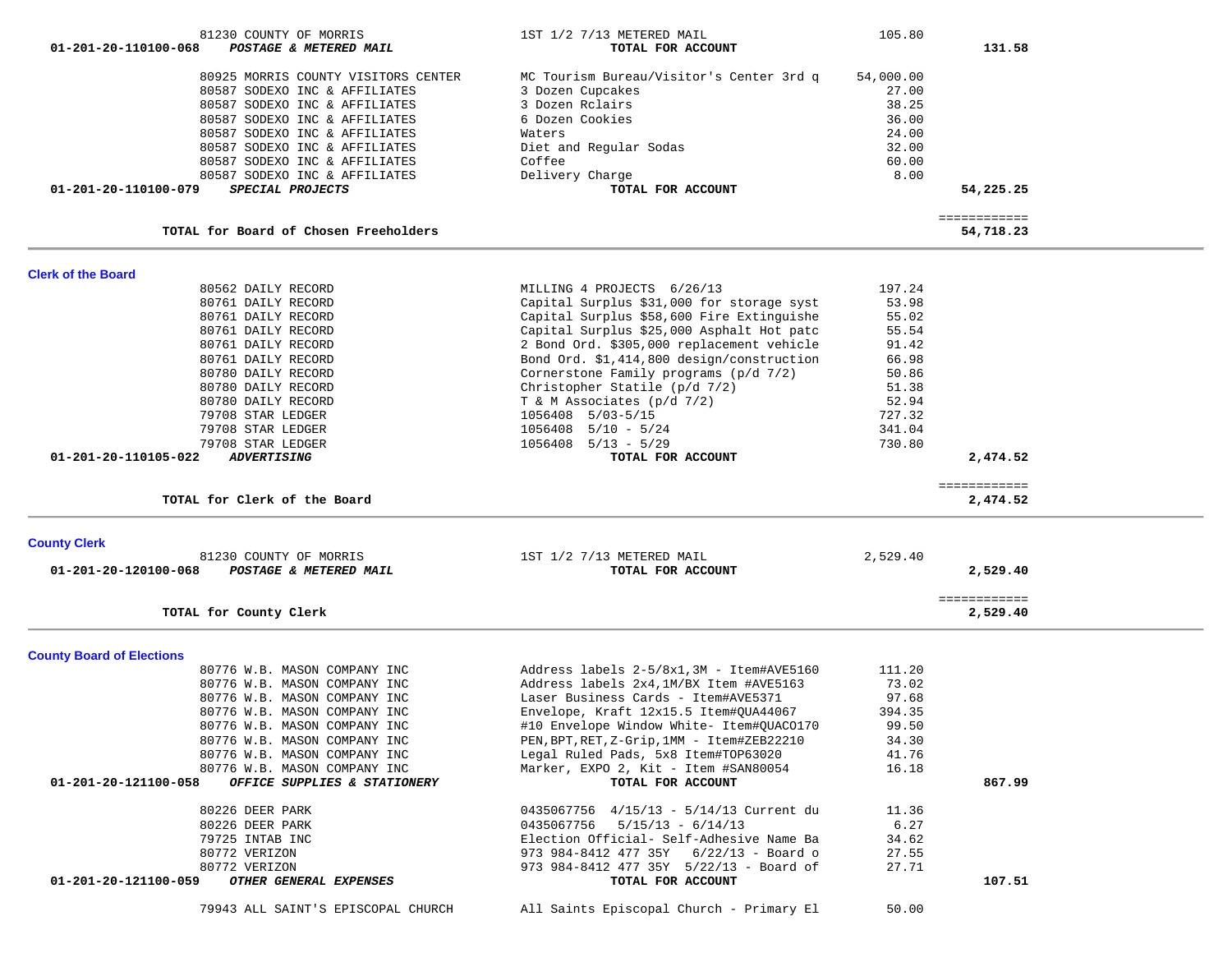| 01-201-20-121100-068               | 81230 COUNTY OF MORRIS                            | 1ST 1/2 7/13 METERED MAIL                                                          |                        | 129.24            |              |
|------------------------------------|---------------------------------------------------|------------------------------------------------------------------------------------|------------------------|-------------------|--------------|
|                                    | POSTAGE & METERED MAIL                            | TOTAL FOR ACCOUNT                                                                  |                        |                   | 129.24       |
|                                    |                                                   |                                                                                    |                        |                   |              |
|                                    | 79609 MARIA O'CONNOR                              | Election Day 6/4/2013                                                              |                        | 200.00            |              |
|                                    | 80398 ROBERT KENNEDY                              | Monday $\hat{a}\in$ " June 17, 2013                                                | 9:00AM â€" 4:30        | 70.00             |              |
|                                    | 80398 ROBERT KENNEDY                              | Tuesday â€" June 18, 2013                                                          | 8:30AM â€" 4:3         | 75.00             |              |
|                                    | 80398 ROBERT KENNEDY                              | Wednesday- June 19, 2013                                                           | 8:30AM â€" 4:30        | 75.00             |              |
|                                    | 80398 ROBERT KENNEDY                              | Thursday- June 20, 2013                                                            | $8:30AM - 4:30PM$      | 75.00             |              |
|                                    | 80398 ROBERT KENNEDY                              | Friday $\hat{a} \in$ " June 21, 2013                                               |                        | $8:30$ AM â€" 4:3 | 75.00        |
|                                    |                                                   |                                                                                    |                        |                   |              |
|                                    | 80398 ROBERT KENNEDY                              | Monday â€" June 24, 2013                                                           | 8:30AM â€" 4:30        | 75.00             |              |
|                                    | 80398 ROBERT KENNEDY                              | Tuesday â€" June 25, 2013                                                          | 8:30AM $â€" 4:3$       | 75.00             |              |
|                                    | 80398 ROBERT KENNEDY                              | Wednesday $\hat{a} \in \mathbb{N}$ June 26, 2013 8:30AM $\hat{a} \in \mathbb{N}$ 4 |                        | 75.00             |              |
|                                    | 80398 ROBERT KENNEDY                              | Thursday $\hat{a} \in \mathbb{N}$ June 27, 2013                                    | 8:30AM $\hat{a}\in$ 4: | 75.00             |              |
|                                    | 80398 ROBERT KENNEDY                              | Friday- June 28, 2013                                                              |                        | 8:30AM â€" 4:30PM | 75.00        |
|                                    | 79608 LORRAINE O'CONNOR                           | Election Day                                                                       |                        | 200.00            |              |
|                                    | 81253 MORRIS COUNTY PARK COMMISSION               | PP#14 - Election Workers - Gross Pay                                               |                        | 1,625.00          |              |
| 01-201-20-121100-096               | ELECTION OFFICER                                  | TOTAL FOR ACCOUNT                                                                  |                        |                   | 2,770.00     |
|                                    |                                                   |                                                                                    |                        |                   |              |
|                                    | 80565 W.B. MASON COMPANY INC                      | Tape Magic Item #MMM810P10K                                                        |                        | 55.14             |              |
|                                    |                                                   |                                                                                    |                        |                   |              |
|                                    | 80565 W.B. MASON COMPANY INC                      | Note, cube 2x2 Item#MMM20513PK                                                     |                        | 17.02             |              |
|                                    | 80565 W.B. MASON COMPANY INC                      | Flagship Bright, 8.5x11 Item#WBM21200                                              |                        | 149.75            |              |
|                                    | 80565 W.B. MASON COMPANY INC                      | Pad, Post-It 3x3, Item#MMM6545SSAN                                                 |                        | 7.26              |              |
|                                    | 80565 W.B. MASON COMPANY INC                      | Note 4x6 Lined, Item#MMM6605PKAST                                                  |                        | 19.28             |              |
|                                    | 80565 W.B. MASON COMPANY INC                      | Staple, Item#BOSSTCRP211514                                                        |                        | 22.70             |              |
|                                    | 80565 W.B. MASON COMPANY INC                      | Rubber Bands 1/4LB - Item#UNV00418                                                 |                        | 1.61              |              |
|                                    | 80565 W.B. MASON COMPANY INC                      | Dispenser, Post-It 3x3- Item#MMMPR0330                                             |                        | 6.26              |              |
|                                    | 80565 W.B. MASON COMPANY INC                      | Rubber Bands Size 16, 1/4LB- Item#UNV0041                                          |                        | 1.61              |              |
|                                    |                                                   |                                                                                    |                        |                   |              |
|                                    | 80565 W.B. MASON COMPANY INC                      | PAD, 5x8- Item#TOP63360                                                            |                        | 30.80             |              |
|                                    | 80565 W.B. MASON COMPANY INC                      | Note Post-It, 3x3, Item#MMM654YW                                                   |                        | 18.30             |              |
|                                    | 80565 W.B. MASON COMPANY INC                      | Letter Opener- Item #UNV31803                                                      |                        | 21.20             |              |
| 01-203-20-121100-058               | (2012) OFFICE SUPPLIES & STATIONERY               | TOTAL FOR ACCOUNT                                                                  |                        |                   | 350.93       |
|                                    | 80253 ELECTION GRAPHICS, INC.                     | Print of Auth Slips invoice date 11-29-2                                           |                        | 27,350.00         |              |
| 01-203-20-121100-059               | (2012) OTHER GENERAL EXPENSES                     | TOTAL FOR ACCOUNT                                                                  |                        |                   | 27,350.00    |
|                                    |                                                   |                                                                                    |                        |                   |              |
|                                    | 80202 SAINT CHRISTOPHER CHURCH                    | Saint Christopher Church - June 7, 2011                                            |                        | 50.00             |              |
|                                    | 80202 SAINT CHRISTOPHER CHURCH                    | Saint Christopher Church - November 8, 2                                           |                        | 50.00             |              |
| 01-203-20-121100-067               | (2012) POLLING PLACE RENTAL                       | TOTAL FOR ACCOUNT                                                                  |                        |                   | 100.00       |
|                                    |                                                   |                                                                                    |                        |                   |              |
|                                    |                                                   |                                                                                    |                        |                   | ============ |
|                                    | TOTAL for County Board of Elections               |                                                                                    |                        |                   | 31,825.67    |
|                                    |                                                   |                                                                                    |                        |                   |              |
| <b>Superintendent of Elections</b> |                                                   |                                                                                    |                        |                   |              |
|                                    | 79722 PITNEY BOWES CREDIT CORP                    | Pitney Bowes Quarterly Charge for Mailin                                           |                        | 618.00            |              |
| 01-201-20-121105-057               | NATIONAL VOTER REGISTRATION                       | TOTAL FOR ACCOUNT                                                                  |                        |                   | 618.00       |
|                                    |                                                   |                                                                                    |                        |                   |              |
|                                    | 81230 COUNTY OF MORRIS                            | 1ST 1/2 7/13 METERED MAIL                                                          |                        | 1,908.26          |              |
| 01-201-20-121105-068               | POSTAGE & METERED MAIL                            | TOTAL FOR ACCOUNT                                                                  |                        |                   | 1,908.26     |
|                                    |                                                   |                                                                                    |                        |                   |              |
|                                    | 79564 ELECTION GRAPHICS, INC.                     | Primary Election - June 4, 2013 - Set-up                                           |                        | 36,828.00         |              |
|                                    |                                                   | Supervising Technician                                                             |                        | 1,000.00          |              |
|                                    | 79564 ELECTION GRAPHICS, INC.                     | Field Technicians                                                                  |                        | 4,900.00          |              |
|                                    | 79564 ELECTION GRAPHICS, INC.                     |                                                                                    |                        |                   |              |
| 01-201-20-121105-084               | OTHER OUTSIDE SERVICES                            | TOTAL FOR ACCOUNT                                                                  |                        |                   | 42,728.00    |
|                                    |                                                   |                                                                                    |                        |                   |              |
|                                    | 80923 GEORGE COPPOLA                              | CY Drake Locksmith - Key Purchase                                                  |                        | 2.20              |              |
|                                    | 80923 GEORGE COPPOLA                              | RiteAide - Alcohol Swabs 100ct                                                     |                        | 2.79              |              |
| 01-201-20-121105-104               | 80923 GEORGE COPPOLA<br>ELECTRONIC VOTING MACHINE | Lovely's Pizza & Grill - Lunch for 4 Sta<br>TOTAL FOR ACCOUNT                      |                        | 29.35             | 34.34        |

 79726 BOARD FIRE COMMISSIONERS DIST #3 Parsippany-Troy Hills Twp, Fire Dist. 3- 50.00 80202 SAINT CHRISTOPHER CHURCH Saint Christopher Church - June 4, 2013 50.00

150.00

 **01-201-20-121100-067** *POLLING PLACE RENTAL* **TOTAL FOR ACCOUNT 150.00**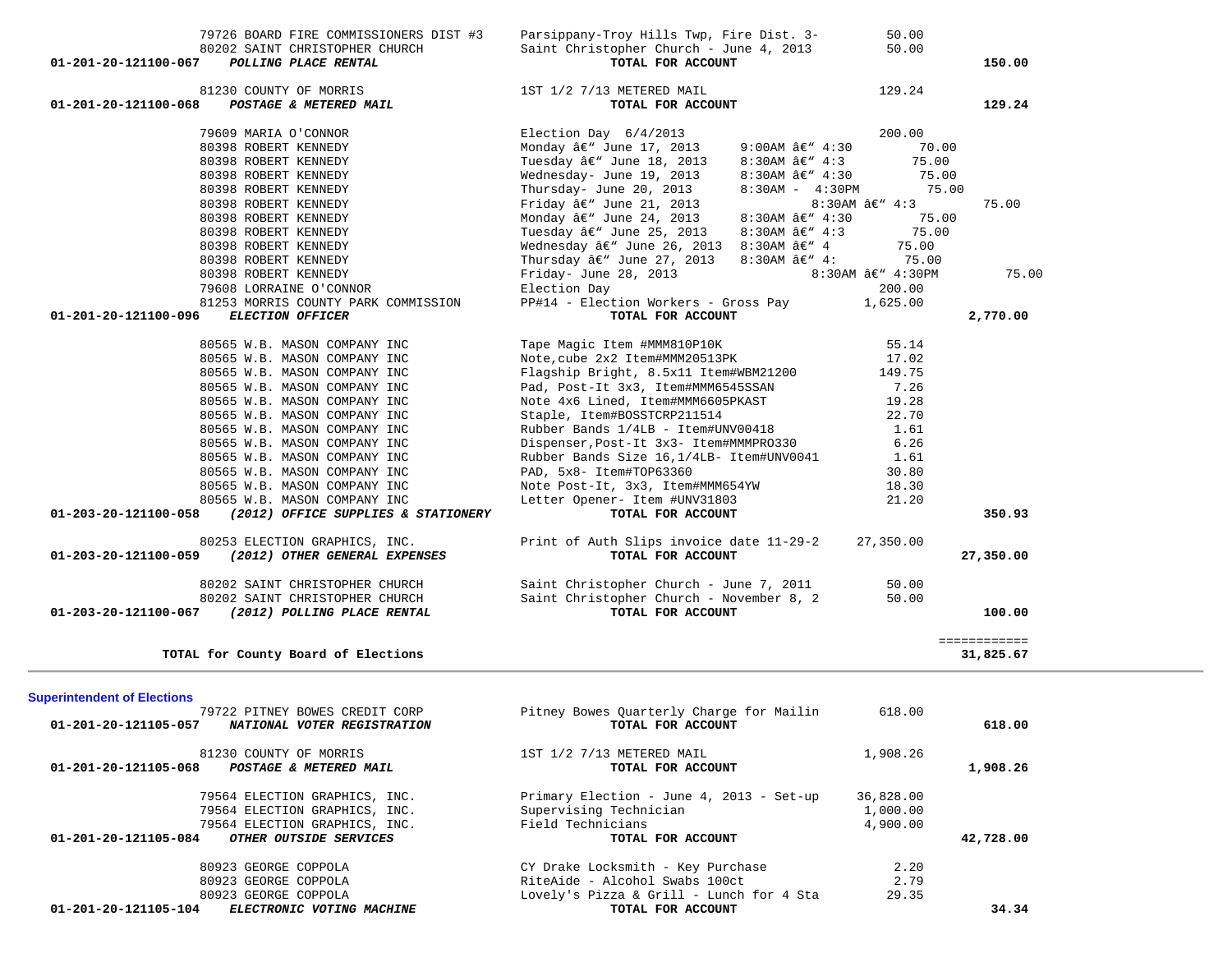| 1ST 1/2 7/13 METERED MAIL                | 124.60                                                                                                                                                                                                                                                                                                                                                                                                                                                                                                                      |                                                                                    |                                                                                                    |
|------------------------------------------|-----------------------------------------------------------------------------------------------------------------------------------------------------------------------------------------------------------------------------------------------------------------------------------------------------------------------------------------------------------------------------------------------------------------------------------------------------------------------------------------------------------------------------|------------------------------------------------------------------------------------|----------------------------------------------------------------------------------------------------|
|                                          |                                                                                                                                                                                                                                                                                                                                                                                                                                                                                                                             |                                                                                    |                                                                                                    |
|                                          |                                                                                                                                                                                                                                                                                                                                                                                                                                                                                                                             | 124.60                                                                             |                                                                                                    |
|                                          |                                                                                                                                                                                                                                                                                                                                                                                                                                                                                                                             |                                                                                    |                                                                                                    |
|                                          | 7,452.00                                                                                                                                                                                                                                                                                                                                                                                                                                                                                                                    |                                                                                    |                                                                                                    |
| Shipping & Handling                      | 440.00                                                                                                                                                                                                                                                                                                                                                                                                                                                                                                                      |                                                                                    |                                                                                                    |
| TOTAL FOR ACCOUNT                        |                                                                                                                                                                                                                                                                                                                                                                                                                                                                                                                             | 7,892.00                                                                           |                                                                                                    |
| Inventory Asset Labels for Z.            | 743.60                                                                                                                                                                                                                                                                                                                                                                                                                                                                                                                      |                                                                                    |                                                                                                    |
| Shipping and Handling                    | 44.00                                                                                                                                                                                                                                                                                                                                                                                                                                                                                                                       |                                                                                    |                                                                                                    |
|                                          |                                                                                                                                                                                                                                                                                                                                                                                                                                                                                                                             |                                                                                    |                                                                                                    |
| 1ST 1/2 7/13 METERED MAIL                | 256.75                                                                                                                                                                                                                                                                                                                                                                                                                                                                                                                      |                                                                                    |                                                                                                    |
| TOTAL FOR ACCOUNT                        |                                                                                                                                                                                                                                                                                                                                                                                                                                                                                                                             | 256.75                                                                             |                                                                                                    |
| Renewal of Treasury Management Newslette | 85.00                                                                                                                                                                                                                                                                                                                                                                                                                                                                                                                       |                                                                                    |                                                                                                    |
| NJ STAT T40A:1-9 2013 PP                 | 32.00                                                                                                                                                                                                                                                                                                                                                                                                                                                                                                                       |                                                                                    |                                                                                                    |
| NJ STAT T40A:10-15 2013 PP               | 32.00                                                                                                                                                                                                                                                                                                                                                                                                                                                                                                                       |                                                                                    |                                                                                                    |
|                                          |                                                                                                                                                                                                                                                                                                                                                                                                                                                                                                                             |                                                                                    |                                                                                                    |
|                                          |                                                                                                                                                                                                                                                                                                                                                                                                                                                                                                                             |                                                                                    |                                                                                                    |
| ROUND TRIP MILEAGE TO AND FROM GRANT MAN | 25.97                                                                                                                                                                                                                                                                                                                                                                                                                                                                                                                       |                                                                                    |                                                                                                    |
| TOTAL FOR ACCOUNT                        |                                                                                                                                                                                                                                                                                                                                                                                                                                                                                                                             | 25.97                                                                              |                                                                                                    |
|                                          |                                                                                                                                                                                                                                                                                                                                                                                                                                                                                                                             |                                                                                    |                                                                                                    |
|                                          |                                                                                                                                                                                                                                                                                                                                                                                                                                                                                                                             |                                                                                    |                                                                                                    |
|                                          |                                                                                                                                                                                                                                                                                                                                                                                                                                                                                                                             |                                                                                    |                                                                                                    |
| ID#15735 INVOICE PERIOD 3/24/13-6/24/13  | 439.64                                                                                                                                                                                                                                                                                                                                                                                                                                                                                                                      |                                                                                    |                                                                                                    |
| ID#15737 INVOICE PERIOD 3/24/13-6/24/13  | 395.57                                                                                                                                                                                                                                                                                                                                                                                                                                                                                                                      |                                                                                    |                                                                                                    |
| ID#15733 INVOICE PERIOD 3/24/13-6/24/13  | 313.32                                                                                                                                                                                                                                                                                                                                                                                                                                                                                                                      |                                                                                    |                                                                                                    |
| ID#15736 INVOICE PERIOD 3/24/13-6/24/13  | 440.84                                                                                                                                                                                                                                                                                                                                                                                                                                                                                                                      |                                                                                    |                                                                                                    |
| ID#15739 INVOICE PERIOD 3/24/13-6/24/13  | 458.04                                                                                                                                                                                                                                                                                                                                                                                                                                                                                                                      |                                                                                    |                                                                                                    |
|                                          | 333.69                                                                                                                                                                                                                                                                                                                                                                                                                                                                                                                      |                                                                                    |                                                                                                    |
|                                          |                                                                                                                                                                                                                                                                                                                                                                                                                                                                                                                             |                                                                                    |                                                                                                    |
|                                          |                                                                                                                                                                                                                                                                                                                                                                                                                                                                                                                             |                                                                                    |                                                                                                    |
|                                          |                                                                                                                                                                                                                                                                                                                                                                                                                                                                                                                             |                                                                                    |                                                                                                    |
|                                          |                                                                                                                                                                                                                                                                                                                                                                                                                                                                                                                             |                                                                                    |                                                                                                    |
|                                          |                                                                                                                                                                                                                                                                                                                                                                                                                                                                                                                             |                                                                                    |                                                                                                    |
| TOTAL FOR ACCOUNT                        |                                                                                                                                                                                                                                                                                                                                                                                                                                                                                                                             | 3,067.72                                                                           |                                                                                                    |
|                                          |                                                                                                                                                                                                                                                                                                                                                                                                                                                                                                                             |                                                                                    |                                                                                                    |
| TOTAL FOR ACCOUNT                        |                                                                                                                                                                                                                                                                                                                                                                                                                                                                                                                             | 142.33                                                                             |                                                                                                    |
|                                          |                                                                                                                                                                                                                                                                                                                                                                                                                                                                                                                             |                                                                                    |                                                                                                    |
| TOTAL FOR ACCOUNT                        |                                                                                                                                                                                                                                                                                                                                                                                                                                                                                                                             | 153.58                                                                             |                                                                                                    |
|                                          |                                                                                                                                                                                                                                                                                                                                                                                                                                                                                                                             |                                                                                    |                                                                                                    |
|                                          |                                                                                                                                                                                                                                                                                                                                                                                                                                                                                                                             |                                                                                    |                                                                                                    |
|                                          |                                                                                                                                                                                                                                                                                                                                                                                                                                                                                                                             |                                                                                    |                                                                                                    |
|                                          | TOTAL FOR ACCOUNT<br>Pressure Seal Form - P/R & D/D for Payro<br>TOTAL FOR ACCOUNT<br>NJ STAT T40A:16-T42 2013 PP<br>TOTAL FOR ACCOUNT<br>ID#15741 INVOICE PERIOD 3/24/13-6/24/13<br>ID#10783 INVOICE PERIOD 3/24/13-6/24/13<br>ID#15626 INVOICE PERIOD 3/24/13-6/24/13<br>ID#15730 INVOICE PERIOD 3/24/13-6/24/13<br>ID#15517 INVOICE PERIOD 3/24/13-6/24/13<br>ID#15655 INVOICE PERIOD 3/24/13-6/24/13<br>ID#10625 INVOICE PERIOD 3/24/13-6/24/13<br>1ST 1/2 7/13 METERED MAIL<br>CC-COLOR BILLING FROM 04/01/2013-06/30/ | 32.00<br>209.30<br>21.81<br>124.25<br>26.85<br>243.74<br>60.67<br>142.33<br>153.58 | 124.60<br>============<br>787.60<br>181.00<br>============<br>9,143.32<br>============<br>3,363.63 |

**County Elections (Cty Clerk)**

 ============ 45,288.60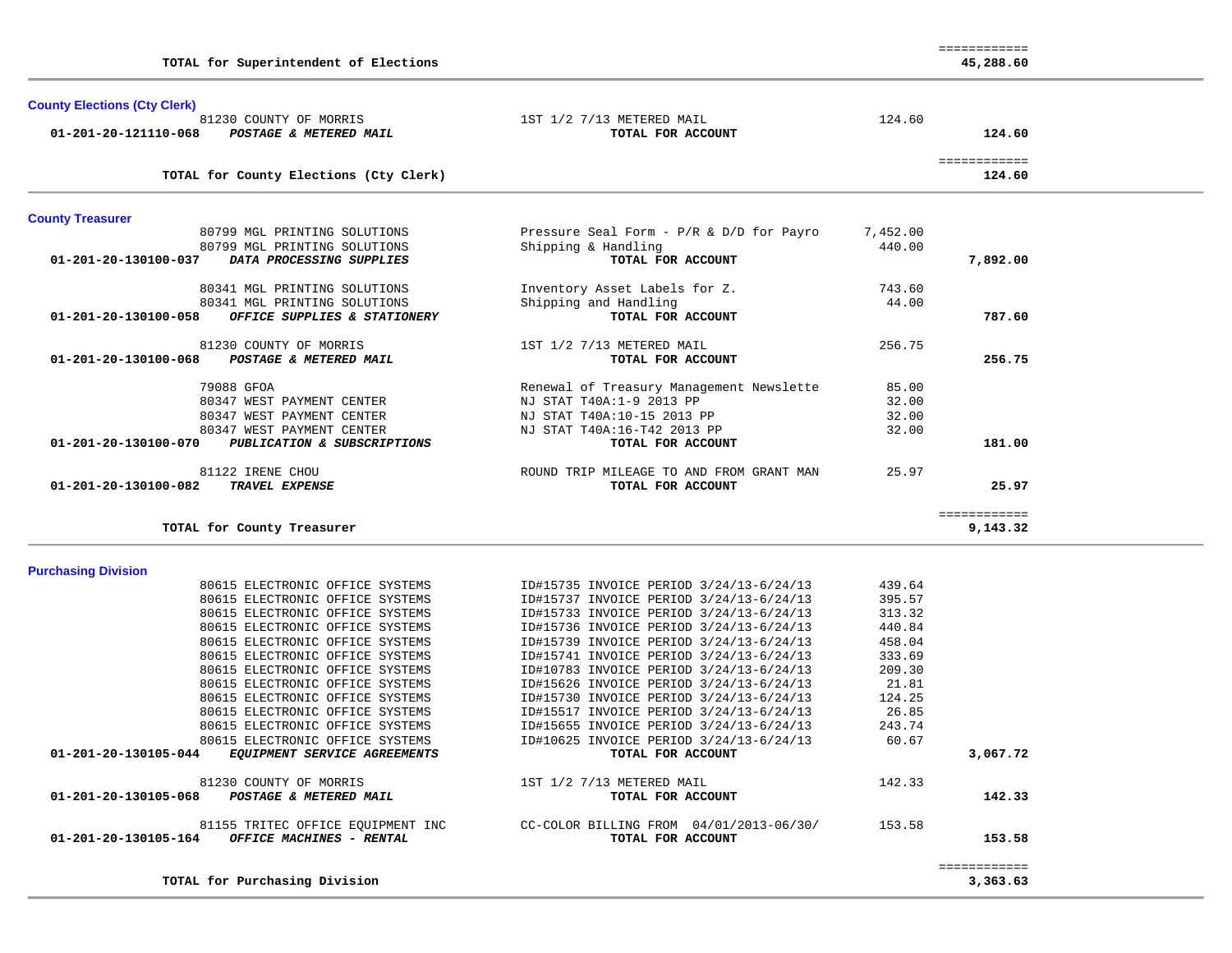| <b>Office Services</b>                               |                                    |              |  |
|------------------------------------------------------|------------------------------------|--------------|--|
| 80234 DEER PARK                                      | 5 GALLON BOTTLES OF DRINKING WATER | 10.45        |  |
| 80234 DEER PARK                                      | SLEEVES OF 90Z PLASTIC CUPS (50)   | 5.68         |  |
| 01-201-20-130110-058<br>OFFICE SUPPLIES & STATIONERY | TOTAL FOR ACCOUNT                  | 16.13        |  |
|                                                      |                                    | ============ |  |
| TOTAL for Office Services                            |                                    | 16.13        |  |
| <b>Information Technology Div</b>                    |                                    |              |  |
| 79626 RYAN DUMPERT                                   | OSTER TOASTER OVEN                 | 79.00        |  |
| 01-201-20-140100-058<br>OFFICE SUPPLIES & STATIONERY | TOTAL FOR ACCOUNT                  | 79.00        |  |
| 81230 COUNTY OF MORRIS                               | 1ST 1/2 7/13 METERED MAIL          | 2.76         |  |
| 01-201-20-140100-068<br>POSTAGE & METERED MAIL       | TOTAL FOR ACCOUNT                  | 2.76         |  |
|                                                      |                                    | ============ |  |
| TOTAL for Information Technology Div                 |                                    | 81.76        |  |

| 80222 DEER PARK                                      | 0438862047 5/15/13-6/14/13                | 16.72  |              |  |
|------------------------------------------------------|-------------------------------------------|--------|--------------|--|
|                                                      |                                           |        | 16.72        |  |
| 01-201-20-140105-058<br>OFFICE SUPPLIES & STATIONERY | TOTAL FOR ACCOUNT                         |        |              |  |
| 80547 CHARLES J. SELLINGER                           | MCL to DOV to MCL (20.61+20.62)41.2       | 14.43  |              |  |
| 80547 CHARLES J. SELLINGER                           | MCL to DOV to MCL (9.99+9.99)20.0         | 6.99   |              |  |
| 80547 CHARLES J. SELLINGER                           | MCL to PEQ to MCL (18.18+20.48)38.7       | 13.53  |              |  |
| 80547 CHARLES J. SELLINGER                           | MCL to BO to MCL (8.35+8.49)x2trips 33.6  | 11.79  |              |  |
| 80547 CHARLES J. SELLINGER                           | MCL to ROX to MCL (14.44+14.29)28.7       | 10.06  |              |  |
| 80547 CHARLES J. SELLINGER                           | MCL to EHN to MCL (7.08+5.84)12.9         | 4.52   |              |  |
| 80547 CHARLES J. SELLINGER                           | MCL to PFA to MCL (4.74+4.74)9.5          | 3.32   |              |  |
| 80547 CHARLES J. SELLINGER                           | MCL to MTO to MCL (23.31+22.9)46.2        | 16.17  |              |  |
| 80547 CHARLES J. SELLINGER                           | MCL to MNB to MCL (8.9+9.02)17.9          | 6.27   |              |  |
| 80547 CHARLES J. SELLINGER                           | MCL to ROX to MCL (14.44+14.29)28.7       | 10.06  |              |  |
| 80547 CHARLES J. SELLINGER                           | MCL to MTO to MCL (23.31+22.9)46.2        | 16.17  |              |  |
| 80547 CHARLES J. SELLINGER                           | MCL to PT to MCL $(4.8+4.8)9.6$           | 3.36   |              |  |
| 80547 CHARLES J. SELLINGER                           | MCL to MMT to MCL (1.97+1.99)4.0          | 1.39   |              |  |
| 01-201-20-140105-082<br><b>TRAVEL EXPENSE</b>        | TOTAL FOR ACCOUNT                         |        | 118.06       |  |
| 78143 WEBGROUP MEDIA LLC                             | On Demand olis.cerb6.com; \$20/seat/month | 300.00 |              |  |
| OTHER OUTSIDE SERVICES<br>01-201-20-140105-084       | TOTAL FOR ACCOUNT                         |        | 300.00       |  |
|                                                      |                                           |        |              |  |
|                                                      |                                           |        | ============ |  |
| TOTAL for O.L.I.S.                                   |                                           |        | 434.78       |  |
| <b>County Board of Taxation</b>                      |                                           |        |              |  |
| 80371 ELECTRONIC OFFICE SYSTEMS                      | Additional Copy Cost                      | 101.71 |              |  |
| 01-201-20-150100-058<br>OFFICE SUPPLIES & STATIONERY | TOTAL FOR ACCOUNT                         |        | 101.71       |  |
|                                                      |                                           |        |              |  |
| 81230 COUNTY OF MORRIS                               | 1ST 1/2 7/13 METERED MAIL                 | 480.75 |              |  |
| 01-201-20-150100-068<br>POSTAGE & METERED MAIL       | TOTAL FOR ACCOUNT                         |        | 480.75       |  |
|                                                      |                                           |        |              |  |
|                                                      |                                           |        | ============ |  |
| TOTAL for County Board of Taxation                   |                                           |        | 582.46       |  |
|                                                      |                                           |        |              |  |
| <b>County Counsel</b><br>79845 WEST PAYMENT CENTER   | West Information Charges: May 2013        | 513.40 |              |  |
| 01-201-20-155100-050<br><b>LAW BOOKS</b>             | TOTAL FOR ACCOUNT                         |        | 513.40       |  |

**O.L.I.S.** 

| 79845 WEST PAYMENT CENTER<br>01-201-20-155100-050<br><i>LAW BOOKS</i> | West Information Charges: May 2013<br>TOTAL FOR ACCOUNT | 513.40<br>513.40 |  |
|-----------------------------------------------------------------------|---------------------------------------------------------|------------------|--|
| 81134 BARBARULA LAW OFFICES                                           | Diaz disc.                                              | 288.00           |  |
| 81134 BARBARULA LAW OFFICES                                           | Bessler (1)                                             | 84.00            |  |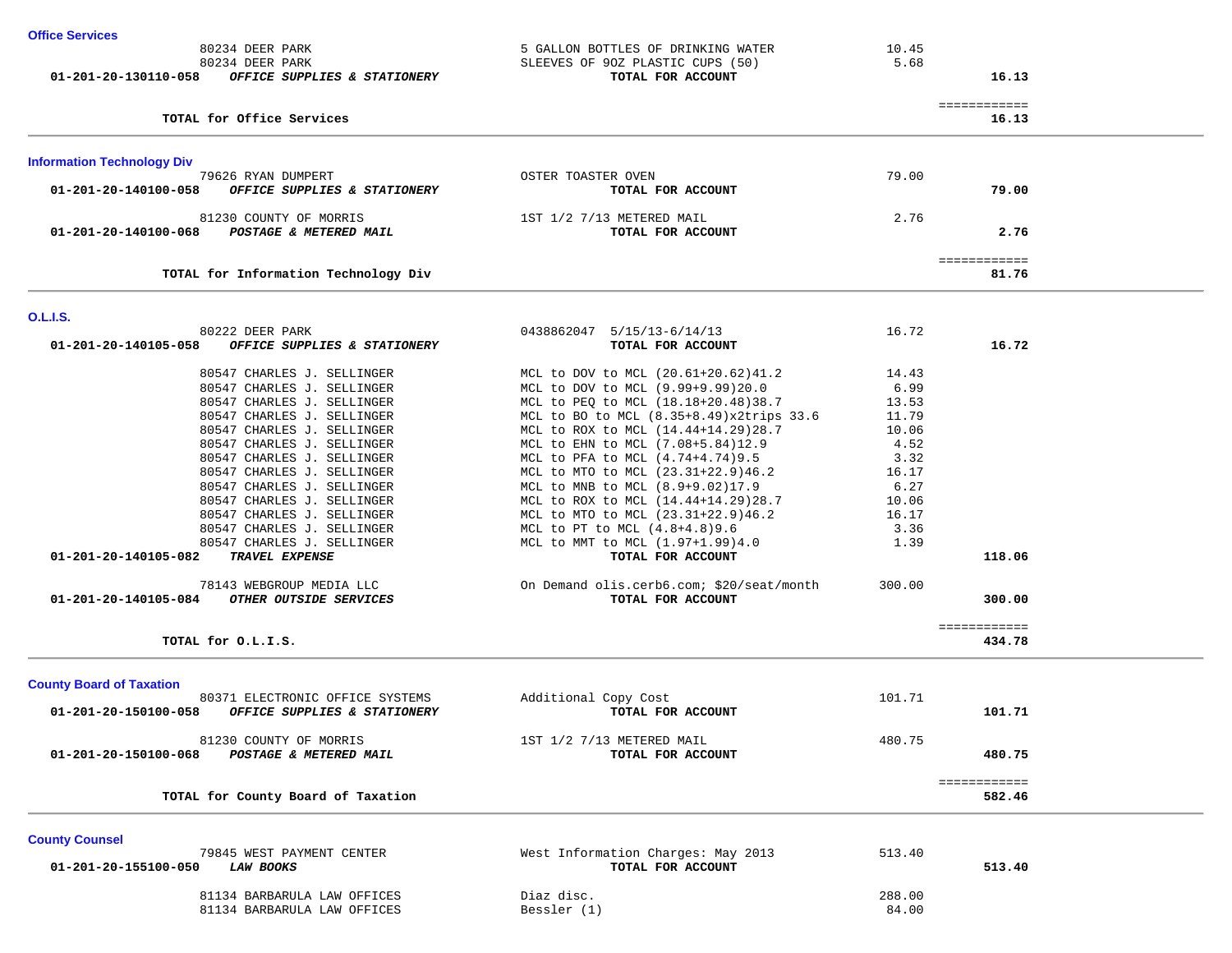| 81134 BARBARULA LAW OFFICES                          | Megna Disc.               | 60.00     |              |  |
|------------------------------------------------------|---------------------------|-----------|--------------|--|
| 81134 BARBARULA LAW OFFICES                          | Nemeth Disc. (3)          | 12.00     |              |  |
| 81134 BARBARULA LAW OFFICES                          | Campbell Disc.            | 96.00     |              |  |
| 81134 BARBARULA LAW OFFICES                          | Burchardt Disc.           | 1,200.00  |              |  |
| 81134 BARBARULA LAW OFFICES                          | Yurik subpoena            | 24.00     |              |  |
| 81134 BARBARULA LAW OFFICES                          | Rojas v. MCSD             | 36.00     |              |  |
| 81134 BARBARULA LAW OFFICES                          | Quinn Disc.(5)            | 204.00    |              |  |
| 81130 BEVAN, MOSCA, GIUDITTA &                       | March 1-May 31, 2013      | 623.30    |              |  |
| 81142 BEVAN, MOSCA, GIUDITTA &                       | Legal services            | 201.00    |              |  |
| 81147 CLEARY GIACOBBE ALFIERI &                      | Various legal matters     | 2,699.26  |              |  |
| 81148 DECOTIIS, FITZPATRICK &                        | legal services            | 2,076.30  |              |  |
| 81132 O'MULLAN & BRADY P.C.                          | June, 2013                | 16,922.10 |              |  |
| 81135 JOHNSON & CONWAY LLP                           | Special Counsel           | 1,159.51  |              |  |
| 81135 JOHNSON & CONWAY LLP                           | Construction Bd. of App.  | 144.00    |              |  |
| 81135 JOHNSON & CONWAY LLP                           | JG Drywall                | 714.77    |              |  |
| 81135 JOHNSON & CONWAY LLP                           | Verizon                   | 2,039.97  |              |  |
| 81133 LAW OFFICE OF ROBERT J. GREENBAUM              | Smizaski v. Honda         | 348.00    |              |  |
| 81133 LAW OFFICE OF ROBERT J. GREENBAUM              | In re: Arturo             | 3,228.00  |              |  |
| 81133 LAW OFFICE OF ROBERT J. GREENBAUM              | Stop & Shop               | 1,308.00  |              |  |
| 81139 TRIMBOLI & PRUSINOWSKI, LLC                    | Robert Gordon             | 1,081.03  |              |  |
| 81139 TRIMBOLI & PRUSINOWSKI, LLC                    | Ubertaccio grievance      | 36.00     |              |  |
| 81139 TRIMBOLI & PRUSINOWSKI, LLC                    | Bryan DelVecchio          | 3,090.38  |              |  |
| 81139 TRIMBOLI & PRUSINOWSKI, LLC                    | Monica Jonite             | 180.00    |              |  |
| 81139 TRIMBOLI & PRUSINOWSKI, LLC                    | Dyer, C. Arbitration      | 1,464.00  |              |  |
| 81139 TRIMBOLI & PRUSINOWSKI, LLC                    | General                   | 264.00    |              |  |
| 81144 TRIMBOLI & PRUSINOWSKI, LLC                    | PBA298 (2011 contract)    | 48.00     |              |  |
| 81144 TRIMBOLI & PRUSINOWSKI, LLC                    | M. Fratella (Disc.App)    | 24.00     |              |  |
| 81144 TRIMBOLI & PRUSINOWSKI, LLC                    | PBA151(2012 contract)     | 412.50    |              |  |
| 81129 THE LAW OFFICE OF                              | McKenna, Mary             | 205.50    |              |  |
| 81129 THE LAW OFFICE OF                              | Snedeker, Helen           | 156.00    |              |  |
| 81129 THE LAW OFFICE OF                              | Poculosky, Edward         | 821.50    |              |  |
| 81129 THE LAW OFFICE OF                              | McIves-Hand               | 72.61     |              |  |
| 81129 THE LAW OFFICE OF                              | Nitti, Frank              | 30.00     |              |  |
| 01-201-20-155100-051<br>LEGAL                        | TOTAL FOR ACCOUNT         |           | 41,353.73    |  |
| 81230 COUNTY OF MORRIS                               | 1ST 1/2 7/13 METERED MAIL | 21.68     |              |  |
| 01-201-20-155100-068<br>POSTAGE & METERED MAIL       | TOTAL FOR ACCOUNT         |           | 21.68        |  |
|                                                      |                           |           |              |  |
|                                                      |                           |           | ============ |  |
| TOTAL for County Counsel                             |                           |           | 41,888.81    |  |
|                                                      |                           |           |              |  |
| <b>County Surrogate</b>                              |                           |           |              |  |
| 79404 GE CAPITAL                                     | 6/23, 90136066161         | 629.73    |              |  |
| 79404 GE CAPITAL                                     | 58484777                  | 629.73    |              |  |
| 01-201-20-160100-044<br>EQUIPMENT SERVICE AGREEMENTS | TOTAL FOR ACCOUNT         |           | 1,259.46     |  |
| 81230 COUNTY OF MORRIS                               | 1ST 1/2 7/13 METERED MAIL | 262.61    |              |  |
| 01-201-20-160100-068<br>POSTAGE & METERED MAIL       | TOTAL FOR ACCOUNT         |           | 262.61       |  |
|                                                      |                           |           |              |  |
|                                                      |                           |           | ============ |  |
| TOTAL for County Surrogate                           |                           |           | 1,522.07     |  |
|                                                      |                           |           |              |  |
| <b>Engineering</b>                                   |                           |           |              |  |
| 81230 COUNTY OF MORRIS                               | 1ST 1/2 7/13 METERED MAIL | 13.53     |              |  |
| 81230 COUNTY OF MORRIS                               | 1ST 1/2 7/13 METERED MAIL | 111.35    |              |  |
| 01-201-20-165100-068<br>POSTAGE & METERED MAIL       | TOTAL FOR ACCOUNT         |           | 124.88       |  |

80074 RESIDEX, LLC<br>80074 RESIDEX, LLC Master Bee Keeper Suit XL-no veil 74.44 80074 RESIDEX, LLC 72.444 Master Bee Keeper Suit XL-no veil 80074 RESIDEX, LLC **Bee Helmet, Ventilated** 22.93 80074 RESIDEX, LLC Bee veil Round w/elastic(for use w/helme 18.88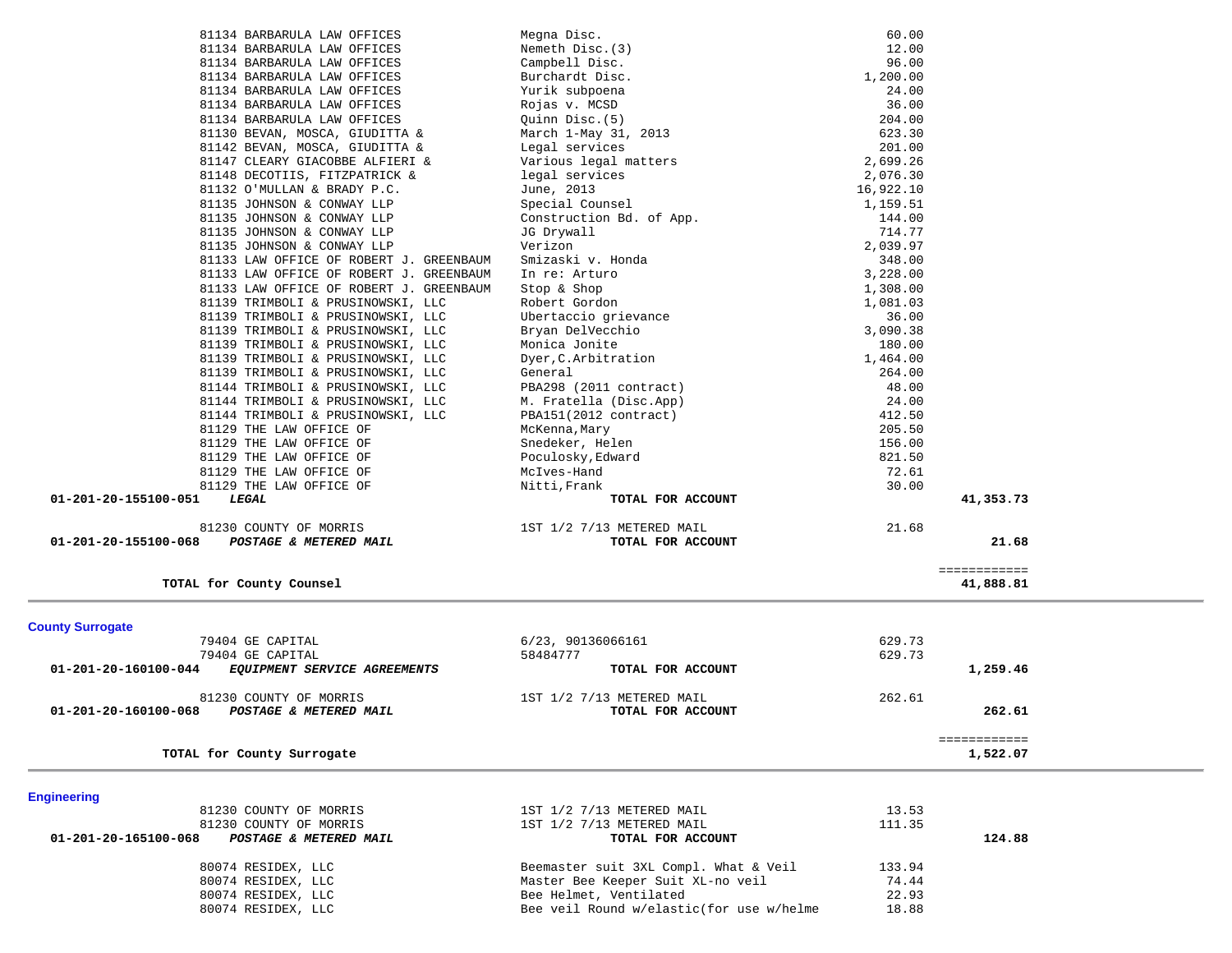| 80074 RESIDEX, LLC<br>80074 RESIDEX, LLC<br>80092 RESIDEX, LLC                                            | Bee Gloves, Largeleather ventilated pair<br>Freight Charge<br>Hat & Veil, Zippered                      | 58.18<br>10.54<br>49.42 |                          |  |
|-----------------------------------------------------------------------------------------------------------|---------------------------------------------------------------------------------------------------------|-------------------------|--------------------------|--|
| 01-201-20-165100-225<br>CHEMICALS & SPRAYS                                                                | TOTAL FOR ACCOUNT                                                                                       |                         | 368.33                   |  |
| 79764 AT&T MOBILITY<br>80110 THE RONED GROUP<br>01-201-20-165100-258<br><i>EQUIPMENT</i>                  | Sim card for survey equipment. Bill Cycle<br>cases white spray paint<br>TOTAL FOR ACCOUNT               | 72.88<br>132.00         | 204.88                   |  |
| TOTAL for Engineering                                                                                     |                                                                                                         |                         | ============<br>698.09   |  |
| <b>Heritage Commission</b>                                                                                |                                                                                                         |                         |                          |  |
| 81230 COUNTY OF MORRIS<br>01-201-20-175100-068<br>POSTAGE & METERED MAIL                                  | 1ST 1/2 7/13 METERED MAIL<br>TOTAL FOR ACCOUNT                                                          | 0.46                    | 0.46                     |  |
| TOTAL for Heritage Commission                                                                             |                                                                                                         |                         | ============<br>0.46     |  |
| <b>Planning Board</b>                                                                                     |                                                                                                         |                         |                          |  |
| 80201 NJLM EDUCATIONAL FOUNDATION<br>01-201-20-180100-039<br>EDUCATION SCHOOLS & TRAINING                 | Registration for Christine Marion, Plann<br>TOTAL FOR ACCOUNT                                           | 25.00                   | 25.00                    |  |
| TOTAL for Planning Board                                                                                  |                                                                                                         |                         | ============<br>25.00    |  |
| <b>Transportation Management</b>                                                                          |                                                                                                         |                         |                          |  |
| 80593 GERALD ROHSLER<br>01-201-20-180105-059<br>OTHER GENERAL EXPENSES                                    | Refreshments for the Board of Transporta<br>TOTAL FOR ACCOUNT                                           | 16.47                   | 16.47                    |  |
| 80593 GERALD ROHSLER<br>01-201-20-180105-082<br><b>TRAVEL EXPENSE</b>                                     | Expenses for the 2013 TransAction Confer<br>TOTAL FOR ACCOUNT                                           | 283.48                  | 283.48                   |  |
| TOTAL for Transportation Management                                                                       |                                                                                                         |                         | ============<br>299.95   |  |
| <b>PDT - General Admin</b>                                                                                |                                                                                                         |                         |                          |  |
| 80827 UNITED PARCEL SERVICE<br>80827 UNITED PARCEL SERVICE<br>CONTRACTED SERVICES<br>01-201-20-180115-036 | Shipment fees for a return package from<br>Shipment fees for a return package from<br>TOTAL FOR ACCOUNT | 15.15<br>1.28           | 16.43                    |  |
| 81230 COUNTY OF MORRIS<br>01-201-20-180115-068<br>POSTAGE & METERED MAIL                                  | 1ST 1/2 7/13 METERED MAIL<br>TOTAL FOR ACCOUNT                                                          | 53.24                   | 53.24                    |  |
| 79824 KYOCERA MITA AMERICA, INC.<br>01-201-20-180115-164<br>OFFICE MACHINES - RENTAL                      | Front Office copier lease quarterly char<br><b>TOTAL FOR ACCOUNT</b>                                    | 1,381.56                | 1,381.56                 |  |
| TOTAL for PDT - General Admin                                                                             |                                                                                                         |                         | ============<br>1,451.23 |  |
| <b>County Weights &amp; Measures</b>                                                                      |                                                                                                         |                         |                          |  |
| 80800 NATIONAL CONFERENCE<br>01-201-22-201100-023<br>ASSOCIATIONS AND MEMBERSHIPS                         | MEMBER ID# 24249; ROBERT ALVIENE<br>TOTAL FOR ACCOUNT                                                   | 75.00                   | 75.00                    |  |
| 81230 COUNTY OF MORRIS                                                                                    | 1ST 1/2 7/13 METERED MAIL                                                                               | 13.62                   |                          |  |

80545 CITYSIDE ARCHIVES, LTD WEIGHTS & MEASURES 296.40

 **01-201-22-201100-068** *POSTAGE & METERED MAIL* **TOTAL FOR ACCOUNT 13.62**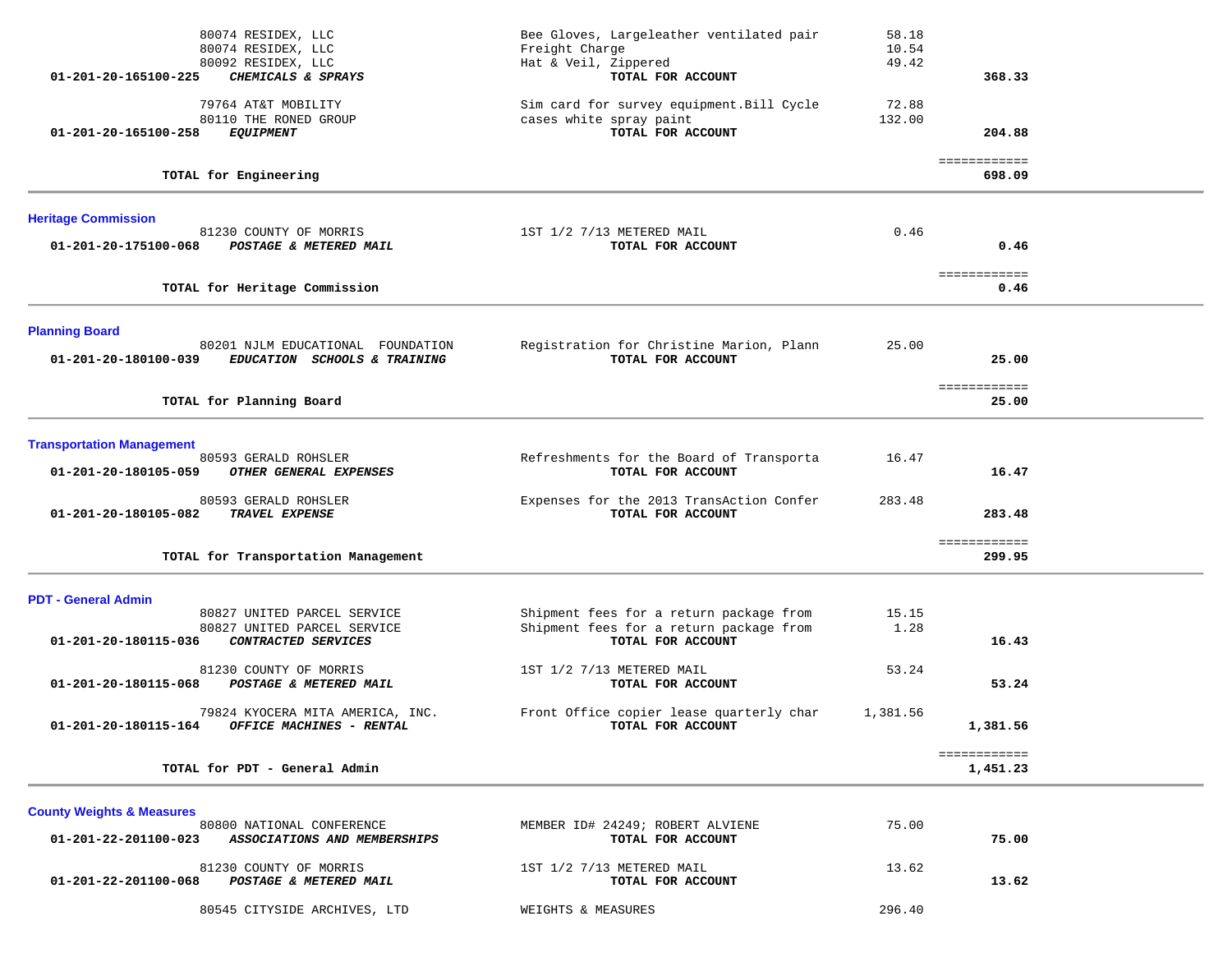| 01-201-22-201100-073<br>RECORDS MANAGMENT SERVICES  | TOTAL FOR ACCOUNT                 |          | 296.40                   |
|-----------------------------------------------------|-----------------------------------|----------|--------------------------|
| 81354 NATIONAL FUEL OIL INC.                        | FUEL CHARGES 6/13                 | 1,128.93 |                          |
| 01-201-22-201100-140<br><i><b>GAS PURCHASES</b></i> | TOTAL FOR ACCOUNT                 |          | 1,128.93                 |
| 81072 PSE&G CO                                      | REF # MOMBAG/ 65-513-961-00 W & M | 117.51   |                          |
| 80856 HESS CORPORATION                              | WEIGHTS & MEASURES (62830/612936) | 50.25    |                          |
| 01-201-22-201100-141<br>NATURAL GAS                 | TOTAL FOR ACCOUNT                 |          | 167.76                   |
| 80911 MORRISTOWN LUMBER &                           | 3/16 COBALT BIT                   | 1.89     |                          |
| 80911 MORRISTOWN LUMBER &                           | 12 OZ SEMI GLOSS WHITE            | 17.67    |                          |
| 80911 MORRISTOWN LUMBER &                           | CHROME PAPER HOLDER               | 43.56    |                          |
| 01-201-22-201100-258<br><i>EQUIPMENT</i>            | TOTAL FOR ACCOUNT                 |          | 63.12                    |
| TOTAL for County Weights & Measures                 |                                   |          | ============<br>1,744.83 |
|                                                     |                                   |          |                          |

# **Employee Group Insurance**

 $\overline{\phantom{a}}$ 

| 80980 DISCOVERY BENEFITS INC.                 |                                       | COBRA 6/2013 Main County and Morris View           | 872.60       |              |
|-----------------------------------------------|---------------------------------------|----------------------------------------------------|--------------|--------------|
| 80969 DISCOVERY BENEFITS INC.                 |                                       | COBRA 6/2013 OTA                                   | 71.50        |              |
| 80968 HORIZON BLUE CROSS BLUE SHIELD          |                                       | Dental Coverage for the month of July 20 42,941.34 |              |              |
| 80967 HORIZON BLUE CROSS BLUE SHIELD          |                                       | July, 2013 HMO Main Cty and Morris View            | 1,300,706.96 |              |
| $01 - 201 - 23 - 220100 - 090$                | EMPLOYEE GROUP INSURANCE EXPENDITURES | TOTAL FOR ACCOUNT                                  |              | 1,344,592.40 |
|                                               |                                       |                                                    |              |              |
| 81514 HORIZON BLUE CROSS BLUE SHIELD          |                                       | 2009 & 2010 SETTLEMENT                             | 415,402.00   |              |
| 01-204-55-220100-593                          | EMPLOYEE GROUP INSURANCE CP: 1993 OE  | TOTAL FOR ACCOUNT                                  |              | 415,402.00   |
|                                               |                                       |                                                    |              |              |
| 81514 HORIZON BLUE CROSS BLUE SHIELD          |                                       | 2009 & 2010 SETTLEMENT                             | 400,000.00   |              |
| $01 - 204 - 55 - 220100 - 594$                | EMPLOYEE GROUP INSURANCE CP: 1994 OE  | TOTAL FOR ACCOUNT                                  |              | 400,000.00   |
|                                               |                                       |                                                    |              |              |
| 81514 HORIZON BLUE CROSS BLUE SHIELD          |                                       | 2009 & 2010 SETTLEMENT                             | 300,000.00   |              |
| 01-204-55-220100-595                          | EMPLOYEE GROUP INSURANCE CP: 1995 OE  | TOTAL FOR ACCOUNT                                  |              | 300,000.00   |
|                                               |                                       |                                                    |              |              |
| 81514 HORIZON BLUE CROSS BLUE SHIELD          |                                       | 2009 & 2010 SETTLEMENT                             | 442,951.00   |              |
| 01-204-55-220100-598<br><i>EMPLOYEE GROUP</i> | INSURANCE CP: 1998 OE                 | TOTAL FOR ACCOUNT                                  |              | 442,951.00   |
|                                               |                                       |                                                    |              |              |
|                                               |                                       |                                                    |              | ============ |
| TOTAL for Employee Group Insurance            |                                       |                                                    |              | 2,902,945.40 |

| <b>Office of Emergency Management</b>                          |                                          |          |          |
|----------------------------------------------------------------|------------------------------------------|----------|----------|
| 80788 ATLANTIC TOMORROWS OFFICE                                | Color Impression Fee - $3/30-6/29/13$    | 86.73    |          |
| $01 - 201 - 25 - 252100 - 058$<br>OFFICE SUPPLIES & STATIONERY | TOTAL FOR ACCOUNT                        |          | 86.73    |
| 75384 FIRE FIGHTERS EOUIPMENT CO INC                           | Decon Unit (4) equipment re-charge, flow | 1,229.12 |          |
| 80652 GRAINGER                                                 | Inv Date $6/24/13$                       | 1,127.28 |          |
| 80976 V E RALPH & SONS, INC.                                   | Rescue Fanny Pack Cat #10-000442         | 13.60    |          |
| 01-201-25-252100-059<br><i>OTHER GENERAL EXPENSES</i>          | TOTAL FOR ACCOUNT                        |          | 2,370.00 |
| 81230 COUNTY OF MORRIS                                         | 1ST 1/2 7/13 METERED MAIL                | 0.46     |          |
| 81230 COUNTY OF MORRIS                                         | 1ST 1/2 7/13 METERED MAIL                | 0.92     |          |
| $01 - 201 - 25 - 252100 - 068$<br>POSTAGE & METERED MAIL       | TOTAL FOR ACCOUNT                        |          | 1.38     |
| 79238 MUNICIPAL CAPITAL CORP                                   | L&PS Office Copier Lease per attached Qu | 681.46   |          |
| 79239 MUNICIPAL CAPITAL CORP                                   | OEM Copier Lease per Attached Quote Date | 1,016.21 |          |
| $01 - 201 - 25 - 252100 - 164$<br>OFFICE MACHINES - RENTAL     | TOTAL FOR ACCOUNT                        |          | 1,697.67 |
| 80653 W.B. MASON COMPANY INC                                   | OFFICE SUPPLIES - Inv Date 12/6/12       | 324.85   |          |
| 01-203-25-252100-058<br>(2012) OFFICE SUPPLIES & STATIONERY    | TOTAL FOR ACCOUNT                        |          | 324.85   |

**TOTAL for Office of Emergency Management 4,480.63**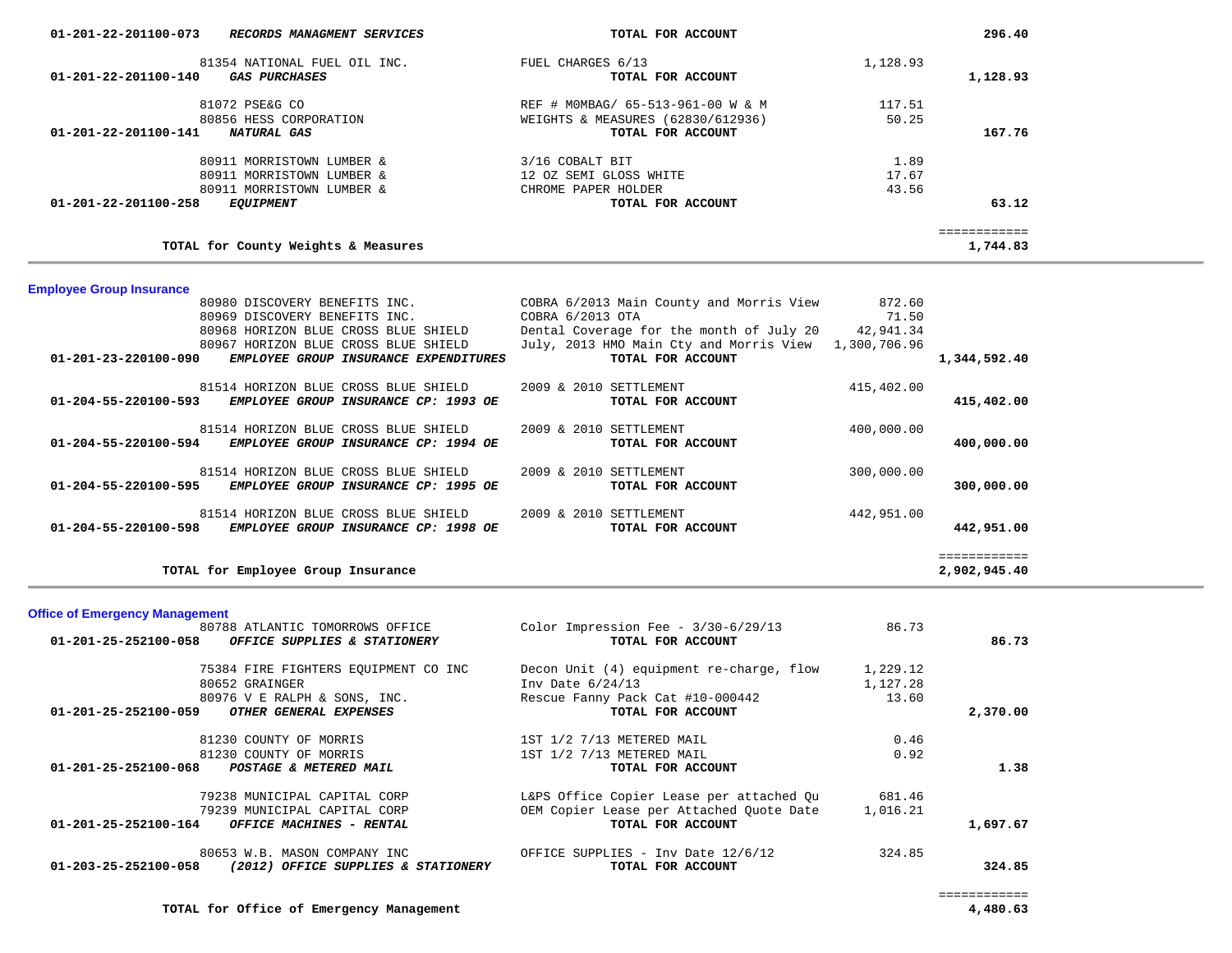| <b>Communications Center</b>                                                                       |                                                               |          |                        |  |
|----------------------------------------------------------------------------------------------------|---------------------------------------------------------------|----------|------------------------|--|
| 79057 LIFESAVERS INC                                                                               | Per invoice, 5/20, administration fee fo                      | 10.00    |                        |  |
| 79057 LIFESAVERS INC                                                                               | Instructor Recertification - Rob Ribnick                      | 65.00    |                        |  |
| 79057 LIFESAVERS INC                                                                               | Per invoice, 6/4/13, BLS Healthcare Prov                      | 85.00    |                        |  |
| 01-201-25-252105-039<br>EDUCATION SCHOOLS & TRAINING                                               | TOTAL FOR ACCOUNT                                             |          | 160.00                 |  |
| 80278 STAPLES BUSINESS ADVANTAGE                                                                   | 6/18/13, Per invoice office supplies for                      | 197.95   |                        |  |
| 80278 STAPLES BUSINESS ADVANTAGE                                                                   | 5/9/13, Per invoice, credit to be applie                      | $-95.96$ |                        |  |
| 01-201-25-252105-058<br>OFFICE SUPPLIES & STATIONERY                                               | TOTAL FOR ACCOUNT                                             |          | 101.99                 |  |
|                                                                                                    |                                                               |          |                        |  |
| 81230 COUNTY OF MORRIS                                                                             | 1ST 1/2 7/13 METERED MAIL                                     | 6.72     |                        |  |
| 01-201-25-252105-068<br>POSTAGE & METERED MAIL                                                     | TOTAL FOR ACCOUNT                                             |          | 6.72                   |  |
|                                                                                                    |                                                               |          | ============           |  |
| TOTAL for Communications Center                                                                    |                                                               |          | 268.71                 |  |
|                                                                                                    |                                                               |          |                        |  |
| <b>County Medical Examiner Office</b>                                                              |                                                               |          |                        |  |
| 80545 CITYSIDE ARCHIVES, LTD                                                                       | MEDICAL EXAMINER                                              | 14.95    |                        |  |
| 79611 STAPLES BUSINESS ADVANTAGE                                                                   | AC#1032179, Cust#NYC1054187, Invoice Dat                      | 438.90   |                        |  |
| 80894 STAPLES BUSINESS ADVANTAGE<br>$01 - 201 - 25 - 254100 - 058$<br>OFFICE SUPPLIES & STATIONERY | AC#1032179, Cust#NYC1054187, Inv Date 6/<br>TOTAL FOR ACCOUNT | 211.18   | 665.03                 |  |
|                                                                                                    |                                                               |          |                        |  |
| 81230 COUNTY OF MORRIS                                                                             | 1ST 1/2 7/13 METERED MAIL                                     | 10.34    |                        |  |
| POSTAGE & METERED MAIL<br>01-201-25-254100-068                                                     | TOTAL FOR ACCOUNT                                             |          | 10.34                  |  |
|                                                                                                    |                                                               |          |                        |  |
| TOTAL for County Medical Examiner Office                                                           |                                                               |          | ============<br>675.37 |  |
|                                                                                                    |                                                               |          |                        |  |
| <b>County Sheriff's Department</b>                                                                 |                                                               |          |                        |  |
| 81230 COUNTY OF MORRIS                                                                             | 1ST 1/2 7/13 METERED MAIL                                     | 447.46   |                        |  |
| 81230 COUNTY OF MORRIS                                                                             | 1ST 1/2 7/13 METERED MAIL                                     | 0.92     |                        |  |
| 01-201-25-270100-068<br>POSTAGE & METERED MAIL                                                     | TOTAL FOR ACCOUNT                                             |          | 448.38                 |  |
|                                                                                                    |                                                               |          |                        |  |
| 80576 JASON DELTURCO                                                                               | "Hazardous Devices" - Transportation/Lod                      | 669.70   |                        |  |
| 01-201-25-270100-082<br>TRAVEL EXPENSE                                                             | TOTAL FOR ACCOUNT                                             |          | 669.70                 |  |
|                                                                                                    |                                                               |          |                        |  |
| 79999 STEVE SEIDLER                                                                                | Dogs Trained - $(4/29/13-4/30/2013)$ & $(5/$                  | 900.00   |                        |  |
| 79999 STEVE SEIDLER                                                                                | Dogs Trained - $(5/14, 15, 16, 17/2013)$ &                    | 750.00   |                        |  |
| 79999 STEVE SEIDLER                                                                                | Dogs Trained - $(5/28, 29, 30, 31/2013)$ &                    | 765.00   |                        |  |
| 79131 U.S. SECURITY ASSOCIATES, INC.                                                               | 573-1067-000 Security Guards<br>5/                            | 2,369.37 |                        |  |
| 78804 U.S. SECURITY ASSOCIATES, INC.                                                               | $573-1067-000$ GUARDS - $5/10/13$ - $5/16/13$                 | 2,382.80 |                        |  |
| 01-201-25-270100-084<br>OTHER OUTSIDE SERVICES                                                     | TOTAL FOR ACCOUNT                                             |          | 7,167.17               |  |
| 79995 PAPER MART INC                                                                               | White Paper - Item#5501012, Inv dtd $5/30$                    | 132.40   |                        |  |
| 80004 STAPLES BUSINESS ADVANTAGE                                                                   | Supplies                                                      | 855.36   |                        |  |
| 80005 STAPLES BUSINESS ADVANTAGE                                                                   | LATE INVOICE - $($ due $3/9/13)$ Acct#1032180                 | 129.52   |                        |  |
| 80355 STAPLES BUSINESS ADVANTAGE                                                                   | A. Noboa Supplies                                             | 241.19   |                        |  |
| 80001 STAPLES BUSINESS ADVANTAGE                                                                   | Inv dtd 5/25/13, PO#052313                                    | 47.93    |                        |  |
| 01-201-25-270100-095<br>OTHER ADMINISTRATIVE SUPPLIES                                              | TOTAL FOR ACCOUNT                                             |          | 1,406.40               |  |
|                                                                                                    |                                                               |          |                        |  |
| 79996 INTEGRATED COMPUTER SOLUTIONS                                                                | HP Laserjet 4000tn/Legal                                      | 250.00   |                        |  |
| COMMUNICATIONS EQUIPMENT<br>01-201-25-270100-161                                                   | TOTAL FOR ACCOUNT                                             |          | 250.00                 |  |
| 78658 ARAMSCO                                                                                      | Part#10046570 CBRN Cartridge for Millenn                      | 2,604.00 |                        |  |
| 78658 ARAMSCO                                                                                      | Part# 818264 MSA Millennium Riot Contro                       | 1,401.30 |                        |  |
| 01-201-25-270100-258<br><i>EQUIPMENT</i>                                                           | TOTAL FOR ACCOUNT                                             |          | 4,005.30               |  |
|                                                                                                    |                                                               |          |                        |  |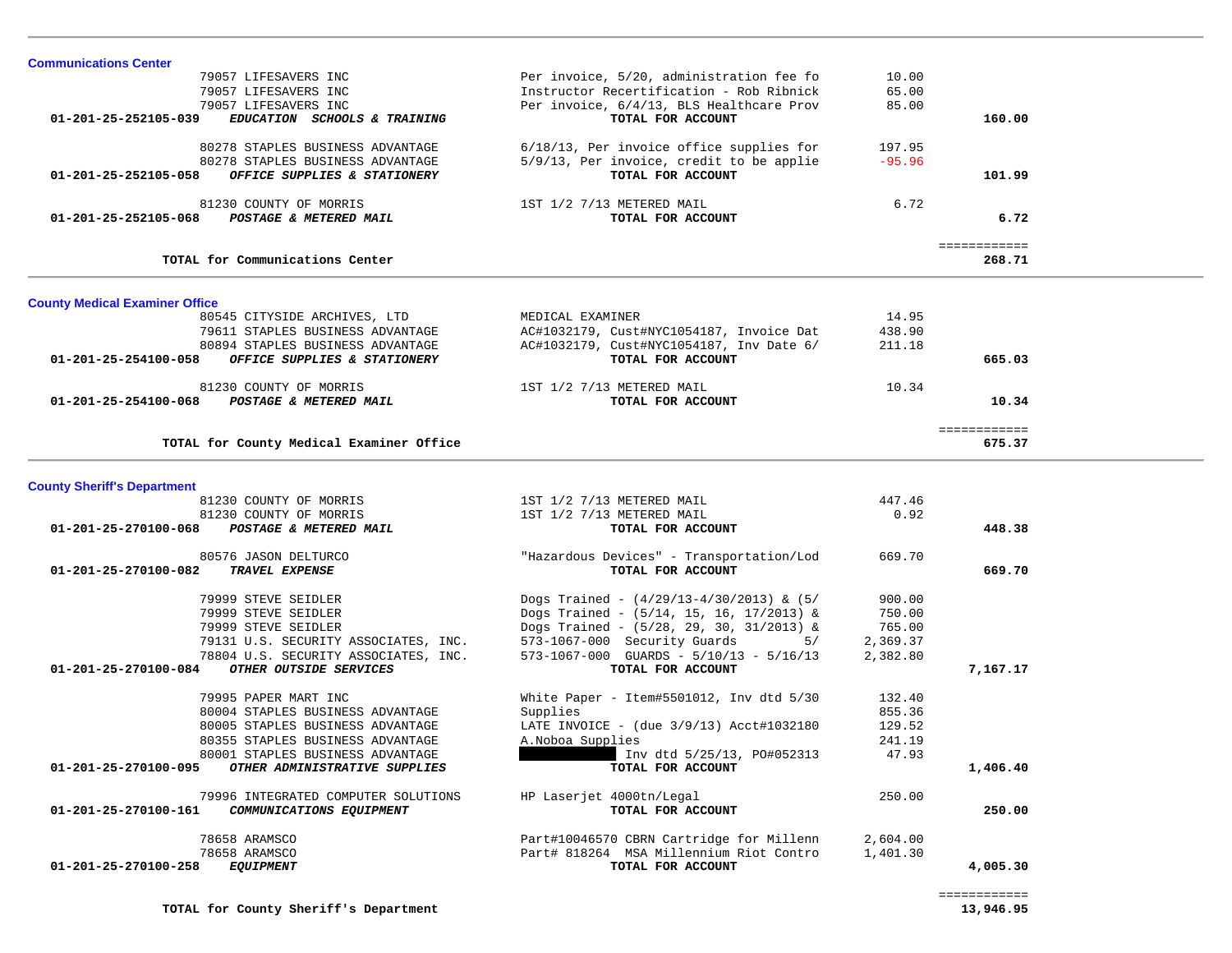| 80396 COMPUTER CABLE & CONNECTOR CO                     | 6FT DB-25 Male to Mini/Micro Centronics       | 14.66    |           |
|---------------------------------------------------------|-----------------------------------------------|----------|-----------|
| 80390 STAPLES BUSINESS ADVANTAGE                        | Ink and Toner                                 | 631.41   |           |
| 80384 GRAPHIC TECHNOLOGY SERVICES, INC.                 | HP 4300 Maintenance kits OEM Exchange :       | 460.00   |           |
| 80384 GRAPHIC TECHNOLOGY SERVICES, INC.                 | Shipping                                      | 12.50    |           |
| 01-201-25-275100-037<br>DATA PROCESSING SUPPLIES        | TOTAL FOR ACCOUNT                             |          | 1,118.57  |
| 80109 BENCHMARK PROFESSIONAL                            | Investigative Report Writing- Det. Leah A     | 295.00   |           |
| 78274 NJ TOA                                            | NJTOA Breaching Program- Det. Harrison Di     | 300.00   |           |
| 01-201-25-275100-039<br>EDUCATION SCHOOLS & TRAINING    | TOTAL FOR ACCOUNT                             |          | 595.00    |
| 80115 WEST PAYMENT CENTER                               | Account #1000176025 - $6/1/2013$ May 20       | 1,293.48 |           |
| 80115 WEST PAYMENT CENTER                               | Account#1003917278 - 6/01/2013 May Onlin      | 1,280.40 |           |
| 01-201-25-275100-050<br><b>LAW BOOKS</b>                | TOTAL FOR ACCOUNT                             |          | 2,573.88  |
| 80373 RIOS' ENGRAVING                                   | Name Plates: Capt. Arseneault, Capt. DeGroo   | 132.00   |           |
| 80390 STAPLES BUSINESS ADVANTAGE                        | Post its, pads, boxes, sharpie's, paper, sta  | 240.93   |           |
| 80390 STAPLES BUSINESS ADVANTAGE                        | labels                                        | 110.00   |           |
| 80390 STAPLES BUSINESS ADVANTAGE                        | Wristrest, highlighters, pens, binders lgl    | 270.20   |           |
| 80390 STAPLES BUSINESS ADVANTAGE                        | Envelopes, folders, Pens, tape, binders, pads | 310.92   |           |
| OFFICE SUPPLIES & STATIONERY<br>01-201-25-275100-058    | TOTAL FOR ACCOUNT                             |          | 1,064.05  |
| 81230 COUNTY OF MORRIS                                  | 1ST 1/2 7/13 METERED MAIL                     | 982.01   |           |
| 80387 FEDEX                                             | Account #1051-0576-2 - Express mail (6/1)     | 169.73   |           |
| 01-201-25-275100-068<br>POSTAGE & METERED MAIL          | TOTAL FOR ACCOUNT                             |          | 1,151.74  |
| 80391 M.C. PROSECUTOR'S EMERGENT                        | Reimburse Prosecutor's Confidential Fund      | 3,994.99 |           |
| SPECIAL PROJECTS<br>01-201-25-275100-079                | TOTAL FOR ACCOUNT                             |          | 3,994.99  |
| 79838 MC DETECTIVES ASSOCIATION                         | 2013 Awards Luncheon: Det. Allegretta, At     | 120.00   |           |
| 01-201-25-275100-088<br>MEETING EXP ADVISORY BOARD ETC  | TOTAL FOR ACCOUNT                             |          | 120.00    |
| 81213 CABLEVISION                                       | Account #07876-629490-01-0 07/08-08/07/       | 109.79   |           |
| 81213 CABLEVISION                                       | Account #07876-629289-01-7 07/08-08/07/       | 61.99    |           |
| 79821 CASTLE PRINTING                                   | Digital Press Run-4 part NCR-A 4 page pr      | 1,934.00 |           |
| 79821 CASTLE PRINTING                                   | Numbering Charge 4-Pages each set with s      | 140.00   |           |
| 80397 CABLEVISION                                       | Account #07876-629490-01-0 (6/8-7/7/13)       | 109.77   |           |
| 80397 CABLEVISION                                       | Account#07876-629289-01-7 (6/8-7/7/13)        | 61.97    |           |
| 79807 MAGLOCLEN                                         | July 1, 2013- June 30, 2014 Chief John S      | 400.00   |           |
| 80113 ROYAL COMMUNICATIONS INC.                         | Auto Theft Fund Vehicle- APX Face Plate       | 42.00    |           |
| 80119 SPRINT NEXTEL                                     | Account #899669942 (May 12-June 11, 2013      | 161.97   |           |
| 80072 SUNRAYS WINDOW TINTING                            | Window tinting for four of the new SEU v      | 660.00   |           |
| 80393 VERIZON                                           | Account #973 285-5371 820 57Y 6/14/13 L       | 29.50    |           |
| 80394 VERIZON                                           | 973 285-4391 669 50Y 6/14/13                  | 246.46   |           |
| 80988 THOMAS PRIMO                                      | EZ Pass Toll Charges $(5/30-6/19/13)$         | 77.75    |           |
| 01-201-25-275100-118<br><b>INVESTIGATION EXPENSE</b>    | TOTAL FOR ACCOUNT                             |          | 4,035.20  |
| 80070 OFFICE OF CHIEF                                   | Agreement Case #:0J-12-01A- Requested by      | 2,200.00 |           |
| 80070 OFFICE OF CHIEF                                   | DNA Testing for one (1) item of evidence      | 1,100.00 |           |
| 80388 LOUIS B SCHLESINGER                               | State v Brendon Matos (Review Discovery,      | 7,687.50 |           |
| 01-201-25-275100-121<br>WITNESS FEES AND MILEAGE        | TOTAL FOR ACCOUNT                             |          | 10,987.50 |
| 80374 DEER PARK                                         | Account #0434996856 5/15/13 - 6/14/13         | 204.82   |           |
| 01-201-25-275100-147<br><i><b>WATER</b></i>             | TOTAL FOR ACCOUNT                             |          | 204.82    |
| 80392 RESTORATION BY PETER SCHICHTEL                    | Restoring: Prosecutor's Desk, Credenza a      | 672.00   |           |
| 01-201-25-275100-162<br><b>FURNITURE &amp; FIXTURES</b> | TOTAL FOR ACCOUNT                             |          | 672.00    |
| 80386 STATE TOXICOLOGY LABORATORY                       | Background Blood Tests 01/24/2013             | 225.00   |           |
| 80386 STATE TOXICOLOGY LABORATORY                       | Background Blood Tests 03/04/2013             | 135.00   |           |
| 80386 STATE TOXICOLOGY LABORATORY                       | Background Blood Tests 03/20/2013             | 135.00   |           |

**County Prosecutor's Office**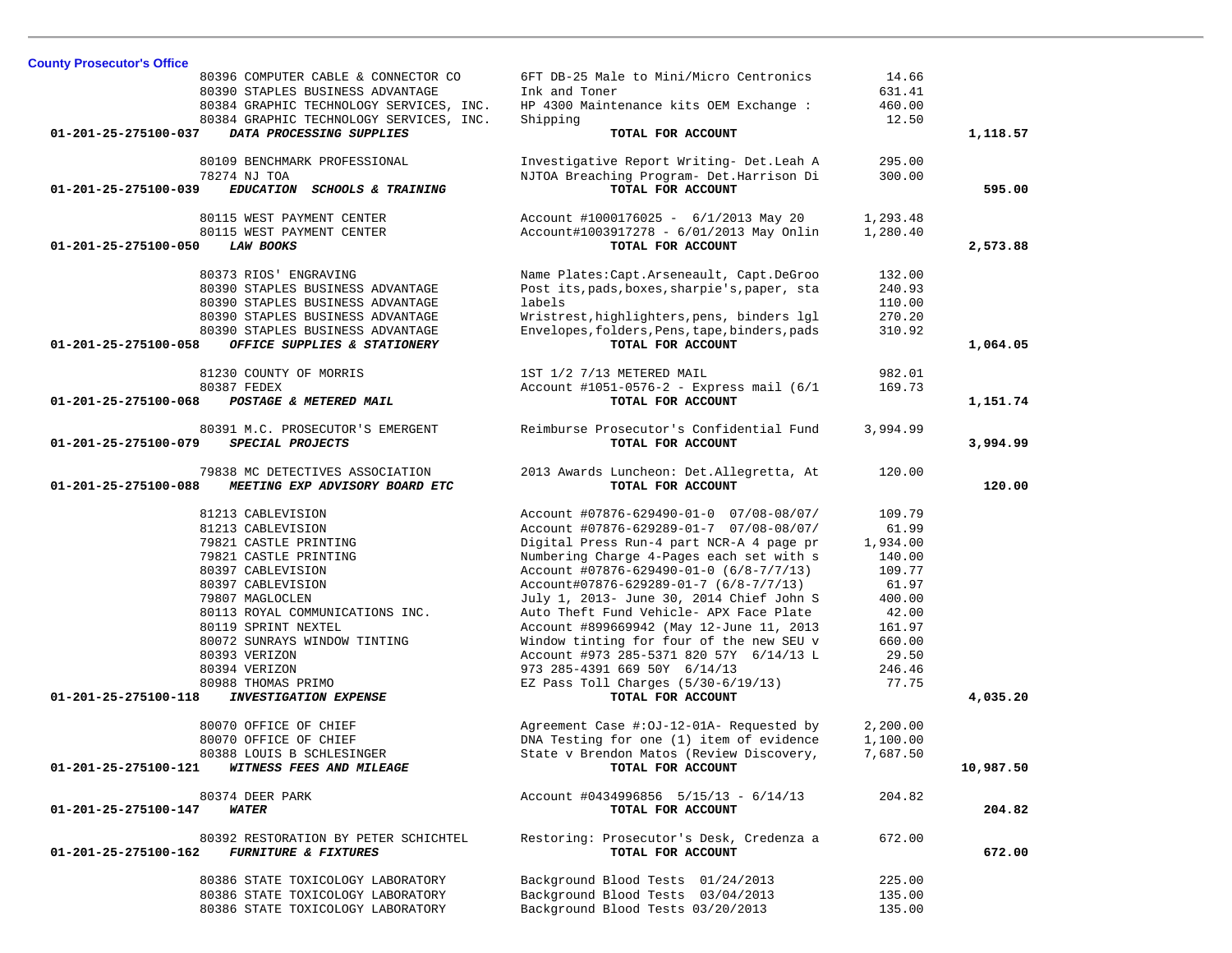| 01-201-25-275100-189                         | 79804 ZEE MEDICAL INC.<br><b>MEDICAL</b>                                                                                                                                                                                                                                                                                                                                                                                                                                                                                                                                                                                                                                   | Account #025192 Office First Aid Supplie<br>TOTAL FOR ACCOUNT                                                                                                                                                                                                                                                                                                                                                                                                                                                                                                                                                                                                                                                                                                                                                                                                                                                                | 146.50                                                                                                                                                                                  | 641.50                    |  |
|----------------------------------------------|----------------------------------------------------------------------------------------------------------------------------------------------------------------------------------------------------------------------------------------------------------------------------------------------------------------------------------------------------------------------------------------------------------------------------------------------------------------------------------------------------------------------------------------------------------------------------------------------------------------------------------------------------------------------------|------------------------------------------------------------------------------------------------------------------------------------------------------------------------------------------------------------------------------------------------------------------------------------------------------------------------------------------------------------------------------------------------------------------------------------------------------------------------------------------------------------------------------------------------------------------------------------------------------------------------------------------------------------------------------------------------------------------------------------------------------------------------------------------------------------------------------------------------------------------------------------------------------------------------------|-----------------------------------------------------------------------------------------------------------------------------------------------------------------------------------------|---------------------------|--|
| 01-201-25-275100-202                         | 80120 ATLANTIC TACTICAL OF NJ, INC. Dress Badge Wallets<br>UNIFORM AND ACCESSORIES                                                                                                                                                                                                                                                                                                                                                                                                                                                                                                                                                                                         | TOTAL FOR ACCOUNT                                                                                                                                                                                                                                                                                                                                                                                                                                                                                                                                                                                                                                                                                                                                                                                                                                                                                                            | 239.50                                                                                                                                                                                  | 239.50                    |  |
|                                              | TOTAL for County Prosecutor's Office                                                                                                                                                                                                                                                                                                                                                                                                                                                                                                                                                                                                                                       |                                                                                                                                                                                                                                                                                                                                                                                                                                                                                                                                                                                                                                                                                                                                                                                                                                                                                                                              |                                                                                                                                                                                         | ============<br>27,398.75 |  |
| <b>County Jail</b>                           |                                                                                                                                                                                                                                                                                                                                                                                                                                                                                                                                                                                                                                                                            |                                                                                                                                                                                                                                                                                                                                                                                                                                                                                                                                                                                                                                                                                                                                                                                                                                                                                                                              |                                                                                                                                                                                         |                           |  |
| 01-201-25-280100-023                         | 79968 AMERICAN CORRECTIONAL ASSO.<br>ASSOCIATIONS AND MEMBERSHIPS                                                                                                                                                                                                                                                                                                                                                                                                                                                                                                                                                                                                          | ACA MEMBERSHIP RENEWAL FOR UNDERSHERIFF<br>TOTAL FOR ACCOUNT                                                                                                                                                                                                                                                                                                                                                                                                                                                                                                                                                                                                                                                                                                                                                                                                                                                                 | 35.00                                                                                                                                                                                   | 35.00                     |  |
| 01-201-25-280100-039                         | 79965 CMI EDUCATION INSTITUTE, INC.<br>79644 COLLEGE OF ST ELIZABETH<br>79632 THE PENNSYLVANIA STATE UNIVERSITY<br>EDUCATION SCHOOLS & TRAINING                                                                                                                                                                                                                                                                                                                                                                                                                                                                                                                            | TRAINING FOR R.EARLS ON 7.15.13 & 7.16.1<br>COLLEGE TUITION FOR R.HORVOT. SPRING 201<br>TRAINING FOR J.FUCCI DATED 6.4.13<br>TOTAL FOR ACCOUNT                                                                                                                                                                                                                                                                                                                                                                                                                                                                                                                                                                                                                                                                                                                                                                               | 394.98<br>1,209.00<br>390.00                                                                                                                                                            | 1,993.98                  |  |
|                                              | 79801 CARRIER CORPORATION<br>01-201-25-280100-044 EQUIPMENT SERVICE AGREEMENTS                                                                                                                                                                                                                                                                                                                                                                                                                                                                                                                                                                                             | HVAC SERVICE EQUIPMENT FROM 6.1.13 TO 8.<br>TOTAL FOR ACCOUNT                                                                                                                                                                                                                                                                                                                                                                                                                                                                                                                                                                                                                                                                                                                                                                                                                                                                | 6,232.00                                                                                                                                                                                | 6,232.00                  |  |
|                                              | 80085 STAPLES BUSINESS ADVANTAGE<br>80085 STAPLES BUSINESS ADVANTAGE<br>80101 STAPLES BUSINESS ADVANTAGE                                                                                                                                                                                                                                                                                                                                                                                                                                                                                                                                                                   | OFFICE SUPPLIES DATED 6.11.13<br>OFFICE SUPPLIES DATED 6.11.13<br>OFFICE SUPPLIES DATED 6.14.13                                                                                                                                                                                                                                                                                                                                                                                                                                                                                                                                                                                                                                                                                                                                                                                                                              | 169.34<br>32.58<br>831.05                                                                                                                                                               |                           |  |
| 01-201-25-280100-058                         | OFFICE SUPPLIES & STATIONERY                                                                                                                                                                                                                                                                                                                                                                                                                                                                                                                                                                                                                                               | TOTAL FOR ACCOUNT                                                                                                                                                                                                                                                                                                                                                                                                                                                                                                                                                                                                                                                                                                                                                                                                                                                                                                            |                                                                                                                                                                                         | 1,032.97                  |  |
| 01-201-25-280100-068                         | 81230 COUNTY OF MORRIS<br>POSTAGE & METERED MAIL                                                                                                                                                                                                                                                                                                                                                                                                                                                                                                                                                                                                                           | 1ST 1/2 7/13 METERED MAIL<br>TOTAL FOR ACCOUNT                                                                                                                                                                                                                                                                                                                                                                                                                                                                                                                                                                                                                                                                                                                                                                                                                                                                               | 19.62                                                                                                                                                                                   | 19.62                     |  |
| 01-201-25-280100-084                         | 79628 ADVANCE DISPOSAL SERVICES, INC.<br>80545 CITYSIDE ARCHIVES, LTD<br>OTHER OUTSIDE SERVICES                                                                                                                                                                                                                                                                                                                                                                                                                                                                                                                                                                            | FACILITY REFUSE REMOVAL DATED 5.31.13<br>COUNTY JAIL DATED 6/4/2013<br>TOTAL FOR ACCOUNT                                                                                                                                                                                                                                                                                                                                                                                                                                                                                                                                                                                                                                                                                                                                                                                                                                     | 2,163.17<br>74.75                                                                                                                                                                       | 2,237.92                  |  |
| 01-201-25-280100-130<br>01-201-25-280100-185 | 79798 NORTH JERSEY LANDSCAPE<br>79798 NORTH JERSEY LANDSCAPE<br>79798 NORTH JERSEY LANDSCAPE<br>79798 NORTH JERSEY LANDSCAPE<br>79798 NORTH JERSEY LANDSCAPE<br>79798 NORTH JERSEY LANDSCAPE<br>79798 NORTH JERSEY LANDSCAPE<br>79798 NORTH JERSEY LANDSCAPE<br>79798 NORTH JERSEY LANDSCAPE<br>79798 NORTH JERSEY LANDSCAPE<br>79798 NORTH JERSEY LANDSCAPE<br>79798 NORTH JERSEY LANDSCAPE<br>79798 NORTH JERSEY LANDSCAPE<br>79798 NORTH JERSEY LANDSCAPE<br><i><b>SLAP</b></i><br>79960 ARAMARK CORRECTIONAL SERVICES<br>FOOD<br>76821 ATLANTIC HEALTH SYSTEM<br>76821 ATLANTIC HEALTH SYSTEM<br>78777 ATLANTIC HEALTH SYSTEM<br>79962 BIO-REFERENCE LABORATORIES, INC | SLAP EQUIPMENT MAINT., REPAIR, PARTS DATED<br>SLAP EQUIPMENT MAINT., REPAIR, PARTS DATED<br>SLAP EQUIPMENT MAINT., REPAIR, PARTS DATED<br>SLAP EQUIPMENT MAINT., REPAIR, PARTS DATED<br>SLAP EQUIPMENT MAINT., REPAIR, PARTS DATED<br>SLAP EQUIPMENT MAINT., REPAIR, PARTS DATED<br>SLAP EQUIPMENT MAINT., REPAIR, PARTS DATED<br>SLAP EQUIPMENT MAINT., REPAIR, PARTS DATED<br>SLAP EQUIPMENT MAINT., REPAIR, PARTS DATED<br>SLAP EQUIPMENT MAINT., REPAIR, PARTS DATED<br>SLAP EQUIPMENT MAINT., REPAIR, PARTS DATED<br>SLAP EQUIPMENT MAINT., REPAIR, PARTS DATED<br>SLAP EQUIPMENT MAINT., REPAIR, PARTS DATED<br>SLAP EQUIPMENT MAINT., REPAIR, PARTS DATED<br>TOTAL FOR ACCOUNT<br>STAFF AND INMATE MEALS DATED 6.13.13<br>TOTAL FOR ACCOUNT<br>MEDICAL CARE FOR F.LOPEZ ESCALONA DATED<br>MEDICAL CARE N.BABCOCK DATED 3.27.13<br>MEDICAL CARE FOR N.BABCOCK DATED 5.1.13<br>INMATE LAB WORK FOR MAY 2013 DATED 6.1.1 | 549.65<br>84.04<br>80.88<br>434.46<br>98.42<br>89.26<br>121.42<br>121.42<br>119.65<br>114.76<br>114.76<br>91.73<br>85.89<br>69.93<br>17,191.94<br>818.94<br>14.30<br>162.50<br>1,730.13 | 2,176.27<br>17,191.94     |  |
| 01-201-25-280100-189                         | 79631 DENTRUST DENTAL INC.<br><i><b>MEDICAL</b></i>                                                                                                                                                                                                                                                                                                                                                                                                                                                                                                                                                                                                                        | INMATE DENTAL CARE FOR MAY 2013 DATED 6.<br>TOTAL FOR ACCOUNT                                                                                                                                                                                                                                                                                                                                                                                                                                                                                                                                                                                                                                                                                                                                                                                                                                                                | 4,572.00                                                                                                                                                                                | 7,297.87                  |  |
|                                              | 80097 UNIVERSAL UNIFORM SALES CO INC<br>80097 UNIVERSAL UNIFORM SALES CO INC<br>80097 UNIVERSAL UNIFORM SALES CO INC                                                                                                                                                                                                                                                                                                                                                                                                                                                                                                                                                       | UNIFORMS FOR MILLER DATED 6.6.13<br>UNIFORMS FOR QUELI DATED 6.6.13<br>UNIFORMS FOR DELANEY DATED 6.7.13                                                                                                                                                                                                                                                                                                                                                                                                                                                                                                                                                                                                                                                                                                                                                                                                                     | 99.00<br>153.00<br>99.00                                                                                                                                                                |                           |  |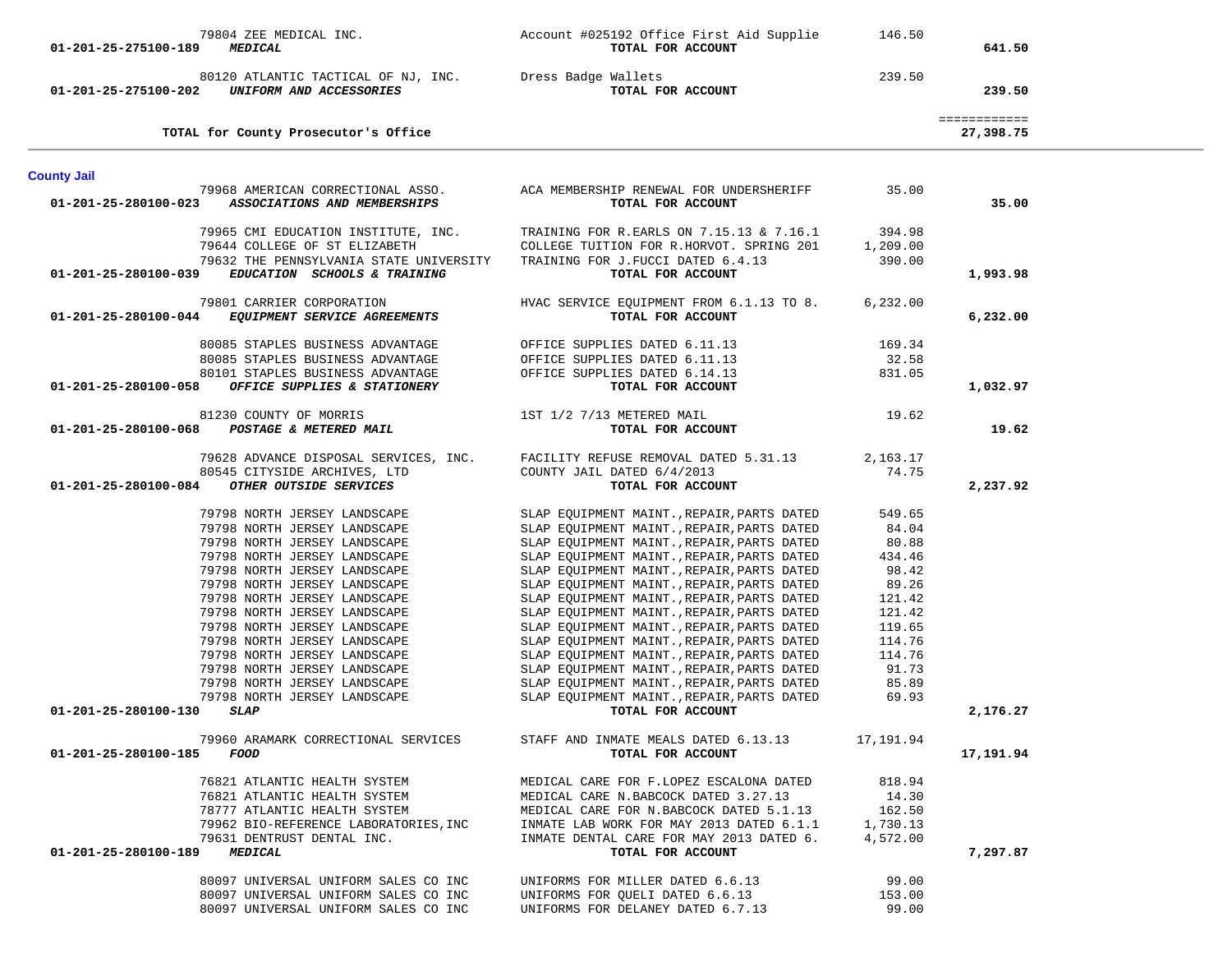| 80097 UNIVERSAL UNIFORM SALES CO INC                      | UNIFORMS FOR FUCCI DATED 6.12.13         | 75.00    |              |
|-----------------------------------------------------------|------------------------------------------|----------|--------------|
| 80097 UNIVERSAL UNIFORM SALES CO INC                      | UNIFORMS FOR BAENA DATED 6.13.13         | 99.00    |              |
| $01 - 201 - 25 - 280100 - 202$<br>UNIFORM AND ACCESSORIES | TOTAL FOR ACCOUNT                        |          | 525.00       |
| 80098 CULLIGAN                                            | SOLAR SALT DATED 6.18.13                 | 1,260.00 |              |
| 80105 MORRIS BRICK AND STONE CO.                          | CAULK DATED 3.19.13                      | 133.80   |              |
| 80105 MORRIS BRICK AND STONE CO.                          | CAULK DATED 4.8.13                       | 118.80   |              |
| 01-201-25-280100-249<br><b>BLDG MAINTENANCE SUPPLIES</b>  | TOTAL FOR ACCOUNT                        |          | 1,512.60     |
| 79961 ARAMARK CORRECTIONAL SERVICES                       | CLEANING SOLUTION DATED 6.13.13          | 49.92    |              |
| 01-201-25-280100-252<br><b>JANITORIAL SUPPLIES</b>        | TOTAL FOR ACCOUNT                        |          | 49.92        |
| 80100 CARRIER CORPORATION                                 | AC UNIT REPAIR/PARTS DATED 6.13.13       | 891.00   |              |
| 01-201-25-280100-262<br>MACHINERY REPAIRS & PARTS         | TOTAL FOR ACCOUNT                        |          | 891.00       |
| 79635 FIRE FIGHTERS EOUIPMENT CO INC                      | FIRE SAFETY EOUIPMENT MAINTENANCE DATED  | 597.06   |              |
| 01-201-25-280100-266<br>SAFETY ITEMS                      | TOTAL FOR ACCOUNT                        |          | 597.06       |
| 79639 DENTRUST DENTAL INC.                                | REMAINING BALANCE ON A OCTOBER 2006 INMA | 590.00   |              |
| (2012) MEDICAL<br>01-203-25-280100-189                    | TOTAL FOR ACCOUNT                        |          | 590.00       |
|                                                           |                                          |          | ============ |
| TOTAL for County Jail                                     |                                          |          | 42,383.15    |

| TOTAL for County Youth Detention Facilit                     |                                          |        | ============<br>1,705.30 |
|--------------------------------------------------------------|------------------------------------------|--------|--------------------------|
| $01 - 201 - 25 - 281100 - 252$<br><b>JANITORIAL SUPPLIES</b> | TOTAL FOR ACCOUNT                        |        | 608.00                   |
| 80512 CENTRAL POLY CORP                                      | 23x17x46 plastic liners                  | 240.00 |                          |
| 80512 CENTRAL POLY CORP                                      | CP48xH plastic liners                    | 152.00 |                          |
| 80512 CENTRAL POLY CORP                                      | 24x33 Plastic liners                     | 216.00 |                          |
| 01-201-25-281100-189<br><i><b>MEDICAL</b></i>                | TOTAL FOR ACCOUNT                        |        | 481.25                   |
| 80853 WHITES HEALTHCARE                                      | Resident medications for May 2013        | 481.25 |                          |
| 01-201-25-281100-185<br>FOOD                                 | TOTAL FOR ACCOUNT                        |        | 33.44                    |
| 80511 DEER PARK                                              | 0434495636 5-15-13-6-14-13               | 33.44  |                          |
| 01-201-25-281100-068<br>POSTAGE & METERED MAIL               | TOTAL FOR ACCOUNT                        |        | 98.53                    |
| 81230 COUNTY OF MORRIS                                       | 1ST 1/2 7/13 METERED MAIL                | 98.53  |                          |
| 01-201-25-281100-058<br>OFFICE SUPPLIES & STATIONERY         | TOTAL FOR ACCOUNT                        |        | 484.08                   |
| 80560 STAPLES BUSINESS ADVANTAGE                             | red classification folders               | 431.00 |                          |
| 80560 STAPLES BUSINESS ADVANTAGE                             | "approved" stamp, felt ink pad, urinal s | 53.08  |                          |

| <b>Road Repairs</b> |  |  |  |
|---------------------|--|--|--|
|---------------------|--|--|--|

**County Youth Detention Facilit**

| 79983 SPACE FARMS INC                              | Deer Removal 5/1-5/31/2013 | 2,016.00 |           |
|----------------------------------------------------|----------------------------|----------|-----------|
| 01-201-26-290100-036<br><i>CONTRACTED SERVICES</i> | TOTAL FOR ACCOUNT          |          | 2,016.00  |
| 81230 COUNTY OF MORRIS                             | 1ST 1/2 7/13 METERED MAIL  | 9.94     |           |
| 01-201-26-290100-068<br>POSTAGE & METERED MAIL     | TOTAL FOR ACCOUNT          |          | 9.94      |
| 81354 NATIONAL FUEL OIL INC.                       | FUEL CHARGES 6/13          | 4,063.02 |           |
| 79800 WASHINGTON TWP MUNICIPAL                     | 2nd quarter fuel agreement | 5,967.76 |           |
| 01-201-26-290100-140<br><i>GAS PURCHASES</i>       | TOTAL FOR ACCOUNT          |          | 10,030.78 |
| 79982 RED BARN RESTAURANT                          | Meals 2/25-5/29/2013       | 160.00   |           |
| 79982 RED BARN RESTAURANT                          | 15% Gratuity               | 24.00    |           |
| 01-201-26-290100-188<br><i><b>MEALS</b></i>        | TOTAL FOR ACCOUNT          |          | 184.00    |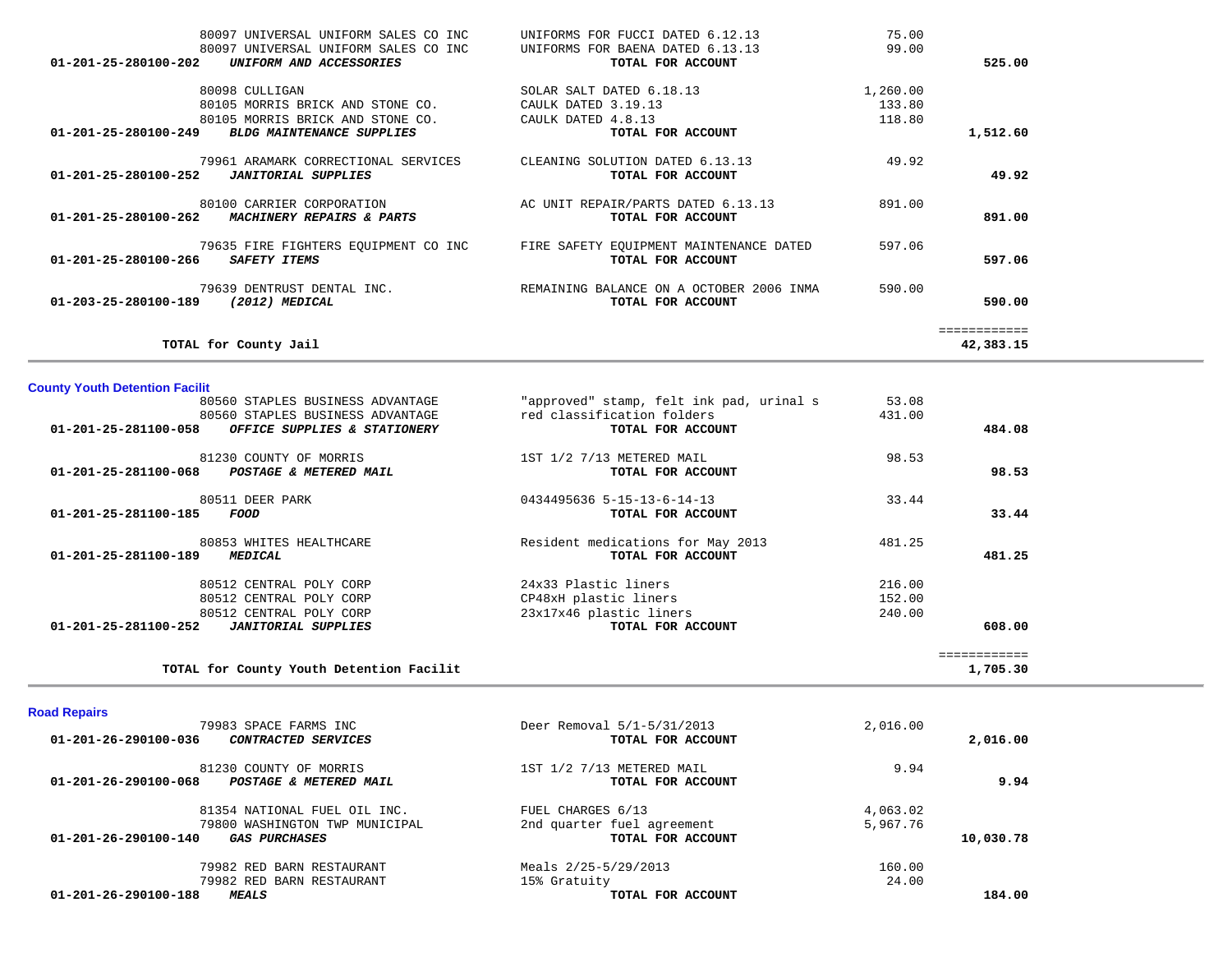| <b>Bridges and Culverts</b>                                    |                                          |          |          |
|----------------------------------------------------------------|------------------------------------------|----------|----------|
| 79237 CARTEGRAPH SYSTEMS INC                                   | Bridgeview Maint. RenewItem# BRIDENPLSRL | 2,220.00 |          |
| 79237 CARTEGRAPH SYSTEMS INC                                   | Mapdirector Arc GIS Maint RenewItem# MPA | 1,120.00 |          |
| 79237 CARTEGRAPH SYSTEMS INC                                   | Workdirector Maint, RenewItem# WORKKENPL | 2,680.00 |          |
| $01 - 201 - 26 - 292100 - 044$<br>EQUIPMENT SERVICE AGREEMENTS | TOTAL FOR ACCOUNT                        |          | 6,020.00 |
| 79822 VERIZON                                                  | Billing Date: 6/1/13 973-361-6688 142 79 | 374.23   |          |
| 01-201-26-292100-146<br><b>TELEPHONE</b>                       | TOTAL FOR ACCOUNT                        |          | 374.23   |
| 80095 CHEMUNG SUPPLY CORP                                      | 5/8 x 1.25 splce bolt/nut set w beam     | 1,040.00 |          |
| $01 - 201 - 26 - 292100 - 230$<br>GUARD RAILS                  | TOTAL FOR ACCOUNT                        |          | 1,040.00 |
| 79597 SHERWIN WILLIAMS                                         | 5 gal. A24W1453 Loxon XP Deep paint      | 278.95   |          |
| $01 - 201 - 26 - 292100 - 234$<br><b>PAINT</b>                 | TOTAL FOR ACCOUNT                        |          | 278.95   |
| 78504 R.P. SMITH & SON, INC.                                   | 2268 941b portland Type 1                | 370.00   |          |

============

**TOTAL for Road Repairs 23,785.31**

| 79831 SUSSEX COUNTY MUA                                      | CTM00001CM Street Sweeping           | 168.90 |          |
|--------------------------------------------------------------|--------------------------------------|--------|----------|
| 79831 SUSSEX COUNTY MUA                                      | CTM00001CM Street Sweeping           | 229.05 |          |
| 79831 SUSSEX COUNTY MUA                                      | CTM00001CM Street Sweeping           | 182.85 |          |
| 79831 SUSSEX COUNTY MUA                                      | CTM00001CM Street Sweeping           | 235.80 |          |
| 80195 GRINNELL RECYCLING INC.                                | Disposable Recycling 6/3-6/7/2013    | 185.12 |          |
| 80195 GRINNELL RECYCLING INC.                                |                                      | 99.07  |          |
| 80195 GRINNELL RECYCLING INC.                                |                                      | 260.00 |          |
| 80195 GRINNELL RECYCLING INC.                                |                                      | 288.08 |          |
| 80195 GRINNELL RECYCLING INC.                                |                                      | 404.04 |          |
| 80195 GRINNELL RECYCLING INC.                                |                                      | 392.87 |          |
| 01-201-26-290100-260<br><i>CONSTRUCTION MATERIALS</i>        | TOTAL FOR ACCOUNT                    |        | 2,736.94 |
| 79616 NORTHERN SAFETY CO. INC.                               | pre-contact towlette                 | 56.76  |          |
| 79616 NORTHERN SAFETY CO. INC.                               | shipping & handling                  | 7.74   |          |
| 79616 NORTHERN SAFETY CO. INC. Soft fit banded ear plug/pods |                                      | 60.00  |          |
| 79616 NORTHERN SAFETY CO. INC.                               | shipping & handling                  | 5.65   |          |
| 80359 DEER PARK                                              | 0434540159  05/15/13 - 06/14/2013    | 26.58  |          |
| 80358 DEER PARK                                              | $0434540175$ $05/15/13 - 06/14/2013$ | 11.20  |          |

80192 GALETON GLOVES Safety Vest<br>
SAFETY ITEMS SAFETY SAFETY SAFETY SAFETY SAFETY SAFETY SAFETY SAFETY SAFETY SAFETY SAFETY SAFETY SAFETY SAFETY  **01-201-26-290100-266** *SAFETY ITEMS* **TOTAL FOR ACCOUNT 412.35**

23,785.31

| 79829 DOSCH-KING EMULSIONS INC                     | Ticket #1299 RC70 Bulk Rate      | 743.65   |          |
|----------------------------------------------------|----------------------------------|----------|----------|
| 79615 WELDON ASPHALT                               | H.P.M. Green                     | 689.85   |          |
| 79833 TILCON NEW YORK INC.                         | Bituminous Concrete I-5          | 758.61   |          |
| 79833 TILCON NEW YORK INC.                         | $I - 5$                          | 1,927.72 |          |
| 79980 TILCON NEW YORK INC.                         | Bituminous Concrete I-5          | 334.09   |          |
| 79980 TILCON NEW YORK INC.                         | Bituminous Concrete I-5          | 1,478.48 |          |
| 01-201-26-290100-222<br><b>BITUMINOUS CONCRETE</b> | TOTAL FOR ACCOUNT                |          | 5,932.40 |
| 79826 COUNTY WELDING SUPPLY CO                     | oxygen compress                  | 31.82    |          |
| 79826 COUNTY WELDING SUPPLY CO                     | acetylene                        | 8.85     |          |
| 01-201-26-290100-238<br><i><b>SIGNAGE</b></i>      | TOTAL FOR ACCOUNT                |          | 40.67    |
| 79828 COUNTY CONCRETE CORP.                        | MORR13 yellow mason sand         | 273.00   |          |
| 79549 COUNTY CONCRETE CORP.                        | MORR13 yellow mason sand 2597437 | 250.02   |          |
| 79834 TILCON NEW YORK INC.                         | Rip-Rap 8"-12", 18"-24"          | 1,722.15 |          |
| 79981 TILCON NEW YORK INC.                         | Quarry Process                   | 177.06   |          |
| 01-201-26-290100-244<br><i><b>STONE</b></i>        | TOTAL FOR ACCOUNT                |          | 2,422.23 |
| 80200 MORRISTOWN LUMBER &                          | wood                             | 7.36     |          |
| 80200 MORRISTOWN LUMBER &                          | garden hose, cleaner             | 102.97   |          |
| 80200 MORRISTOWN LUMBER &                          | adhesive                         | 9.38     |          |
| 79831 SUSSEX COUNTY MUA                            | CTM00001CM Street Sweeping       | 171.45   |          |
| 79831 SUSSEX COUNTY MUA                            | CTM00001CM Street Sweeping       | 168.90   |          |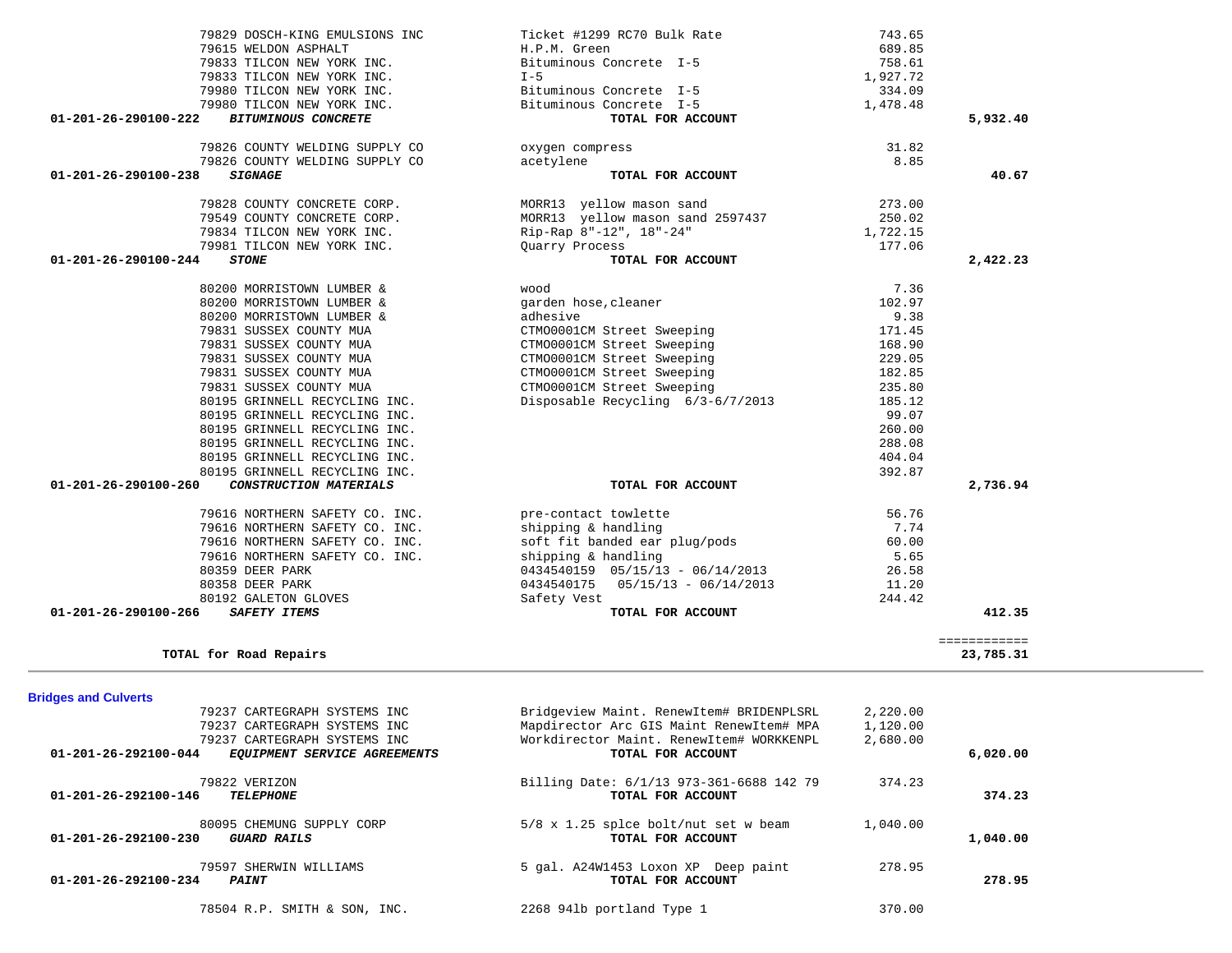| <b>Buildings &amp; Grounds</b>                    |                                          |           |           |
|---------------------------------------------------|------------------------------------------|-----------|-----------|
| 80982 EMPLOYMENT HORIZONS, INC.                   | CLEANING SERVICES - JUNE 2013/ DATED 06- | 31,010.00 |           |
| 80982 EMPLOYMENT HORIZONS, INC.                   | GROUNDSKEEPING SERVICES - JUNE 2013/ DAT | 6.519.00  |           |
| 01-201-26-310100-084<br>OTHER OUTSIDE SERVICES    | TOTAL FOR ACCOUNT                        |           | 37,529.00 |
| 80228 POP-A-LOCK OF NORTHERN NJ                   | RE: CAC BLDG/ 05-08-13                   | 550.00    |           |
| 80228 POP-A-LOCK OF NORTHERN NJ                   | RE: LEGAL SERVICES/ 05-14-13             | 170.00    |           |
| 01-201-26-310100-128<br><b>SECURITY EQUIPMENT</b> | TOTAL FOR ACCOUNT                        |           | 720.00    |
| 80176 MC MUA TRANSFER STATION                     | 100055/ WASTE COLLECTION - MAY 2013/05-  | 5,330.00  |           |
| 80176 MC MUA TRANSFER STATION                     | 100055/ TIPPING FEES - MAY 2013/ 06-07-1 | 1,926.30  |           |
| 01-201-26-310100-143<br>RUBBISH & TRASH REMOVAL   | TOTAL FOR ACCOUNT                        |           | 7,256.30  |
| 80984 JOSE MARTINEZ                               | 2013 WORK BOOTS - NIGHTCREW              | 90.00     |           |

| <b>Shade Tree Commission</b><br>80197 STAPLES BUSINESS ADVANTAGE<br>01-201-26-300100-058<br>OFFICE SUPPLIES & STATIONERY | Brother Toner 550 Black, copier paper<br>TOTAL FOR ACCOUNT | 160.48<br>160.48 |  |
|--------------------------------------------------------------------------------------------------------------------------|------------------------------------------------------------|------------------|--|
| 80191 DEER PARK<br>01-201-26-300100-098<br>OTHER OPERATING&REPAIR SUPPLY                                                 | 0434593380<br>$4/15/13 - 5/14/2013$<br>TOTAL FOR ACCOUNT   | 10.06<br>10.06   |  |
| 80909 NEIL CORTESE<br>01-201-26-300100-207<br>UNIFORM & CLOTHING ALLOWANCE                                               | work boots per contract<br>TOTAL FOR ACCOUNT               | 90.00<br>90.00   |  |
| TOTAL for Shade Tree Commission                                                                                          |                                                            | 260.54           |  |

| 01-201-26-292100-237 SAND/CEMENT MIX                            | TOTAL FOR ACCOUNT                                                                                  |          | 370.00 |
|-----------------------------------------------------------------|----------------------------------------------------------------------------------------------------|----------|--------|
| 79596 SHEAFFER SUPPLY, INC. The Heavy Asphalt Rake 14T          |                                                                                                    | 75.04    |        |
| 79596 SHEAFFER SUPPLY, INC. 2 gal deck sprayer                  |                                                                                                    | 22.99    |        |
| 79596 SHEAFFER SUPPLY, INC. SS POP Rivets                       |                                                                                                    | 10.00    |        |
| 79156 KENVIL POWER EQUIPMENT, INC. Spool insert                 |                                                                                                    | 18.86    |        |
| 79156 KENVIL POWER EQUIPMENT, INC. Processing surcharge         |                                                                                                    | 0.25     |        |
| SMALL TOOLS<br>01-201-26-292100-239                             | TOTAL FOR ACCOUNT                                                                                  |          | 127.14 |
| 79820 SHEAFFER SUPPLY, INC. 3/4x6-1/4 Stud Bolt                 |                                                                                                    | 41.04    |        |
| 79820 SHEAFFER SUPPLY, INC. 1/2x 5 1/2 Rawl Stud                |                                                                                                    | 18.37    |        |
|                                                                 | 80094 KENVIL POWER EQUIPMENT, INC. X Line 31b/.095Part# 0000-930-3401                              | 38.37    |        |
| 80094 KENVIL POWER EQUIPMENT, INC. BackplatePart# 4282-701-1800 |                                                                                                    | 47.05    |        |
| <i>TOOLS - OTHERS</i><br>01-201-26-292100-246                   | TOTAL FOR ACCOUNT                                                                                  |          | 144.83 |
| 79598 COUNTY WELDING SUPPLY CO                                  | CWS 125 CF Argon                                                                                   | 2.95     |        |
| 79598 COUNTY WELDING SUPPLY CO                                  | CWS 125 AR/CO2 75/25                                                                               | 2.95     |        |
| 79598 COUNTY WELDING SUPPLY CO                                  | CWS Medium Acetylene                                                                               | 11.80    |        |
| 79598 COUNTY WELDING SUPPLY CO                                  | CWS 125 CF Oxygen                                                                                  | 2.95     |        |
| 79598 COUNTY WELDING SUPPLY CO                                  | CWS 251 CF Oxygen                                                                                  | 14.75    |        |
| 79154 COUNTY WELDING SUPPLY CO                                  | 50 lb - 6011 3/16 ElectrodesAC/DCEP 160/                                                           | 158.00   |        |
| 79154 COUNTY WELDING SUPPLY CO                                  | FIBFM68 Headband                                                                                   | 18.99    |        |
| 01-201-26-292100-248<br>WELDING-OXYGEN-ACETYLENE ETC            | TOTAL FOR ACCOUNT                                                                                  |          | 212.39 |
|                                                                 |                                                                                                    |          |        |
| 79823 CABLEVISION                                               | cable for the Wharton Garage.Billing per                                                           | 464.46   |        |
| 79823 CABLEVISION                                               | Credit                                                                                             | $-59.95$ |        |
| 01-201-26-292100-259 EQUIPMENT RENTAL                           | TOTAL FOR ACCOUNT                                                                                  |          | 404.51 |
| 01-203-26-292100-259 (2012) EQUIPMENT RENTAL                    | 80106 KYOCERA MITA AMERICA, INC. The Syncera Mita CopierFor the period of 10/<br>TOTAL FOR ACCOUNT | 529.20   | 529.20 |

**TOTAL for Bridges and Culverts 9,501.25**

9,501.25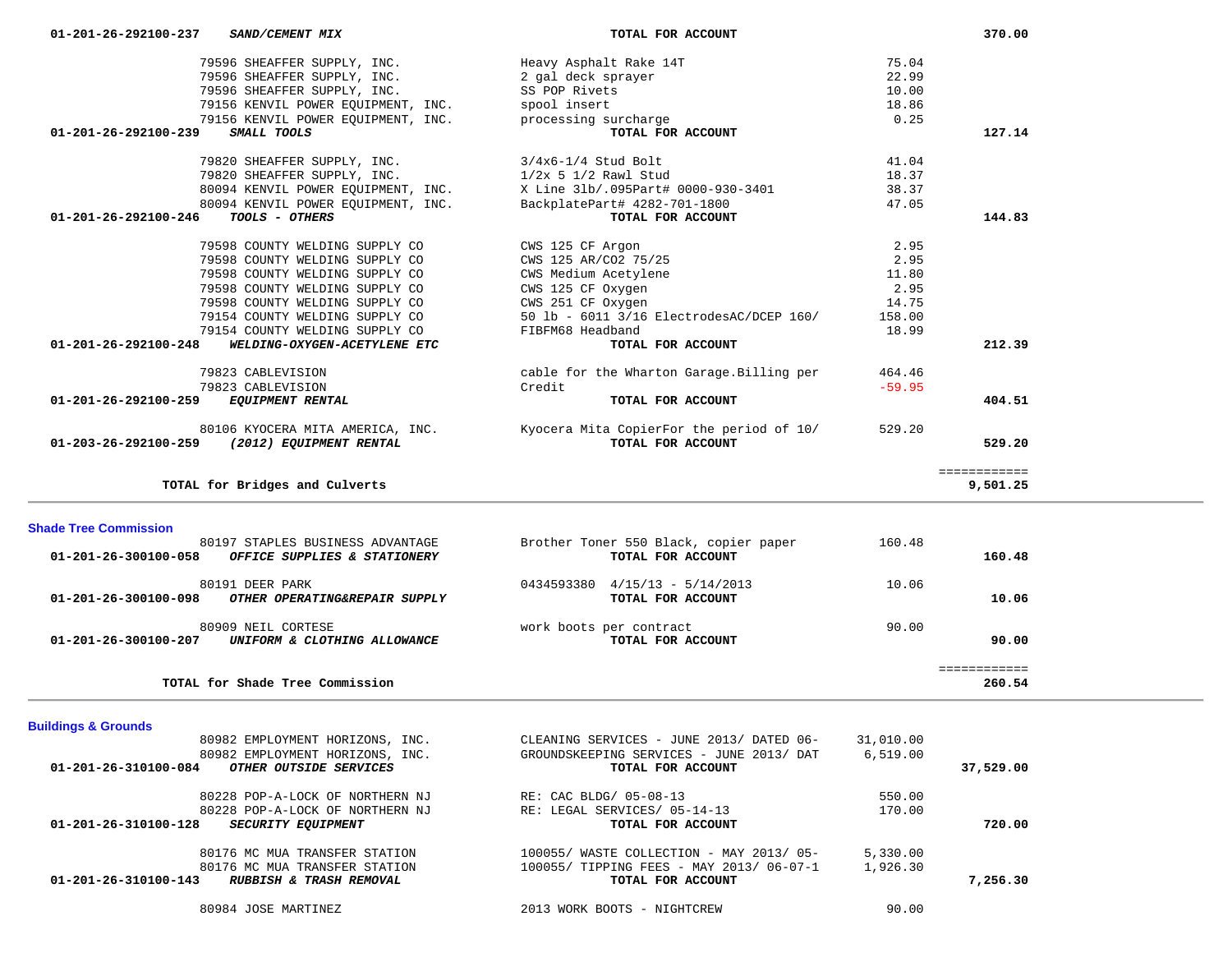|                                                                                                                                                                                                                                       | 80383 AWARD EXCELLENCE CO LLC WO69029/ RE: UNIFORMS/ 06-05-13 5,584.77                                                                                                                                                                                                                                                                                                         |        |          |
|---------------------------------------------------------------------------------------------------------------------------------------------------------------------------------------------------------------------------------------|--------------------------------------------------------------------------------------------------------------------------------------------------------------------------------------------------------------------------------------------------------------------------------------------------------------------------------------------------------------------------------|--------|----------|
|                                                                                                                                                                                                                                       | 80676 UNIVERSAL UNIFORM SALES CO.INC RE: A. CODERO - 2013 UNIFORMS/ 06-08-13 110.80                                                                                                                                                                                                                                                                                            |        |          |
| 01-201-26-310100-207 UNIFORM & CLOTHING ALLOWANCE                                                                                                                                                                                     | TOTAL FOR ACCOUNT                                                                                                                                                                                                                                                                                                                                                              |        | 5,875.57 |
|                                                                                                                                                                                                                                       |                                                                                                                                                                                                                                                                                                                                                                                |        |          |
|                                                                                                                                                                                                                                       | $\begin{tabular}{lllllllllllllllllllll} 80691&\texttt{MORRIS} &\texttt{BRICK} &\texttt{MD} & \texttt{STONE} & \texttt{CO} & \texttt{W069359/ RE:} & \texttt{SCHUVLER} & \texttt{PARK/} & 06-10-13 & 23.77 \\ 80691&\texttt{MORRIS} & \texttt{BRICK} & \texttt{NID} & \texttt{STONE} & \texttt{CO} & \texttt{W069460/ RE: B & G/} & 06-20-13 & 119.70 \\ 80683&\texttt{KENSEAL$ |        |          |
|                                                                                                                                                                                                                                       |                                                                                                                                                                                                                                                                                                                                                                                |        |          |
|                                                                                                                                                                                                                                       |                                                                                                                                                                                                                                                                                                                                                                                |        |          |
| 01-201-26-310100-223 BUILDING REPAIRS                                                                                                                                                                                                 |                                                                                                                                                                                                                                                                                                                                                                                |        | 567.83   |
|                                                                                                                                                                                                                                       |                                                                                                                                                                                                                                                                                                                                                                                |        |          |
|                                                                                                                                                                                                                                       |                                                                                                                                                                                                                                                                                                                                                                                |        |          |
|                                                                                                                                                                                                                                       |                                                                                                                                                                                                                                                                                                                                                                                |        |          |
|                                                                                                                                                                                                                                       |                                                                                                                                                                                                                                                                                                                                                                                |        |          |
|                                                                                                                                                                                                                                       |                                                                                                                                                                                                                                                                                                                                                                                |        |          |
|                                                                                                                                                                                                                                       |                                                                                                                                                                                                                                                                                                                                                                                |        |          |
|                                                                                                                                                                                                                                       |                                                                                                                                                                                                                                                                                                                                                                                |        |          |
|                                                                                                                                                                                                                                       |                                                                                                                                                                                                                                                                                                                                                                                |        |          |
|                                                                                                                                                                                                                                       |                                                                                                                                                                                                                                                                                                                                                                                |        |          |
|                                                                                                                                                                                                                                       |                                                                                                                                                                                                                                                                                                                                                                                |        |          |
|                                                                                                                                                                                                                                       |                                                                                                                                                                                                                                                                                                                                                                                |        |          |
|                                                                                                                                                                                                                                       |                                                                                                                                                                                                                                                                                                                                                                                |        |          |
| 01-201-26-310100-234 PAINT                                                                                                                                                                                                            | 80674 RICCIARDI BROTHERS OF WO69182/RE: B & G/05-16-13<br>80674 RICCIARDI BROTHERS OF WO69182/RE: B & G/05-20-13<br>80674 RICCIARDI BROTHERS OF WO69182/RE: B & G/05-20-13<br>80658 SHERWIN-WILLIAMS<br>80658 SHERWIN-WILLIAMS<br>80658                                                                                                                                        |        | 1,305.36 |
|                                                                                                                                                                                                                                       |                                                                                                                                                                                                                                                                                                                                                                                |        |          |
|                                                                                                                                                                                                                                       |                                                                                                                                                                                                                                                                                                                                                                                |        |          |
|                                                                                                                                                                                                                                       |                                                                                                                                                                                                                                                                                                                                                                                |        |          |
| 01-201-26-310100-239 SMALL TOOLS                                                                                                                                                                                                      |                                                                                                                                                                                                                                                                                                                                                                                |        | 40.11    |
|                                                                                                                                                                                                                                       |                                                                                                                                                                                                                                                                                                                                                                                |        |          |
| 01-201-26-310100-239 SMALL TOOLS<br>80692 MORRISTOWN LUMBER & WO69033/RE: LEGAL SERV/05-01-13<br>80692 MORRISTOWN LUMBER & WO69043/RE: LEGAL SERV/05-01-13<br>80692 MORRISTOWN LUMBER & WO69947/RE: LEGAL SERV/05-02-13<br>80692 MORR |                                                                                                                                                                                                                                                                                                                                                                                |        |          |
|                                                                                                                                                                                                                                       |                                                                                                                                                                                                                                                                                                                                                                                |        |          |
|                                                                                                                                                                                                                                       |                                                                                                                                                                                                                                                                                                                                                                                |        |          |
|                                                                                                                                                                                                                                       |                                                                                                                                                                                                                                                                                                                                                                                |        |          |
|                                                                                                                                                                                                                                       |                                                                                                                                                                                                                                                                                                                                                                                |        |          |
|                                                                                                                                                                                                                                       |                                                                                                                                                                                                                                                                                                                                                                                |        |          |
|                                                                                                                                                                                                                                       |                                                                                                                                                                                                                                                                                                                                                                                |        |          |
|                                                                                                                                                                                                                                       |                                                                                                                                                                                                                                                                                                                                                                                |        |          |
|                                                                                                                                                                                                                                       |                                                                                                                                                                                                                                                                                                                                                                                |        |          |
|                                                                                                                                                                                                                                       |                                                                                                                                                                                                                                                                                                                                                                                |        |          |
|                                                                                                                                                                                                                                       |                                                                                                                                                                                                                                                                                                                                                                                |        |          |
|                                                                                                                                                                                                                                       |                                                                                                                                                                                                                                                                                                                                                                                |        |          |
|                                                                                                                                                                                                                                       |                                                                                                                                                                                                                                                                                                                                                                                |        |          |
|                                                                                                                                                                                                                                       |                                                                                                                                                                                                                                                                                                                                                                                |        | 810.65   |
|                                                                                                                                                                                                                                       |                                                                                                                                                                                                                                                                                                                                                                                |        |          |
| 80231 CENTRAL POLY CORP                                                                                                                                                                                                               | 80231 CENTRAL POLY CORP WO69349/ RE: JANITORIAL SUPPLIES/ 06-07- 3,477.50<br>80381 DUBLIN MAINTENANCE CONTRACTORS INC. WO69348/ RE: JANITORIAL SUPPLY/ 06-11-13 1,217.80                                                                                                                                                                                                       |        |          |
|                                                                                                                                                                                                                                       |                                                                                                                                                                                                                                                                                                                                                                                |        |          |
| 01-201-26-310100-252 JANITORIAL SUPPLIES                                                                                                                                                                                              | TOTAL FOR ACCOUNT                                                                                                                                                                                                                                                                                                                                                              |        | 4,695.30 |
|                                                                                                                                                                                                                                       |                                                                                                                                                                                                                                                                                                                                                                                |        |          |
|                                                                                                                                                                                                                                       |                                                                                                                                                                                                                                                                                                                                                                                | 169.00 |          |
|                                                                                                                                                                                                                                       | TOTAL FOR ACCOUNT                                                                                                                                                                                                                                                                                                                                                              |        | 169.00   |
|                                                                                                                                                                                                                                       |                                                                                                                                                                                                                                                                                                                                                                                |        |          |
|                                                                                                                                                                                                                                       | 79424 BINSKY & SNYDER SERVICES LLC<br>80692 MORRISTOWN LUMBER & WO69256/RE: CH/05-22-13<br>4 FEAT 5 A/C                                                                                                                                                                                                                                                                        |        |          |
|                                                                                                                                                                                                                                       |                                                                                                                                                                                                                                                                                                                                                                                |        |          |
| 01-201-26-310100-264 HEAT & $A/C$ $\hspace{1.5cm}$ TOTAL FOR ACCOUNT                                                                                                                                                                  |                                                                                                                                                                                                                                                                                                                                                                                |        | 3,163.27 |
|                                                                                                                                                                                                                                       |                                                                                                                                                                                                                                                                                                                                                                                |        |          |
| 80657 TURTLE & HUGHES, INC.                                                                                                                                                                                                           | W069344/ RE: CH/ 06-13-13                                                                                                                                                                                                                                                                                                                                                      | 147.59 |          |
| 80657 TURTLE & HUGHES, INC.                                                                                                                                                                                                           | W069416/ RE: PSTA/ 06-14-13                                                                                                                                                                                                                                                                                                                                                    | 143.75 |          |
| 80657 TURTLE & HUGHES, INC.                                                                                                                                                                                                           | W069503/ RE: YOUTH/ 06-25-13                                                                                                                                                                                                                                                                                                                                                   | 144.04 |          |
| 80656 TURTLE & HUGHES, INC.                                                                                                                                                                                                           | WO69290/ RE: HEALTH MNGMNT/ 06-04-13                                                                                                                                                                                                                                                                                                                                           | 147.80 |          |
| 80656 TURTLE & HUGHES, INC.                                                                                                                                                                                                           | WO68886/ RE: WARRANTS/ 06-04-13                                                                                                                                                                                                                                                                                                                                                | 48.18  |          |
| 80656 TURTLE & HUGHES, INC.                                                                                                                                                                                                           | WO69409/ RE: A & R BLDG/ 06-13-13                                                                                                                                                                                                                                                                                                                                              | 265.62 |          |
| 80656 TURTLE & HUGHES, INC.                                                                                                                                                                                                           | W069409/ RE: A & R BLDG/ 06-18-13                                                                                                                                                                                                                                                                                                                                              | 179.46 |          |
| 80656 TURTLE & HUGHES, INC.                                                                                                                                                                                                           | W069485/ RE: CH/ 06-21-13                                                                                                                                                                                                                                                                                                                                                      |        |          |
| ELECTRICAL<br>01-201-26-310100-265                                                                                                                                                                                                    | TOTAL FOR ACCOUNT                                                                                                                                                                                                                                                                                                                                                              | 198.44 | 1,274.88 |
|                                                                                                                                                                                                                                       |                                                                                                                                                                                                                                                                                                                                                                                |        |          |
|                                                                                                                                                                                                                                       | WO69136 RE: SEU/ 05-10-13                                                                                                                                                                                                                                                                                                                                                      |        |          |
| 80464 GRAINGER                                                                                                                                                                                                                        |                                                                                                                                                                                                                                                                                                                                                                                | 87.30  |          |

80983 MARGARITA HORMAZA 2013 WORK BOOTS - NIGHTCREW 90.00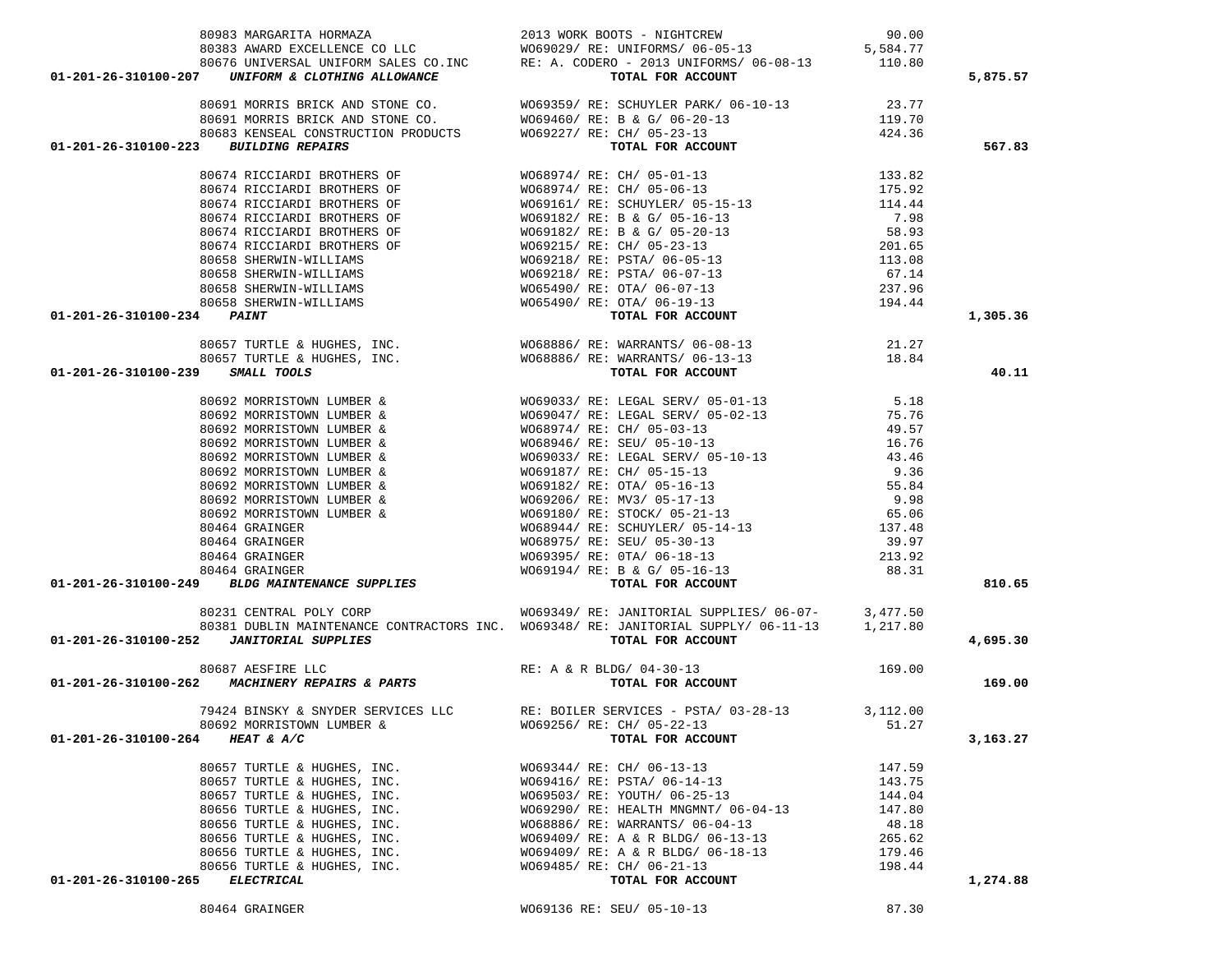| TOTAL for Buildings & Grounds                                                    |                                          |          | ============<br>63,757.47 |
|----------------------------------------------------------------------------------|------------------------------------------|----------|---------------------------|
| <b>Motor Services Center</b>                                                     |                                          |          |                           |
| 80538 STAPLES BUSINESS ADVANTAGE                                                 | ERASER, TONER, INK CARTRIDGE             | 83.30    |                           |
| 80538 STAPLES BUSINESS ADVANTAGE                                                 | INK CARTRIDGE                            | 18.99    |                           |
| 80607 STAPLES BUSINESS ADVANTAGE                                                 | WHITE TAGS                               | 45.26    |                           |
| OFFICE SUPPLIES & STATIONERY<br>01-201-26-315100-058                             | TOTAL FOR ACCOUNT                        |          | 147.55                    |
| 80779 ROBERT BECKMANN                                                            | MOTOR VEHICLE COMMISSION - 3 TITLES      | 180.00   |                           |
| 80591 BOONTON AUTO PARTS                                                         | CHROMABASE                               | 106.92   |                           |
| 80602 MSC INDUSTRIAL SUPPLY CO.                                                  | PIN, WASHER, DISC                        | 204.24   |                           |
| 80602 MSC INDUSTRIAL SUPPLY CO.                                                  | LOCKNUT                                  | 20.00    |                           |
| 80602 MSC INDUSTRIAL SUPPLY CO.                                                  | QUICK LINK                               | 31.20    |                           |
| 80602 MSC INDUSTRIAL SUPPLY CO.                                                  | CHAIN                                    | 29.40    |                           |
| 80602 MSC INDUSTRIAL SUPPLY CO.                                                  | DEP CTR WHL                              | 44.10    |                           |
| 80530 MORRISTOWN LUMBER &                                                        | CAULK GUN                                | 15.98    |                           |
| 80531 MSC INDUSTRIAL SUPPLY CO.                                                  | RESPIRATOR                               | 14.90    |                           |
| 80531 MSC INDUSTRIAL SUPPLY CO.                                                  | REPSIRATOR                               | 29.80    |                           |
| 80531 MSC INDUSTRIAL SUPPLY CO.                                                  | CARTRIDGES                               | 106.40   |                           |
| 80531 MSC INDUSTRIAL SUPPLY CO.                                                  | GLOVES                                   | 67.92    |                           |
| 80523 DEER PARK                                                                  | $0435051180, 5/15/13 - 6/14/13$          | 206.89   |                           |
| 80542 WHITEMARSH CORPORATION                                                     | SERVICE CALL                             | 616.00   |                           |
| 80542 WHITEMARSH CORPORATION                                                     | LOCK & KEY ASSEMBLY, COAX NOZZLE, E-SEAL | 358.51   |                           |
| 80542 WHITEMARSH CORPORATION                                                     | VAPOR WHIP HOSE                          | 138.24   |                           |
| 80542 WHITEMARSH CORPORATION                                                     | SERVICE CALL                             | 170.00   |                           |
| 80041 Y-PERS INC                                                                 | RAGS                                     | 291.68   |                           |
| 80537 SHEAFFER SUPPLY, INC.                                                      | NUT                                      | 7.60     |                           |
| 80537 SHEAFFER SUPPLY, INC.                                                      | EXTRACTOR                                | 12.43    |                           |
| 01-201-26-315100-098<br>OTHER OPERATING&REPAIR SUPPLY                            | TOTAL FOR ACCOUNT                        |          | 2,652.21                  |
|                                                                                  |                                          |          |                           |
| 80536 ROYAL COMMUNICATIONS INC.<br>01-201-26-315100-161 COMMUNICATIONS EQUIPMENT | CABLE ASSY<br>TOTAL FOR ACCOUNT          | 75.00    | 75.00                     |
|                                                                                  |                                          |          |                           |
| 80013 AMERICAN WEAR INC.                                                         | UNIFORMS                                 | 202.75   |                           |
| 80013 AMERICAN WEAR INC.                                                         | UNIFORMS & MATS                          | 255.74   |                           |
| 01-201-26-315100-207<br>UNIFORM & CLOTHING ALLOWANCE                             | TOTAL FOR ACCOUNT                        |          | 458.49                    |
| 80597 GOODYEAR AUTO SERVICE                                                      | TIRES                                    | 482.50   |                           |
| 80597 GOODYEAR AUTO SERVICE                                                      | TIRES                                    | 552.15   |                           |
| 80597 GOODYEAR AUTO SERVICE                                                      | TIRES                                    | 328.58   |                           |
| 80526 GOODYEAR AUTO SERVICE                                                      | TIRES                                    | 500.24   |                           |
| 80526 GOODYEAR AUTO SERVICE                                                      | TIRES                                    | 216.64   |                           |
| 80608 STS TIRE & AUTO CENTERS                                                    | TIRES                                    | 332.22   |                           |
| 80608 STS TIRE & AUTO CENTERS                                                    | TIRES                                    | 188.42   |                           |
| 80539 STS TIRE & AUTO CENTERS                                                    | TIRES                                    | 605.64   |                           |
| 01-201-26-315100-245<br>TIRES                                                    | TOTAL FOR ACCOUNT                        |          | 3,206.39                  |
| 80541 GTS WELCO                                                                  | CYLINDER RENTAL                          | 270.00   |                           |
| WELDING-OXYGEN-ACETYLENE ETC<br>01-201-26-315100-248                             | TOTAL FOR ACCOUNT                        |          | 270.00                    |
| 80038 TOMAR INDUSTRIES INC                                                       | GLOVE, TOWEL                             | 167.60   |                           |
| <b>JANITORIAL SUPPLIES</b><br>01-201-26-315100-252                               | TOTAL FOR ACCOUNT                        |          | 167.60                    |
| 80517 AMERICAN HOSE & HYDRAULICS                                                 | HOSE END                                 | 83.52    |                           |
| 80516 AIR BRAKE & EQUIPMENT                                                      | VALVE, FAN DRIVE                         | 285.39   |                           |
| 80518 ARCOLA SALES & SERVICE CORP                                                | FILTER/DRIER, FITTING, SIGHT GLASS       | 88.28    |                           |
| 80011 AMERICAN HOSE & HYDRAULICS                                                 | DUMP CYLINDER REPAIR                     | 3,282.00 |                           |

 80464 GRAINGER WO69136 RE: SEU/ 05-15-13 19.12 80464 GRAINGER WO69247 RE: LIBRARY/ 05-31-13 243.78  **01-203-26-310100-264** *(2012) HEAT & A/C* **TOTAL FOR ACCOUNT 350.20**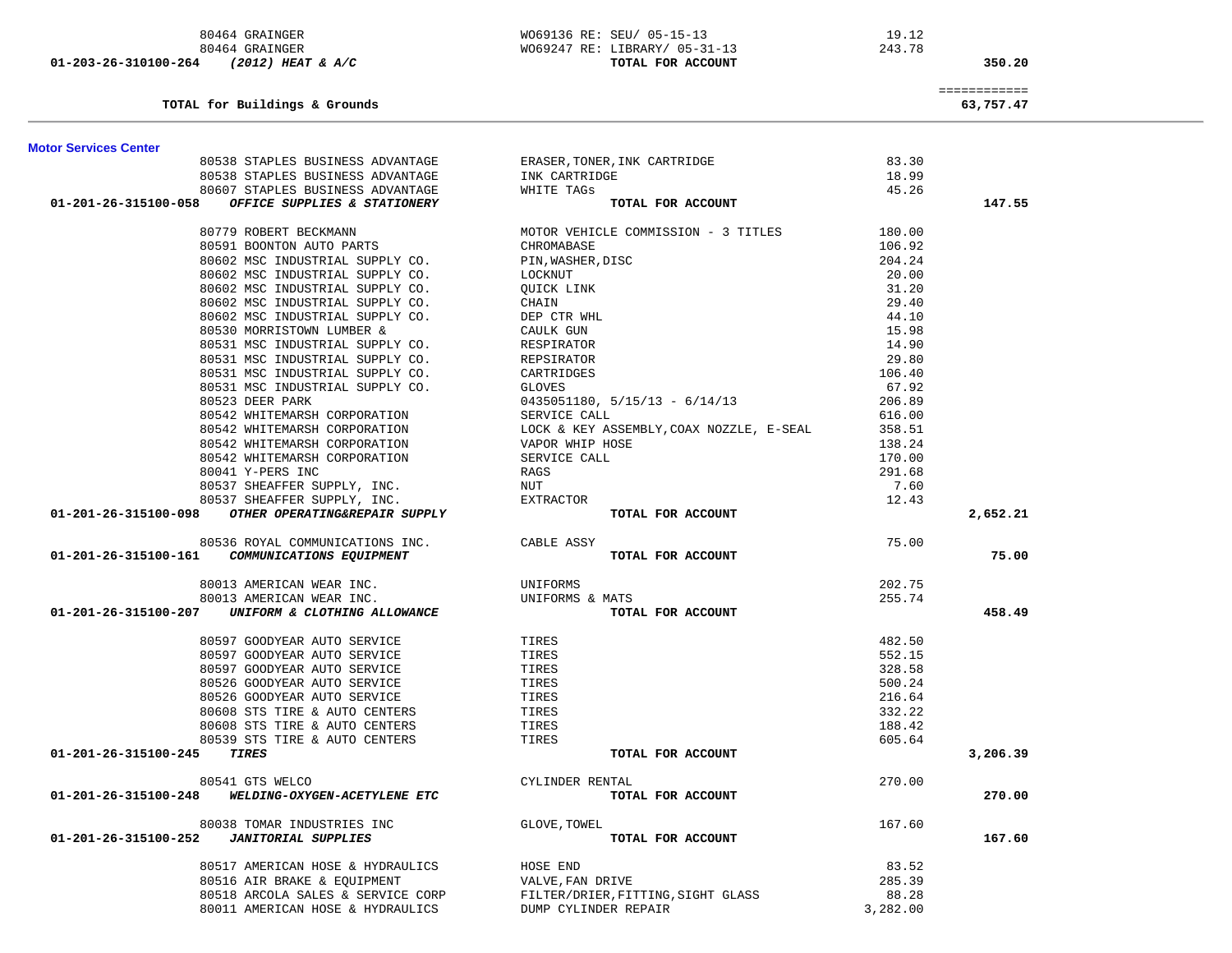|       | 80519 BEYER FORD                 |
|-------|----------------------------------|
|       | 80412 D&B AUTO SUPPLY            |
|       | 80412 D&B AUTO SUPPLY            |
|       | 80412 D&B AUTO SUPPLY            |
|       | 80412 D&B AUTO SUPPLY            |
| 80412 | D&B AUTO SUPPLY                  |
| 80553 | NORMAN GALE OLDSMOBILE CORP      |
| 80553 | NORMAN GALE OLDSMOBILE CORP      |
| 80532 | NIELSEN DODGE - C-J-R            |
|       | 80594 D&B AUTO SUPPLY            |
| 80594 | D&B AUTO SUPPLY                  |
| 80594 | D&B AUTO SUPPLY                  |
| 80594 | D&B AUTO SUPPLY                  |
| 80594 | D&B AUTO SUPPLY                  |
| 80594 | D&B AUTO SUPPLY                  |
| 80411 | PLAINSMAN AUTO SUPPLY            |
|       | 80411 PLAINSMAN AUTO SUPPLY      |
|       | 80411 PLAINSMAN AUTO SUPPLY      |
|       | 80411 PLAINSMAN AUTO SUPPLY      |
|       | 80411 PLAINSMAN AUTO SUPPLY      |
|       | 80604 PLAINSMAN AUTO SUPPLY      |
|       | 80604 PLAINSMAN AUTO SUPPLY      |
|       | 80604 PLAINSMAN AUTO SUPPLY      |
|       | 80604 PLAINSMAN AUTO SUPPLY      |
| 80032 | ROUTE 23 AUTO MALL LLC           |
| 80032 | ROUTE 23 AUTO MALL LLC           |
| 80032 | ROUTE 23 AUTO MALL LLC           |
| 80032 | ROUTE 23 AUTO MALL LLC           |
| 80032 | ROUTE 23 AUTO MALL<br><b>LLC</b> |
| 80032 | ROUTE 23<br>AUTO MALL LLC        |
| 80032 | ROUTE 23<br>AUTO MALL LLC        |
| 80032 | ROUTE 23<br>AUTO MALL LLC        |
| 80032 | ROUTE 23 AUTO MALL LLC           |
| 80032 | ROUTE 23 AUTO MALL LLC           |
|       | 80032 ROUTE 23 AUTO MALL LLC     |
|       | 80032 ROUTE 23 AUTO MALL<br>LLC  |
|       | 80596 FLEMINGTON BUICK CHEVROLET |
|       | 80596 FLEMINGTON BUICK CHEVROLET |

|                      | 80527 HOOVER TRUCK CENTERS INC<br>01-201-26-315100-261 SPARE PARTS FOR EQUIPMENT                                     | EVIS<br><b>TOTAL FOR ACCOUNT</b><br>AUTOSLACK, CLEVIS                                                                                                                                                                                              | 191.40    |
|----------------------|----------------------------------------------------------------------------------------------------------------------|----------------------------------------------------------------------------------------------------------------------------------------------------------------------------------------------------------------------------------------------------|-----------|
|                      |                                                                                                                      |                                                                                                                                                                                                                                                    |           |
|                      | 80531 MSC INDUSTRIAL SUPPLY CO. SAFETY GLASSES, PIN                                                                  |                                                                                                                                                                                                                                                    | 354.04    |
| 01-201-26-315100-266 | <b>SAFETY ITEMS</b>                                                                                                  | TOTAL FOR ACCOUNT                                                                                                                                                                                                                                  |           |
|                      | 80519 BEYER FORD<br>80412 D&B AUTO SUPPLY<br>80412 D&B AUTO SUPPLY<br>80412 D&B AUTO SUPPLY<br>80412 D&B AUTO SUPPLY | KIT                                                                                                                                                                                                                                                | 35.90     |
|                      |                                                                                                                      | SWAY BAR LINK                                                                                                                                                                                                                                      | 87.24     |
|                      |                                                                                                                      | FILTER, BRACKET, ROTOR, PADS, BRAKE FLUID, CL 291.76                                                                                                                                                                                               |           |
|                      |                                                                                                                      | BRAKLEEN, SWAY BAR LINK                                                                                                                                                                                                                            | 163.72    |
|                      |                                                                                                                      | MERCON, COMPRESSOR, ALTERNATOR, CALIPER                                                                                                                                                                                                            | 735.71    |
|                      | 80412 D&B AUTO SUPPLY                                                                                                | CREDIT                                                                                                                                                                                                                                             | $-21.50$  |
|                      | 80553 NORMAN GALE OLDSMOBILE CORP                                                                                    | CREDIT<br>GASKET<br>VEHICLE REPAIR (8-32)                                                                                                                                                                                                          | 5.81      |
|                      | 80553 NORMAN GALE OLDSMOBILE CORP                                                                                    |                                                                                                                                                                                                                                                    | 1,909.23  |
|                      | 80532 NIELSEN DODGE - C-J-R                                                                                          | HARNESS                                                                                                                                                                                                                                            | 36.80     |
|                      | 80594 D&B AUTO SUPPLY                                                                                                | FILTER, PAD, FAN ASSEMBLY, JOINT, GL BLAC, R 669.49                                                                                                                                                                                                |           |
|                      |                                                                                                                      |                                                                                                                                                                                                                                                    | 68.96     |
|                      |                                                                                                                      |                                                                                                                                                                                                                                                    | 99.78     |
|                      |                                                                                                                      | BALANCER, SEAL, FILTER, PADS, PLEX EP, COMPRE 912.83                                                                                                                                                                                               |           |
|                      |                                                                                                                      | A SUBARUTO SUPPLY<br>A SUBARUTO SUPPLY<br>FILTER, HANGER, TUBE, LIGHT<br>ACUMULATOR, FILTER, ADAPTER<br>80594 D&B AUTO SUPPLY<br>80594 D&B AUTO SUPPLY<br>80594 D&B AUTO SUPPLY<br>80594 D&B AUTO SUPPLY<br>80594 D&B AUTO SUPPLY<br>CREDIT<br>CRE | $-103.85$ |
|                      |                                                                                                                      |                                                                                                                                                                                                                                                    | $-85.56$  |
|                      |                                                                                                                      |                                                                                                                                                                                                                                                    | 36.32     |
|                      | 80411 PLAINSMAN AUTO SUPPLY                                                                                          | LOCKG EXT, BATTERY, INSULATOR, BATTERY, HOS 837.47                                                                                                                                                                                                 |           |
|                      | 80411 PLAINSMAN AUTO SUPPLY<br>80411 PLAINSMAN AUTO SUPPLY                                                           |                                                                                                                                                                                                                                                    |           |
|                      |                                                                                                                      | FILTER, VALVE CVR GASKET, STARTER, BATTER 243.22<br>FUEL LINE HOSE, 5/16 EZ BEND, FITTING, HS 136.88                                                                                                                                               |           |
|                      | 80411 PLAINSMAN AUTO SUPPLY                                                                                          | CLIP, FILTER, STARTER, BATTERY, DISTILLED W 303.83                                                                                                                                                                                                 |           |
|                      |                                                                                                                      | 80604 PLAINSMAN AUTO SUPPLY (PAD, OIL)<br>80604 PLAINSMAN AUTO SUPPLY (PAD) WIPER TRANS, PULLER SET, FILTER, BELT, DRIE<br>80604 PLAINSMAN AUTO SUPPLY (FILTER, MASK, BUSHING, TENSIONER ASY, PULLEY                                               | 91.83     |
|                      |                                                                                                                      | WIPER TRANS, PULLER SET, FILTER, BELT, DRIE 191.58                                                                                                                                                                                                 |           |
|                      |                                                                                                                      |                                                                                                                                                                                                                                                    | 648.96    |
|                      | 80604 PLAINSMAN AUTO SUPPLY                                                                                          | CREDIT                                                                                                                                                                                                                                             | $-18.45$  |
|                      |                                                                                                                      |                                                                                                                                                                                                                                                    | 402.89    |
|                      |                                                                                                                      |                                                                                                                                                                                                                                                    | 141.89    |
|                      |                                                                                                                      |                                                                                                                                                                                                                                                    | 57.72     |
|                      |                                                                                                                      |                                                                                                                                                                                                                                                    | 100.44    |
|                      |                                                                                                                      |                                                                                                                                                                                                                                                    | 127.07    |
|                      |                                                                                                                      |                                                                                                                                                                                                                                                    | 1.67      |
|                      |                                                                                                                      |                                                                                                                                                                                                                                                    | 278.91    |
|                      |                                                                                                                      |                                                                                                                                                                                                                                                    | 367.75    |
|                      |                                                                                                                      |                                                                                                                                                                                                                                                    | 221.59    |
|                      |                                                                                                                      |                                                                                                                                                                                                                                                    | 376.30    |
|                      |                                                                                                                      |                                                                                                                                                                                                                                                    | $-35.00$  |
|                      |                                                                                                                      |                                                                                                                                                                                                                                                    | $-54.00$  |
|                      |                                                                                                                      |                                                                                                                                                                                                                                                    | 4.37      |
|                      |                                                                                                                      |                                                                                                                                                                                                                                                    | 289.41    |

| 80521 BRISTOL DONALD COMPANY                      | THERMOSTAT               | 671.61   |
|---------------------------------------------------|--------------------------|----------|
| 80522 CLIFFSIDE BODY CORP                         | SEAL KIT, SHAFT          | 827.39   |
| 80529 MONTAGE ENTERPRISES INC.                    | SPINNER, MOTOR           | 903.31   |
| 80025 MCMASTER-CARR SUPPLY CO                     | DOOR LATCH               | 18.25    |
| 80528 MID-ATLANTIC TRUCK CENTRE INC               | GAUGE                    | 125.83   |
| 80528 MID-ATLANTIC TRUCK CENTRE INC               | BRACKET                  | 134.30   |
| 80528 MID-ATLANTIC TRUCK CENTRE INC               | KIT                      | 12.97    |
| 80528 MID-ATLANTIC TRUCK CENTRE INC               | HARNESS                  | 18.21    |
| 80528 MID-ATLANTIC TRUCK CENTRE INC               | FILTER                   | 123.72   |
| 80528 MID-ATLANTIC TRUCK CENTRE INC               | FREIGHT                  | 18.75    |
| 80029 OLD DOMINION BRUSH COMPANY                  | POLY WAFER CONVULUTED    | 596.60   |
| 80533 OLD DOMINION BRUSH COMPANY                  | SUCTION BAFFLE           | 40.00    |
| 80533 OLD DOMINION BRUSH COMPANY                  | ELEVATOR BEARING, FLANGE | 205.00   |
| 80533 OLD DOMINION BRUSH COMPANY                  | POLY WAFER CONVOLUTED    | 298.30   |
| 80534 OUALITY AUTO GLASS, INC                     | WINDSHIELD               | 302.16   |
| 80534 OUALITY AUTO GLASS, INC                     | WINDSHILED               | 211.00   |
| 80525 E. M. KUTZ INC                              | AUGER MOTOR              | 317.00   |
| 80023 HOOVER TRUCK CENTERS INC                    | ELEMENT                  | 88.56    |
| 80527 HOOVER TRUCK CENTERS INC                    | STRUT                    | 237.31   |
| 80527 HOOVER TRUCK CENTERS INC                    | AUTOSLACK, CLEVIS        | 191.40   |
| 01-201-26-315100-261<br>SPARE PARTS FOR EQUIPMENT | TOTAL FOR ACCOUNT        | 9,080.86 |
| 80531 MSC INDUSTRIAL SUPPLY CO.                   | SAFETY GLASSES, PIN      | 354.04   |
| 01-201-26-315100-266<br><b>SAFETY ITEMS</b>       | TOTAL FOR ACCOUNT        | 354.04   |
|                                                   |                          |          |

354.04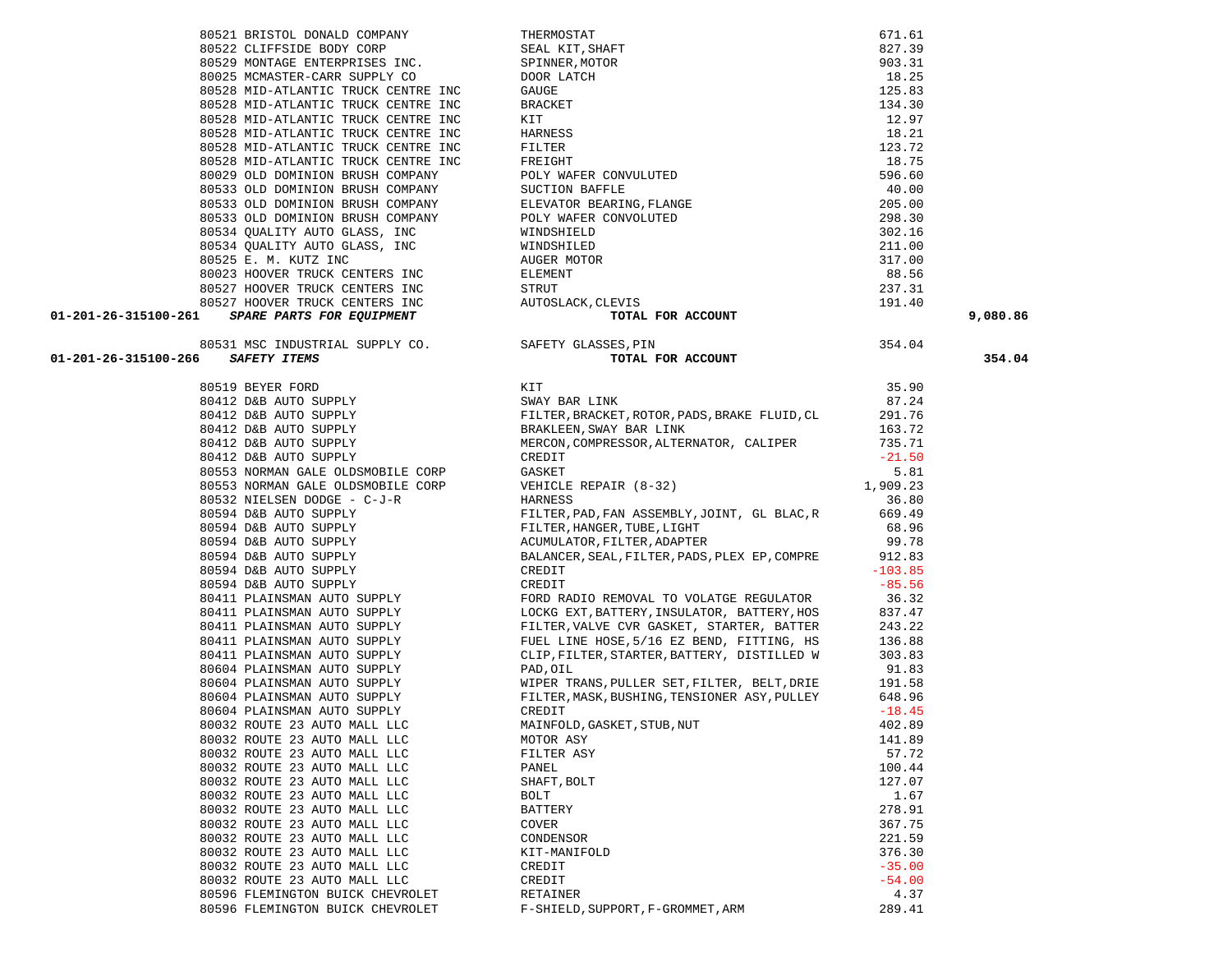| 80596 FLEMINGTON BUICK CHEVROLET<br><b>VEHICLE REPAIRS</b><br>01-201-26-315100-291                                                                                                                                                     | MOUNT<br>TOTAL FOR ACCOUNT                                                                                                             | 90.40                                             | 9,649.37                  |  |
|----------------------------------------------------------------------------------------------------------------------------------------------------------------------------------------------------------------------------------------|----------------------------------------------------------------------------------------------------------------------------------------|---------------------------------------------------|---------------------------|--|
| TOTAL for Motor Services Center                                                                                                                                                                                                        |                                                                                                                                        |                                                   | ============<br>26,061.51 |  |
| <b>Health Management</b>                                                                                                                                                                                                               |                                                                                                                                        |                                                   |                           |  |
| 81167 COUNTY OF MORRIS<br>POSTAGE & METERED MAIL<br>01-201-27-330100-068                                                                                                                                                               | METERED MAIL 1ST 1/2 JULY 2013<br>TOTAL FOR ACCOUNT                                                                                    | 30.09                                             | 30.09                     |  |
| 81230 COUNTY OF MORRIS<br>01-201-27-330100-210<br>ENVIRONMENTAL COMPLIANCE                                                                                                                                                             | 1ST 1/2 7/13 METERED MAIL<br>TOTAL FOR ACCOUNT                                                                                         | 7.03                                              | 7.03                      |  |
| TOTAL for Health Management                                                                                                                                                                                                            |                                                                                                                                        |                                                   | ============<br>37.12     |  |
| <b>Human Services</b>                                                                                                                                                                                                                  |                                                                                                                                        |                                                   |                           |  |
| 81230 COUNTY OF MORRIS<br>POSTAGE & METERED MAIL<br>01-201-27-331100-068                                                                                                                                                               | 1ST 1/2 7/13 METERED MAIL<br>TOTAL FOR ACCOUNT                                                                                         | 178.69                                            | 178.69                    |  |
| TOTAL for Human Services                                                                                                                                                                                                               |                                                                                                                                        |                                                   | ============<br>178.69    |  |
| <b>Youth Shelter</b>                                                                                                                                                                                                                   |                                                                                                                                        |                                                   |                           |  |
| 80774 W.B. MASON COMPANY INC<br>80774 W.B. MASON COMPANY INC<br>80774 W.B. MASON COMPANY INC                                                                                                                                           | 1/14/13<br>4/30/13<br>6/19/13                                                                                                          | 486.38<br>627.51<br>73.66                         |                           |  |
| $01 - 201 - 27 - 331110 - 058$<br>OFFICE SUPPLIES & STATIONERY                                                                                                                                                                         | TOTAL FOR ACCOUNT                                                                                                                      |                                                   | 1,187.55                  |  |
| 81081 THOMAS POLLIO<br>79573 PEACEFUL SOUL YOGA LLC<br>79573 PEACEFUL SOUL YOGA LLC<br>80829 WAL-MART STORE<br>OTHER GENERAL EXPENSES<br>01-201-27-331110-059                                                                          | Reimbursement of Petty Cash<br>1 hour female session<br>1 hour male session<br>6032202020168804 Resident Clothing<br>TOTAL FOR ACCOUNT | 262.43<br>150.00<br>100.00<br>85.14               | 597.57                    |  |
| 81230 COUNTY OF MORRIS<br>01-201-27-331110-068<br>POSTAGE AND METERED MAIL                                                                                                                                                             | 1ST 1/2 7/13 METERED MAIL<br>TOTAL FOR ACCOUNT                                                                                         | 12.82                                             | 12.82                     |  |
| 79575 MORRIS COUNTY PARK COMMISSION<br>79575 MORRIS COUNTY PARK COMMISSION<br>79575 MORRIS COUNTY PARK COMMISSION<br>79575 MORRIS COUNTY PARK COMMISSION<br>79575 MORRIS COUNTY PARK COMMISSION<br>79575 MORRIS COUNTY PARK COMMISSION | 6/7/13 Activity<br>$6/6/13$ Activity<br>$6/23/13$ Activity<br>$6/26/13$ Activity<br>$6/29/13$ Activity<br>$6/19/13$ Activity           | 21.00<br>9.50<br>31.50<br>21.00<br>21.00<br>31.50 |                           |  |
| 01-201-27-331110-084<br>OTHER OUTSIDE SERVICES                                                                                                                                                                                         | TOTAL FOR ACCOUNT                                                                                                                      |                                                   | 135.50                    |  |
| 80785 LOVEYS PIZZA & GRILL<br>01-201-27-331110-185<br>FOOD                                                                                                                                                                             | Resident Rewards for June<br>TOTAL FOR ACCOUNT                                                                                         | 191.68                                            | 191.68                    |  |
| 80826 ATLANTIC HEALTH/<br>80789 WHITES HEALTHCARE<br>01-201-27-331110-189<br><i><b>MEDICAL</b></i>                                                                                                                                     | Juvenile Services June 2013<br>Meds for May 2013<br>TOTAL FOR ACCOUNT                                                                  | 6,766.66<br>993.89                                | 7,760.55                  |  |
| TOTAL for Youth Shelter                                                                                                                                                                                                                |                                                                                                                                        |                                                   | ============<br>9,885.67  |  |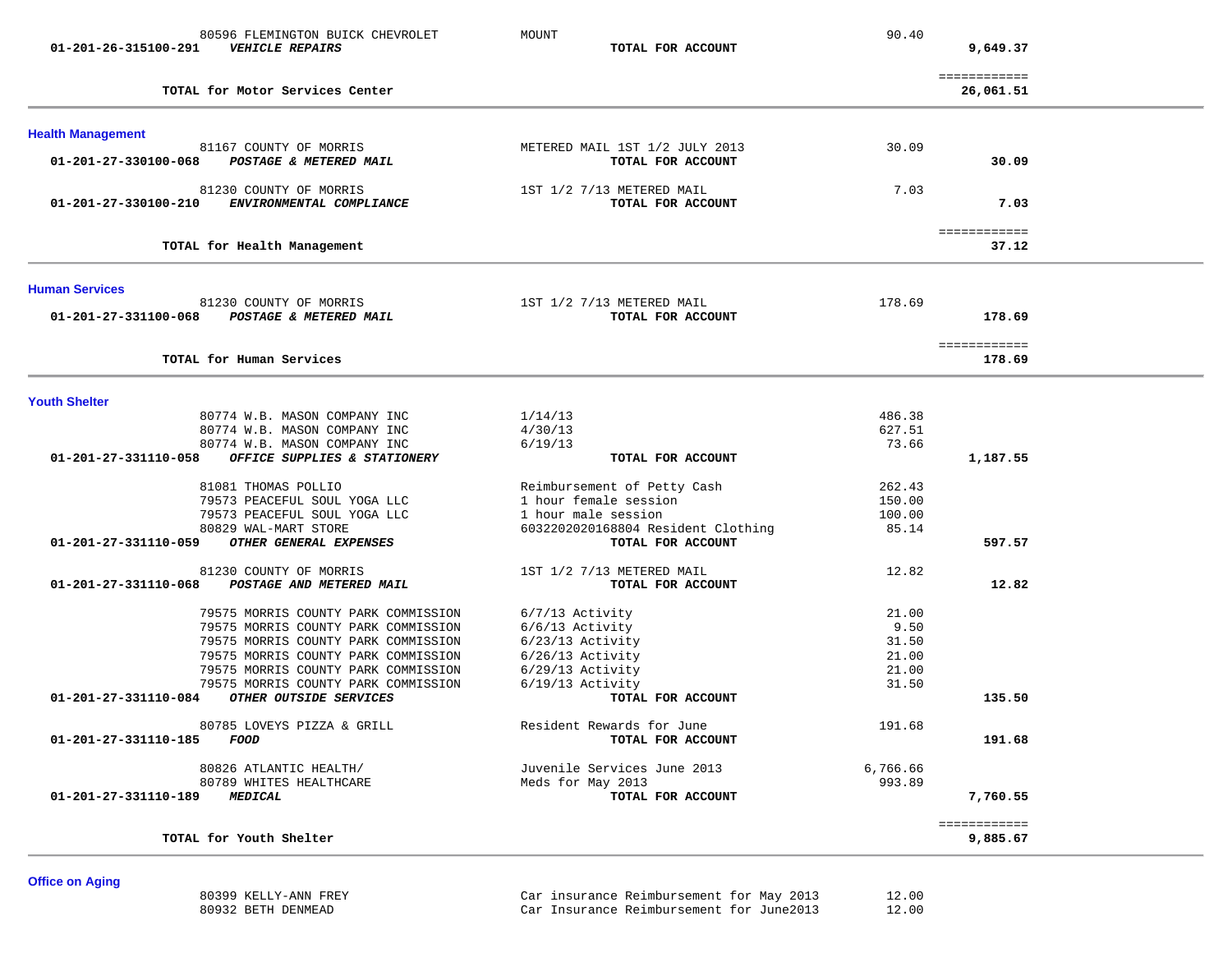| TOTAL FOR ACCOUNT                           |                                                                                                                                                                                                                                                                                                                                                                                                                                                                                                                                                                                                                                                                      |                                                                                                                                                     |
|---------------------------------------------|----------------------------------------------------------------------------------------------------------------------------------------------------------------------------------------------------------------------------------------------------------------------------------------------------------------------------------------------------------------------------------------------------------------------------------------------------------------------------------------------------------------------------------------------------------------------------------------------------------------------------------------------------------------------|-----------------------------------------------------------------------------------------------------------------------------------------------------|
|                                             |                                                                                                                                                                                                                                                                                                                                                                                                                                                                                                                                                                                                                                                                      | 204.34                                                                                                                                              |
|                                             |                                                                                                                                                                                                                                                                                                                                                                                                                                                                                                                                                                                                                                                                      |                                                                                                                                                     |
|                                             |                                                                                                                                                                                                                                                                                                                                                                                                                                                                                                                                                                                                                                                                      |                                                                                                                                                     |
|                                             |                                                                                                                                                                                                                                                                                                                                                                                                                                                                                                                                                                                                                                                                      |                                                                                                                                                     |
|                                             |                                                                                                                                                                                                                                                                                                                                                                                                                                                                                                                                                                                                                                                                      |                                                                                                                                                     |
|                                             |                                                                                                                                                                                                                                                                                                                                                                                                                                                                                                                                                                                                                                                                      |                                                                                                                                                     |
|                                             |                                                                                                                                                                                                                                                                                                                                                                                                                                                                                                                                                                                                                                                                      |                                                                                                                                                     |
|                                             |                                                                                                                                                                                                                                                                                                                                                                                                                                                                                                                                                                                                                                                                      |                                                                                                                                                     |
|                                             |                                                                                                                                                                                                                                                                                                                                                                                                                                                                                                                                                                                                                                                                      |                                                                                                                                                     |
|                                             |                                                                                                                                                                                                                                                                                                                                                                                                                                                                                                                                                                                                                                                                      |                                                                                                                                                     |
|                                             |                                                                                                                                                                                                                                                                                                                                                                                                                                                                                                                                                                                                                                                                      |                                                                                                                                                     |
|                                             |                                                                                                                                                                                                                                                                                                                                                                                                                                                                                                                                                                                                                                                                      |                                                                                                                                                     |
|                                             |                                                                                                                                                                                                                                                                                                                                                                                                                                                                                                                                                                                                                                                                      |                                                                                                                                                     |
|                                             |                                                                                                                                                                                                                                                                                                                                                                                                                                                                                                                                                                                                                                                                      | 730.72                                                                                                                                              |
| Book, Abuse and Neglect of Vulnerable ad    | 95.95                                                                                                                                                                                                                                                                                                                                                                                                                                                                                                                                                                                                                                                                |                                                                                                                                                     |
| Medicaid Billing for July, August & Septe   | 300.00                                                                                                                                                                                                                                                                                                                                                                                                                                                                                                                                                                                                                                                               |                                                                                                                                                     |
| ERNs- for July, August & September, 2013 \$ | 75.00                                                                                                                                                                                                                                                                                                                                                                                                                                                                                                                                                                                                                                                                |                                                                                                                                                     |
| TOTAL FOR ACCOUNT                           |                                                                                                                                                                                                                                                                                                                                                                                                                                                                                                                                                                                                                                                                      | 470.95                                                                                                                                              |
|                                             |                                                                                                                                                                                                                                                                                                                                                                                                                                                                                                                                                                                                                                                                      |                                                                                                                                                     |
|                                             |                                                                                                                                                                                                                                                                                                                                                                                                                                                                                                                                                                                                                                                                      | ============<br>1,807.73                                                                                                                            |
|                                             |                                                                                                                                                                                                                                                                                                                                                                                                                                                                                                                                                                                                                                                                      |                                                                                                                                                     |
|                                             |                                                                                                                                                                                                                                                                                                                                                                                                                                                                                                                                                                                                                                                                      |                                                                                                                                                     |
|                                             |                                                                                                                                                                                                                                                                                                                                                                                                                                                                                                                                                                                                                                                                      |                                                                                                                                                     |
|                                             |                                                                                                                                                                                                                                                                                                                                                                                                                                                                                                                                                                                                                                                                      |                                                                                                                                                     |
|                                             |                                                                                                                                                                                                                                                                                                                                                                                                                                                                                                                                                                                                                                                                      |                                                                                                                                                     |
|                                             |                                                                                                                                                                                                                                                                                                                                                                                                                                                                                                                                                                                                                                                                      | 18,163.00                                                                                                                                           |
| IHMH Period 4/1/13-6/30/1355 MHC units @    | 3,595.00                                                                                                                                                                                                                                                                                                                                                                                                                                                                                                                                                                                                                                                             |                                                                                                                                                     |
| Period 4/1/13-6/30/13<br>66 CM u            |                                                                                                                                                                                                                                                                                                                                                                                                                                                                                                                                                                                                                                                                      |                                                                                                                                                     |
| TOTAL FOR ACCOUNT                           |                                                                                                                                                                                                                                                                                                                                                                                                                                                                                                                                                                                                                                                                      | 5,143.00                                                                                                                                            |
|                                             |                                                                                                                                                                                                                                                                                                                                                                                                                                                                                                                                                                                                                                                                      | ============                                                                                                                                        |
|                                             |                                                                                                                                                                                                                                                                                                                                                                                                                                                                                                                                                                                                                                                                      | 23,306.00                                                                                                                                           |
|                                             |                                                                                                                                                                                                                                                                                                                                                                                                                                                                                                                                                                                                                                                                      |                                                                                                                                                     |
|                                             |                                                                                                                                                                                                                                                                                                                                                                                                                                                                                                                                                                                                                                                                      |                                                                                                                                                     |
|                                             |                                                                                                                                                                                                                                                                                                                                                                                                                                                                                                                                                                                                                                                                      |                                                                                                                                                     |
|                                             |                                                                                                                                                                                                                                                                                                                                                                                                                                                                                                                                                                                                                                                                      | 17,202.75                                                                                                                                           |
|                                             |                                                                                                                                                                                                                                                                                                                                                                                                                                                                                                                                                                                                                                                                      | ============                                                                                                                                        |
|                                             | Miles reimbursement for April-May-June 2<br>Miles reimbursement for May 2013<br>Miles Reimbursement for June2013<br>Miles reimbursement for June, 2013<br>Miles Reimbursement for June 2013<br>Miles reimbursement for June 2013<br>Miles Reimbursement for June2013<br>Miles Reimbursement for June2013<br>Miles Reimbursement for June2013<br>Miles Reimbursement for June2013<br>Miles reimbursement for May-June2013<br>TOTAL FOR ACCOUNT<br>GIA 1341<br>Period 02<br>CM GIA 1360<br>Period 02 20<br>TOTAL FOR ACCOUNT<br>GRANT IN AID AID MENT HLTH CNT-NEW BRIDG<br><b>MVADC</b><br>period $6/1/$<br>CONTRACTED SERVICES - ADULT DAY CARE<br>TOTAL FOR ACCOUNT | 18.82<br>225.75<br>62.30<br>35.35<br>44.10<br>89.25<br>19.60<br>150.50<br>49.35<br>21.00<br>14.70<br>16,380.00<br>1,783.00<br>1,548.00<br>17,202.75 |

80938 CARMEN N. AYALA Car Insurance Reimbursement for June2013 12.00

 80934 KAREN WEBSTER Car Insurance Reimbursement for June2013 12.00 80931 KELLY-ANN FREY Car Insurance Reimbursement for June2013 12.00

 80930 VICTORINE FUNG Car insurance Reimbursement for May-Jun2 12.00  **01-201-27-333100-048** *INSURANCE* **TOTAL FOR ACCOUNT 120.00**

80404 STAPLES BUSINESS ADVANTAGE Spls reman HP 96 blk, rubberbands prem 1 124.52

 80937 SODEXO INC & AFFILIATES Meals for Advicory Council Meeting June 157.20  **01-201-27-333100-059** *OTHER GENERAL EXPENSES* **TOTAL FOR ACCOUNT 157.20**

80936 OPHELIA V. CRUSE Car Insurance Reimbursement for June2013

80935 RENATA STOKES Car Insurance Reimbursement for June 201

 80961 KRISTINE A. BEIRNE Car Insurance Reimbursement for June2013 12.00 80933 LUCY CANNIZZO Car Insurance Reimbursement for June2013 12.00

01-201-27-333100-058 OFFICE SUPPLIES & STATIONERY *TOTAL FOR ACCOUNT* 

 $12.00$ 

 $12.00$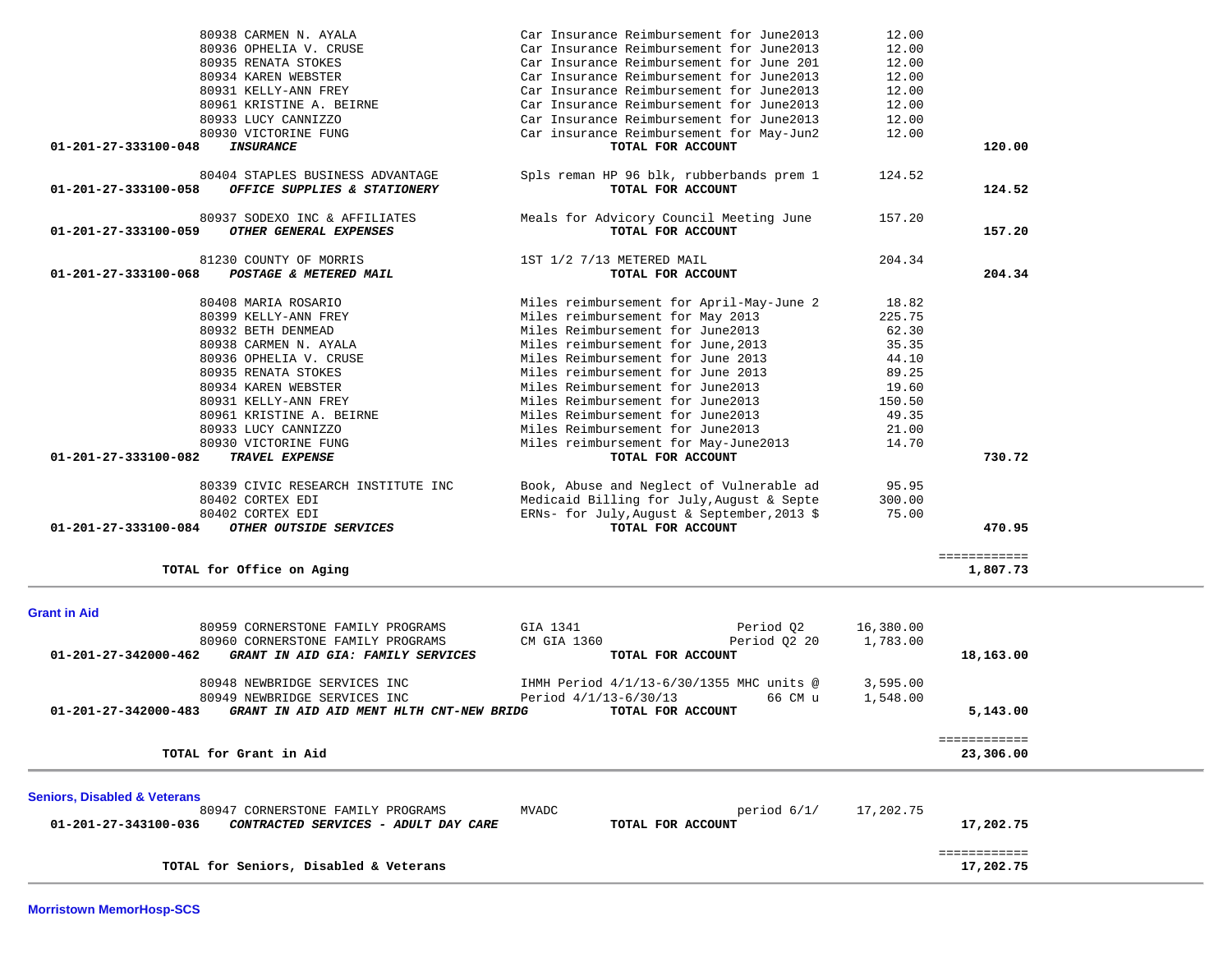| 80929 ATLANTIC HEALTH SERVICES<br>01-201-27-343170-090<br><b>EXPENDITURES</b> |                                                                              | <b>SCHS 1301</b>        | Period $1/1/$<br>TOTAL FOR ACCOUNT                                                  | 22,283.00          | 22,283.00                 |
|-------------------------------------------------------------------------------|------------------------------------------------------------------------------|-------------------------|-------------------------------------------------------------------------------------|--------------------|---------------------------|
|                                                                               | TOTAL for Morristown MemorHosp-SCS                                           |                         |                                                                                     |                    | ============<br>22,283.00 |
| <b>County Board of Social Service</b>                                         |                                                                              |                         |                                                                                     |                    |                           |
|                                                                               | 78861 GLOBAL EQUIPMENT COMPANY                                               |                         | File cabinets - Quote #13-41 Model #HL80                                            | 3,380.00           |                           |
|                                                                               | 78861 GLOBAL EQUIPMENT COMPANY                                               | Freight charges         |                                                                                     | 289.00             |                           |
|                                                                               | 80045 STAPLES BUSINESS ADVANTAGE<br>80045 STAPLES BUSINESS ADVANTAGE         |                         | Order #7100930763-000-001/05-30-13<br>Order #7100930763-000-006/05-30-13            | 6,598.26<br>170.46 |                           |
|                                                                               | 80045 STAPLES BUSINESS ADVANTAGE                                             |                         | Order #7101265499-000-001/06-06-13                                                  | 44.22              |                           |
|                                                                               | 80045 STAPLES BUSINESS ADVANTAGE                                             |                         | Order #7101265499-000-002/06-06-13                                                  | 1,864.77           |                           |
| 01-201-27-345100-058                                                          | OFFICE SUPPLIES & STATIONERY                                                 |                         | TOTAL FOR ACCOUNT                                                                   |                    | 12,346.71                 |
|                                                                               | 80545 CITYSIDE ARCHIVES, LTD                                                 | TEMPORARY ASSISTANCE    |                                                                                     | 527.35             |                           |
|                                                                               | 80707 DEER PARK                                                              |                         | Acct. #0434488383/05-15-13 to 6-14-13                                               | 349.99             |                           |
| 01-201-27-345100-059                                                          | OTHER GENERAL EXPENSES                                                       |                         | TOTAL FOR ACCOUNT                                                                   |                    | 877.34                    |
|                                                                               | 80713 VERIZON                                                                |                         | Acct. #973 889-2917 642 14Y/06-14-13 to                                             | 1,719.35           |                           |
| 01-201-27-345100-146                                                          | 80714 VERIZON<br><b>TELEPHONE</b>                                            |                         | Acct. #973 889-3370 640 33Y/06-14-13 to<br>TOTAL FOR ACCOUNT                        | 1,843.97           | 3,563.32                  |
|                                                                               |                                                                              |                         |                                                                                     |                    |                           |
|                                                                               | 80056 PITNEY BOWES CREDIT CORP                                               | Schedule 401            |                                                                                     | 870.00             |                           |
|                                                                               | 80056 PITNEY BOWES CREDIT CORP                                               | Schedule 402            |                                                                                     | 1,197.00           |                           |
| 01-201-27-345100-164                                                          | OFFICE MACHINES - RENTAL                                                     |                         | TOTAL FOR ACCOUNT                                                                   |                    | 2,067.00                  |
|                                                                               | 80054 JOHNSTON COMMUNICATIONS                                                | Ticket #235664/05-30-13 |                                                                                     | 350.00             |                           |
| 01-201-27-345100-166                                                          | OFFICE MACHINE- REPAIR                                                       |                         | TOTAL FOR ACCOUNT                                                                   |                    | 350.00                    |
|                                                                               | 79530 UNITRONIX DATA SYSTEMS INC                                             |                         | Software maintenace for the month of Jun                                            | 5, 154. 31         |                           |
|                                                                               | 80720 U.S. SECURITY ASSOCIATES, INC.                                         |                         | Security officer for $06/07 - 6/13/2013$ .                                          | 98.55              |                           |
|                                                                               | 80720 U.S. SECURITY ASSOCIATES, INC.<br>80732 U.S. SECURITY ASSOCIATES, INC. |                         | Client #573-1198-000/06-14-13 to 06-20-1                                            | 584.00<br>10.95    |                           |
|                                                                               | 80732 U.S. SECURITY ASSOCIATES, INC.                                         |                         |                                                                                     | 584.00             |                           |
| 01-201-27-345100-325                                                          | <b>SPECIAL SERVICES</b>                                                      |                         | TOTAL FOR ACCOUNT                                                                   |                    | 6,431.81                  |
|                                                                               | 80725 AMY ARCHER                                                             |                         | FSS - Mileage reimb. for April & June 20                                            | 155.40             |                           |
|                                                                               | 80718 FRANK JANKOWSKI                                                        |                         | MAP - Mileage reimbursement for Jan - Ju                                            | 36.40              |                           |
|                                                                               | 80726 JERRY THIEL                                                            |                         | SSS - Mileage reimb. for June 2013                                                  | 32.20              |                           |
|                                                                               | 80727 KAREN REMUS                                                            |                         | ADM - Mileage reimb. for May 2013                                                   | 38.50              |                           |
|                                                                               | 80731 LASZLO CSENGETO                                                        |                         | ADM - Mileage reimb. for June 2013                                                  | 21.00              |                           |
|                                                                               | 80728 OLGA MATOS<br>80717 SHARI BOEHM                                        |                         | FIS - Mileage reimb. for March, May & Ju<br>ADM - Mileage reimb. for June 2013      | 11.90<br>31.85     |                           |
|                                                                               | 80744 SHAU-YING LIU                                                          |                         | SSS - Mileage reimb. for June 2013                                                  | 63.00              |                           |
|                                                                               | 80730 SUZANNE VOGLER                                                         |                         | FSS - Mileage reimb. for February & June                                            | 14.70              |                           |
| 01-201-27-345100-332                                                          | <b>MILEAGE</b>                                                               |                         | TOTAL FOR ACCOUNT                                                                   |                    | 404.95                    |
|                                                                               | 80725 AMY ARCHER                                                             | Parking fees            |                                                                                     | 6.00               |                           |
|                                                                               | 80725 AMY ARCHER                                                             |                         | Insurance reimb. for July to December 20                                            | 72.00              |                           |
|                                                                               | 80739 BEENA P. SHAH                                                          |                         | ADM - Insurance reimb. for July through                                             | 72.00              |                           |
|                                                                               | 80726 JERRY THIEL<br>80715 JULIO PORRAO                                      |                         | Insurance reimb. for July through Decemb<br>FSS - Insurance reimb. for July through | 72.00<br>72.00     |                           |
|                                                                               | 80727 KAREN REMUS                                                            |                         | Insurance reimb. for July through Decemb                                            | 72.00              |                           |
|                                                                               | 80727 KAREN REMUS                                                            | Parking fees            |                                                                                     | 3.00               |                           |
|                                                                               | 80731 LASZLO CSENGETO                                                        |                         | Insurance reimb. for July through Decemb                                            | 72.00              |                           |
|                                                                               | 80716 MARTHA MINA                                                            |                         | FSS - Insurance reimb. for July through                                             | 72.00              |                           |
|                                                                               | 80728 OLGA MATOS                                                             |                         | Insurance reimb. for June to December 20                                            | 72.00              |                           |
|                                                                               | 80717 SHARI BOEHM                                                            |                         | Insurance reimb. for July through Decemb                                            | 72.00              |                           |
|                                                                               | 80744 SHAU-YING LIU                                                          |                         | Insurance reimb. for July through Decemb                                            | 72.00              |                           |
|                                                                               | 80729 STEVEN A. TOTH<br>80730 SUZANNE VOGLER                                 |                         | ADM - Insurance reimb. for July through<br>Insurance reimb. for July through Decemb | 72.00<br>90.00     |                           |
|                                                                               |                                                                              |                         |                                                                                     |                    |                           |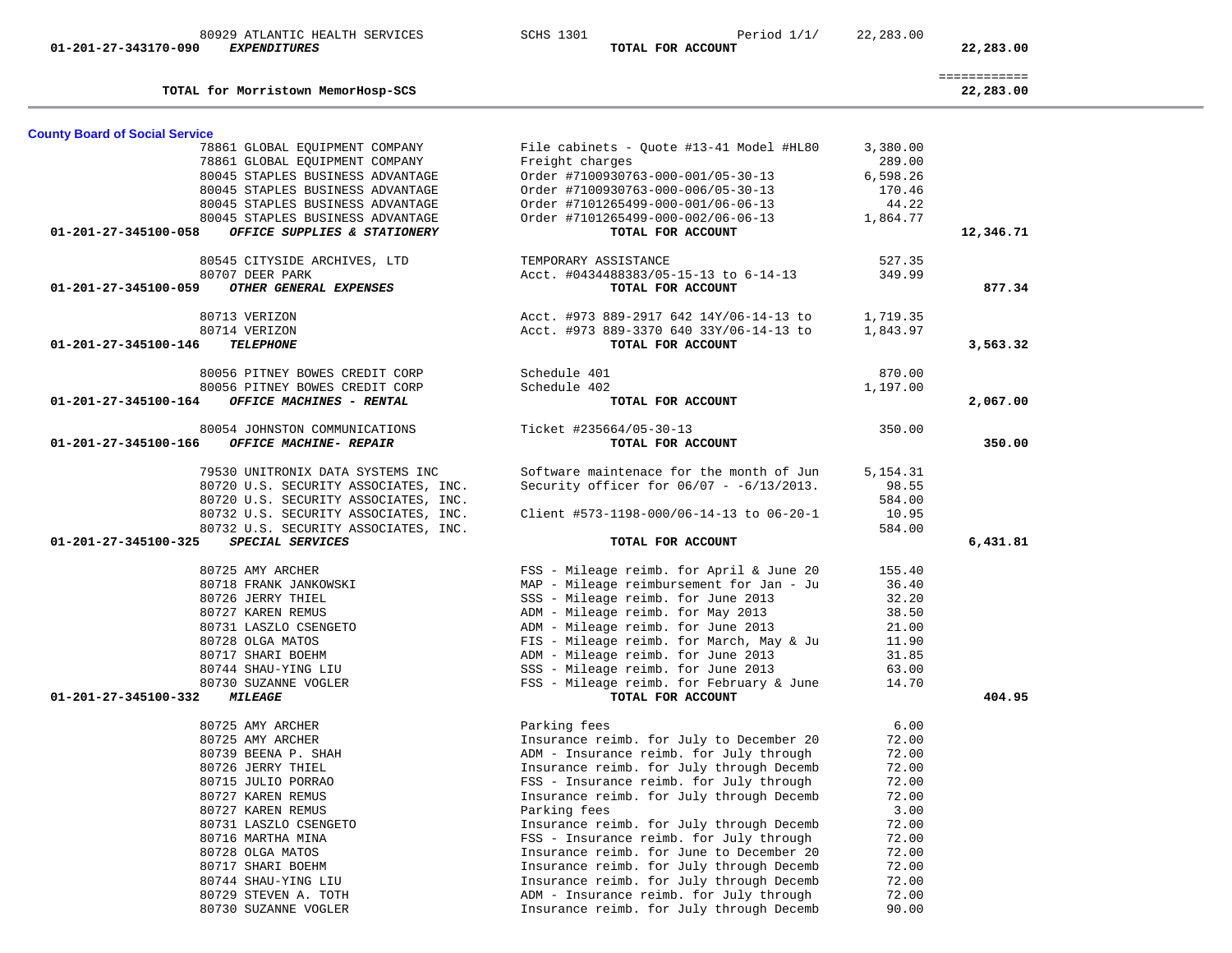| 81126 ARNEL P GARCIA           | LPN, 6-30 thru 7-13-2013 | 1,120.00 |
|--------------------------------|--------------------------|----------|
| 81128 AKUA OPOMEA ABEBRESE     | LPN, 6-30 thru 7-13-2013 | 3,717.00 |
| 81127 BARKEL FLEMMING          | LPN, 6-30 thru 7-13-2013 | 1,790.88 |
| 81125 CHARLES NADARAJAH        | RN, 6-30 thru 7-13-2013  | 1,680.00 |
| 81123 CARRELLE L CALIXTE       | LPN, 6-30 to 7-13-2013   | 3,248.00 |
| 81109 MADUKWE IMO IBOKO, RN    | RN, 6-30 thru 7/13/2013  | 2,240.00 |
| 81110 MA. LIZA IMPERIAL        | RN, 6-30 to 7-13-2013    | 491.05   |
| 81111 MARIA CAMPOS             | RN,6-30 to 7-13-2013     | 280.00   |
| 81112 MARIA CARMELITA OBLINA   | LPN, 6-30 to 7-13-2013   | 980.00   |
| 81113 MARTHA YAGHI             | RN, 6-30 to 7-13-2013    | 840.00   |
| 81114 MARY JANE M. ARCINAS     | RN, 6-30 to 7-13-2013    | 558.25   |
| 81115 MICHELLE CAPILI          | RN, 6-30 to 7-13-2013    | 840.00   |
| 81116 MIRLENE ESTRIPLET        | RN, 6-30 to 7-13-2013    | 3,500.00 |
| 81101 DAVID JEAN-LOUIS         | LPN, 6-30 thru 7-13-2013 | 2,352.00 |
| 81100 DANILO LAPID             | RN, 6-30 thru 7-13-2013  | 1,117.20 |
| 81117 RINCY M PAZBAYATTIL JOSE | RN, 6-30 to 7-13-2013    | 280.00   |
| 81118 ROSE DUMAPIT             | RN, 6-30 to 7-13-2013    | 2,380.00 |
| 81119 ROSEMARY BATANE COBCOBO  | RN, 6-30 to 7-13-2013    | 1,540.00 |
| 81124 EVELYN TOLENTINO         | RN, 6-30 to 7-13-2013    | 1,898.75 |
| 81102 EDITHA MAROUEZ           | RN, 6-30 thru 7-13-2013  | 1,260.00 |

============

### **MV:Administration**

| 65 | EMERGENCY ASSISTANCE        |
|----|-----------------------------|
|    | 80710 ROXBURY MOTEL         |
|    | 80711 SKYTOP MOTEL          |
|    | 80711 SKYTOP MOTEL          |
|    | 80711 SKYTOP MOTEL          |
|    | 80736 SKYTOP MOTEL          |
|    | 80705 SKYTOP MOTEL          |
|    | 80706 WHIPPANY LODGING LLC. |
|    | 80706 WHIPPANY LODGING LLC. |
|    | 80706 WHIPPANY LODGING LLC. |
|    | 80737 WHIPPANY LODGING LLC. |
|    | 80735 OUALITY INN           |

**TOTAL for County Board of Social Service 32,562.08**

## 01-201-27-345100-340 *TRANSPORTATION SERVICES TOTAL FOR ACCOUNT*

| $01 - 201 - 27 - 345100 - 340$<br>TPANCDOPTATION CEPUICEC | TOTAL FOR ACCOUNT  |
|-----------------------------------------------------------|--------------------|
| 80734 NJ TAXI & BLACK CAR SERVICES LLC                    | 157.79             |
| 80709 NJ TAXI & BLACK CAR SERVICES LLC                    | 49.03<br>06/03/13  |
| 80709 NJ TAXI & BLACK CAR SERVICES LLC                    | 77.83              |
| 80709 NJ TAXI & BLACK CAR SERVICES LLC                    | 04/30/13<br>206.35 |
| 80709 NJ TAXI & BLACK CAR SERVICES LLC                    | 206.35<br>04/25/13 |
| 80709 NJ TAXI & BLACK CAR SERVICES LLC                    | 206.35             |

### 80708 MOLNAR PHARMACY 77.03 80712 VALLEY PHARMACY 109.85  **01-201-27-345100-338** *HEALTH RELATED SERVICES* **TOTAL FOR ACCOUNT 2,096.25**

| 80733 MOLNAR PHARMACY |          | 660.47 |
|-----------------------|----------|--------|
| 80733 MOLNAR PHARMACY |          | 60.35  |
| 80733 MOLNAR PHARMACY |          | 40.00  |
| 80733 MOLNAR PHARMACY |          | 8.48   |
| 80708 MOLNAR PHARMACY |          | 15.58  |
| 80708 MOLNAR PHARMACY |          | 82.52  |
| 80708 MOLNAR PHARMACY |          | 245.28 |
| 80708 MOLNAR PHARMACY | 05/13/13 | 313.84 |
| 80708 MOLNAR PHARMACY | 05/20/13 | 172.00 |
| 80708 MOLNAR PHARMACY |          | 310.85 |
| 80708 MOLNAR PHARMACY |          | 77.03  |
| 80712 VALLEY PHARMACY |          | 109.85 |









 80733 MOLNAR PHARMACY 60.35 80733 MOLNAR PHARMACY 40.00

32,562.08

903.70

891.00

109.85

180.00

50.00

350.00

150.00

700.00

150.00

75.00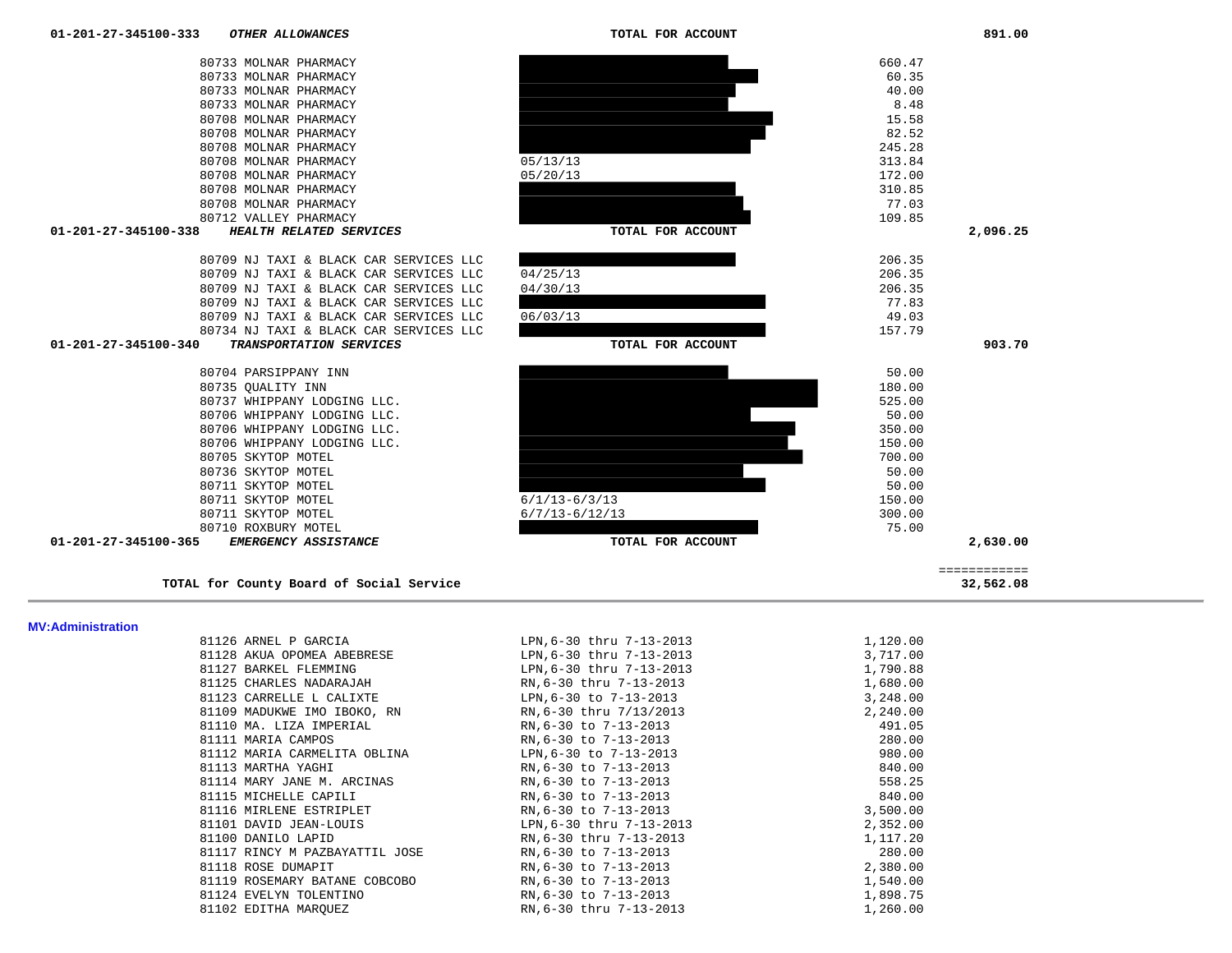| 81033 SCHINDLER ELEVATOR CORPORATION                 | 5000013604, July~2013                    | 2,334.14  |           |
|------------------------------------------------------|------------------------------------------|-----------|-----------|
| 81046 TBS CONTROLS LLC                               | M13000, August~2013                      | 2,679.17  |           |
| 01-201-27-350110-044<br>EQUIPMENT SERVICE AGREEMENTS | TOTAL FOR ACCOUNT                        |           | 5,013.31  |
| 81031 JERSEY CENTRAL POWER & LIGHT                   | 100 004803 738,June~2013                 | 65,805.87 |           |
| 01-201-27-350110-137<br><b>ELECTRICITY</b>           | TOTAL FOR ACCOUNT                        |           | 65,805.87 |
| 81035 PSE&G CO                                       | 65 808 06808, June-2013                  | 2,675.02  |           |
| 81034 PSE&G CO                                       | 66 472 05500, June~2013                  | 678.89    |           |
| 81049 WOODRUFF ENERGY                                | 508579, 5-24-2013 thru 6-24-2013         | 11,905.33 |           |
| 81049 WOODRUFF ENERGY                                | 508584, 5-24-2013 thru 6-24-2013         | 2,538.07  |           |
| 01-201-27-350110-141<br>NATURAL GAS                  | TOTAL FOR ACCOUNT                        |           | 17,797.31 |
| 80545 CITYSIDE ARCHIVES, LTD                         | MORRIS VIEW                              | 995.90    |           |
| 01-201-27-350110-143<br>RUBBISH & TRASH REMOVAL      | TOTAL FOR ACCOUNT                        |           | 995.90    |
| 81036 SOUTHEAST MORRIS COUNTY                        | 20-999796081,2nd Otr.~2013               | 337.84    |           |
| 81036 SOUTHEAST MORRIS COUNTY                        | 20-999790658,2nd Otr.~2013               | 216.30    |           |
| 81036 SOUTHEAST MORRIS COUNTY                        | 20-999790878,2nd Otr.~2013               | 362.56    |           |
| 81036 SOUTHEAST MORRIS COUNTY                        | 20-999918709,5-9-2013 thru 6-11-2013     | 6, 159.20 |           |
| 01-201-27-350110-147<br><i><b>WATER</b></i>          | TOTAL FOR ACCOUNT                        |           | 7,075.90  |
| 80425 BACH'S HOME HEALTH CARE SUPPLY                 | MORRNURS, 6/4/2013                       | 45.00     |           |
| 79326 DIRECT MACHINERY SERVICE CORP.                 | Repair of Lavatec Masterfeed on 4/23/201 | 500.00    |           |
| 79326 DIRECT MACHINERY SERVICE CORP.                 | Repair of Lavatec Masterfeed on 3/11/201 | 250.00    |           |

| 140<br><i>GAS PURCHASES</i>              | TOTAL FOR ACCOUNT                                              |
|------------------------------------------|----------------------------------------------------------------|
| 81038 VERIZON<br>146<br><b>TELEPHONE</b> | 973 984 0357 078 33Y, 6-22-2013 thru 7-21<br>TOTAL FOR ACCOUNT |
| 81052 KURT'S LOCKSMITH SERVICE, LLC      | Lock & Key Maintenance, 7-1-2013                               |

 81051 U.S. SECURITY ASSOCIATES, INC. 573-1134-000,6-7 to 6-13-2013 5,364.08 81051 U.S. SECURITY ASSOCIATES, INC. 573-0034-000,6-14 to 6-20-2013 5,357.16

**MV:Building Services** 

| 81103 GEORGINA GRAY-HORSLEY                              | LPN, 6-30 thru 7-13-2013                 | 1,120.00 |           |
|----------------------------------------------------------|------------------------------------------|----------|-----------|
| 81120 SUZIE COLLIN                                       | RN.6-30 to 7-13-2013                     | 2,940.00 |           |
| 81104 HARRIET VALLECER RN                                | RN,6-30 thru 7-13-2013                   | 1,260.00 |           |
| 81105 ILLIENE CHARLES, RN                                | RN, 6-30 thru 7/13/2013                  | 1,820.00 |           |
| 81106 JESSY JACOB                                        | LPN,6-30 thru 7/13/2013                  | 210.00   |           |
| 81107 LOREEN RAFISURA                                    | RN, 6-30 thru 7/13/2013                  | 271.25   |           |
| 81108 LOUISE R. MACCHIA                                  | RN, 6-30 thru 7/13/2013                  | 1,400.00 |           |
| 81121 VIVIAN BLANDURA                                    | RN, 6-30 to 7-13-2013                    | 840.00   |           |
| 01-201-27-350100-013<br>TEMPORARY HELP - PER DIEM NURSES | TOTAL FOR ACCOUNT                        |          | 41,974.38 |
| 80419 ALL-STAR IDENTIFICATION                            | Software Upgrade, 5-22-2013              | 2,500.00 |           |
| 01-201-27-350100-040 ELECTRONIC DATA PROCESSING          | TOTAL FOR ACCOUNT                        |          | 2,500.00  |
| 81026 STAPLES BUSINESS ADVANTAGE                         | 1032198, July~2013                       | 180.09   |           |
| 81026 STAPLES BUSINESS ADVANTAGE                         | 1032198, July~2013                       | 1,891.08 |           |
| 81026 STAPLES BUSINESS ADVANTAGE                         | 1032198, July~2013                       | 109.08   |           |
| 81026 STAPLES BUSINESS ADVANTAGE                         | 1032198, July~2013                       | 79.50    |           |
| 01-201-27-350100-058 OFFICE SUPPLIES & STATIONERY        | TOTAL FOR ACCOUNT                        |          | 2,259.75  |
| 81230 COUNTY OF MORRIS                                   | 1ST 1/2 7/13 METERED MAIL                | 208.30   |           |
| 01-201-27-350100-068<br>POSTAGE & METERED MAIL           | TOTAL FOR ACCOUNT                        |          | 208.30    |
| 81354 NATIONAL FUEL OIL INC.                             | FUEL CHARGES 6/13                        | 143.36   |           |
| 01-201-27-350100-140 GAS PURCHASES                       | TOTAL FOR ACCOUNT                        |          | 143.36    |
| 81038 VERIZON                                            | 973 984 0357 078 33Y,6-22-2013 thru 7-21 | 27.50    |           |
| 01-201-27-350100-146<br><b>TELEPHONE</b>                 | TOTAL FOR ACCOUNT                        |          | 27.50     |
| 81052 KURT'S LOCKSMITH SERVICE, LLC                      | Lock & Key Maintenance, 7-1-2013         | 173.50   |           |

 **01-201-27-350100-266** *SAFETY ITEMS* **TOTAL FOR ACCOUNT 10,894.74**

**TOTAL for MV:Administration 58,008.03**

============

============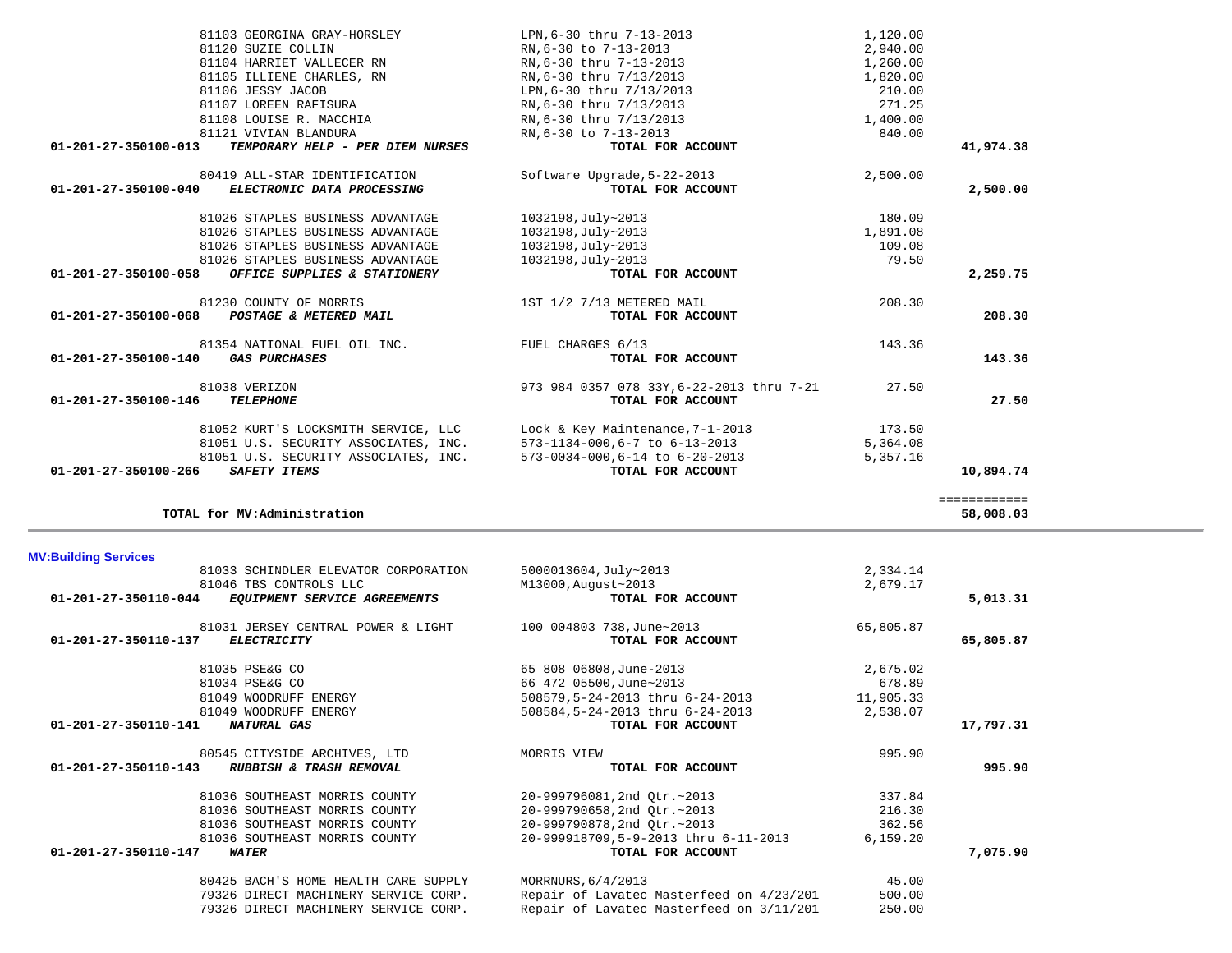|                      | 79325 WHITE AND SHAUGER INC                      | COU200, 5.2.2013                       | 19.84              |              |  |
|----------------------|--------------------------------------------------|----------------------------------------|--------------------|--------------|--|
| 01-201-27-350110-262 | MACHINERY REPAIRS & PARTS                        | TOTAL FOR ACCOUNT                      |                    | 1,489.48     |  |
|                      |                                                  |                                        |                    | ============ |  |
|                      | TOTAL for MV: Building Services                  |                                        |                    | 98,177.77    |  |
| <b>MV:Dietary</b>    |                                                  |                                        |                    |              |  |
|                      | 78759 STATE OF NJ                                | 24-007-900, April~2013                 | 3,257.99           |              |  |
|                      | 78759 STATE OF NJ                                | 24-007-900, April~2013                 | 660.94             |              |  |
|                      | 78759 STATE OF NJ                                | 24-007-900, April~2013                 | 480.15             |              |  |
| 01-201-27-350115-185 | FOOD                                             | TOTAL FOR ACCOUNT                      |                    | 4,399.08     |  |
|                      | 81028 STAR LEDGER                                | 947758, w/e 6-29-2013                  | 45.50              |              |  |
|                      | 81028 STAR LEDGER                                | $947758$ , w/e 7-6-2013                | 19.11              |              |  |
| 01-201-27-350115-186 | COFFEE / GIFT SHOP                               | TOTAL FOR ACCOUNT                      |                    | 64.61        |  |
|                      | 81161 ACME AMERICAN REPAIRS INC.                 | 0118615,5-29-2013                      | 1,397.75           |              |  |
|                      | 81145 ACME AMERICAN REPAIRS INC.                 | 0118615,5/30/2013                      | 440.00             |              |  |
| 01-201-27-350115-262 | MACHINERY REPAIRS & PARTS                        | TOTAL FOR ACCOUNT                      |                    | 1,837.75     |  |
|                      | 81027 STATE OF NJ                                | 24-007-900, December~2012              | 478.52             |              |  |
| 01-203-27-350115-185 | <i>(2012) FOOD</i>                               | TOTAL FOR ACCOUNT                      |                    | 478.52       |  |
|                      |                                                  |                                        |                    | ============ |  |
|                      | TOTAL for MV: Dietary                            |                                        |                    | 6,779.96     |  |
| <b>MV:Nursing</b>    |                                                  |                                        |                    |              |  |
|                      | 81029 JAGDISH DANG                               | Psychiatric Services for June~2013     | 2,200.00           |              |  |
|                      | 81030 JAMES H WOLF                               | Medical Director, 6-27-2013 & 7-7-2013 | 770.00             |              |  |
| 01-201-27-350130-036 | CONTRACTED SERVICES                              | TOTAL FOR ACCOUNT                      |                    | 2,970.00     |  |
|                      | 81039 AGL WELDING SUPPLY CO INC                  | 584500,6-20-2013 thru 7-19-2013        | 250.00             |              |  |
|                      | 81037 DERMA RITE INDUSTRIES LLC                  | MORRIV, 7-1-2013                       | 960.00             |              |  |
|                      | 81048 PENN-JERSEY PAPER CO.                      | $20955, 6 - 25 - 2013$                 | 1,899.45           |              |  |
|                      | 81045 READY SUPPLY                               | $B06Q, 6-27-2013$                      | 1,018.65           |              |  |
|                      | 81045 READY SUPPLY                               | $B06Q, 6-27-2013$                      | 438.00             |              |  |
|                      | 81040 EMERALD PROFESSIONAL                       | 285632,6-28-2013                       | 6,960.00           |              |  |
|                      | 81041 JML MEDICAL INC.                           | 5MOC02, June~2013                      | 2,125.67           |              |  |
|                      | 81057 JML MEDICAL INC.                           | 5MOC02,6-29-2013                       | 50.00              |              |  |
|                      | 81057 JML MEDICAL INC.                           | 5MOC02,6-28-2013                       | 419.76             |              |  |
|                      | 81057 JML MEDICAL INC.<br>81057 JML MEDICAL INC. | $5MOCO2, 6-25-2013$                    | 3,446.78<br>722.88 |              |  |
|                      | 81057 JML MEDICAL INC.                           | $5MOCO2, 7-1-2013$                     | 328.00             |              |  |
|                      | 81057 JML MEDICAL INC.                           | 5MOC02,6-28-2013<br>5MOC02, 7-1-2013   | 486.92             |              |  |
|                      | 81057 JML MEDICAL INC.                           | 5MOC02, 6-14-2013                      | 2,825.90           |              |  |
|                      | 81057 JML MEDICAL INC.                           | $5MOCO2, 6-18-2013$                    | 60.00              |              |  |
|                      | 81057 JML MEDICAL INC.                           | 5MOC02,6-19-2013                       | 829.60             |              |  |
|                      | 81044 SPECIALTY MEDICAL PRODUCTS INC             | MOVMN, 6-24-2013                       | 187.95             |              |  |
|                      | 81044 SPECIALTY MEDICAL PRODUCTS INC.            | MOVMN, Jun~2013                        | 768.05             |              |  |
| 01-201-27-350130-046 | <b>GENERAL STORES</b>                            | TOTAL FOR ACCOUNT                      |                    | 23,777.61    |  |
|                      | 81021 BRENDA E MCDANIEL                          | CNA Re-Certification, 7/3/2013         | 30.00              |              |  |
|                      | 81022 CAROLE E RUSSELL                           | CNA Re-Certification, 7/2/2013         | 30.00              |              |  |
|                      | 81024 VANESSA N SAMUELS                          | CNA Re-Certification, 6/27/2013        | 30.00              |              |  |
| 01-201-27-350130-191 | <i><b>NURSING</b></i>                            | TOTAL FOR ACCOUNT                      |                    | 90.00        |  |
|                      | 81032 GTS WELCO                                  | $LM714, 6-12-2013$                     | 192.98             |              |  |
|                      | 81032 GTS WELCO                                  | $LM714, 5-30-2013$                     | 187.70             |              |  |
|                      | 81032 GTS WELCO                                  | LM714,6-17-2013                        | 192.98             |              |  |
|                      |                                                  |                                        |                    |              |  |

 81047 J.A. SEXAUER 276829,7-2-2013 613.32 79325 WHITE AND SHAUGER INC COU200,5.9.2013 61.32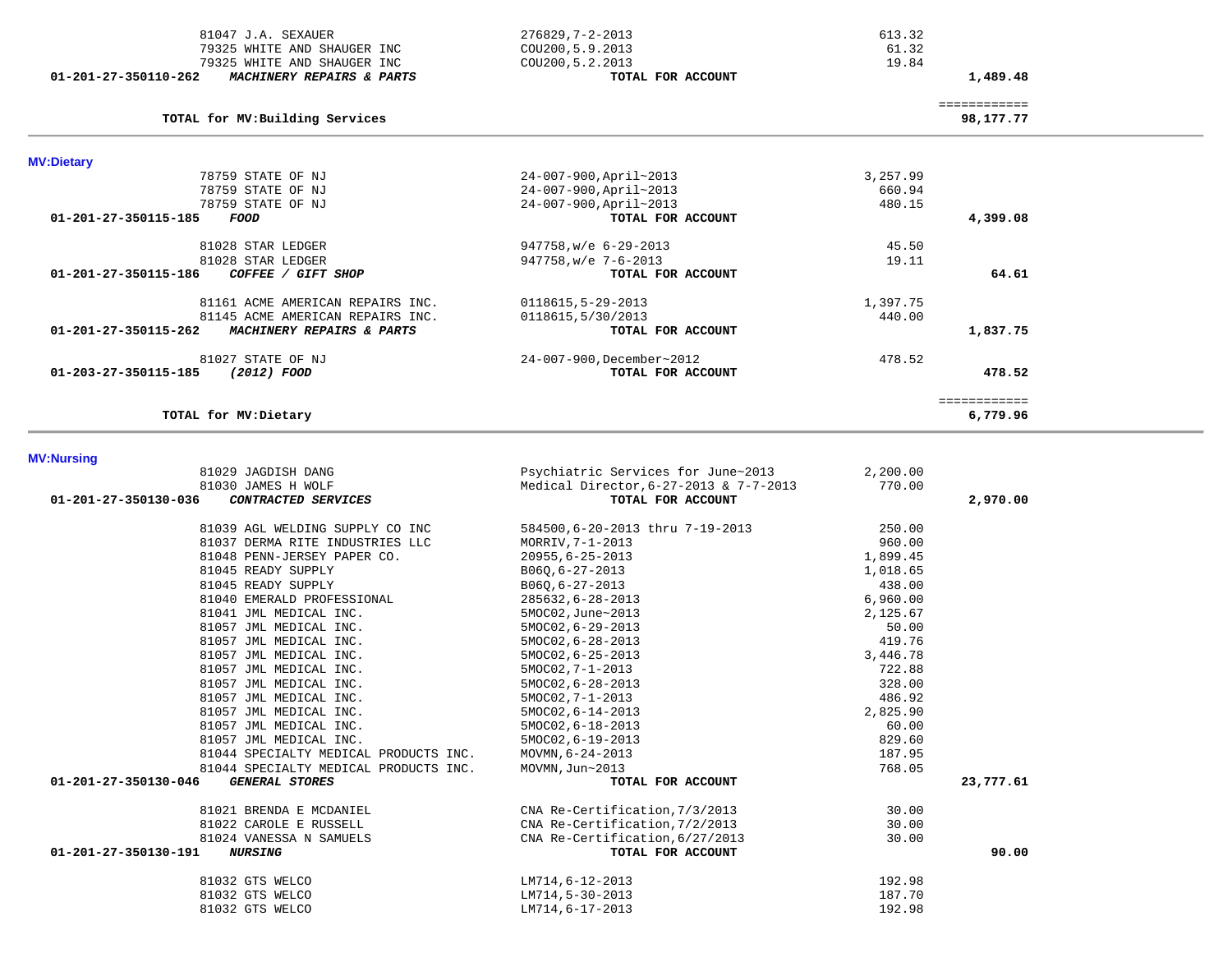|                                                                                      | LM714,6-28-2013                                     | 249.14     |                            |  |
|--------------------------------------------------------------------------------------|-----------------------------------------------------|------------|----------------------------|--|
| 01-201-27-350130-193<br><b>OXYGEN</b>                                                | TOTAL FOR ACCOUNT                                   |            | 1,777.55                   |  |
| 81053 MOBILEX USA                                                                    | 281776, June~2013                                   | 1,765.08   |                            |  |
| 81053 MOBILEX USA                                                                    | 281776, Credit                                      | $-460.44$  |                            |  |
| 81053 MOBILEX USA                                                                    | 281776, June~2013                                   | 255.55     |                            |  |
| X-RAY & MEDICAL SUPPLIES<br>01-201-27-350130-203                                     | TOTAL FOR ACCOUNT                                   |            | 1,560.19                   |  |
|                                                                                      |                                                     |            |                            |  |
| 81054 EMPIRE AMBULANCE LLC<br>(2012) TRANSPORTATION SERVICES<br>01-203-27-350130-340 | Resident Transport, 12-20-2012<br>TOTAL FOR ACCOUNT | 165.00     | 165.00                     |  |
|                                                                                      |                                                     |            |                            |  |
| TOTAL for MV:Nursing                                                                 |                                                     |            | ============<br>30,340.35  |  |
|                                                                                      |                                                     |            |                            |  |
| <b>MV:Recreation/Volunteer Svc</b><br>81025 CLASSIC HAIR CARE                        | 6409, June~2013                                     | 5,770.02   |                            |  |
| 01-201-27-350135-036<br>CONTRACTED SERVICES                                          | TOTAL FOR ACCOUNT                                   |            | 5,770.02                   |  |
|                                                                                      |                                                     |            |                            |  |
| 81023 KAREN HOGAN                                                                    | Resident Event Calendar Enlargements, Jul           | 31.24      |                            |  |
| 81050 AFI FOODSERVICE DISTRIBUTORS                                                   | 185674,7-9-2013                                     | 152.03     |                            |  |
| 81055 BRUSHSTROKES                                                                   | Art Appreciation, 6-26-2013                         | 135.00     |                            |  |
| 81042 DENNIS GRAU                                                                    | Music Therapy-2D                                    | 150.00     |                            |  |
| 81042 DENNIS GRAU                                                                    | Music Therapy-Atrium                                | 150.00     |                            |  |
| 81056 PRECIOUSGEMS MUSIC, LLC                                                        | Music Enrichment-2D, 6-26-2013                      | 100.00     |                            |  |
| 01-201-27-350135-194<br>PATIENT ACTIVITIES                                           | TOTAL FOR ACCOUNT                                   |            | 718.27                     |  |
|                                                                                      |                                                     |            | ============               |  |
| TOTAL for MV: Recreation/Volunteer Svc                                               |                                                     |            | 6,488.29                   |  |
|                                                                                      |                                                     |            |                            |  |
| <b>MV:Rehabilitation</b><br>81043 SELECT REHABILITATION INC.                         | 850, June-2013                                      | 72,050.92  |                            |  |
| 01-201-27-350140-036<br>CONTRACTED SERVICES                                          | TOTAL FOR ACCOUNT                                   |            | 72,050.92                  |  |
|                                                                                      |                                                     |            |                            |  |
| 81043 SELECT REHABILITATION INC.                                                     | 850, June-2013                                      | 49, 172.63 |                            |  |
| PATIENT ACTIVITIES<br>01-201-27-350140-194                                           | TOTAL FOR ACCOUNT                                   |            | 49,172.63                  |  |
| 81043 SELECT REHABILITATION INC.                                                     | 850, June-2013                                      | 19,586.04  |                            |  |
| 01-201-27-350140-199<br><b>REHAB THERAPY</b>                                         | TOTAL FOR ACCOUNT                                   |            | 19,586.04                  |  |
|                                                                                      |                                                     |            |                            |  |
|                                                                                      |                                                     |            |                            |  |
| TOTAL for MV: Rehabilitation                                                         |                                                     |            | ============<br>140,809.59 |  |
|                                                                                      |                                                     |            |                            |  |
|                                                                                      |                                                     |            |                            |  |
| 80353 TELESEARCH INC                                                                 | Adjuster Temp Donella Harlee for week en            | 682.50     |                            |  |
| 80353 TELESEARCH INC                                                                 | Adjuster Temp Donella Harlee for week en            | 682.50     |                            |  |
| 80348 TELESEARCH INC                                                                 | Adjuster's office Temp Donella Harlee fo            | 546.00     |                            |  |
| 80348 TELESEARCH INC                                                                 | Parking Fee for June 2013                           | 75.00      |                            |  |
| 80348 TELESEARCH INC                                                                 | Adjuster's office Temp Donella Harlee fo            | 546.00     |                            |  |
| 01-201-27-357100-016<br>OUTSIDE SALARIES & WAGES                                     | TOTAL FOR ACCOUNT                                   |            | 2,532.00                   |  |
| 81230 COUNTY OF MORRIS                                                               |                                                     |            |                            |  |
| 01-201-27-357100-068<br>POSTAGE & METERED MAIL                                       | 1ST 1/2 7/13 METERED MAIL<br>TOTAL FOR ACCOUNT      | 141.98     | 141.98                     |  |
| <b>County Adjuster</b>                                                               |                                                     |            | ============               |  |

81032 GTS WELCO **LM714,6-20-2013** 765.28 81032 GTS WELCO LM714, 6-26-2013 189.47<br>81032 GTS WELCO LM714, 6-28-2013 189.47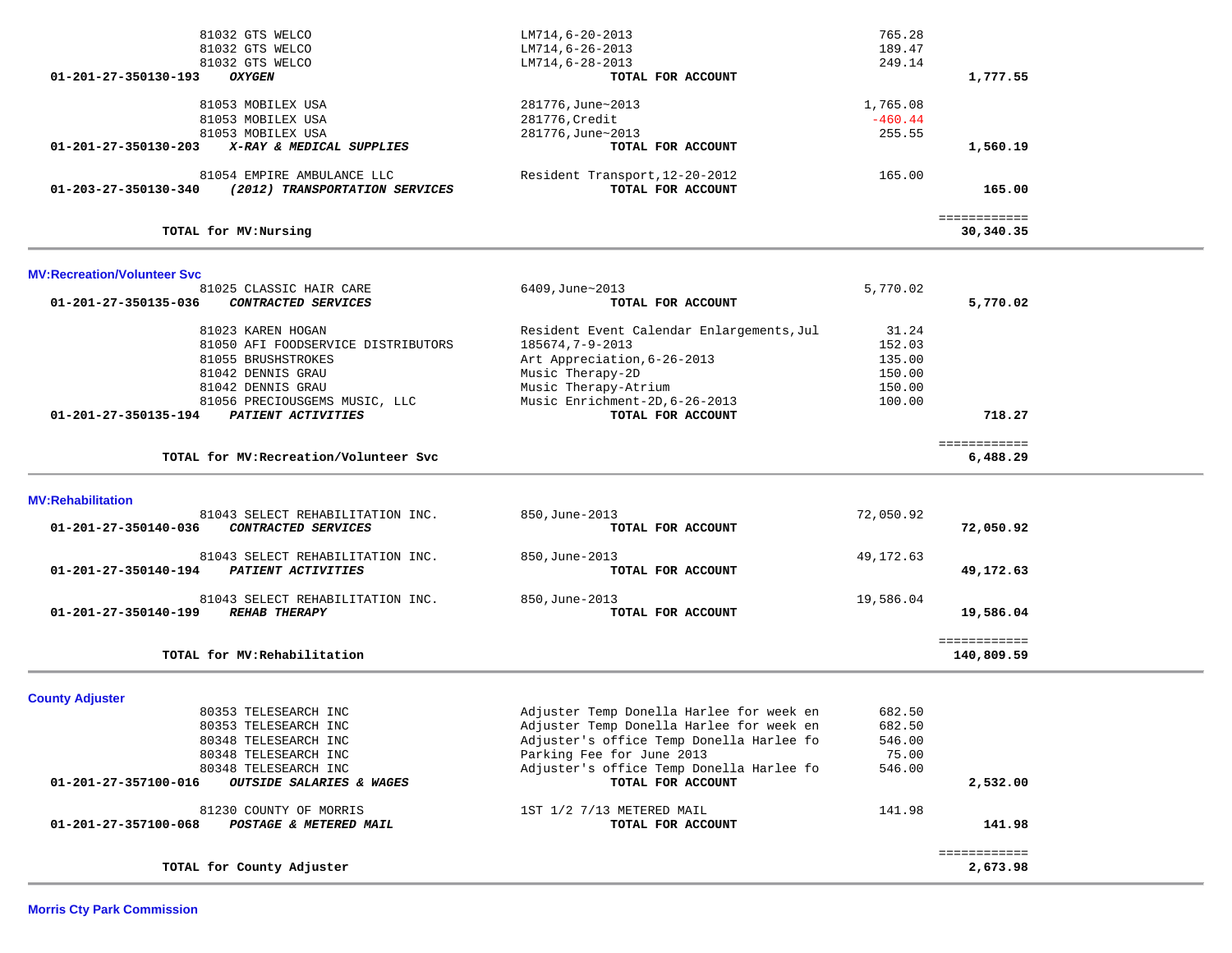| 79171 SCHOOL SPECIALTY INC. | 290713 dated 05/22/13 | 60.30 |
|-----------------------------|-----------------------|-------|
|                             |                       |       |

| <b>County Library</b><br>ounty Library<br>2013 201400 1202174 20222<br>2013 201400 120222 201400 201204 20162 201400 201204 20140 201211<br>2013 20222 20222 20222 20222 20222 20222 20222 20222 20222 20222 20222 20222 20222 20222 20222 20222 20222 20222                                                                                                                               |  |          |
|--------------------------------------------------------------------------------------------------------------------------------------------------------------------------------------------------------------------------------------------------------------------------------------------------------------------------------------------------------------------------------------------|--|----------|
|                                                                                                                                                                                                                                                                                                                                                                                            |  |          |
|                                                                                                                                                                                                                                                                                                                                                                                            |  |          |
|                                                                                                                                                                                                                                                                                                                                                                                            |  |          |
|                                                                                                                                                                                                                                                                                                                                                                                            |  |          |
|                                                                                                                                                                                                                                                                                                                                                                                            |  |          |
|                                                                                                                                                                                                                                                                                                                                                                                            |  |          |
|                                                                                                                                                                                                                                                                                                                                                                                            |  |          |
|                                                                                                                                                                                                                                                                                                                                                                                            |  |          |
|                                                                                                                                                                                                                                                                                                                                                                                            |  |          |
|                                                                                                                                                                                                                                                                                                                                                                                            |  |          |
|                                                                                                                                                                                                                                                                                                                                                                                            |  |          |
|                                                                                                                                                                                                                                                                                                                                                                                            |  |          |
|                                                                                                                                                                                                                                                                                                                                                                                            |  |          |
|                                                                                                                                                                                                                                                                                                                                                                                            |  |          |
|                                                                                                                                                                                                                                                                                                                                                                                            |  |          |
|                                                                                                                                                                                                                                                                                                                                                                                            |  |          |
|                                                                                                                                                                                                                                                                                                                                                                                            |  |          |
|                                                                                                                                                                                                                                                                                                                                                                                            |  |          |
|                                                                                                                                                                                                                                                                                                                                                                                            |  |          |
|                                                                                                                                                                                                                                                                                                                                                                                            |  |          |
|                                                                                                                                                                                                                                                                                                                                                                                            |  |          |
|                                                                                                                                                                                                                                                                                                                                                                                            |  |          |
|                                                                                                                                                                                                                                                                                                                                                                                            |  |          |
|                                                                                                                                                                                                                                                                                                                                                                                            |  |          |
|                                                                                                                                                                                                                                                                                                                                                                                            |  |          |
|                                                                                                                                                                                                                                                                                                                                                                                            |  |          |
|                                                                                                                                                                                                                                                                                                                                                                                            |  |          |
|                                                                                                                                                                                                                                                                                                                                                                                            |  |          |
|                                                                                                                                                                                                                                                                                                                                                                                            |  |          |
|                                                                                                                                                                                                                                                                                                                                                                                            |  |          |
|                                                                                                                                                                                                                                                                                                                                                                                            |  | 5,975.32 |
|                                                                                                                                                                                                                                                                                                                                                                                            |  |          |
|                                                                                                                                                                                                                                                                                                                                                                                            |  | 2,960.00 |
|                                                                                                                                                                                                                                                                                                                                                                                            |  |          |
|                                                                                                                                                                                                                                                                                                                                                                                            |  |          |
|                                                                                                                                                                                                                                                                                                                                                                                            |  | 1,212.90 |
|                                                                                                                                                                                                                                                                                                                                                                                            |  |          |
|                                                                                                                                                                                                                                                                                                                                                                                            |  |          |
|                                                                                                                                                                                                                                                                                                                                                                                            |  |          |
|                                                                                                                                                                                                                                                                                                                                                                                            |  |          |
| $\begin{array}{cccc} & 81230 & \text{COUNTY OF MORRIS} & 1ST 1/2 7/13 METERED MAL & 707.58 \\ & 80167 \text{ UNITED PARCH SERVICE} & 708309 \text{ dated } 06/08/13 & 25.88 \\ & 80167 \text{ UNITED PARCH SERVICE} & 708309 \text{ dated } 06/15/13 & 25.90 \\ & 80167 \text{ UNITED PARCH SERVICE} & 708309 \text{ dated } 6/15/13 & 25.90 \\ & 80167 \text{ UNITED PARCH SERVICE} & 70$ |  | 817.79   |
|                                                                                                                                                                                                                                                                                                                                                                                            |  |          |
|                                                                                                                                                                                                                                                                                                                                                                                            |  |          |
|                                                                                                                                                                                                                                                                                                                                                                                            |  |          |
|                                                                                                                                                                                                                                                                                                                                                                                            |  |          |
| 80165 MIDWEST TAPE LLC<br>80165 MIDWEST TAPE LLC<br>80165 MIDWEST TAPE LLC<br>80165 MIDWEST TAPE LLC<br>80166 RECORDED BOOKS LLC<br>80765 INGRAM LIBRARY SERVICES<br>80765 INGRAM LIBRARY SERVICES<br>80765 INGRAM LIBRARY SERVICES<br>80765                                                                                                                                               |  | 1,640.81 |

**TOTAL for Morris Cty Park Commission 2,279,167.00**

 ============ 2,279,167.00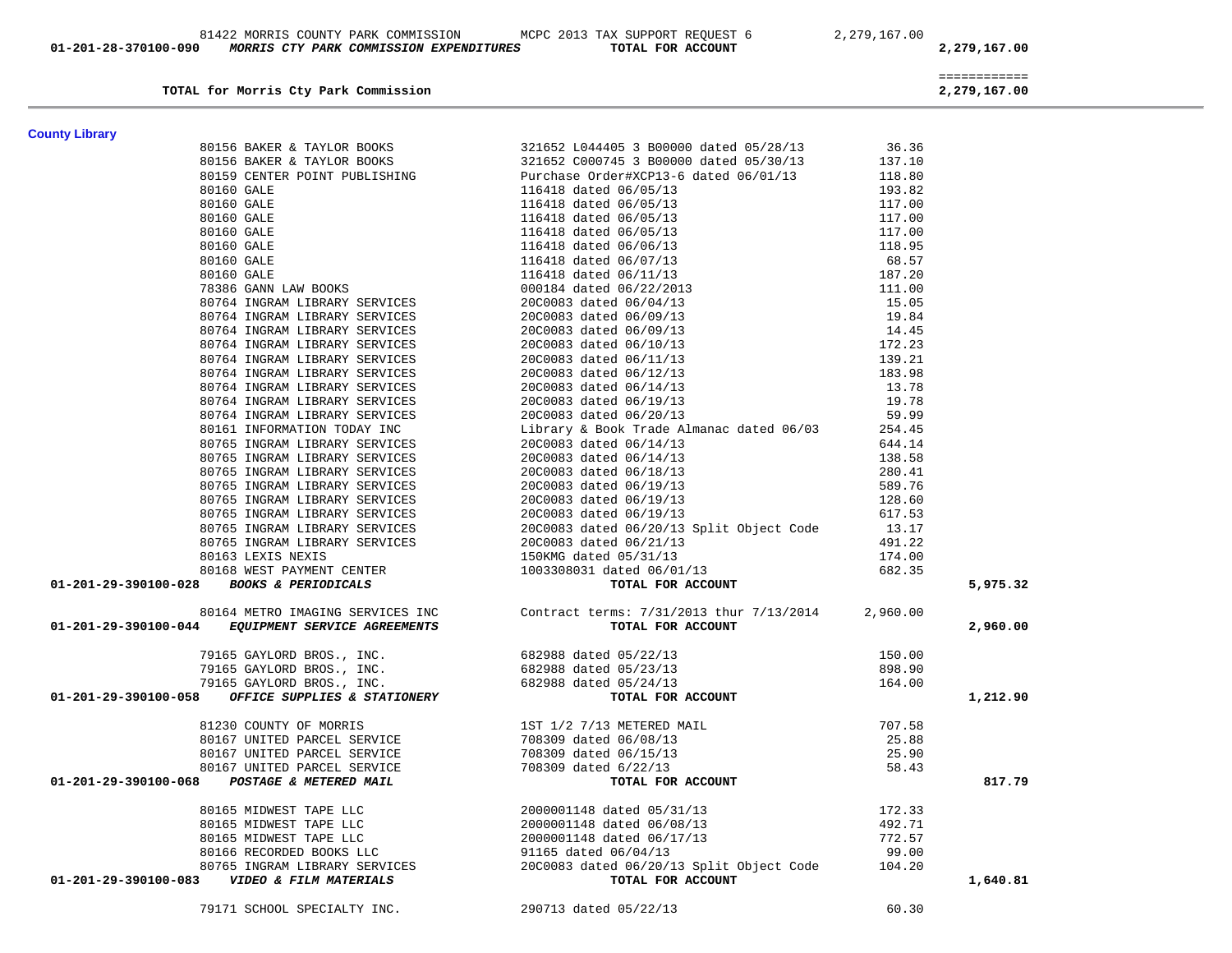| 80198 BAKER & TAYLOR BOOKS<br>80198 BAKER & TAYLOR BOOKS<br>80198 BAKER & TAYLOR BOOKS<br>80198 BAKER & TAYLOR BOOKS<br>(2012) VIDEO & FILM MATERIALS<br>01-203-29-390100-083 | 75035425 dated 08/30/12<br>75035425 dated 08/31/12<br>75035425 dated 10/05/12<br>75035425 dated 11/06/12<br>TOTAL FOR ACCOUNT | 11.88<br>17.90<br>15.69<br>20.94 | 66.41                      |  |
|-------------------------------------------------------------------------------------------------------------------------------------------------------------------------------|-------------------------------------------------------------------------------------------------------------------------------|----------------------------------|----------------------------|--|
| TOTAL for County Library                                                                                                                                                      |                                                                                                                               |                                  | ============<br>13,395.63  |  |
| <b>County Superintendent of Schoo</b><br>80321 STAPLES BUSINESS ADVANTAGE<br>OFFICE SUPPLIES & STATIONERY<br>01-201-29-392100-058                                             | VARIOUS OFFICE SUPPLIES<br>TOTAL FOR ACCOUNT                                                                                  | 223.22                           | 223.22                     |  |
| 81230 COUNTY OF MORRIS<br>01-201-29-392100-068<br>POSTAGE & METERED MAIL                                                                                                      | 1ST 1/2 7/13 METERED MAIL<br>TOTAL FOR ACCOUNT                                                                                | 84.46                            | 84.46                      |  |
| TOTAL for County Superintendent of Schoo                                                                                                                                      |                                                                                                                               |                                  | ============<br>307.68     |  |
| <b>Contribution to County College</b><br>81079 COUNTY COLLEGE OF MORRIS<br>01-201-29-395100-090<br>EXPENDITURES                                                               | 2ND HALF 7/13 OPERATING BUDGET<br>TOTAL FOR ACCOUNT                                                                           | 398,409.91                       | 398,409.91                 |  |
| TOTAL for Contribution to County College                                                                                                                                      |                                                                                                                               |                                  | ============<br>398,409.91 |  |
| <b>Rutgers Extension Service</b><br>81092 RUTGERS THE STATE UNIVERSITY<br>81092 RUTGERS THE STATE UNIVERSITY<br>01-201-29-396100-011<br>SALARIES & WAGES-FULL TIME            | NITZSCHE, P.<br>LYONS, R.<br>TOTAL FOR ACCOUNT                                                                                | 5,252.92<br>9,496.75             | 14,749.67                  |  |
| 81230 COUNTY OF MORRIS<br>POSTAGE & METERED MAIL<br>01-201-29-396100-068                                                                                                      | 1ST 1/2 7/13 METERED MAIL<br>TOTAL FOR ACCOUNT                                                                                | 88.78                            | 88.78                      |  |
| 80612 PETER NITZSCHE<br>TRAVEL EXPENSE<br>01-201-29-396100-082                                                                                                                | mileage, conferences & mtgs<br>TOTAL FOR ACCOUNT                                                                              | 206.97                           | 206.97                     |  |
| 80612 PETER NITZSCHE<br>80561 DEER PARK<br>01-201-29-396100-095<br>OTHER ADMINISTRATIVE SUPPLIES                                                                              | administrative<br>0434680872 5/23/13 - 6/22/13 INV # 03F04<br>TOTAL FOR ACCOUNT                                               | 40.00<br>14.04                   | 54.04                      |  |
| 79940 ATLANTIC TOMORROWS OFFICE<br>01-201-29-396100-262<br>MACHINERY REPAIRS & PARTS                                                                                          | I013053 copier part<br>TOTAL FOR ACCOUNT                                                                                      | 61.60                            | 61.60                      |  |

 80199 BAKER & TAYLOR BOOKS 321652 L156977 3 00000 dated 08/27/12 33.66 80199 BAKER & TAYLOR BOOKS 321652 L156977 3 00000 dated 08/27/12 11.55 80199 BAKER & TAYLOR BOOKS 321652 L156977 3 00000 dated 08/27/12 30.00

 80199 BAKER & TAYLOR BOOKS 321652 L156977 3 00000 dated 09/26/12 12.44 80199 BAKER & TAYLOR BOOKS 321652 L156977 3 00000 dated 10/04/12 167.06 80199 BAKER & TAYLOR BOOKS<br>
80199 BAKER & TAYLOR BOOKS<br>
80199 BAKER & TAYLOR BOOKS<br>
80199 BAKER & TAYLOR BOOKS<br>
80199 BAKER & TAYLOR BOOKS<br>
321652 L156977 3 00000 dated 10/20/12<br>
321652 L156977 3 00000 dated 10/20/12<br>
29.2

 **01-203-29-390100-028** *(2012) BOOKS & PERIODICALS* **TOTAL FOR ACCOUNT 662.10**

 80199 BAKER & TAYLOR BOOKS 321652 L156977 3 00000 dated 08/27/12 33.65 80199 BAKER & TAYLOR BOOKS 321652 L156977 3 00000 dated 09/19/12 63.19 80199 BAKER & TAYLOR BOOKS 321652 L156977 3 00000 dated 09/28/12 12.42

 80199 BAKER & TAYLOR BOOKS 321652 L156977 3 00000 dated 10/20/12 29.26 80199 BAKER & TAYLOR BOOKS 321652 L156977 3 00000 dated 09/27/12 79.53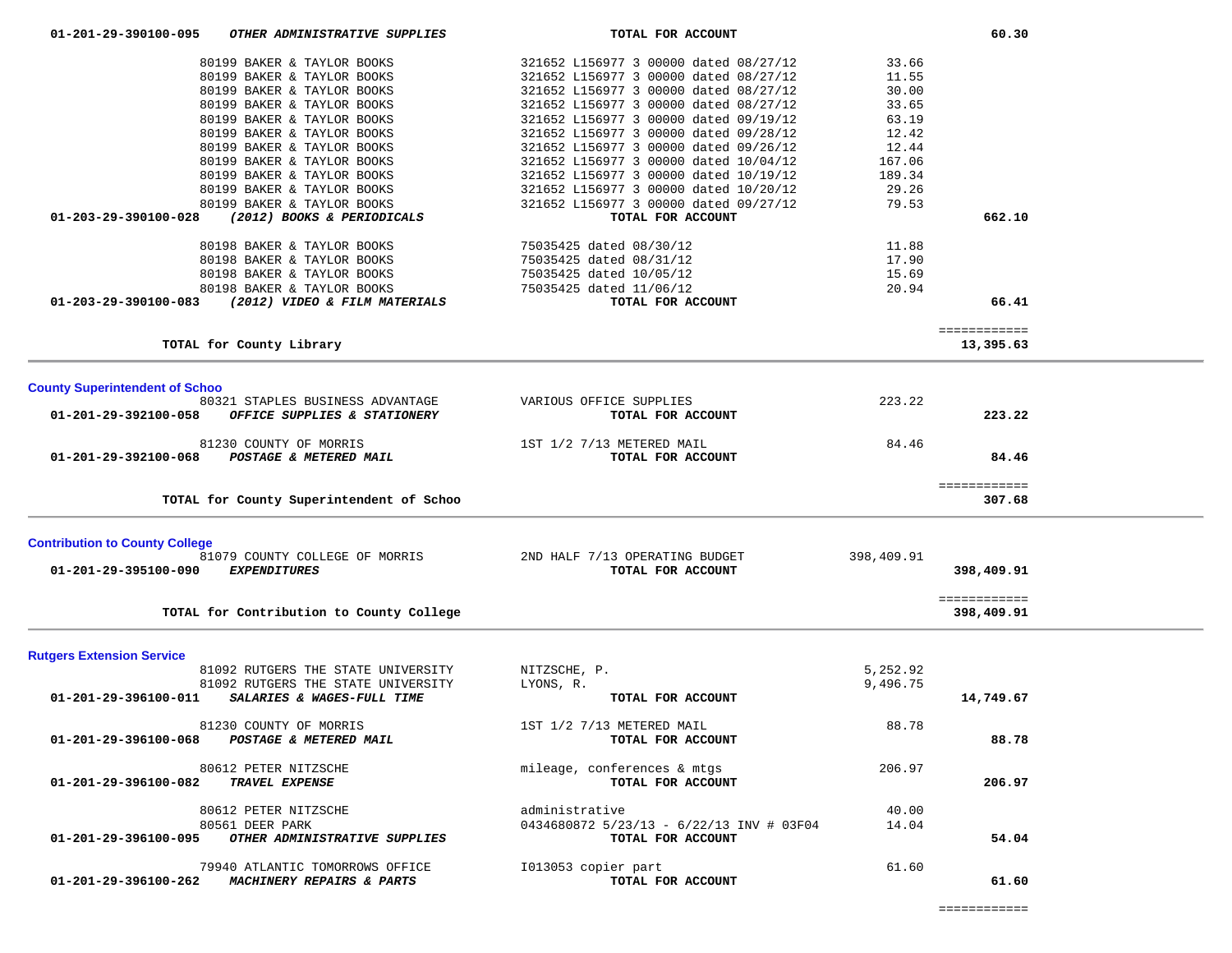| <b>Rmb Out of Cty Two Yr Coll</b>                                          |                                          |              |               |
|----------------------------------------------------------------------------|------------------------------------------|--------------|---------------|
| 81322 HUDSON CTY COMMUNITY COLLEGE                                         | Spring 2013 Chargeback for Alex Haralam, | 49.93        |               |
| 81322 HUDSON CTY COMMUNITY COLLEGE                                         | Spring 2013 Chargeback for Edward O. Dia | 149.79       |               |
| 81322 HUDSON CTY COMMUNITY COLLEGE                                         | Spring 2013 Chargeback for Krystian J. K | 449.37       |               |
| 81336 UNION COUNTY COLLEGE                                                 | Spring 2013 Chargebacks for Lauralee Bar | 9,127.54     |               |
| 01-201-29-397100-090<br>RMB OUT OF CTY TWO YR COLL EXPENDITURES            | TOTAL FOR ACCOUNT                        |              | 9,776.63      |
| 81322 HUDSON CTY COMMUNITY COLLEGE                                         | Winter 2012 Chargeback for Alex Haralam  | 499.30       |               |
| $01 - 203 - 29 - 397100 - 090$<br>(2012) RMB OUT OF CTY TWO YR COLL EXPEND | TOTAL FOR ACCOUNT                        |              | 499.30        |
|                                                                            |                                          | ------------ |               |
| TOTAL for Rmb Out of Cty Two Yr Coll                                       |                                          |              | 10,275.93     |
| <b>Fire and Police Academy</b>                                             |                                          |              |               |
| 80509 STAPLES BUSINESS ADVANTAGE                                           | 1032182 Copy Paper                       | 646.00       |               |
| 80671 W.B. MASON COMPANY INC                                               | C1033751 Clipboards                      | 13.60        |               |
| 80671 W.B. MASON COMPANY INC                                               | Expandable Pocket Folder                 | 67.45        |               |
| 80671 W.B. MASON COMPANY INC                                               | Expandable Folders                       | 39.50        |               |
| 80671 W.B. MASON COMPANY INC                                               | Red Envelopes                            | 64.59        |               |
| 80671 W.B. MASON COMPANY INC                                               | Rubber Bands                             | 15.96        |               |
| 80671 W.B. MASON COMPANY INC                                               | Tab Hang Folders                         | 5.10         |               |
| 80671 W.B. MASON COMPANY INC                                               | LGL Side Tab Dividers                    | 38.25        |               |
| $01 - 201 - 29 - 407100 - 058$<br>OFFICE SUPPLIFS & STATIONERY             | <b>TOTAL FOR ACCOUNT</b>                 |              | <b>890 45</b> |

| 80671 W.B. MASON COMPANY INC                             | LGL Sıde Tab Dıvıders     | 38.25  |        |
|----------------------------------------------------------|---------------------------|--------|--------|
| 01-201-29-407100-058<br>OFFICE SUPPLIES & STATIONERY     | TOTAL FOR ACCOUNT         |        | 890.45 |
| 80673 CONROY'S                                           | Floral Arrangement        | 75.00  |        |
| 80673 CONROY'S                                           | Delivery Charge           | 10.99  |        |
| 01-201-29-407100-059<br>OTHER GENERAL EXPENSES           | TOTAL FOR ACCOUNT         |        | 85.99  |
| 81230 COUNTY OF MORRIS                                   | 1ST 1/2 7/13 METERED MAIL | 114.72 |        |
| $01 - 201 - 29 - 407100 - 068$<br>POSTAGE & METERED MAIL | TOTAL FOR ACCOUNT         |        | 114.72 |
| 80667 MORRISTOWN LUMBER &                                | Machine Screws            | 10.49  |        |
| 80667 MORRISTOWN LUMBER &                                | HEX Nuts                  | 3.79   |        |
| 80667 MORRISTOWN LUMBER &                                | HD.S-DR Screws            | 38.98  |        |
| 80667 MORRISTOWN LUMBER &                                | Washers                   | 14.49  |        |
| 80667 MORRISTOWN LUMBER &                                | Screws                    | 12.49  |        |
| 01-201-29-407100-239<br>SMALL TOOLS                      | TOTAL FOR ACCOUNT         |        | 80.24  |
|                                                          |                           |        |        |

| OUGU MURRISIUWN LUMBER &                   | wasiici s         | エキ・キン    |
|--------------------------------------------|-------------------|----------|
| 80667 MORRISTOWN LUMBER &                  | Screws            | 12.49    |
| 01-201-29-407100-239<br><i>SMALL TOOLS</i> | TOTAL FOR ACCOUNT | 80.24    |
|                                            |                   |          |
|                                            |                   |          |
| TOTAL for Fire and Police Academy          |                   | 1,171.40 |
|                                            |                   |          |
|                                            |                   |          |

**Utilities** 

| 01-201-31-430100-137<br><i>ELECTRICITY</i> | TOTAL FOR ACCOUNT                        |           | 168,300.38 |
|--------------------------------------------|------------------------------------------|-----------|------------|
| 81062 JERSEY CENTRAL POWER & LIGHT         | 200-000-971-008/ RUTH DAVIS DRIVE/ 04-2  | 715.60    |            |
| 81061 JERSEY CENTRAL POWER & LIGHT         | 20-00-00-0528-1-7 MASTER ACCOUNT / MORRI | 71,027.07 |            |
| 81060 JERSEY CENTRAL POWER & LIGHT         | 20 00 00 0537 8 1 - MASTER ACCT - HILL/  | 86,832.67 |            |
| 81059 JERSEY CENTRAL POWER & LIGHT         | 20 00 00 0538 4 9 -MASTER ACCOUNT#/ REMO | 5,849.08  |            |
| 80366 JERSEY CENTRAL POWER & LIGHT         | $10 - 00 - 64 - 2465 - 3 - 96/25/2013$   | 39.09     |            |
| 80365 JERSEY CENTRAL POWER & LIGHT         | 10-00-28-8978-6-4 6/11/2013              | 50.70     |            |
| 80621 JERSEY CENTRAL POWER & LIGHT         | 10-00-89-1397-3-5 June 26, 2013          | 78.04     |            |
| 80900 JERSEY CENTRAL POWER & LIGHT         | $10-00-44-7627-6-1$ 07/5/2013            | 38.97     |            |
| 80901 JERSEY CENTRAL POWER & LIGHT         | 20-00-00-0539-3-0 7/1/2013               | 627.82    |            |
| 81083 JERSEY CENTRAL POWER & LIGHT         | $10-00-84-5137-1-0$ 07/9/2013            | 20.01     |            |
| 81082 JERSEY CENTRAL POWER & LIGHT         | $10-00-84-5117-1-4$ $07/9/2013$          | 20.15     |            |
| 81058 MORRISTOWN PARKING AUTHORITY         | JCP & L/ SCHUYLER ANNEX PARKING/ 12-18-1 | 2,692.85  |            |
| 80904 BOROUGH OF BUTLER                    | 8495-0 Rt 23 South Light Pole 144        | 144.06    |            |
| 80904 BOROUGH OF BUTLER                    | 8495-1 Rt 23 Traffic Light               | 94.09     |            |
| 80904 BOROUGH OF BUTLER                    | 8496-0 Rt 23 & Decker Ave                | 70.18     |            |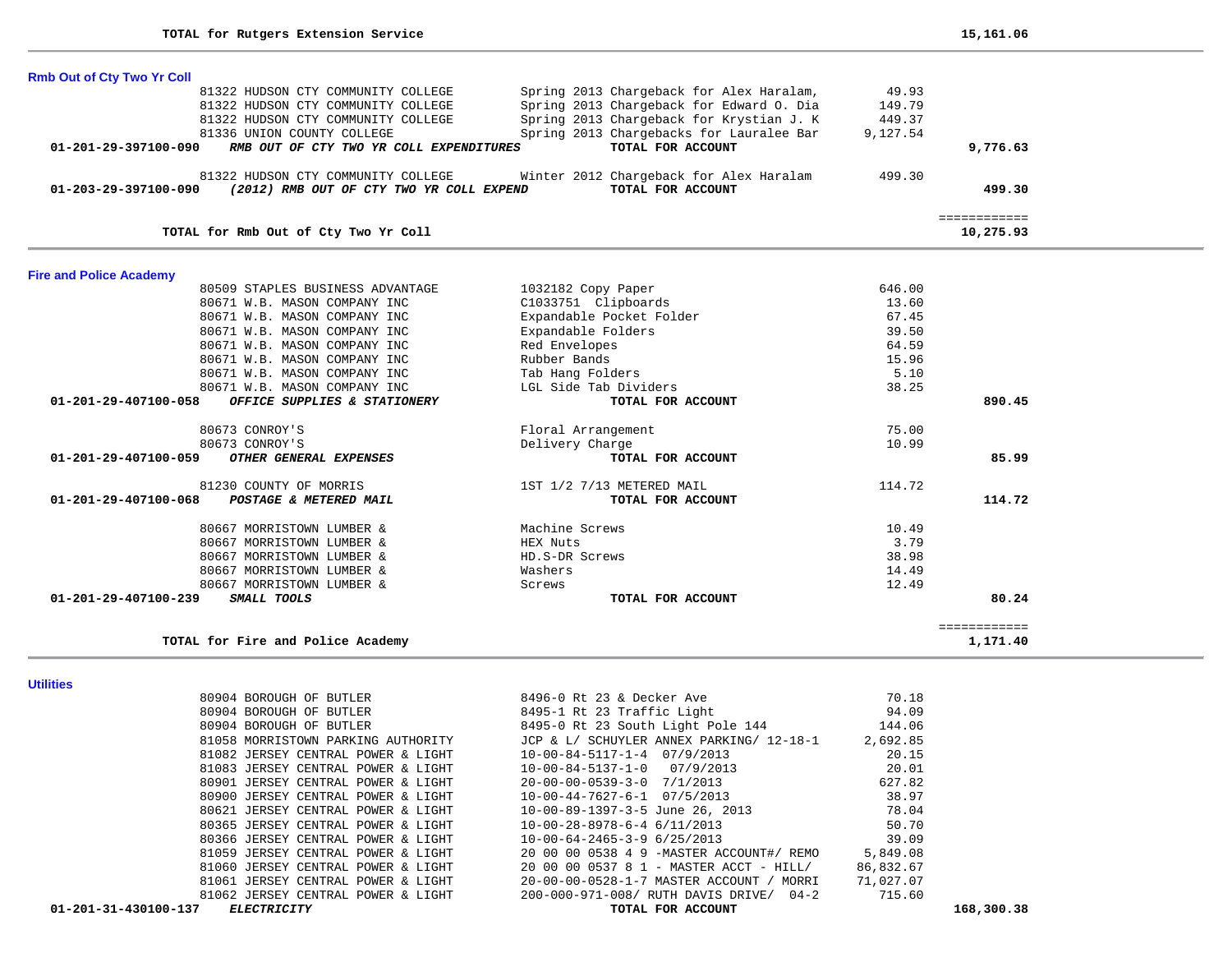| 80981 | SOUTHEAST | MORRIS | COUNTY |  |
|-------|-----------|--------|--------|--|
| 80981 | SOUTHEAST | MORRIS | COUNTY |  |
| 80981 | SOUTHEAST | MORRIS | COUNTY |  |
| 80981 | SOUTHEAST | MORRIS | COUNTY |  |
| 80981 | SOUTHEAST | MORRIS | COUNTY |  |
| 80981 | SOUTHEAST | MORRIS | COUNTY |  |
| 80857 | SOUTHEAST | MORRIS | COUNTY |  |
| 80857 | SOUTHEAST | MORRIS | COUNTY |  |
| 80857 | SOUTHEAST | MORRIS | COUNTY |  |
| 80858 | SOUTHEAST | MORRIS | COUNTY |  |
| 80858 | SOUTHEAST | MORRIS | COUNTY |  |
| 80858 | SOUTHEAST | MORRIS | COUNTY |  |
| 80858 | SOUTHEAST | MORRIS | COUNTY |  |
| 80858 | SOUTHEAST | MORRIS | COUNTY |  |
| 80858 | SOUTHEAST | MORRIS | COUNTY |  |
| 80858 | SOUTHEAST | MORRIS | COUNTY |  |
| 80858 | SOUTHEAST | MORRIS | COUNTY |  |
| 80858 | SOUTHEAST | MORRIS | COUNTY |  |
| 80858 | SOUTHEAST | MORRIS | COUNTY |  |
| 80858 | SOUTHEAST | MORRIS | COUNTY |  |
| 80858 | SOUTHEAST | MORRIS | COUNTY |  |
| 80858 | SOUTHEAST | MORRIS | COUNTY |  |
| 80858 | SOUTHEAST | MORRIS | COUNTY |  |
| 80858 | SOUTHEAST | MORRIS | COUNTY |  |
| 80858 | SOUTHEAST | MORRIS | COUNTY |  |
| 80858 | SOUTHEAST | MORRIS | COUNTY |  |
| 80858 | SOUTHEAST | MORRIS | COUNTY |  |
| 80858 | SOUTHEAST | MORRIS | COUNTY |  |
| 80858 | SOUTHEAST | MORRIS | COUNTY |  |
| 80858 | SOUTHEAST | MORRIS | COUNTY |  |

| 80297 VERIZON                                         | 201 V03-7261 127 66Y 6/16/13                                                                                                                                                                                                                 | 10,305.75 |
|-------------------------------------------------------|----------------------------------------------------------------------------------------------------------------------------------------------------------------------------------------------------------------------------------------------|-----------|
| 01-201-31-430100-146<br><b>TELEPHONE</b>              | TOTAL FOR ACCOUNT                                                                                                                                                                                                                            |           |
| 80981 SOUTHEAST MORRIS COUNTY 20-999-790-152/ SEU     |                                                                                                                                                                                                                                              | 153.18    |
|                                                       | 80981 SOUTHEAST MORRIS COUNTY 20-999-790-251/ SCHUYLER                                                                                                                                                                                       | 737.78    |
|                                                       | 80981 SOUTHEAST MORRIS COUNTY 20-999-680-438/ YOUTH SHELTER                                                                                                                                                                                  | 405.98    |
|                                                       | 80981 SOUTHEAST MORRIS COUNTY 20-999-622-468/ CENTRAL AVE 654.69                                                                                                                                                                             |           |
|                                                       | 80981 SOUTHEAST MORRIS COUNTY 20-999-918-720/ H/S-MV1 1 282.88                                                                                                                                                                               |           |
|                                                       | 80981 SOUTHEAST MORRIS COUNTY 20-999-732-446/ LIBRARY                                                                                                                                                                                        | 642.98    |
|                                                       | 80857 SOUTHEAST MORRIS COUNTY 20-999-817-091/ VOTING MACHINE                                                                                                                                                                                 | 48.09     |
|                                                       | 80857 SOUTHEAST MORRIS COUNTY 20-999-817-168/ CNTY GRG 398.08                                                                                                                                                                                |           |
|                                                       | 80857 SOUTHEAST MORRIS COUNTY 20-999-671-781/ 16 HIGHVIEW 34.82                                                                                                                                                                              |           |
|                                                       | 80858 SOUTHEAST MORRIS COUNTY 20-999-648-560/21 HIGHVIEW                                                                                                                                                                                     | 216.30    |
| 80858 SOUTHEAST MORRIS COUNTY 20-999-730-169/ JDC     | 216.30                                                                                                                                                                                                                                       |           |
|                                                       | 80858 SOUTHEAST MORRIS COUNTY 20-999-754-402/ CORRECTION FACILITY 362.56                                                                                                                                                                     |           |
|                                                       | 80858 SOUTHEAST MORRIS COUNTY 20-999-792-330/ SCHUYLER                                                                                                                                                                                       | 362.56    |
|                                                       | 30858 SOUTHEAST MORRIS COUNTY<br>30858 SOUTHEAST MORRIS COUNTY 20-999-794-167/ CT ST GRG<br>30858 SOUTHEAST MORRIS COUNTY 20-999-794-167/ CT ST GRG 216.30<br>30858 SOUTHEAST MORRIS COUNTY 20-999-726-880 / LIBRARY 34.46<br>362.56<br>     |           |
|                                                       |                                                                                                                                                                                                                                              |           |
|                                                       |                                                                                                                                                                                                                                              |           |
|                                                       |                                                                                                                                                                                                                                              |           |
|                                                       | 80858 SOUTHEAST MORRIS COUNTY 20-999-796-070/ MORRIS CLINIC                                                                                                                                                                                  | 84.46     |
|                                                       |                                                                                                                                                                                                                                              |           |
|                                                       |                                                                                                                                                                                                                                              |           |
|                                                       |                                                                                                                                                                                                                                              |           |
|                                                       | 30858 SOUTHEAST MORRIS COUNTY<br>30858 SOUTHEAST MORRIS COUNTY<br>30858 SOUTHEAST MORRIS COUNTY<br>30858 SOUTHEAST MORRIS COUNTY<br>30858 SOUTHEAST MORRIS COUNTY<br>30858 SOUTHEAST MORRIS COUNTY<br>30858 SOUTHEAST MORRIS COUNTY<br>30858 |           |
|                                                       |                                                                                                                                                                                                                                              |           |
|                                                       |                                                                                                                                                                                                                                              |           |
| 80858 SOUTHEAST MORRIS COUNTY 20-999-793-661/ CTY GRG |                                                                                                                                                                                                                                              | 130.81    |
|                                                       |                                                                                                                                                                                                                                              | 337.84    |
|                                                       |                                                                                                                                                                                                                                              | 168.92    |
|                                                       |                                                                                                                                                                                                                                              | 362.56    |
|                                                       |                                                                                                                                                                                                                                              | 84.46     |
|                                                       |                                                                                                                                                                                                                                              | 84.46     |

|  |                        | 80210 JOHNSTON COMMUNICATIO |  |
|--|------------------------|-----------------------------|--|
|  | 80294 VERIZON          |                             |  |
|  | 80294 VERIZON          |                             |  |
|  | 80294 VERIZON          |                             |  |
|  | 80294 VERIZON          |                             |  |
|  | 80549 VERIZON          |                             |  |
|  | 79939 VERIZON          |                             |  |
|  | 79818 VERIZON BUSINESS |                             |  |
|  | 80295 VERIZON          |                             |  |
|  | 80295 VERIZON          |                             |  |
|  | 80297 VERIZON          |                             |  |

 81064 N.J. NATURAL GAS COMPANY 06-1126-4174-12 RE: WHARTON OFF/ 06-04-1 30.46 81065 N.J. NATURAL GAS COMPANY 06-1126-4370-18 RE: WHARTON ROADS/ 06-04 157.95 81066 N.J. NATURAL GAS COMPANY 12-1157-4515-09 RE: DOVER PROBATION/ 06- 60.06 81067 N.J. NATURAL GAS COMPANY 22-0009-8231-77 RE: WHARTON BRIDGE GEN/ 26.23 81063 N.J. NATURAL GAS COMPANY 06-1126-4355-14 RE: WHARTON BRIDGES / 06 233.63 81072 PSE&G CO REF # M0MBAG/ COUNTY OF MORRIS - MUNICIP 3,215.23 81071 PSE&G CO REF # M0MBAG/ 70 879 967 03/ CAC 207.95 81070 PSE&G CO REF # M0MBAG/ 69-811-138-05/ COMM CENTER 34.17 81068 HESS CORPORATION 1317 - SUMMARY GROUP #/ MORRIS COUNTY (6 152.01 81069 HESS CORPORATION 612830/ 612953 - LONG VALLEY GRG/ 06-05- 6.01 80856 HESS CORPORATION 1316 - SUMMARY GROUP #/ MORRIS COUNTY (6 6,012.82 79587 SUBURBAN PROPANE -2347 Propane 1,307.18 79587 SUBURBAN PROPANE -2347 Transportation 1.35 79587 SUBURBAN PROPANE -2347 Safety P&T Fee 9.62  **01-201-31-430100-141** *NATURAL GAS* **TOTAL FOR ACCOUNT 11,454.67** ONS 316.00 Annual System Maintenance for OEM / L&PS 2,316.00 973 299-6835 828 04Y, 6/10/13 (6/10-7/9/ 31.20<br>973 644-3258 153 04Y, 6/13/13, (6/13-7/1 145.81 973 644-3258 153 04Y, 6/13/13, (6/13-7/1<br>973 584-2050 195 53Y, 6/11/13, (6/11-7/1 80294 VERIZON 973 584-2050 195 53Y, 6/11/13, (6/11-7/1 27.57 80294 VERIZON 973 539-7933 842 07Y, 6/16/13, Randolph 27.50 80549 VERIZON 973 292-0327 155 30Y 6/07/13 30.27 79939 VERIZON 973 993-1440 628 16Y 6/01/13 64.87 79818 VERIZON BUSINESS Y2618812, 6/10/13 for June Mgt Network 1,549.53 80295 VERIZON 201 V03-1289 703 57Y, 6/16/13 (6/16-7/1 210.14 8020 VO3-1541 818 53Y, 6/16/13 (6/16-7/15 200.95 80297 VERIZON 201 V03-7261 127 66Y 6/16/13 10,305.75  **01-201-31-430100-146** *TELEPHONE* **TOTAL FOR ACCOUNT 14,909.59**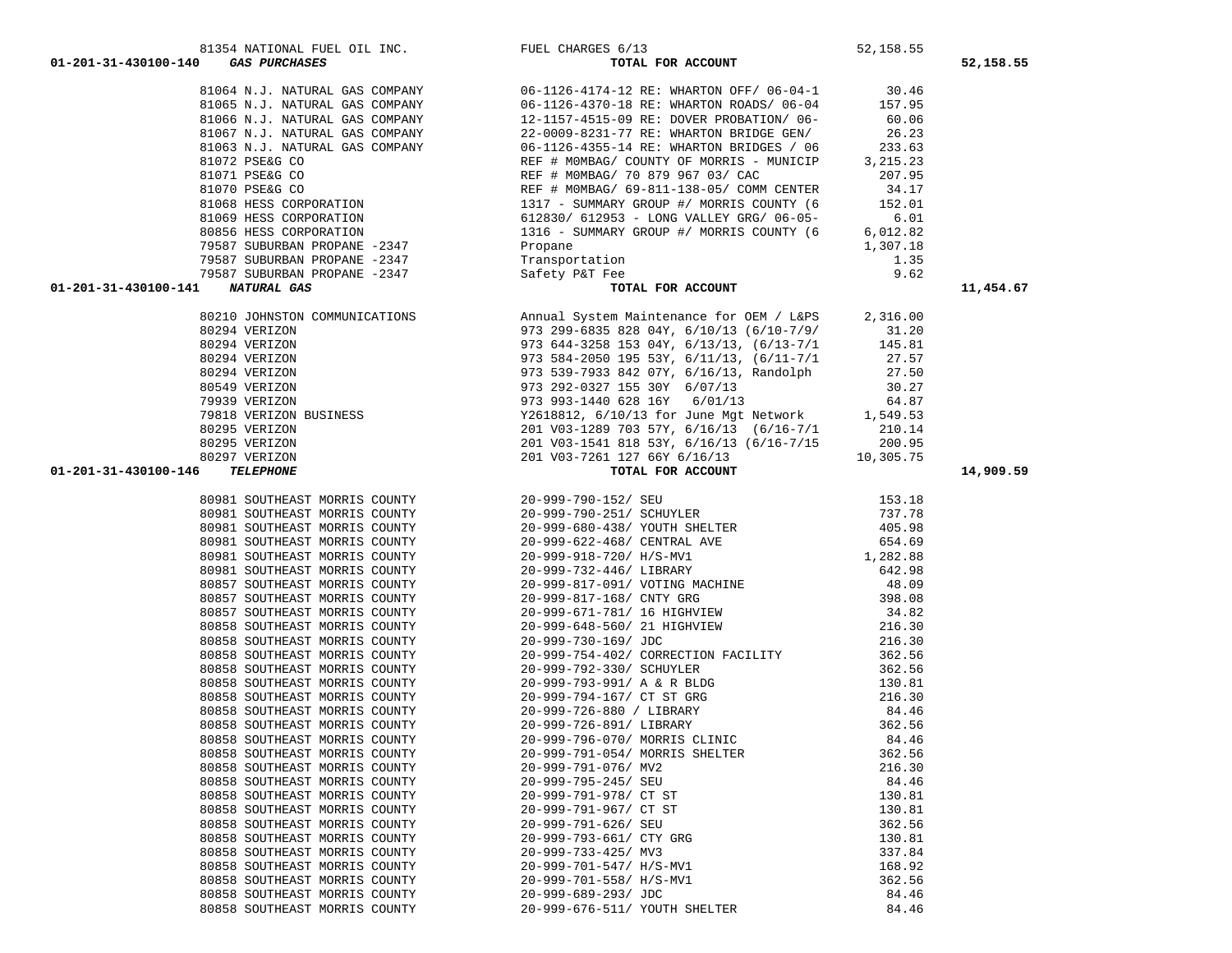| 80858 SOUTHEAST MORRIS COUNTY<br>80858 SOUTHEAST MORRIS COUNTY<br>80858 SOUTHEAST MORRIS COUNTY<br>01-201-31-430100-147<br><b>WATER</b>                                                                                                                                                                                                                                                                                                                                           | 20-999-676-500/ YOUTH SHELTER<br>20-999-622-886/ CENTRAL AVE<br>20-999-619-575/ CENTRAL AVE<br>TOTAL FOR ACCOUNT                                                                                                                                                                                                                                                                                                                                                                       | 216.30<br>362.56<br>844.60                                                                                                                        | 10,274.80                  |  |
|-----------------------------------------------------------------------------------------------------------------------------------------------------------------------------------------------------------------------------------------------------------------------------------------------------------------------------------------------------------------------------------------------------------------------------------------------------------------------------------|----------------------------------------------------------------------------------------------------------------------------------------------------------------------------------------------------------------------------------------------------------------------------------------------------------------------------------------------------------------------------------------------------------------------------------------------------------------------------------------|---------------------------------------------------------------------------------------------------------------------------------------------------|----------------------------|--|
| TOTAL for Utilities                                                                                                                                                                                                                                                                                                                                                                                                                                                               |                                                                                                                                                                                                                                                                                                                                                                                                                                                                                        |                                                                                                                                                   | ============<br>257,097.99 |  |
| <b>Social Security</b><br>81253 MORRIS COUNTY PARK COMMISSION<br>01-201-36-472100-090<br>SOCIAL SECURITY EXPENDITURES                                                                                                                                                                                                                                                                                                                                                             | PP#14 - Election Workers - Employer FICA<br>TOTAL FOR ACCOUNT                                                                                                                                                                                                                                                                                                                                                                                                                          | 124.31                                                                                                                                            | 124.31                     |  |
| TOTAL for Social Security                                                                                                                                                                                                                                                                                                                                                                                                                                                         |                                                                                                                                                                                                                                                                                                                                                                                                                                                                                        |                                                                                                                                                   | ============<br>124.31     |  |
| <b>Nutrition</b><br>80404 STAPLES BUSINESS ADVANTAGE                                                                                                                                                                                                                                                                                                                                                                                                                              | Gloves Nitrile Exam PF LG                                                                                                                                                                                                                                                                                                                                                                                                                                                              | 45.56                                                                                                                                             |                            |  |
| 80404 STAPLES BUSINESS ADVANTAGE<br>01-201-41-716100-058<br>OFFICE SUPPLIES & STATIONERY                                                                                                                                                                                                                                                                                                                                                                                          | Round stic grip, 810 magic tape, marker s<br>TOTAL FOR ACCOUNT                                                                                                                                                                                                                                                                                                                                                                                                                         | 240.03                                                                                                                                            | 285.59                     |  |
| 80403 ALLEN PAPER & SUPPLY CO<br>80403 ALLEN PAPER & SUPPLY CO<br>80403 ALLEN PAPER & SUPPLY CO<br>80403 ALLEN PAPER & SUPPLY CO<br>01-201-41-716100-059<br>OTHER GENERAL EXPENSES                                                                                                                                                                                                                                                                                                | 2 hair restraints spun bonded bouffant,<br>1 Mr Clean magic eraser, 2 Micrell Antib<br>4 lemon Joy Manual Pot, 6 Mop Med Super<br>3 lysol Antibacterial all Purpose Cleane<br>TOTAL FOR ACCOUNT                                                                                                                                                                                                                                                                                        | 36.54<br>186.65<br>229.26<br>173.01                                                                                                               | 625.46                     |  |
| 80400 NUTRI-SYSTEMS CORPORATION<br>80400 NUTRI-SYSTEMS CORPORATION<br>01-201-41-716100-098<br>OTHER OPERATING&REPAIR SUPPLY                                                                                                                                                                                                                                                                                                                                                       | Cooling Units<br>Shipping<br>TOTAL FOR ACCOUNT                                                                                                                                                                                                                                                                                                                                                                                                                                         | 180.00<br>12.40                                                                                                                                   | 192.40                     |  |
| 81354 NATIONAL FUEL OIL INC.<br>01-201-41-716100-140<br><b>GAS PURCHASES</b>                                                                                                                                                                                                                                                                                                                                                                                                      | FUEL CHARGES 6/13<br>TOTAL FOR ACCOUNT                                                                                                                                                                                                                                                                                                                                                                                                                                                 | 3,270.87                                                                                                                                          | 3,270.87                   |  |
| 80401 VERIZON<br>01-201-41-716100-146<br><b>TELEPHONE</b>                                                                                                                                                                                                                                                                                                                                                                                                                         | June 6, 2013 Acct#201 Z43-6536 999 73Y<br>TOTAL FOR ACCOUNT                                                                                                                                                                                                                                                                                                                                                                                                                            | 747.73                                                                                                                                            | 747.73                     |  |
| TOTAL for Nutrition                                                                                                                                                                                                                                                                                                                                                                                                                                                               |                                                                                                                                                                                                                                                                                                                                                                                                                                                                                        |                                                                                                                                                   | ============<br>5,122.05   |  |
| <b>Area Plan Grant</b>                                                                                                                                                                                                                                                                                                                                                                                                                                                            |                                                                                                                                                                                                                                                                                                                                                                                                                                                                                        |                                                                                                                                                   |                            |  |
| 80953 CORNERSTONE FAMILY PROGRAMS<br>80955 CORNERSTONE FAMILY PROGRAMS<br>80956 CORNERSTONE FAMILY PROGRAMS<br>80957 CORNERSTONE FAMILY PROGRAMS<br>80954 CORNERSTONE FAMILY PROGRAMS<br>80958 CORNERSTONE FAMILY PROGRAMS<br>80945 LEGAL SERVICES OF NORTHWEST<br>80946 MC ORGANIZATION FOR HISPANIC<br>80943 MC SHERIFF'S OFFICE<br>80941 NEWBRIDGE SERVICES INC<br>80942 NEWBRIDGE SERVICES INC<br>80944 NEWBRIDGE SERVICES INC<br><b>EXPENDITURES</b><br>01-201-41-716110-090 | 13-14-087 OAA Outreach<br>Period Q2<br>CGI OAA CMMC<br>Period $4/1/$<br>Period Q2 2<br>CM OAA TITLE IIIB<br>OAA CMM Title IIIBPeriod Q2 201327 I&A u<br>Period 02 2<br>OAA MM<br>OAA TITLE IIIE RespitePeriod Q2 2013100<br>SLP 13-14-033<br>Period $4/1/$<br>Period 4/1/13-6/30/13<br>650 units<br>13-14-091 oaa Period 1/1/13-6/30/138 uni<br>INMH 13-14-069<br>Period $4/1/$<br>13-14-068 Oper. Sail<br>Period $4/1/1$<br>nj cgi 13-14-076 Period 4/1/13-6/30/<br>TOTAL FOR ACCOUNT | 6,051.00<br>3,589.00<br>12,133.00<br>17,349.00<br>4,968.00<br>6,500.00<br>15,120.00<br>6,214.00<br>5,164.00<br>10,557.00<br>45,528.00<br>8,039.00 | 141,212.00                 |  |
| TOTAL for Area Plan Grant                                                                                                                                                                                                                                                                                                                                                                                                                                                         |                                                                                                                                                                                                                                                                                                                                                                                                                                                                                        |                                                                                                                                                   | ============<br>141,212.00 |  |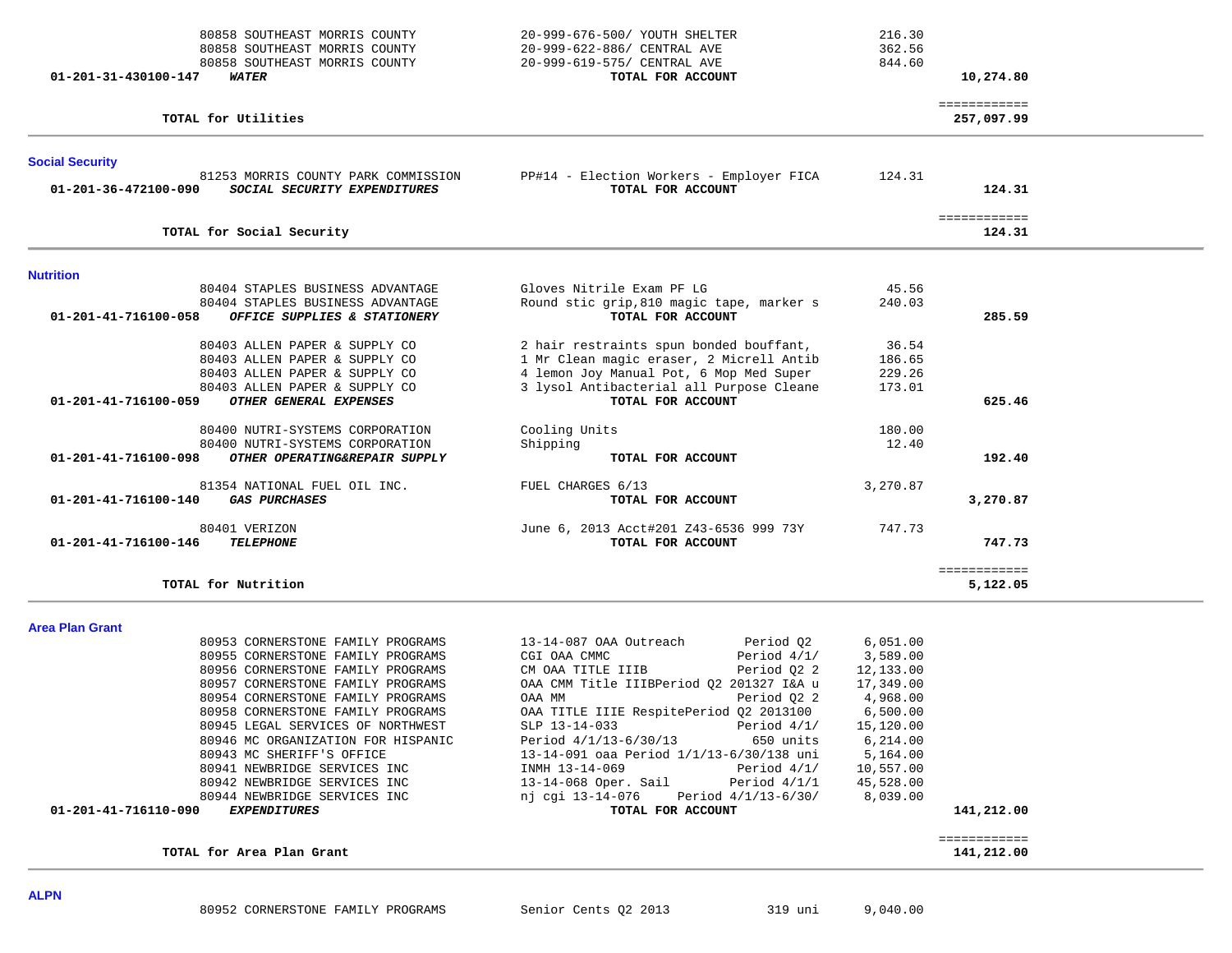| 01-201-41-759000-063       | 80951 CORNERSTONE FAMILY PROGRAMS<br>80950 CORNERSTONE FAMILY PROGRAMS<br>80940 NEWBRIDGE SERVICES INC<br>ALPN PEER GROUPING | PG1307<br>CM PG 1314<br>IHMH PG1310<br>TOTAL FOR ACCOUNT | Period 02 2<br>Period 02 2<br>Period 4/1/ | 36,465.00<br>13,173.00<br>1,046.00 | 59,724.00    |  |
|----------------------------|------------------------------------------------------------------------------------------------------------------------------|----------------------------------------------------------|-------------------------------------------|------------------------------------|--------------|--|
|                            |                                                                                                                              |                                                          |                                           |                                    | ============ |  |
|                            | TOTAL for ALPN                                                                                                               |                                                          |                                           |                                    | 59,724.00    |  |
|                            |                                                                                                                              |                                                          |                                           |                                    |              |  |
|                            |                                                                                                                              | <b>Grant Fund</b>                                        |                                           |                                    |              |  |
| <b>Bio-Terrorism Grant</b> |                                                                                                                              |                                                          |                                           |                                    |              |  |
|                            | 80312 ELECTRONIC OFFICE SYSTEMS                                                                                              | customer # 106296 color copies Machine I                 |                                           | 195.93                             |              |  |
|                            | 80855 STAPLES BUSINESS ADVANTAGE                                                                                             | Invoice date 6/29/2013 Customer NYC 1054                 |                                           | 10.74                              |              |  |
|                            | 78286 EMSAR NJ                                                                                                               | QUOTE #QO 10724 DATED 4/18/13 CUSTOMER #                 |                                           | 3,645.90                           |              |  |
|                            | 78286 EMSAR NJ                                                                                                               | Item # VP TAG NIPASS                                     |                                           | 807.84                             |              |  |
|                            | 78286 EMSAR NJ                                                                                                               | Item# VP TAG SIPASS                                      |                                           | 45.00                              |              |  |
|                            | 80784 STAPLES BUSINESS ADVANTAGE                                                                                             | Invoice date 6/28/13 Customer NYC 105418                 |                                           | 2,409.15                           |              |  |
|                            | 80784 STAPLES BUSINESS ADVANTAGE                                                                                             | Invoice date 6/28/13                                     |                                           | 81.25                              |              |  |
|                            | 80784 STAPLES BUSINESS ADVANTAGE                                                                                             | Invoice date 6/28/13                                     |                                           | 138.00                             |              |  |
|                            | 80784 STAPLES BUSINESS ADVANTAGE                                                                                             | Invoice date 6/28/13                                     |                                           | 113.98                             |              |  |
|                            | 80784 STAPLES BUSINESS ADVANTAGE                                                                                             | Invoice date 6/28/13                                     |                                           | 5.85                               |              |  |
|                            | 80329 FIREFIGHTER ONE LLC                                                                                                    | Estimate 133218 Dated 6/27/13Strion LED                  |                                           | 701.26                             |              |  |
|                            | 80783 GRAINGER                                                                                                               | Item # 2YU13                                             |                                           | 117.04                             |              |  |
|                            | 80783 GRAINGER                                                                                                               | Item # 1FEP3                                             |                                           | 88.56                              |              |  |
|                            | 80271 LONGFELLOWS SANDWICH DELI                                                                                              | Refreshments for TableTop Exercise                       |                                           | 500.00                             |              |  |
|                            | 80330 V E RALPH & SONS, INC.                                                                                                 | Ouote 47742 dated 6/27/2013Item # 10 006                 |                                           | 119.00                             |              |  |
|                            | 80330 V E RALPH & SONS, INC.                                                                                                 | Item # 10 605144                                         |                                           | 90.00                              |              |  |
| 02-213-41-718305-391       | PUBLIC HEALTH EMER GRANT (8/10/12-6/30/13                                                                                    | TOTAL FOR ACCOUNT                                        |                                           |                                    | 9,069.50     |  |

**TOTAL for Bio-Terrorism Grant 9,069.50**

============

**TANF**  79776 MANPOWER Bobbi White; W/E 6/2/13 270.15 80920 PROJECT SELF SUFFICIENCY 200.00 200.00 80920 PROJECT SELF SUFFICIENCY 24.96 79773 ELECTRONIC OFFICE SYSTEMS 4.49 79929 GTI INTERNET 4.49 100.00 79158 KENEXA TECHNOLOGY, INC.  **02-213-41-741015-392** *TANF STATE SHARE* **TOTAL FOR ACCOUNT 799.60** ============ **TOTAL for TANF 799.60General Assistance**  79776 MANPOWER Barry Laird; W/E 6/2/13 843.92 80262 MANPOWER Max Portero; W/E 5/12/13 907.20 80260 MANPOWER 930.36 Max Portero; W/E 5/5/13 930.36 79773 ELECTRONIC OFFICE SYSTEMS 14.97 79929 GTI INTERNET 2.69 79158 KENEXA TECHNOLOGY, INC. 60.00  **02-213-41-741020-392** *GENERAL ASSISTANCE STATE SHARE* **TOTAL FOR ACCOUNT 2,759.14**

|                                               | _____________        |
|-----------------------------------------------|----------------------|
| TOTAL<br>$+ -$<br>Assistance<br>General<br>-- | -------------<br>750 |
|                                               |                      |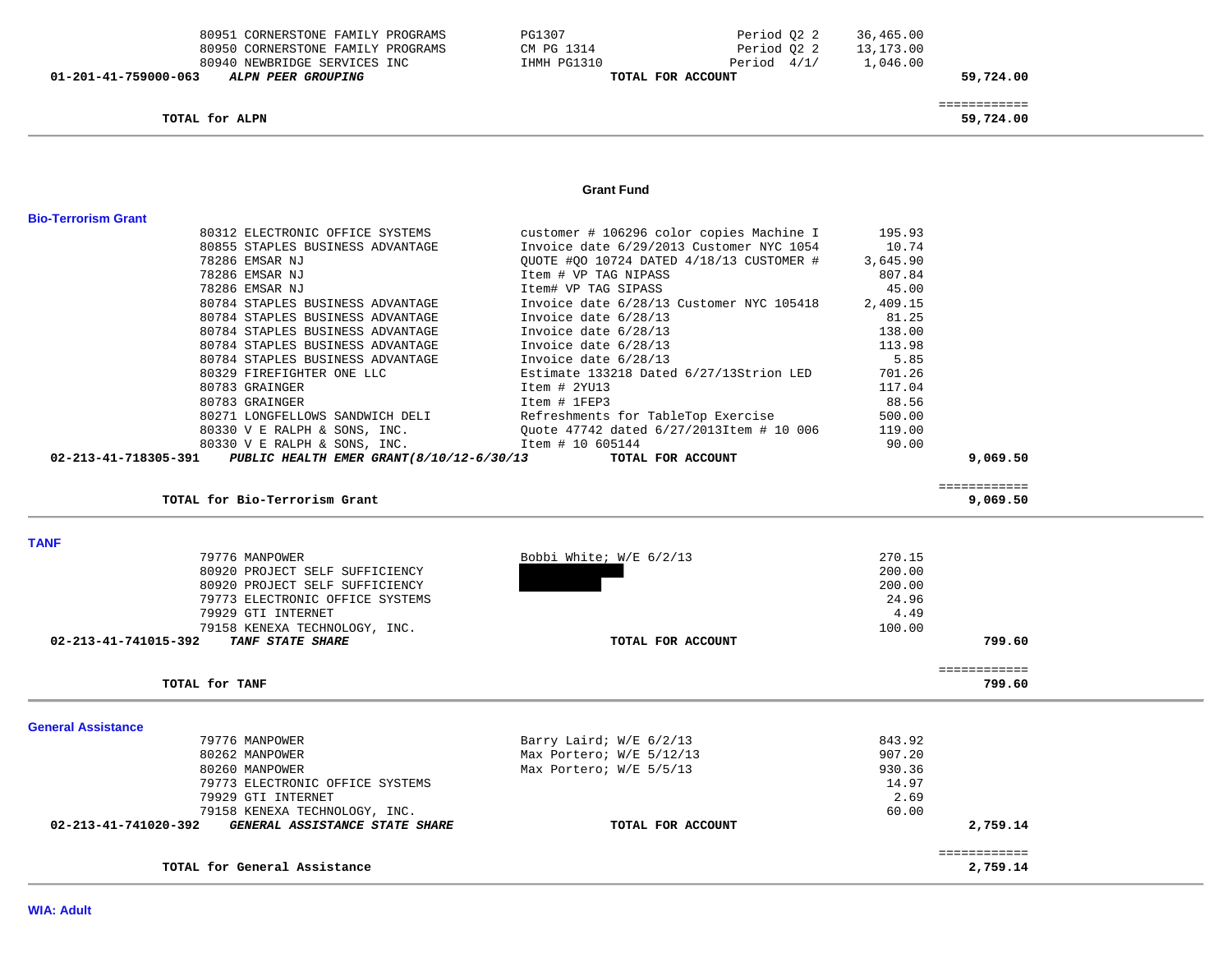| 81167 COUNTY OF MORRIS                                               | METERED MAIL 1ST 1/2 JULY 2013               | 515.39             |               |  |
|----------------------------------------------------------------------|----------------------------------------------|--------------------|---------------|--|
| 80870 MADELEINE LACZHAZY                                             |                                              | 70.55              |               |  |
| 80919 MEDCERTS LLC.                                                  |                                              | 800.00             |               |  |
| 79773 ELECTRONIC OFFICE SYSTEMS                                      |                                              | 52.41              |               |  |
| 79929 GTI INTERNET                                                   |                                              | 9.42               |               |  |
| 79158 KENEXA TECHNOLOGY, INC.                                        |                                              | 210.00             |               |  |
| 81354 NATIONAL FUEL OIL INC.                                         | FUEL CHARGES 6/13                            | 24.30              |               |  |
| 80864 WARREN COUNTY COMMUNITY COLL.                                  |                                              | 1,325.00           |               |  |
| 80865 WARREN COUNTY COMMUNITY COLL.                                  |                                              | 1,325.00           |               |  |
| 80866 WARREN COUNTY COMMUNITY COLL.                                  |                                              | 1,325.00           |               |  |
| WIA: ADULT FEDERAL SHARE<br>02-213-41-742005-391                     | TOTAL FOR ACCOUNT                            |                    | 5,657.07      |  |
|                                                                      |                                              |                    | ============  |  |
| TOTAL for WIA: Adult                                                 |                                              |                    | 5,657.07      |  |
| <b>WIA: Disclocated Worker</b><br>80863 CUTTING EDGE ACADEMY         |                                              | 300.38             |               |  |
| 80545 CITYSIDE ARCHIVES, LTD                                         | EMPLOYMENT & TRAINING SERVICES               | 39.90              |               |  |
|                                                                      |                                              |                    |               |  |
|                                                                      |                                              |                    |               |  |
| 80870 MADELEINE LACZHAZY                                             | Staff travel from 2/21/13 through 6/3/13     | 172.74             |               |  |
| 80878 MEDICAL & DENTAL INSTITUTE                                     |                                              | 1,600.01           |               |  |
| 79773 ELECTRONIC OFFICE SYSTEMS                                      | additional copy                              | 124.79             |               |  |
| 80881 FAIRLEIGH DICKINSON UNIVERSITY                                 |                                              | 488.73             |               |  |
| 79929 GTI INTERNET                                                   | Web hosting from $4/1/13$ to $7/1/13$ for WI | 22.42              |               |  |
| 80879 JERSEY TRACTOR-TRAILER                                         |                                              | 3,200.00<br>500.00 |               |  |
| 79158 KENEXA TECHNOLOGY, INC.<br>80867 WARREN COUNTY COMMUNITY COLL. | Prove it.com - yearly unlimited site lic     | 244.00             |               |  |
| 02-213-41-742010-391<br>WIA: DISCLOCATED WORKER FEDERAL SHARE        | TOTAL FOR ACCOUNT                            |                    | 6,692.97      |  |
|                                                                      |                                              |                    | ============= |  |

| TOTAL for WIA: Youth                             |                                          |          | 27,388.02 |
|--------------------------------------------------|------------------------------------------|----------|-----------|
|                                                  |                                          |          |           |
| 02-213-41-742020-391<br>WIA: YOUTH FEDERAL SHARE | TOTAL FOR ACCOUNT                        |          | 27,388.02 |
| 80892 PHILLIPSBURG SCHOOL BASED                  |                                          | 2,746.00 |           |
| 79158 KENEXA TECHNOLOGY, INC.                    |                                          | 130.00   |           |
| 79929 GTI INTERNET                               |                                          | 5.83     |           |
| 80921 SUSSEX COUNTY TECH SCHOOL                  | Reimbursement for student fingerprint fe | 78.50    |           |
| 80862 SUSSEX COUNTY TECH SCHOOL                  |                                          | 1,282.91 |           |
| 80918 SUSSEX COUNTY TECH SCHOOL                  | Supplies purchased at Staples.           | 298.34   |           |
| 80893 PHILLIPSBURG SCHOOL BASED                  |                                          | 2,535.00 |           |
| 79773 ELECTRONIC OFFICE SYSTEMS                  |                                          | 32.44    |           |
| 80891 PHILLIPSBURG SCHOOL BASED                  |                                          | 2,746.00 |           |
| 80890 PHILLIPSBURG SCHOOL BASED                  |                                          | 1,901.00 |           |
| 80889 PHILLIPSBURG SCHOOL BASED                  |                                          | 2,535.00 |           |
| 80888 PHILLIPSBURG SCHOOL BASED                  |                                          | 2,535.00 |           |
| 80887 PHILLIPSBURG SCHOOL BASED                  |                                          | 2,746.00 |           |
| 80886 PHILLIPSBURG SCHOOL BASED                  |                                          | 2,535.00 |           |
| 80885 PHILLIPSBURG SCHOOL BASED                  |                                          | 2,535.00 |           |
| 80884 PHILLIPSBURG SCHOOL BASED                  |                                          | 2,746.00 |           |

| <b>DEPARTMENT 742135</b> |  |
|--------------------------|--|

| 02-213-41-742135-391 | WIA/NTNL EMRGNCY GRANT $(10/1/10-9/30/13)$ | TOTAL FOR ACCOUNT | 11,990.00 |
|----------------------|--------------------------------------------|-------------------|-----------|
|                      | 80883 RUTGERS, THE STATE UNIVERSITY        |                   | 4,995.00  |
|                      | 80882 RUTGERS, THE STATE UNIVERSITY        |                   | 4,995.00  |
|                      | 80880 AMERICAN INSTITUTE OF                |                   | 2,000.00  |
| PEL ARTIULITI 174199 |                                            |                   |           |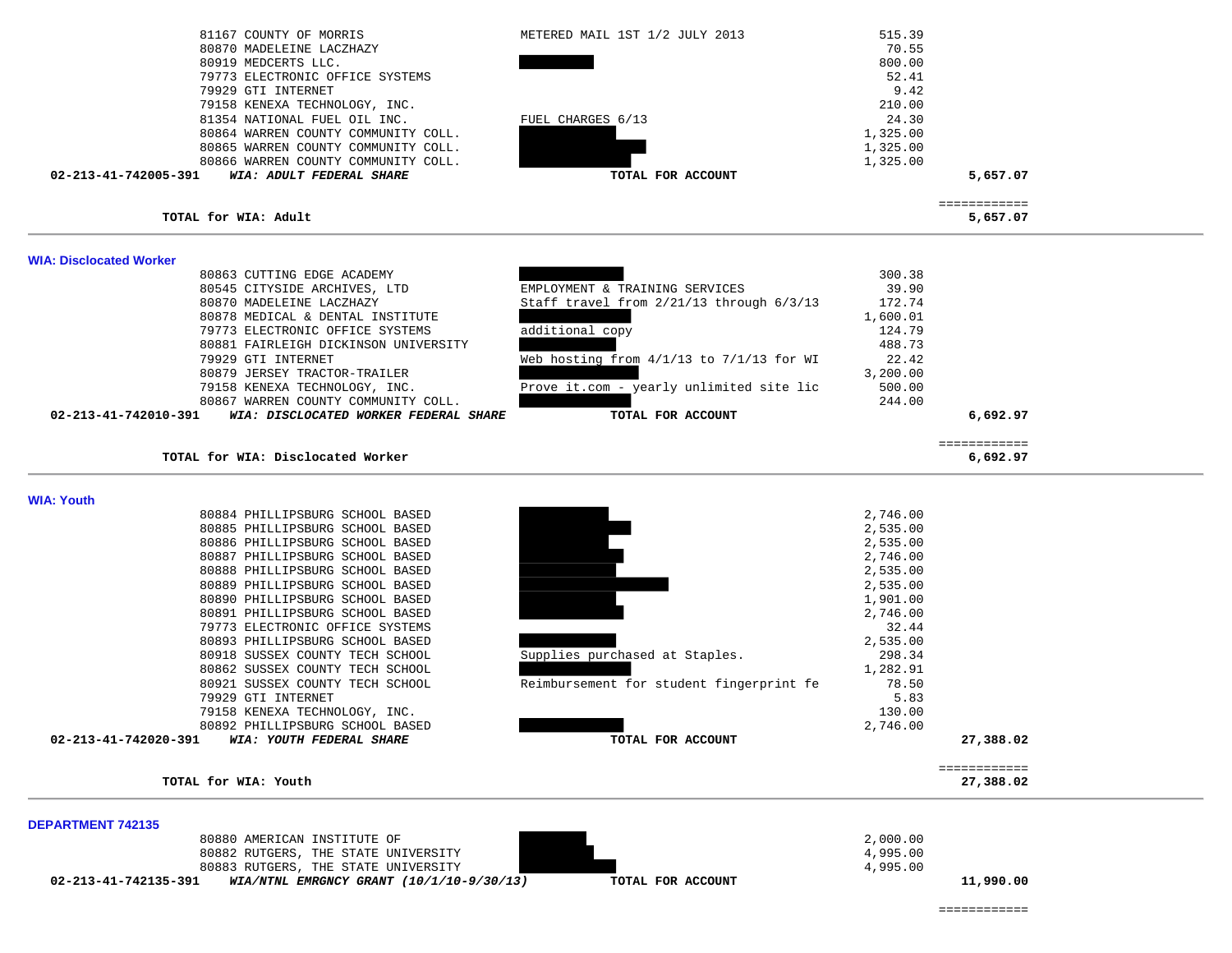|                                                                |                                                                                                                                                                                                                                                                                                                                                               | 1,556.80                                                                                                                                                                          |
|----------------------------------------------------------------|---------------------------------------------------------------------------------------------------------------------------------------------------------------------------------------------------------------------------------------------------------------------------------------------------------------------------------------------------------------|-----------------------------------------------------------------------------------------------------------------------------------------------------------------------------------|
|                                                                |                                                                                                                                                                                                                                                                                                                                                               | ============<br>1,556.80                                                                                                                                                          |
|                                                                |                                                                                                                                                                                                                                                                                                                                                               |                                                                                                                                                                                   |
| TOTAL FOR ACCOUNT                                              |                                                                                                                                                                                                                                                                                                                                                               | 28,441.00                                                                                                                                                                         |
|                                                                |                                                                                                                                                                                                                                                                                                                                                               | ============<br>28,441.00                                                                                                                                                         |
|                                                                |                                                                                                                                                                                                                                                                                                                                                               |                                                                                                                                                                                   |
| Inv Date $6/28/13$                                             | 8,781.46                                                                                                                                                                                                                                                                                                                                                      |                                                                                                                                                                                   |
|                                                                |                                                                                                                                                                                                                                                                                                                                                               |                                                                                                                                                                                   |
| TOTAL FOR ACCOUNT                                              |                                                                                                                                                                                                                                                                                                                                                               | 47,407.07                                                                                                                                                                         |
|                                                                |                                                                                                                                                                                                                                                                                                                                                               | ============<br>47,407.07                                                                                                                                                         |
|                                                                |                                                                                                                                                                                                                                                                                                                                                               |                                                                                                                                                                                   |
| FUEL CHARGES 6/13<br>TOTAL FOR ACCOUNT                         | 8,976.25                                                                                                                                                                                                                                                                                                                                                      | 8,976.25                                                                                                                                                                          |
| Seb reman toner HP 11xHY, Cord w/twistop                       | 117.27                                                                                                                                                                                                                                                                                                                                                        |                                                                                                                                                                                   |
| Post-it greener 3x3 past 12pk                                  | 61.50                                                                                                                                                                                                                                                                                                                                                         |                                                                                                                                                                                   |
|                                                                |                                                                                                                                                                                                                                                                                                                                                               |                                                                                                                                                                                   |
|                                                                |                                                                                                                                                                                                                                                                                                                                                               |                                                                                                                                                                                   |
| TOTAL FOR ACCOUNT                                              |                                                                                                                                                                                                                                                                                                                                                               | 361.59                                                                                                                                                                            |
|                                                                |                                                                                                                                                                                                                                                                                                                                                               | ============<br>9,337.84                                                                                                                                                          |
|                                                                |                                                                                                                                                                                                                                                                                                                                                               |                                                                                                                                                                                   |
|                                                                |                                                                                                                                                                                                                                                                                                                                                               |                                                                                                                                                                                   |
| TOTAL FOR ACCOUNT                                              |                                                                                                                                                                                                                                                                                                                                                               | 8,702.23                                                                                                                                                                          |
|                                                                |                                                                                                                                                                                                                                                                                                                                                               | ============<br>8,702.23                                                                                                                                                          |
|                                                                |                                                                                                                                                                                                                                                                                                                                                               |                                                                                                                                                                                   |
| MEDICAL CARE FOR R. PALMIERE DATED 3/1,2,<br>TOTAL FOR ACCOUNT | 13,776.80                                                                                                                                                                                                                                                                                                                                                     | 13,776.80                                                                                                                                                                         |
|                                                                |                                                                                                                                                                                                                                                                                                                                                               | ============                                                                                                                                                                      |
|                                                                |                                                                                                                                                                                                                                                                                                                                                               | 13,776.80                                                                                                                                                                         |
|                                                                | 77175 ATLANTIC TACTICAL OF NJ, INC. Quote #SQ-80346604 (Men's & Women's Pant<br>02-213-41-771310-391 MULTI-JURISDC TASK FORCE(7/1/12-6/30/13) TOTAL FOR ACCOUNT<br>80802 SPECIALTY VEHICLE SOLUTION, LLC. Inv Date 6/18/13<br>Inv Date $6/26/13$<br>Inv Date $6/28/13$<br>1096442 5/1-31/2013 AD#I03584285-051720<br>Professional services rendered concernin | 1,556.80<br>28,441.00<br>30,000.00<br>8,625.61<br>Post-it super sticky notes, Steno book g<br>69.90<br>3cr Pk pickup/no reship/credit/65412SSCY<br>$-36.24$<br>149.16<br>8,702.23 |

## **DEPARTMENT 808305**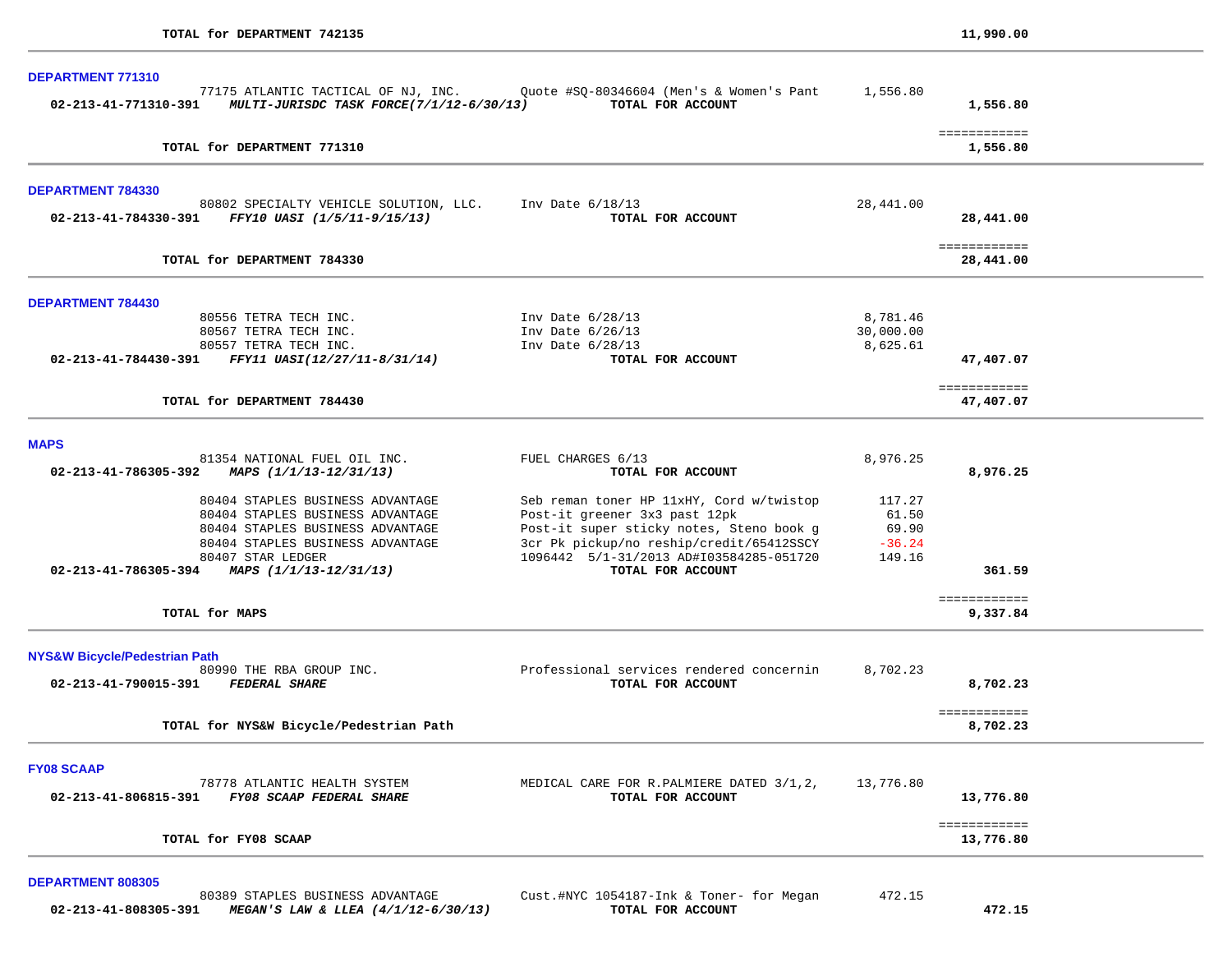$\overline{\phantom{a}}$ 

 $\overline{\phantom{0}}$ 

|                          | TOTAL for DEPARTMENT 864405              |                                                                           |          | 7,261.16     |
|--------------------------|------------------------------------------|---------------------------------------------------------------------------|----------|--------------|
|                          |                                          |                                                                           |          | ============ |
| 02-213-41-864405-391     | CR 617/STP-0350(106)ROW(6/27/12-6/27/14) | TOTAL FOR ACCOUNT                                                         |          | 7,261.16     |
|                          |                                          | 81140 WATERS, MCPHERSON, MCNEILL, P.C. Hebrew Congregation of Mt. Freedom | 360.00   |              |
|                          | 81140 WATERS, MCPHERSON, MCNEILL, P.C.   | Naomi Silverberg                                                          | 132.00   |              |
|                          | 81140 WATERS, MCPHERSON, MCNEILL, P.C.   | Sussex Randolph Bldg.LP                                                   | 198.11   |              |
|                          | 81140 WATERS, MCPHERSON, MCNEILL, P.C.   | Brian Voynick                                                             | 36.00    |              |
|                          | 81140 WATERS, MCPHERSON, MCNEILL, P.C.   | Charles Winter                                                            | 53.00    |              |
|                          | 81140 WATERS, MCPHERSON, MCNEILL, P.C.   | GU Randolph                                                               | 918.00   |              |
|                          | 81140 WATERS, MCPHERSON, MCNEILL, P.C.   | First Morris Bank                                                         | 42.54    |              |
|                          | 81140 WATERS, MCPHERSON, MCNEILL, P.C.   | GRMAE, LLC                                                                | 289.60   |              |
|                          | 81140 WATERS, MCPHERSON, MCNEILL, P.C.   | Abraham Zion                                                              | 2,038.41 |              |
|                          | 81140 WATERS, MCPHERSON, MCNEILL, P.C.   | Randolph Town Ctr Assoc.                                                  | 973.50   |              |
|                          | 81140 WATERS, MCPHERSON, MCNEILL, P.C.   | 1196 Sussex LLC                                                           | 1,176.00 |              |
|                          | 81140 WATERS, MCPHERSON, MCNEILL, P.C.   | 1200 Sussex LLC                                                           | 900.00   |              |
|                          | 80859 WATERS, MCPHERSON, MCNEILL, P.C.   | Millbrook Plaza properties, LLC (CofI)                                    | 144.00   |              |
| <b>DEPARTMENT 864405</b> |                                          |                                                                           |          |              |

# **County Capital**

| <b>InstallCty Roadway Drain Imprv</b> |  |
|---------------------------------------|--|
|---------------------------------------|--|

| 81137 JOHNSON & CONWAY LLP<br>04-216-55-953141-909<br><b>MISCELLANEOUS - OTHER</b> | legal services<br>TOTAL FOR ACCOUNT      | 131.89<br>131.89       |  |
|------------------------------------------------------------------------------------|------------------------------------------|------------------------|--|
| TOTAL for InstallCty Roadway Drain Imprv                                           |                                          | ============<br>131.89 |  |
| <b>Road Design/Construction</b>                                                    |                                          |                        |  |
| 81353 DRINKER, BIDDLE & REATH, LLP                                                 | BOND COUNSEL SERVICES                    | 2,239.70               |  |
| 80091 R.S. KNAPP CO. INC.                                                          | 243171 Plans & Specs for the Milling & R | 314.83                 |  |
| 80796 KEY-TECH                                                                     | Milling and Resurfacing of: James Street | 1,200.00               |  |
| 81350 MOODY'S INVESTORS SERVICE                                                    | PROFESSIONAL FEES 2013 BONDS AND NOTES   | 2,027.24               |  |
| 80860 WATERS, MCPHERSON, MCNEILL, P.C.                                             | Construction/slope easement              | 928.92                 |  |
| 04-216-55-953165-909<br>MISCELLANEOUS - OTHER                                      | TOTAL FOR ACCOUNT                        | 6,710.69               |  |
| 81018 CONCRETE CONSTRUCTION CORP.                                                  | Intersection Improvements to Hillside Av | 73,133.37              |  |
| 04-216-55-953165-951<br>BUILDING & IMPROVEMENTS                                    | TOTAL FOR ACCOUNT                        | 73,133.37              |  |
|                                                                                    |                                          | ============           |  |
| TOTAL for Road Design/Construction                                                 |                                          | 79,844.06              |  |
| <b>DEPARTMENT 953193</b>                                                           |                                          |                        |  |
| 81019 EPIC MANAGEMENT INC.                                                         | Construction Management Services for the | 21,037.00              |  |
| 04-216-55-953193-909<br>DESIGN/CONSULT COSTS-PUBLICSAFETYCOMPLEX                   | TOTAL FOR ACCOUNT                        | 21,037.00              |  |
|                                                                                    |                                          | ============           |  |
| TOTAL for DEPARTMENT 953193                                                        |                                          | 21,037.00              |  |
|                                                                                    |                                          |                        |  |

## **DEPARTMENT 953202**

| 79977 HARTER EOUIPMENT, INC. | Asphalt Roller Rental from 5/6-6/2/2013 | 3,740.00 |
|------------------------------|-----------------------------------------|----------|
| 79309 TILCON NEW YORK INC.   | 113700 I-5                              | 898.84   |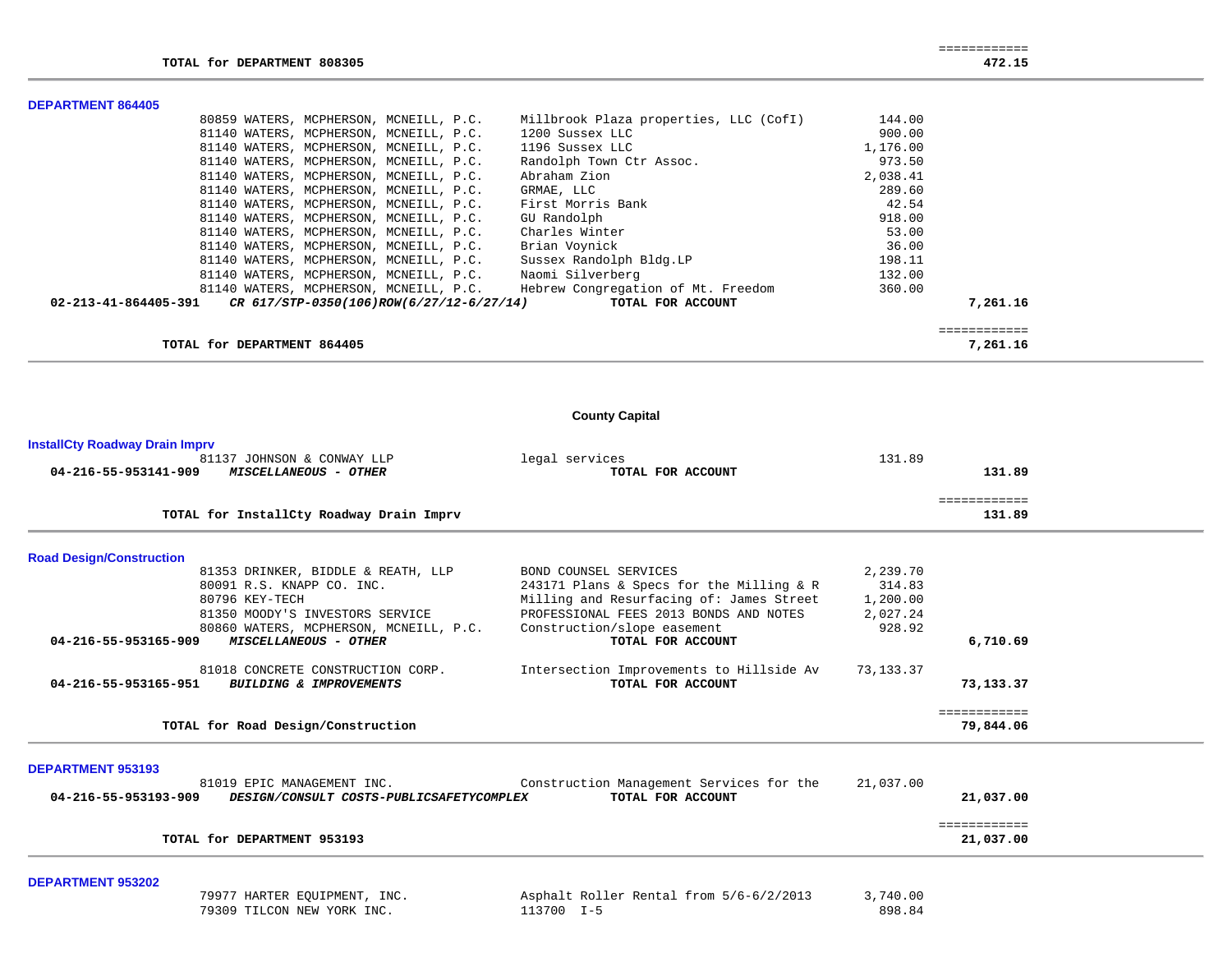|                          | 79832 TILCON NEW YORK INC.                                                                                                                     | I-5 Bituminous Concrete                                                      | 11,838.58 |                           |  |
|--------------------------|------------------------------------------------------------------------------------------------------------------------------------------------|------------------------------------------------------------------------------|-----------|---------------------------|--|
|                          | 79979 TILCON NEW YORK INC.                                                                                                                     | Bituminous Concrete I-5                                                      | 1,791.35  |                           |  |
|                          | 79979 TILCON NEW YORK INC.                                                                                                                     | Bituminous Concrete I-5                                                      | 397.19    |                           |  |
|                          | 80071 CRAFCO, INC.                                                                                                                             | 15,990.00<br>polyflex type 2 plexi melt                                      |           |                           |  |
|                          | 80071 CRAFCO, INC.                                                                                                                             | detack                                                                       | 430.00    |                           |  |
|                          | 80071 CRAFCO, INC.                                                                                                                             | Freight Charges                                                              | 547.22    |                           |  |
|                          | 04-216-55-953202-951 ROAD RESURFACING/CONSTRUCTION/IMPRVMENTS                                                                                  | TOTAL FOR ACCOUNT                                                            |           | 35,633.18                 |  |
|                          |                                                                                                                                                |                                                                              |           |                           |  |
|                          | TOTAL for DEPARTMENT 953202                                                                                                                    |                                                                              |           | ============<br>35,633.18 |  |
|                          |                                                                                                                                                |                                                                              |           |                           |  |
|                          |                                                                                                                                                |                                                                              |           |                           |  |
| <b>DEPARTMENT 953205</b> |                                                                                                                                                |                                                                              |           |                           |  |
|                          | 81353 DRINKER, BIDDLE & REATH, LLP BOND COUNSEL SERVICES<br>04-216-55-953205-909 REPLACE HEATING/VENTILATING/AC-VAR FACIL TOTAL FOR ACCOUNT    |                                                                              | 194.85    |                           |  |
|                          |                                                                                                                                                |                                                                              |           | 194.85                    |  |
|                          |                                                                                                                                                |                                                                              |           | ============              |  |
|                          | TOTAL for DEPARTMENT 953205                                                                                                                    |                                                                              |           | 194.85                    |  |
|                          |                                                                                                                                                |                                                                              |           |                           |  |
|                          |                                                                                                                                                |                                                                              |           |                           |  |
| <b>DEPARTMENT 953264</b> |                                                                                                                                                | 80543 KELLER & KIRKPATRICK Central Park Phase IIProfessional Svcs. 12,414.00 |           |                           |  |
|                          | 04-216-55-953264-909 DESIGN/CONSTR CENTRALAVEFIELDS-CENTRALPK                                                                                  | TOTAL FOR ACCOUNT                                                            |           | 12,414.00                 |  |
|                          |                                                                                                                                                |                                                                              |           |                           |  |
|                          | 81015 PETILLO INC.                                                                                                                             | Construction of Central Park of Morris C                                     | 26,328.00 |                           |  |
|                          | 04-216-55-953264-951 DESIGN/CONSTR CENTRALAVEFIELDS-CENTRALPK                                                                                  | TOTAL FOR ACCOUNT                                                            |           | 26,328.00                 |  |
|                          |                                                                                                                                                |                                                                              |           |                           |  |
|                          |                                                                                                                                                |                                                                              |           | ============              |  |
|                          | TOTAL for DEPARTMENT 953264                                                                                                                    |                                                                              |           | 38,742.00                 |  |
|                          |                                                                                                                                                |                                                                              |           |                           |  |
| <b>DEPARTMENT 953275</b> |                                                                                                                                                |                                                                              |           |                           |  |
|                          | 79425 BINSKY & SNYDER SERVICES LLC RE: 560 W HANOVER/ 10-19-12                                                                                 |                                                                              | 276.00    |                           |  |
|                          | 04-216-55-953275-951 HVAC EQUIP VAR BLDGS - BLDGS & GROUNDS TOTAL FOR ACCOUNT                                                                  |                                                                              |           | 276.00                    |  |
|                          |                                                                                                                                                |                                                                              |           |                           |  |
|                          |                                                                                                                                                |                                                                              |           | ============              |  |
|                          | TOTAL for DEPARTMENT 953275                                                                                                                    |                                                                              |           | 276.00                    |  |
|                          |                                                                                                                                                |                                                                              |           |                           |  |
|                          |                                                                                                                                                |                                                                              |           |                           |  |
| <b>DEPARTMENT 953277</b> |                                                                                                                                                |                                                                              |           |                           |  |
|                          | 80380 ALLSTATE OFFICE INTERIOR INC WO68419/RE: OTA/04-24-13<br>04-216-55-953277-951 CARPET/WINDOWFIXTURES VAR LOC-BLDGS&GRND TOTAL FOR ACCOUNT |                                                                              | 17,820.00 |                           |  |
|                          |                                                                                                                                                |                                                                              |           | 17,820.00                 |  |
|                          |                                                                                                                                                |                                                                              |           | ============              |  |
|                          | TOTAL for DEPARTMENT 953277                                                                                                                    |                                                                              |           | 17,820.00                 |  |
|                          |                                                                                                                                                |                                                                              |           |                           |  |
|                          |                                                                                                                                                |                                                                              |           |                           |  |
| <b>DEPARTMENT 953287</b> |                                                                                                                                                |                                                                              |           |                           |  |
|                          | 80223 COMPLETE SECURITY SYSTEMS, INC.                                                                                                          | RE: RELOCATE LEGAL SERVICES/ 05-14-13                                        | 8,320.00  |                           |  |
|                          |                                                                                                                                                | 80223 COMPLETE SECURITY SYSTEMS, INC. RE: RELOCATE LEGAL SERVICES/ 05-21-13  | 1,430.00  |                           |  |
|                          | 04-216-55-953287-951 RPLCMNT ACCESS CNTRL CCTV SYS-BLDGSGRNDS                                                                                  | TOTAL FOR ACCOUNT                                                            |           | 9,750.00                  |  |
|                          |                                                                                                                                                |                                                                              |           |                           |  |
|                          | TOTAL for DEPARTMENT 953287                                                                                                                    |                                                                              |           | ============              |  |
|                          |                                                                                                                                                |                                                                              |           | 9,750.00                  |  |
|                          |                                                                                                                                                |                                                                              |           |                           |  |
| DEPARTMENT 953291        |                                                                                                                                                |                                                                              |           |                           |  |
|                          | 80797 D.R. JOHNSON & ASSOCIATES, LLC                                                                                                           | General Engineering Services for the per                                     | 4,086.50  |                           |  |
|                          | 04-216-55-953291-909    VAR ROADWAY DRAINAGE PROJ - PUBLIC WORKS                                                                               | TOTAL FOR ACCOUNT                                                            |           | 4,086.50                  |  |
|                          |                                                                                                                                                |                                                                              |           |                           |  |
|                          |                                                                                                                                                |                                                                              |           | ============              |  |
|                          | TOTAL for DEPARTMENT 953291                                                                                                                    |                                                                              |           | 4,086.50                  |  |
|                          |                                                                                                                                                |                                                                              |           |                           |  |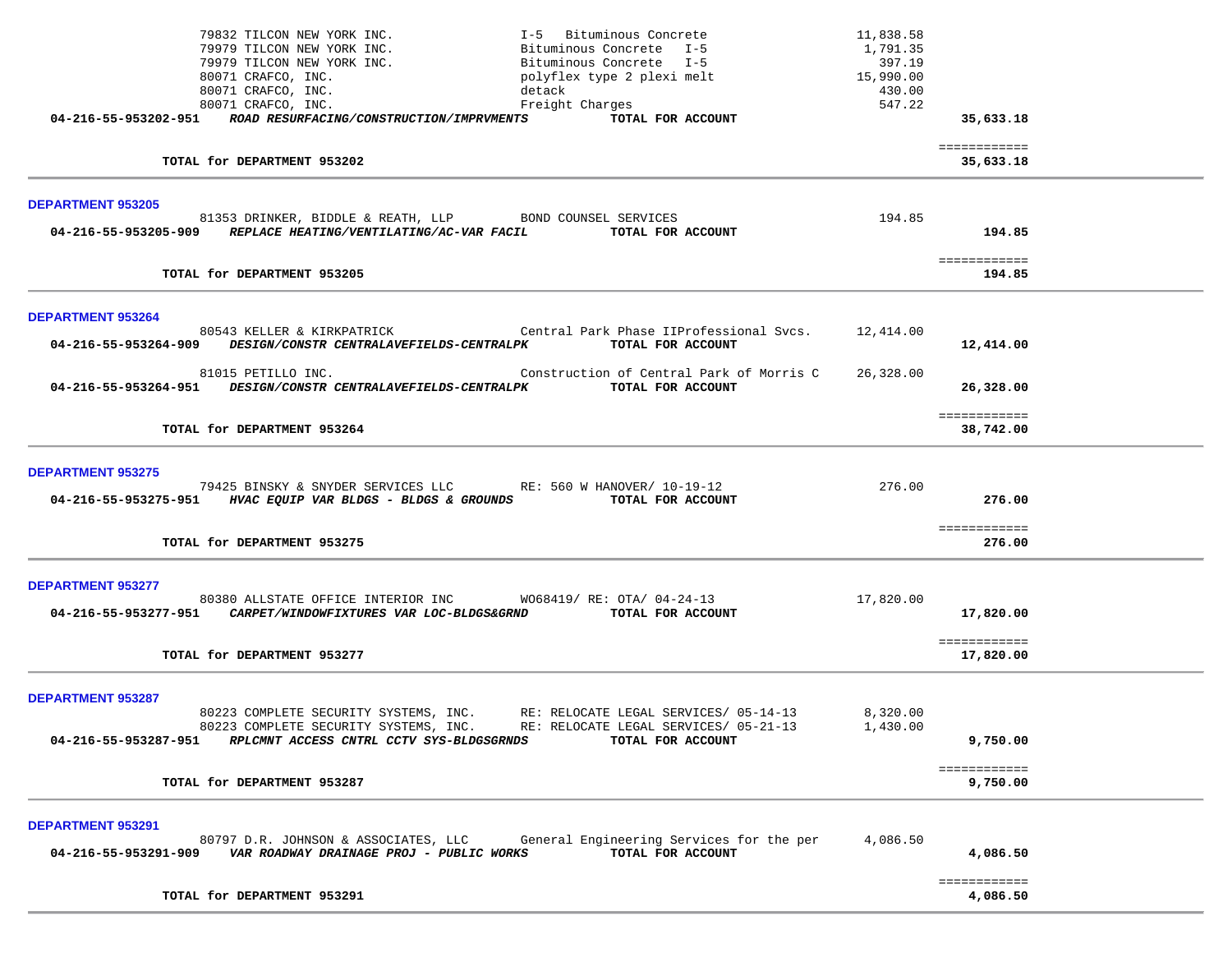| <b>DEPARTMENT 953292</b>                                                                                                                                                                                                                                                                                                                                                                                                                  |                                                          |                           |
|-------------------------------------------------------------------------------------------------------------------------------------------------------------------------------------------------------------------------------------------------------------------------------------------------------------------------------------------------------------------------------------------------------------------------------------------|----------------------------------------------------------|---------------------------|
| 80662 PANCIELLO CONSTRUCTION LLC RE: BRICK POINTING - COURTHOUSE / 06-27- 1,360.00<br>04-216-55-953292-951 RESTORE MASONRY & SIDEWLK/CURB-BLDGGRNDS TOTAL FOR ACCOUNT                                                                                                                                                                                                                                                                     |                                                          | 1,360.00                  |
| TOTAL for DEPARTMENT 953292                                                                                                                                                                                                                                                                                                                                                                                                               |                                                          | ============<br>1,360.00  |
| <b>DEPARTMENT 953314</b>                                                                                                                                                                                                                                                                                                                                                                                                                  |                                                          |                           |
| 80380 ALLSTATE OFFICE INTERIOR INC WO68419/RE: OTA/04-24-13<br>80223 COMPLETE SECURITY SYSTEMS, INC. RE: RELOCATE LEGAL SERVICES/ 05-14-13<br>04-216-55-953314-951 REPAIR/RPLCMENT/UPGRD VAREQUIP-BLDGGRNDS TOTAL FOR ACCOUNT                                                                                                                                                                                                             | 4,491.10<br>3,070.00                                     | 7,561.10                  |
| TOTAL for DEPARTMENT 953314                                                                                                                                                                                                                                                                                                                                                                                                               |                                                          | ============<br>7,561.10  |
| <b>DEPARTMENT 955268</b>                                                                                                                                                                                                                                                                                                                                                                                                                  |                                                          |                           |
| 78280 FOLEY, INC. 2012 2012 2016 2016 2020 2021 2031 2040 2021 2032 2040 2040 2041 2042 2042 2042 204<br>04-216-55-955268-951    VARIOUS HEALTH/LIFE SAFETY UPGRADES-MV    VIOTAL FOR ACCOUNT                                                                                                                                                                                                                                             | 7,286.70                                                 | 7,286.70                  |
| TOTAL for DEPARTMENT 955268                                                                                                                                                                                                                                                                                                                                                                                                               |                                                          | ============<br>7,286.70  |
| <b>DEPARTMENT 968288</b>                                                                                                                                                                                                                                                                                                                                                                                                                  |                                                          |                           |
| 81353 DRINKER, BIDDLE & REATH, LLP         BOND COUNSEL SERVICES<br>81350 MOODY'S INVESTORS SERVICE                 PROFESSIONAL FEES 2013 BONDS AND NOTES<br>04-216-55-968288-909    VAR CAPITAL PROJECTS-MC SCHOOL OF TECH    VIOTAL FOR ACCOUNT                                                                                                                                                                                        | 716.70<br>648.72                                         | 1,365.42                  |
| TOTAL for DEPARTMENT 968288                                                                                                                                                                                                                                                                                                                                                                                                               |                                                          | ============<br>1,365.42  |
| <b>DEPARTMENT 969261</b>                                                                                                                                                                                                                                                                                                                                                                                                                  |                                                          |                           |
| RBA Group<br>80823 COUNTY COLLEGE OF MORRIS<br>80823 COUNTY COLLEGE OF MORRIS RBA Group<br>80823 COUNTY COLLEGE OF MORRIS<br>Bank of America<br>04-216-55-969261-909 RENOV & IMPROVMNT TO ACADEMIC BLGS AT CCM TOTAL FOR ACCOUNT                                                                                                                                                                                                          | 523.04<br>12,252.00<br>650.00                            | 13,425.04                 |
| TOTAL for DEPARTMENT 969261                                                                                                                                                                                                                                                                                                                                                                                                               |                                                          | ============<br>13,425.04 |
| <b>DEPARTMENT 969283</b>                                                                                                                                                                                                                                                                                                                                                                                                                  |                                                          |                           |
| 80823 COUNTY COLLEGE OF MORRIS EI Associates Architects<br>04-216-55-969283-909 HVAC IMPROVEMENTS VARIOUS SYSTEMS - CCM TOTAL FOR ACCOUNT                                                                                                                                                                                                                                                                                                 |                                                          | 1,444.00                  |
| TOTAL for DEPARTMENT 969283                                                                                                                                                                                                                                                                                                                                                                                                               |                                                          | ============<br>1,444.00  |
| <b>DEPARTMENT 969295</b>                                                                                                                                                                                                                                                                                                                                                                                                                  |                                                          |                           |
| 80823 COUNTY COLLEGE OF MORRIS<br>EI Associates Architects<br>81353 DRINKER, BIDDLE & REATH, LLP<br>BOND COUNSEL SERVICES<br>81353 DRINKER, BIDDLE & REATH, LLP<br>BOND COUNSEL SERVICES<br>81350 MOODY'S INVESTORS SERVICE<br>PROFESSIONAL FEES 2013 BONDS AND NOTES<br>PROFESSIONAL FEES 2013 BONDS AND NOTES<br>81350 MOODY'S INVESTORS SERVICE<br>VARIOUS IMPRVMNTS TO GRNDS & BLDGS-CCM<br>TOTAL FOR ACCOUNT<br>04-216-55-969295-909 | 6,300.00<br>3,359.57<br>2,600.29<br>3,040.85<br>2,283.19 | 17,583.90                 |
| TOTAL for DEPARTMENT 969295                                                                                                                                                                                                                                                                                                                                                                                                               |                                                          | ============<br>17,583.90 |